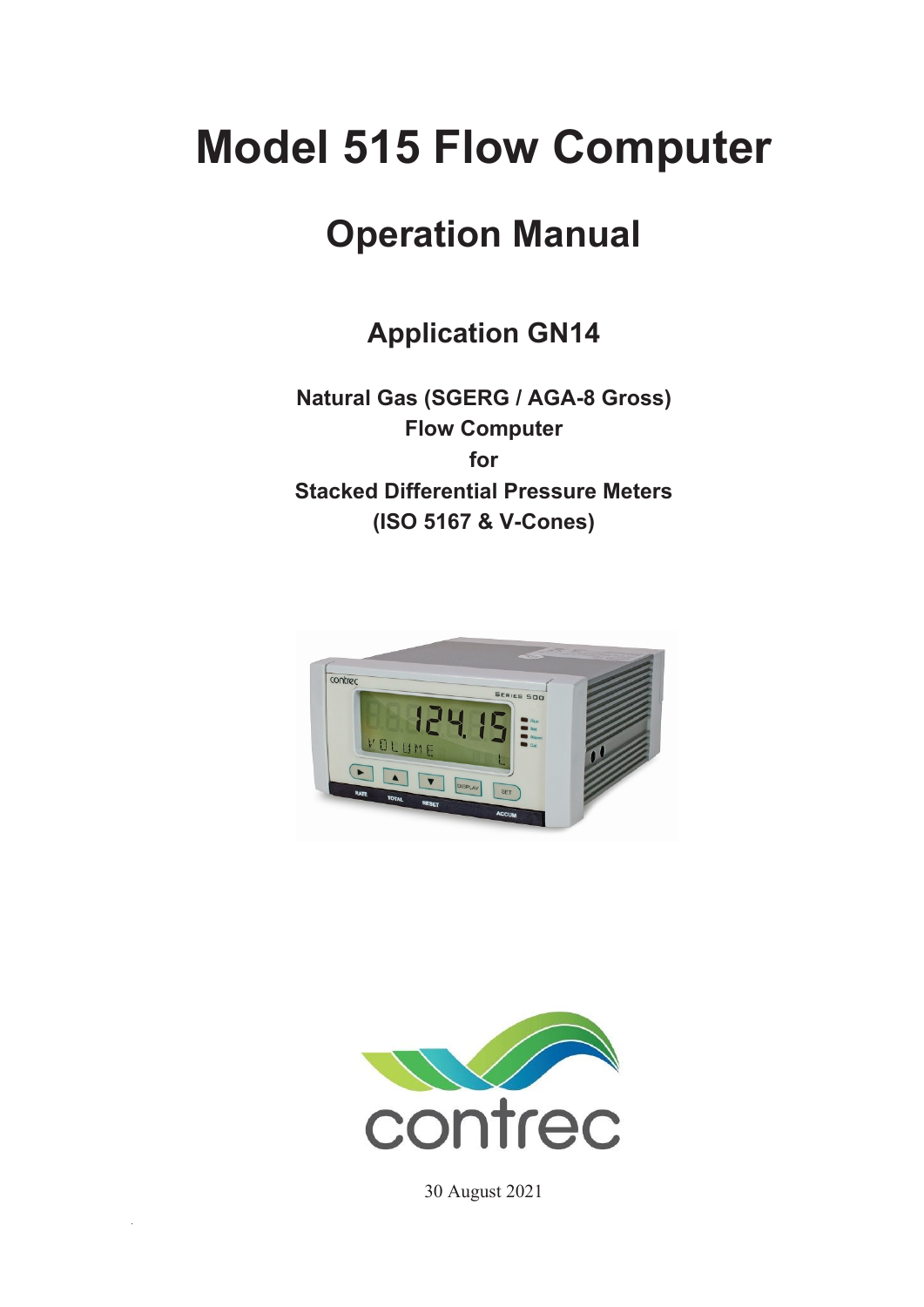#### **Model 515 Flow Computer - Operation Manual**

#### © Contrec Limited 2021

The instructions given herein cover the general description, installation, operation and maintenance of the subject equipment. Contrec Limited. reserves the right, without prior notice, to make engineering refinements that may not be reflected in this manual.

Should any questions arise which cannot be answered specifically by this manual, they should be directed to Contrec Limited for further detailed information and technical assistance.

Contrec Limited will not accept any liability for either direct or consequential damages resulting from the use or misapplication of the contents of this manual.

Part of the software embedded in this product is eCos - Embedded Configurable Operating System, a trademark of Red Hat. Portions created by Red Hat are Copyright © 1998, 1999, 2000 Red Hat, Inc. (http://www.redhat.com). All rights reserved

The software in this product was in part provided by Red Hat and any express or implied warranties, including, but not limited to, the implied warranties of merchantability and fitness for a particular purpose are disclaimed. In no event shall the author be liable for any direct, indirect, incidental, special, exemplary, or consequential damages (including, but not limited to, procurement of substitute goods or services; loss of use, data, or profits; or business interruption) however caused and on any theory of liability, whether in contract, strict liability, or tort (including negligence or otherwise) arising in any way out of the use of this software, even if advised of the possibility of such damage.

#### **Contrec Limited**

Riverside, Canal Road, Sowerby Bridge, West Yorkshire HX6 2AY UNITED KINGDOM Tel: +44 1422 829944 Email: sales@contrec.co.uk

#### **Website: www.contrec.co.uk**

**Contrec Systems Pty Ltd** 5 Norfolk Avenue Ringwood, Melbourne 3134 AUSTRALIA Tel: +61 4 413 505 114 Email: info@contrec.com.au

#### **Contrec - USA, LLC**

916 Belcher Drive Pelham AL 35124 USA Tel: +1 (205) 685 3000 Fax: +1 (205) 685 3001 Email: contrec@contrec-usa.com



**Publication No: 515-GN14-OM - 30 August 2021**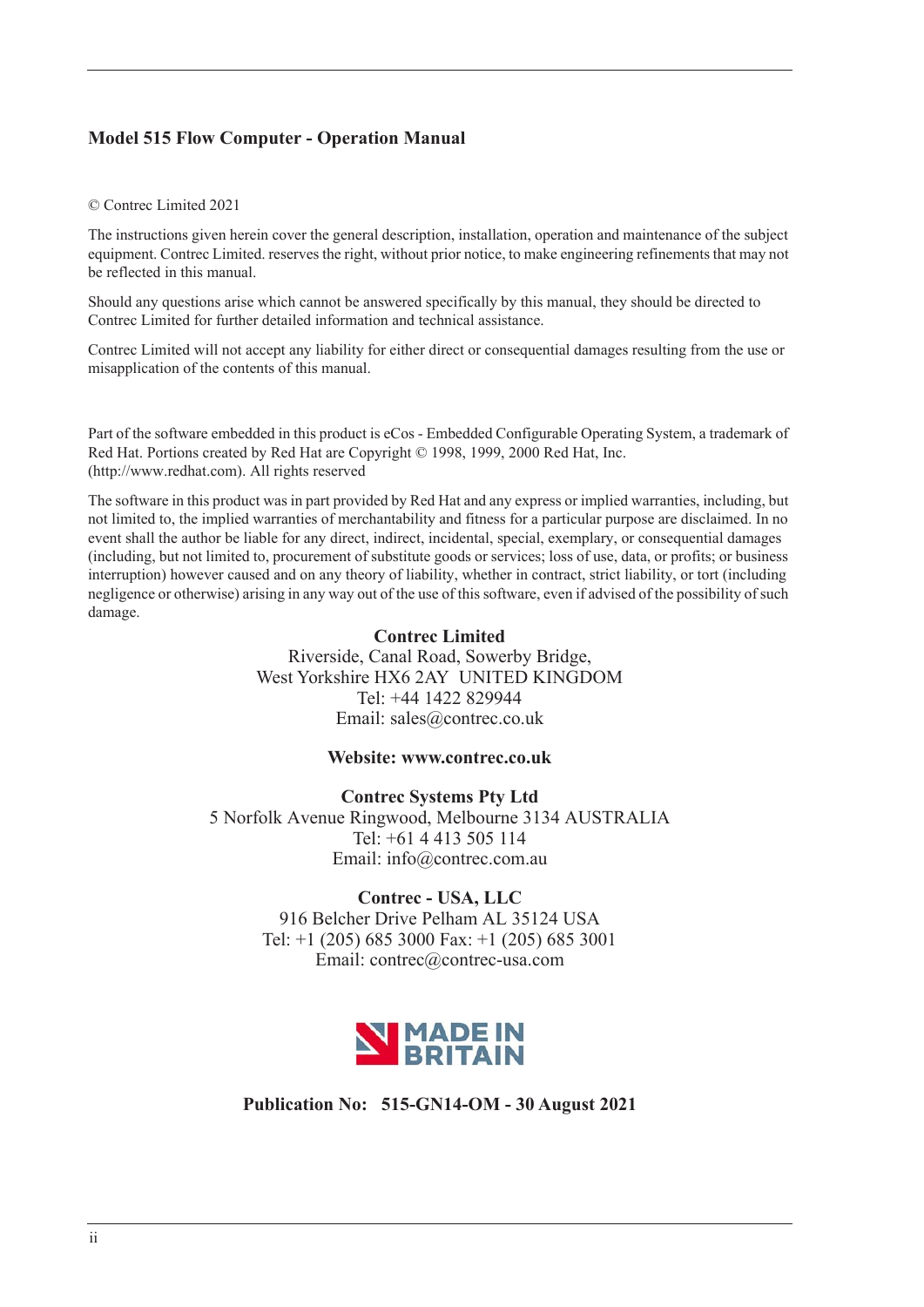

#### **The information in this safety notice is for the prevention of injury to personnel and damage to the instrument.**

#### **The manufacturer assumes no liability for injury or damage caused by misuse of the instrument or for modifications made to the instrument.**

This document must be consulted in all cases where the following "Caution" safety symbol is used :  $\bigwedge$ 

### **Qualified Personnel**

The instrument must be installed, operated and serviced by persons who have been properly trained and authorised. Personnel must read and understand this manual prior to installation and operation of the instrument. Refer to section 3 for further information regarding permitted maintenance operations. The safety of any system incorporating the equipment is the responsibility of the assembler of the system.

#### **Static Hazard**

The 500 series flow computer uses high speed CMOS circuitry which is sensitive to static damage. The user should observe accepted safety practices for handling electronic devices, especially during servicing. Once the unit is installed, grounded and interconnected, the chances of static damage are greatly reduced.

#### **Voltage Hazard**

Before connecting power to the instrument, ensure that the supply voltage for the AC or DC input is suitable. The AC voltage rating is as stated on the instrument rating plate. Personnel should take all due care to avoid electric shock. **For safe operation it is essential to connect a mains safety earth to the A.C. power inlet.** Do not operate at altitudes above 2000m.

#### **Welding Hazard**

Do not perform electric welding in close proximity to the instrument or its interconnecting cables. If welding in these areas must be performed, disconnect all cables from the instrument. Failure to do so may result in damage to the unit.

#### **Moisture Hazard**

To avoid electrical faults and corrosion of the instrument, do not allow moisture to remain in contact with the instrument. Operate only in a clean, dry and pollutant-free environment.

#### **Operating & Storage Temperature**

Operating: If a heater is being used, **DO NOT** isolate the instrument in temperatures below  $-20^{\circ}$ C.

Storage: **DO NOT** store the equipment below -20°C.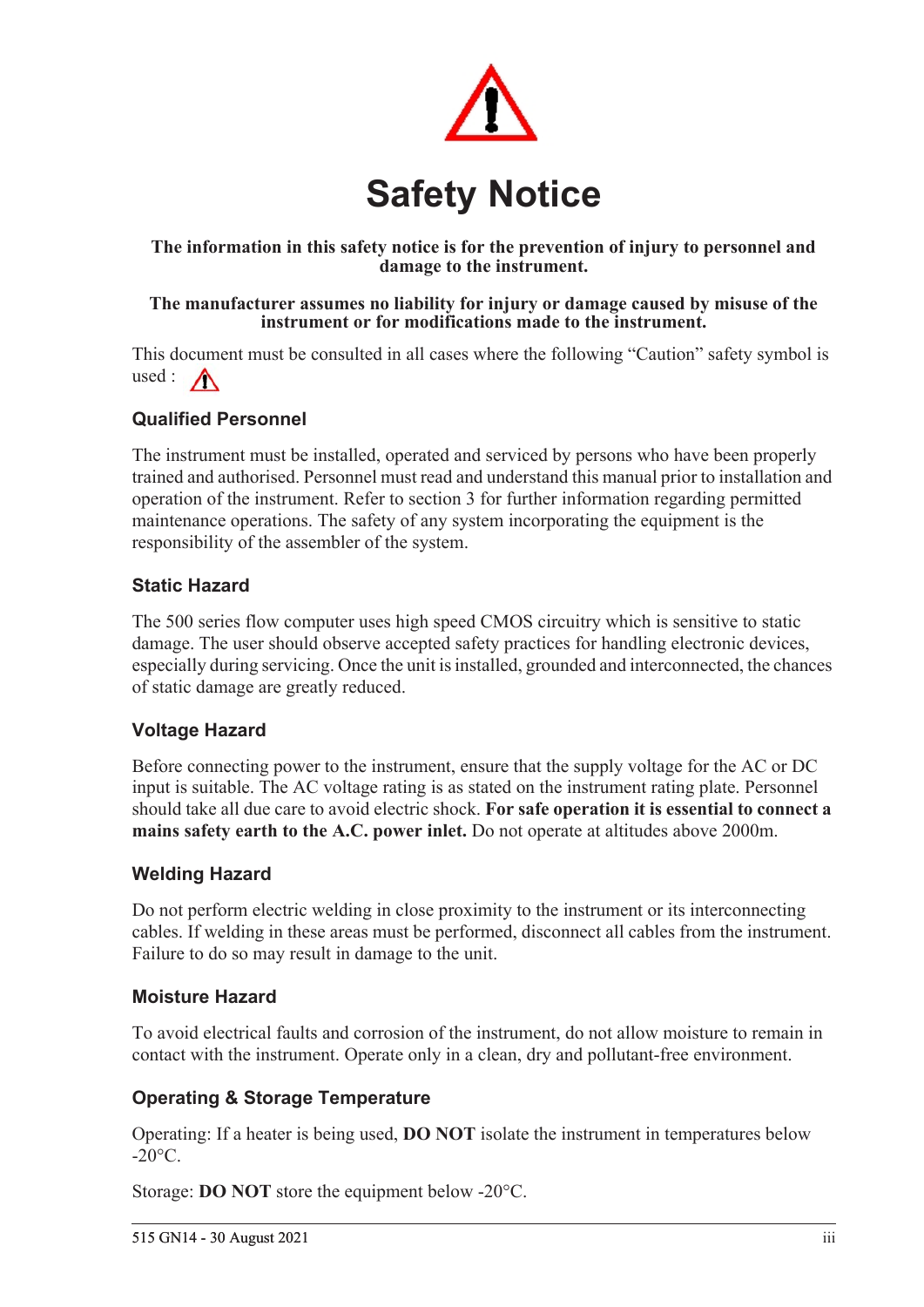#### **Disconnection Device**

When powered from a mains supply this unit requires the provision of a suitable mains isolation device, capable of interrupting both poles of the supply and meeting your local wiring regulations, to be suitably located and easily accessible near to the installed instrument. It must be marked as the disconnecting device for the equipment. It must be suitably rated with respect to the cross sectional area of the supply conductors.

#### **Instrument Disposal**

Contrec instrumentation should not be thrown into the general waste system.

If within EU member states, this instrument should be disposed of according to the guidelines set by the WEEE (Waste Electrical and Electronic Equipment) directive 2012/19/EU. If outside of the EU, this equipment should be responsibly disposed of according to local and national regulations for EEE (Electrical and Electronic Equipment).

By not discarding of this product along with other house hold waste you are preserving natural resources and reducing waste sent to landfill and incinerators.

Remove batteries and dispose of separately (see *Disposal of Batteries*) before disposal of Contrec instrumentation.

#### **Disposal of Batteries**

Batteries have an environmental impact. Safe and responsible disposal should be undertaken.

In all EU member states, as per Directive 2006/66/EC, batteries must not be thrown away with general waste. Contact your local environmental authority for information regarding disposal or recycling of used batteries, alternatively they can be returned directly to Contrec Ltd. for disposal.

Please Contact Contrec Ltd before returning batteries for disposal.

# **Explanation of IEC Symbols Used**

You should familiarise yourself with the following symbols which are used both within this manual and on the instrument itself.



 This document must be consulted in all cases where the following "Caution" safety symbol is used.



AC Input (AC).



Protective Earth Terminal.



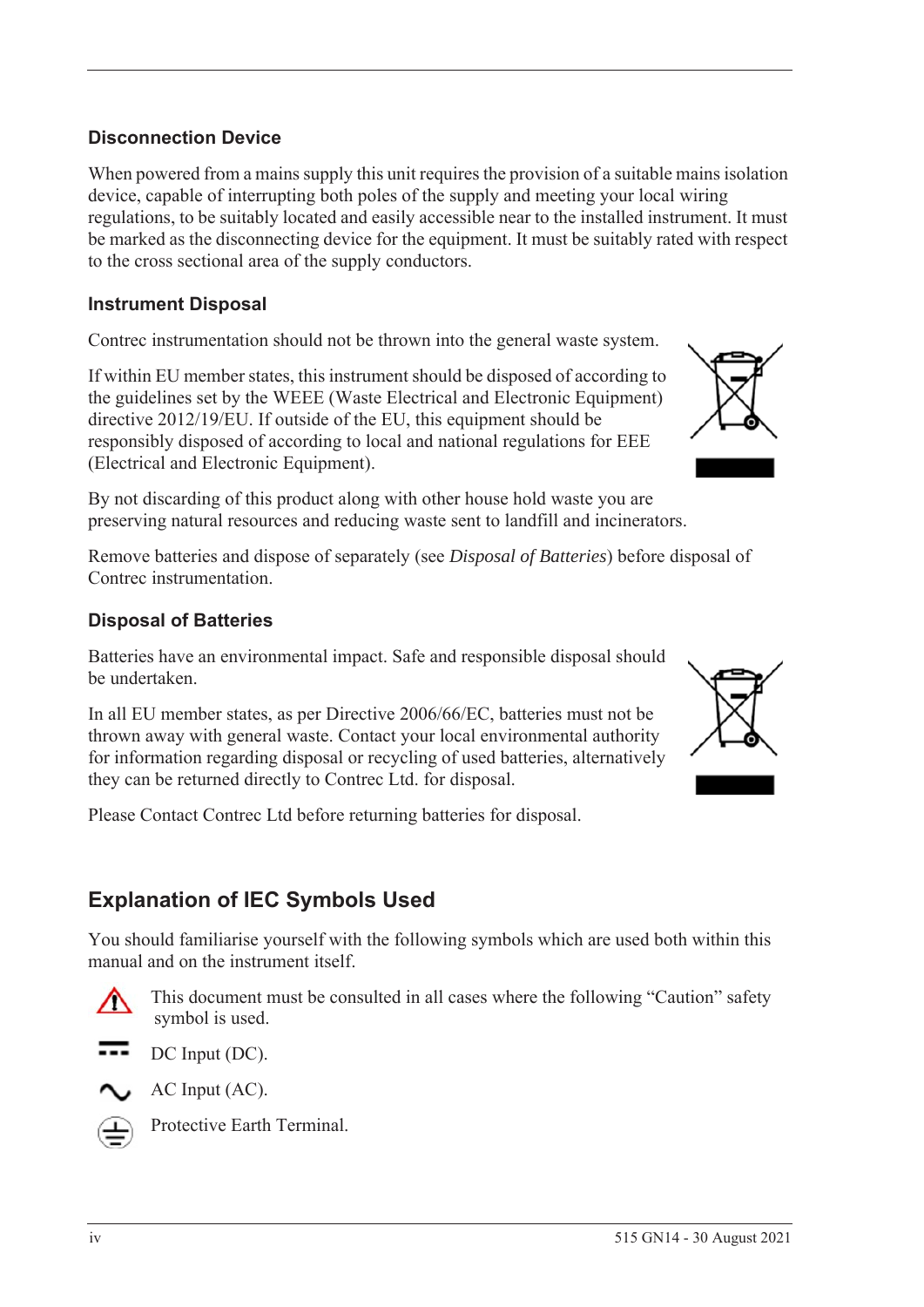| 1 Introduction                                                                                                                                                                                                                      |  |  |  |  |  |  |  |  |    |  |
|-------------------------------------------------------------------------------------------------------------------------------------------------------------------------------------------------------------------------------------|--|--|--|--|--|--|--|--|----|--|
| Features                                                                                                                                                                                                                            |  |  |  |  |  |  |  |  |    |  |
|                                                                                                                                                                                                                                     |  |  |  |  |  |  |  |  |    |  |
| Calculations de la communication de la communication de la communication de la communication de la communication                                                                                                                    |  |  |  |  |  |  |  |  |    |  |
|                                                                                                                                                                                                                                     |  |  |  |  |  |  |  |  |    |  |
| Displayed Information and a contract of the contract of the contract of the contract of the 3                                                                                                                                       |  |  |  |  |  |  |  |  |    |  |
|                                                                                                                                                                                                                                     |  |  |  |  |  |  |  |  |    |  |
| Communications experience and the contract of the contract of the contract of the contract of the contract of the contract of the contract of the contract of the contract of the contract of the contract of the contract of       |  |  |  |  |  |  |  |  |    |  |
| Isolated Outputs and a contract the contract of the contract of the contract of the contract of the 4                                                                                                                               |  |  |  |  |  |  |  |  |    |  |
| Relay Outputs in the contract of the contract of the contract of the contract of the contract of the S                                                                                                                              |  |  |  |  |  |  |  |  |    |  |
|                                                                                                                                                                                                                                     |  |  |  |  |  |  |  |  |    |  |
| Analog Input Types and a contract the contract of the contract of the contract of the 5                                                                                                                                             |  |  |  |  |  |  |  |  |    |  |
| Limitations of Use the community of the community of the community of the community of the community of the community of the community of the community of the community of the community of the community of the community of      |  |  |  |  |  |  |  |  |    |  |
| Approvals received a construction of the contract of the construction of 8                                                                                                                                                          |  |  |  |  |  |  |  |  |    |  |
|                                                                                                                                                                                                                                     |  |  |  |  |  |  |  |  |    |  |
| 2 Specifications                                                                                                                                                                                                                    |  |  |  |  |  |  |  |  |    |  |
|                                                                                                                                                                                                                                     |  |  |  |  |  |  |  |  |    |  |
|                                                                                                                                                                                                                                     |  |  |  |  |  |  |  |  |    |  |
| 3 Installation & Maintenance                                                                                                                                                                                                        |  |  |  |  |  |  |  |  |    |  |
| <b>Installation Instructions</b>                                                                                                                                                                                                    |  |  |  |  |  |  |  |  |    |  |
| Cleaning and Decontamination and the contract of the contract of the contract of the contract of the contract of the contract of the contract of the contract of the contract of the contract of the contract of the contract       |  |  |  |  |  |  |  |  | 11 |  |
| Panel Mounting and a contract the contract of the contract of the contract of the contract of                                                                                                                                       |  |  |  |  |  |  |  |  | 11 |  |
| Electrical Connection and a construction of the contract of the contract of the contract of the contract of the                                                                                                                     |  |  |  |  |  |  |  |  | 12 |  |
| Rear Panel Connections and the contract of the contract of the contract of the contract of the contract of the contract of the contract of the contract of the contract of the contract of the contract of the contract of the      |  |  |  |  |  |  |  |  | 12 |  |
| Terminal Designations and a contract the contract of the contract of the contract of the contract of the contract of the contract of the contract of the contract of the contract of the contract of the contract of the contr      |  |  |  |  |  |  |  |  | 13 |  |
| Terminal Wiring Insulation and a contract of the contract of the contract of the contract of the contract of the contract of the contract of the contract of the contract of the contract of the contract of the contract of t      |  |  |  |  |  |  |  |  | 14 |  |
|                                                                                                                                                                                                                                     |  |  |  |  |  |  |  |  | 14 |  |
| Mains Power Wiring <b>Experience Communication</b> Contract Communication Communication Communication Communication Communication Communication Communication Communication Communication Communication Communication Communication |  |  |  |  |  |  |  |  | 14 |  |
| a constitución de la caractería de la caractería de la caractería de la caractería de la caractería de la cara<br>Inputs                                                                                                            |  |  |  |  |  |  |  |  | 15 |  |
| Analog Input Connections and a contract the contract of the contract of the contract of the contract of the contract of the contract of the contract of the contract of the contract of the contract of the contract of the co      |  |  |  |  |  |  |  |  | 15 |  |
| Logic Input Connection and a construction of the contract of the contract of the Connection of the contract of the contract of the contract of the contract of the contract of the contract of the contract of the contract of      |  |  |  |  |  |  |  |  |    |  |
|                                                                                                                                                                                                                                     |  |  |  |  |  |  |  |  |    |  |
| 4-20 mA Output Connection and a construction of the contract of the contract of the contract of the contract of the contract of the contract of the contract of the contract of the contract of the contract of the contract o      |  |  |  |  |  |  |  |  | 18 |  |
| Pulse Output Connection and and a connection of the connection of the connection of the connection of the connection                                                                                                                |  |  |  |  |  |  |  |  | 19 |  |
| Control Relays (Alarms) and a control of the control of the control of the control of the control of the control of the control of the control of the control of the control of the control of the control of the control of t      |  |  |  |  |  |  |  |  | 20 |  |
| RC Network for Interference Suppression and a contract to the contract of the contract of the contract of the contract of the contract of the contract of the contract of the contract of the contract of the contract of the       |  |  |  |  |  |  |  |  | 21 |  |
| Communications<br>.<br>The second complete the complete service of the complete service of the complete service of the complete service                                                                                             |  |  |  |  |  |  |  |  | 22 |  |
|                                                                                                                                                                                                                                     |  |  |  |  |  |  |  |  | 22 |  |
| COM-2 RS-485 Port Option                                                                                                                                                                                                            |  |  |  |  |  |  |  |  | 22 |  |
| COM-2 Ethernet Port Option                                                                                                                                                                                                          |  |  |  |  |  |  |  |  | 23 |  |
| Mains Connection<br>.<br>In the second contract of the second contract of the second contract of the second contract of the second contr                                                                                            |  |  |  |  |  |  |  |  | 23 |  |
| Earthing and Shielding Theorem 2014 Contract of the Contract of the Contract of the Contract of the Contract of the Contract of the Contract of the Contract of the Contract of the Contract of the Contract of the Contract o      |  |  |  |  |  |  |  |  | 23 |  |
| Disconnection Device                                                                                                                                                                                                                |  |  |  |  |  |  |  |  | 23 |  |
| Maintenance Instructions<br>.<br>In the company of the company of the company of the company of the company of the company of the company of th                                                                                     |  |  |  |  |  |  |  |  | 23 |  |
| Battery Replacement and the contract of the contract of the contract of the contract of the contract of the contract of the contract of the contract of the contract of the contract of the contract of the contract of the co      |  |  |  |  |  |  |  |  | 24 |  |
| Battery Type and a substantial contract the contract of the contract of the contract of the contract of the contract of the contract of the contract of the contract of the contract of the contract of the contract of the co      |  |  |  |  |  |  |  |  | 24 |  |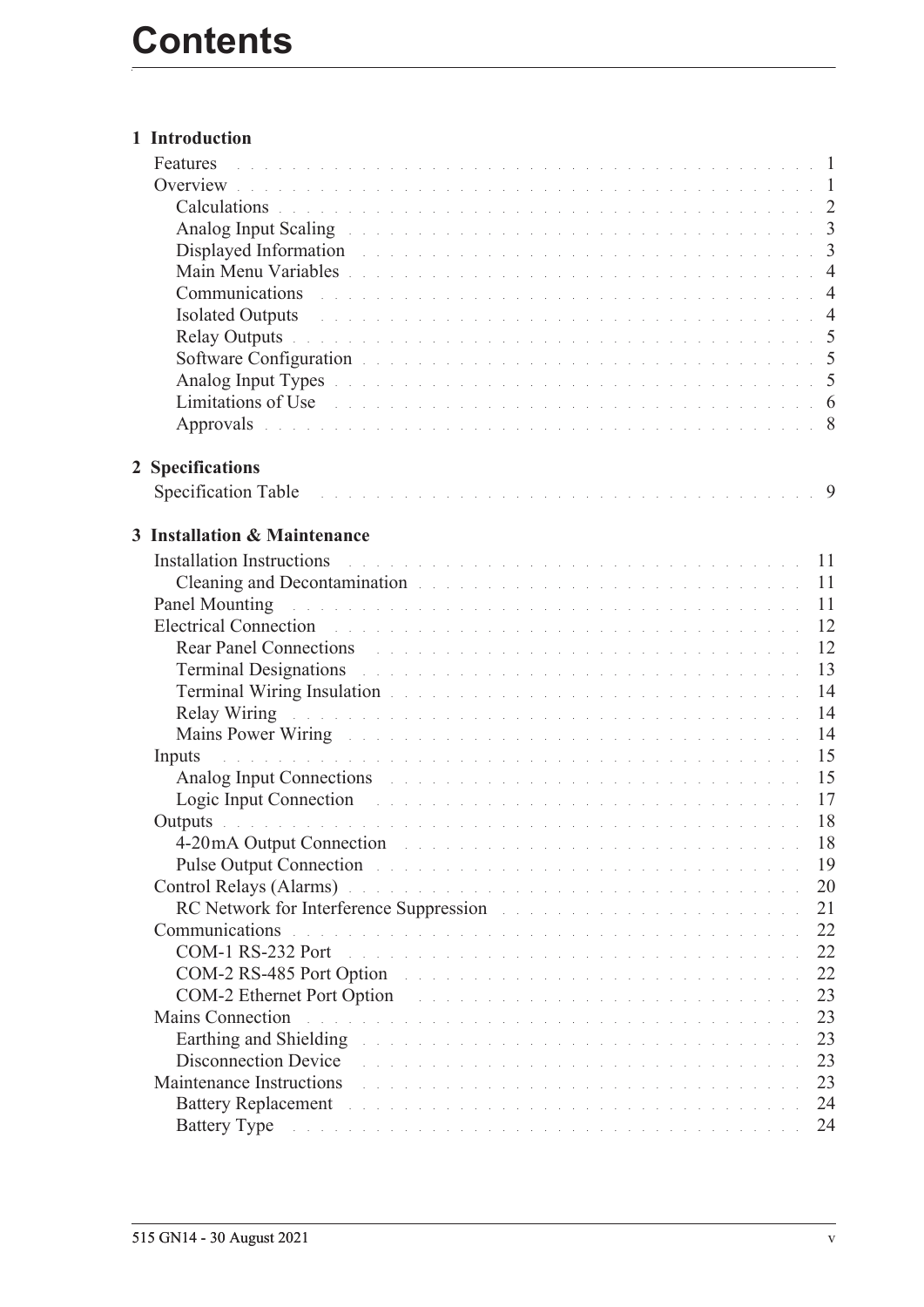# **[4 Operation](#page-34-0)**

| Normal Operation and a contract the contract of the contract of the contract of the 25                                                                                                                                         |  |  |  |  |  |  |  |  |    |
|--------------------------------------------------------------------------------------------------------------------------------------------------------------------------------------------------------------------------------|--|--|--|--|--|--|--|--|----|
| Default Total de la commune de la commune de la commune de la commune de la commune de 25                                                                                                                                      |  |  |  |  |  |  |  |  |    |
| Status LEDs <b>Election Community 25</b> Status Leader Community 25                                                                                                                                                            |  |  |  |  |  |  |  |  |    |
| Front Panel Keys and a construction of the construction of the construction of 26                                                                                                                                              |  |  |  |  |  |  |  |  |    |
|                                                                                                                                                                                                                                |  |  |  |  |  |  |  |  |    |
| Main Menu Items de la component de la component de la component de la component de la component de la component                                                                                                                |  |  |  |  |  |  |  |  | 27 |
|                                                                                                                                                                                                                                |  |  |  |  |  |  |  |  |    |
|                                                                                                                                                                                                                                |  |  |  |  |  |  |  |  |    |
| Data Logs de la component de la component de la component de la component de 28                                                                                                                                                |  |  |  |  |  |  |  |  |    |
|                                                                                                                                                                                                                                |  |  |  |  |  |  |  |  |    |
|                                                                                                                                                                                                                                |  |  |  |  |  |  |  |  |    |
| <b>5 Instrument Calibration</b>                                                                                                                                                                                                |  |  |  |  |  |  |  |  |    |
| Introduction                                                                                                                                                                                                                   |  |  |  |  |  |  |  |  |    |
|                                                                                                                                                                                                                                |  |  |  |  |  |  |  |  |    |
|                                                                                                                                                                                                                                |  |  |  |  |  |  |  |  |    |
| Changing the Instrument Settings and a contract of the contract of the settings of the contract of the contract of the contract of the contract of the contract of the contract of the contract of the contract of the contrac |  |  |  |  |  |  |  |  |    |
| Program Backup & Reports and a contract the contract of the contract of the contract of                                                                                                                                        |  |  |  |  |  |  |  |  | 37 |
|                                                                                                                                                                                                                                |  |  |  |  |  |  |  |  |    |
| Printing Configuration Report environment and the contract of the contract of the 37                                                                                                                                           |  |  |  |  |  |  |  |  |    |
| Upload and Clone of Application Software Marshall and Clone of Application Software                                                                                                                                            |  |  |  |  |  |  |  |  | 37 |
|                                                                                                                                                                                                                                |  |  |  |  |  |  |  |  |    |
|                                                                                                                                                                                                                                |  |  |  |  |  |  |  |  |    |
| Units of Measurement                                                                                                                                                                                                           |  |  |  |  |  |  |  |  | 40 |
| Parameters and a construction of the construction of the construction of the construction of                                                                                                                                   |  |  |  |  |  |  |  |  | 40 |
| Inputs and a communication of the communication of the communication of the communication of the communication                                                                                                                 |  |  |  |  |  |  |  |  | 43 |
| Outputs and a construction of the construction of the construction of the construction of the construction of the construction of the construction of the construction of the construction of the construction of the construc |  |  |  |  |  |  |  |  | 49 |
| Alarms<br>di serie de la caractería de la caractería de la caractería de la caractería de la caractería de la caractería                                                                                                       |  |  |  |  |  |  |  |  | 51 |
| Communications de la communication de la communication de la communication de la communication de la communication de la communication de S4                                                                                   |  |  |  |  |  |  |  |  |    |
| Time Settings and Data Logging The Contract of the Contract of the Settings and Data Logging                                                                                                                                   |  |  |  |  |  |  |  |  | 55 |
| General Setup Parameters and a construction of the construction of the set of the SS                                                                                                                                           |  |  |  |  |  |  |  |  |    |
| Test Menu de la componencia de la componencia de la componencia de la componenta 61                                                                                                                                            |  |  |  |  |  |  |  |  |    |
| System Messages with a community of the community of the set of the community of the community of the community of the community of the community of the community of the community of the community of the community of the c |  |  |  |  |  |  |  |  | 62 |
| <b>Error Messages</b><br>.<br>The company of the company of the company of the company of the company of the company of the company of the co                                                                                  |  |  |  |  |  |  |  |  | 62 |
| Warning Messages entertainment and the contract of the contract of the contract of the contract of the contract of the contract of the contract of the contract of the contract of the contract of the contract of the contrac |  |  |  |  |  |  |  |  | 64 |
| <b>6 Communications</b>                                                                                                                                                                                                        |  |  |  |  |  |  |  |  |    |
| Overview<br>.<br>In the second complete that the second complete second complete the second complete second complete second com                                                                                                |  |  |  |  |  |  |  |  | 65 |
| Hardware Interconnection<br>.<br>The contract of the contract of the contract of the contract of the contract of the contract of the contract of                                                                               |  |  |  |  |  |  |  |  | 65 |
| Protocols<br>de la caractería de la caractería de la caractería de la caractería de la caractería de la caractería                                                                                                             |  |  |  |  |  |  |  |  | 67 |
| Simple ASCII Protocol<br>.<br>In detection of the contract of the contract of the contract of the contract of the contract of the contract of                                                                                  |  |  |  |  |  |  |  |  | 67 |
| <b>Requests Format</b>                                                                                                                                                                                                         |  |  |  |  |  |  |  |  | 67 |
| Instrument Responses and a construction of the construction of the construction of the construction of the construction of the construction of the construction of the construction of the construction of the construction of |  |  |  |  |  |  |  |  | 69 |
| Corrupted or Invalid Requests and the contract of the contract of the contract of the contract of the contract of the contract of the contract of the contract of the contract of the contract of the contract of the contract |  |  |  |  |  |  |  |  | 72 |
| <b>Modbus RTU Protocol</b><br>والمتعاون والمتعاون والمتعاون والمتعاونة والمتعاونة والمتعاونة والمتعاونة والمتعاونة والمتعاونة والمتعاونة                                                                                       |  |  |  |  |  |  |  |  | 73 |
| List of Data Registers and a conservation of the conservation of the conservation of the conservation of the conservation of the conservation of the conservation of the conservation of the conservation of the conservation  |  |  |  |  |  |  |  |  | 75 |
| Printer Protocol<br>a de la caractería de la caractería de la caractería de la caractería de la caractería de la caractería de la                                                                                              |  |  |  |  |  |  |  |  | 79 |
| Types of Printouts and a contract of the contract of the contract of the contract of the contract of the contract of the contract of the contract of the contract of the contract of the contract of the contract of the contr |  |  |  |  |  |  |  |  | 80 |
|                                                                                                                                                                                                                                |  |  |  |  |  |  |  |  |    |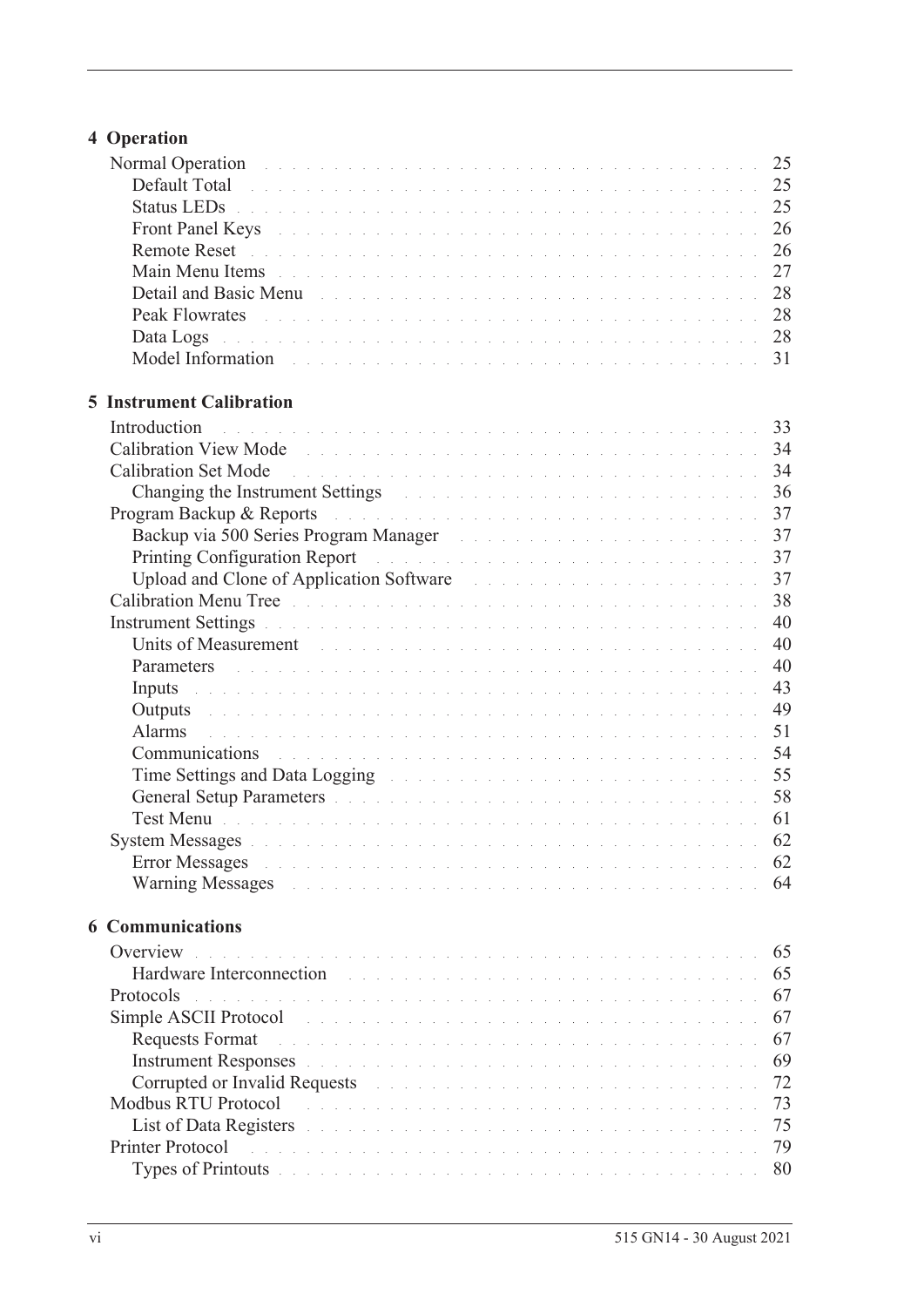| Printer Data Control and a control of the control of the control of the control of the control of the control of the control of the control of the control of the control of the control of the control of the control of the        |  |
|--------------------------------------------------------------------------------------------------------------------------------------------------------------------------------------------------------------------------------------|--|
| <b>Appendix A Glossary</b>                                                                                                                                                                                                           |  |
| Glossary and a contract the contract of the contract of the contract of the S5                                                                                                                                                       |  |
| <b>Appendix B Model Numbers</b>                                                                                                                                                                                                      |  |
| Product Codes entering the contract of the contract of the contract of the contract of the contract of the contract of the contract of the contract of the contract of the contract of the contract of the contract of the con       |  |
| <b>Custom Version Codes Contract Codes Codes Codes Code Reserves Algebra 2008 Code Reserves Algebra 2009 Codes Codes Codes Codes Codes Codes Codes Codes Codes Codes Codes Codes Codes Cod</b>                                       |  |
| Application Information Code enterity and the contract of the contract of the state of the S88                                                                                                                                       |  |
| Appendix C Ethernet Port & Setup                                                                                                                                                                                                     |  |
| Ethernet Port <b>Executive Contract Contract Contract Contract Contract Contract Contract Contract Contract Contract Contract Contract Contract Contract Contract Contract Contract Contract Contract Contract Contract Contract</b> |  |
| Connecting 515 Ethernet to Networks/Routers and a connection of the settlement of the 190                                                                                                                                            |  |
|                                                                                                                                                                                                                                      |  |
| <b>Appendix D Reference Tables</b>                                                                                                                                                                                                   |  |
| Properties of Commonly Used Materials and a contract the contract of Commonly Used Materials                                                                                                                                         |  |
| Index resources a construction of the contract of the construction of the 193                                                                                                                                                        |  |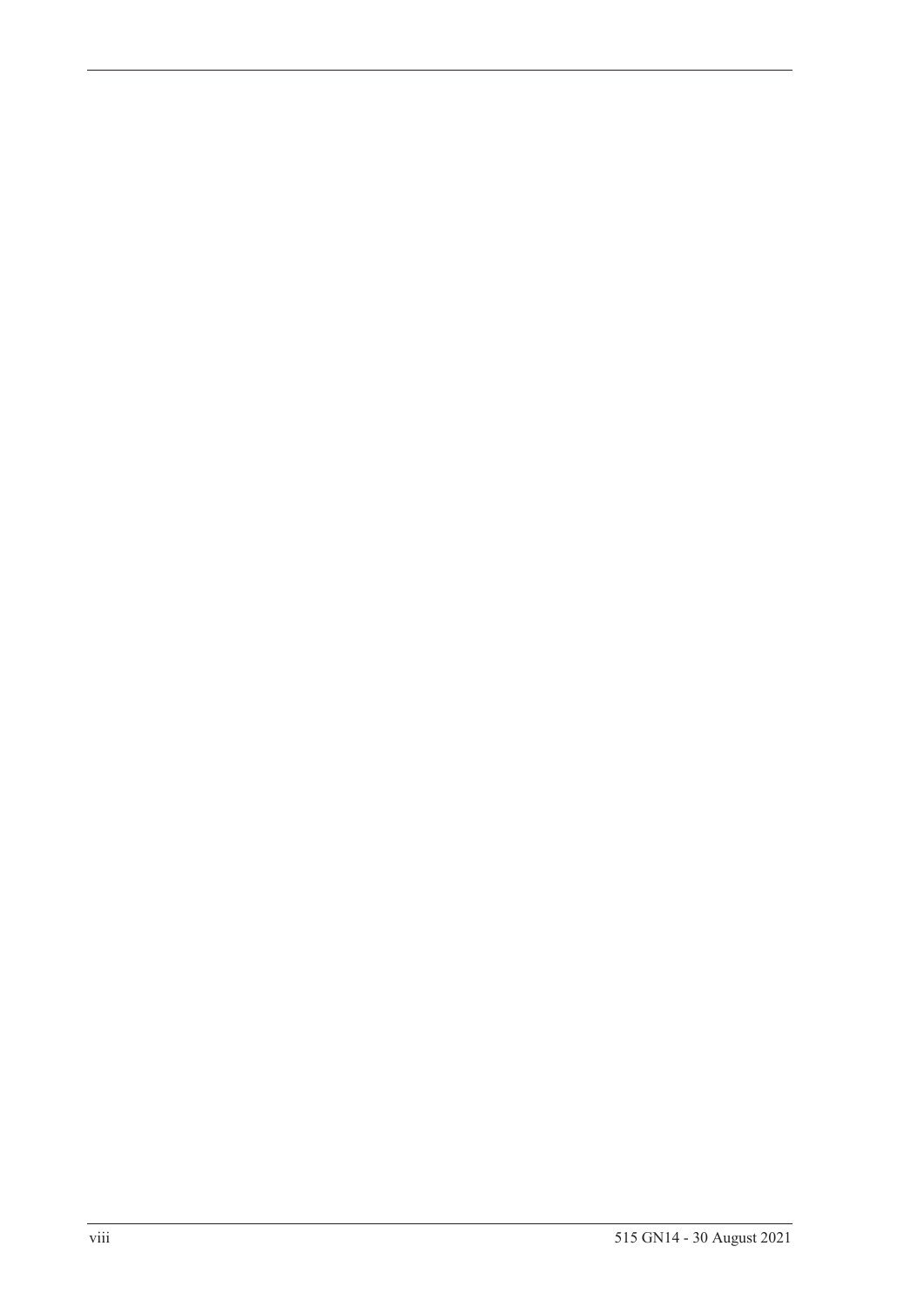# **List of Figures**

| T              | Typical Application Diagram and a contract of the contract of the contract of the 5                                                                                                                                            |    |
|----------------|--------------------------------------------------------------------------------------------------------------------------------------------------------------------------------------------------------------------------------|----|
| 2              | 500 Series Instrument Panel Mounting and a contract of the series of the 11                                                                                                                                                    |    |
| 3              | Rear Panel Connections - Original entrepreneur and a series of the series of the 12                                                                                                                                            |    |
| $\overline{4}$ | Rear Panel Connections - New RS485 Version                                                                                                                                                                                     | 12 |
| 5              | Rear Panel Connections - New Ethernet Version                                                                                                                                                                                  | 13 |
| 6              | Externally Powered Voltage Transmitter North State Land and American State Land                                                                                                                                                | 15 |
| 7              | Internally Powered Voltage Transmitter March 2014 and March 2014                                                                                                                                                               | 15 |
| 8              |                                                                                                                                                                                                                                | 16 |
| 9              | Internally Powered Current Loops and a substitution of the state of the state of the                                                                                                                                           | 16 |
| 10             |                                                                                                                                                                                                                                | 17 |
| 11             | Logic Inputs Connection Diagram and a connection of the Connection of the Connection of the Connection of the Connection of the Connection of the Connection of the Connection of the Connection of the Connection of the Conn | 18 |
| 12             |                                                                                                                                                                                                                                | 19 |
| 13             | Output Pulse Connection Diagram and a constant of the contract of the contract of the connection of the connection of the connection of the connection of the connection of the connection of the connection of the connection | 19 |
| 14             | Relay Connection Diagram Albert and Albert and Albert and Albert and Albert and Albert and Albert and Albert and                                                                                                               | 20 |
| 15             |                                                                                                                                                                                                                                | 22 |
| 16             | Logged Data Display Methods and a contract the contract of the contract of the contract of the contract of the                                                                                                                 | 30 |
| 17             |                                                                                                                                                                                                                                | 38 |
| 18             | Calibration Menu Tree Sheet 2 and the contract of the contract of the contract of the Contract of the Contract of the Contract of the Contract of the Contract of the Contract of the Contract of the Contract of the Contract | 39 |
| 19             | RS-232 Cable Connections to a Computer and a substitution of the set of the set of the set of the set of the set of the set of the set of the set of the set of the set of the set of the set of the set of the set of the set | 65 |
| 20             |                                                                                                                                                                                                                                | 66 |
| 21             | DataMod - Modbus Connection Settings and the connection of the connection of the connection of the connection of the connection of the connection of the connection of the connection of the connection of the connection of t | 91 |
|                |                                                                                                                                                                                                                                |    |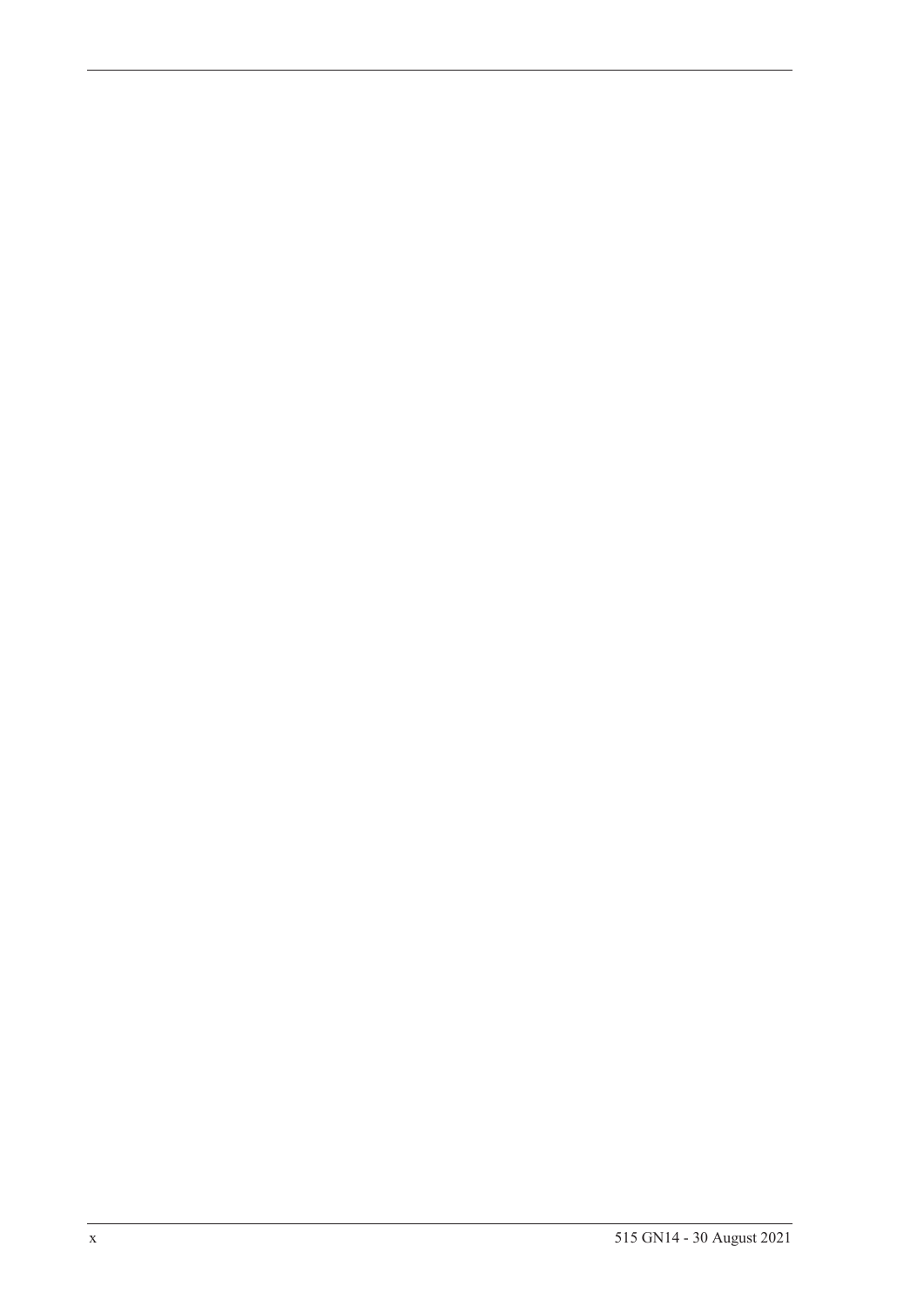# <span id="page-10-0"></span>**Chapter 1 Introduction**

# <span id="page-10-1"></span>**Features**

- **•** Tailored for differential pressure meters with single or stacked transmitters
- **•** Uses SGERG (AGA-8 Gross Method) Natural Gas compressibility calculations
- **•** For Natural and Coke-Oven Gases
- **•** ISO 5167 (2003) DP flow calculations, 9 meter types
- **•** V-Cone DP flow calculations, 2 cone types
- **•** Selection of Detail or Basic main menu to suit operator and application
- **•** Selection of second language and user tags
- **•** RTC logging with over 1000 entries.
- **•** Programmable pulse width and scaling of pulse output
- **•** 4-20 mA retransmission
- **•** RS232 and RS485 or Ethernet (optional) serial ports
- **•** Modbus RTU, Printer and other serial port protocols
- **•** Front panel adjustment of 8-24 V DC output voltage
- **•** Backlit display

# <span id="page-10-2"></span>**Overview**

The 515 GN14 application measures the volume, mass and gross heat content of natural gas. The instrument uses single or stacked differential pressure meters such as orifice plates, nozzles, venturi tubes or V-Cones as well as temperature and pressure sensor inputs.

The instrument calculates the flow according to the differential pressure equations for the ISO 5167 or V-Cone meters. The flow calculations incorporate the conditions at which the flowmeter was calibrated and accurately account for thermal expansion effects.

The SGERG calculation (AGA-8 Gross Characterization Method) is used to obtain accurate values of density and compressibility factors for the flow calculations. For other gas properties, such as viscosity and isentropic exponent, user entered values are used.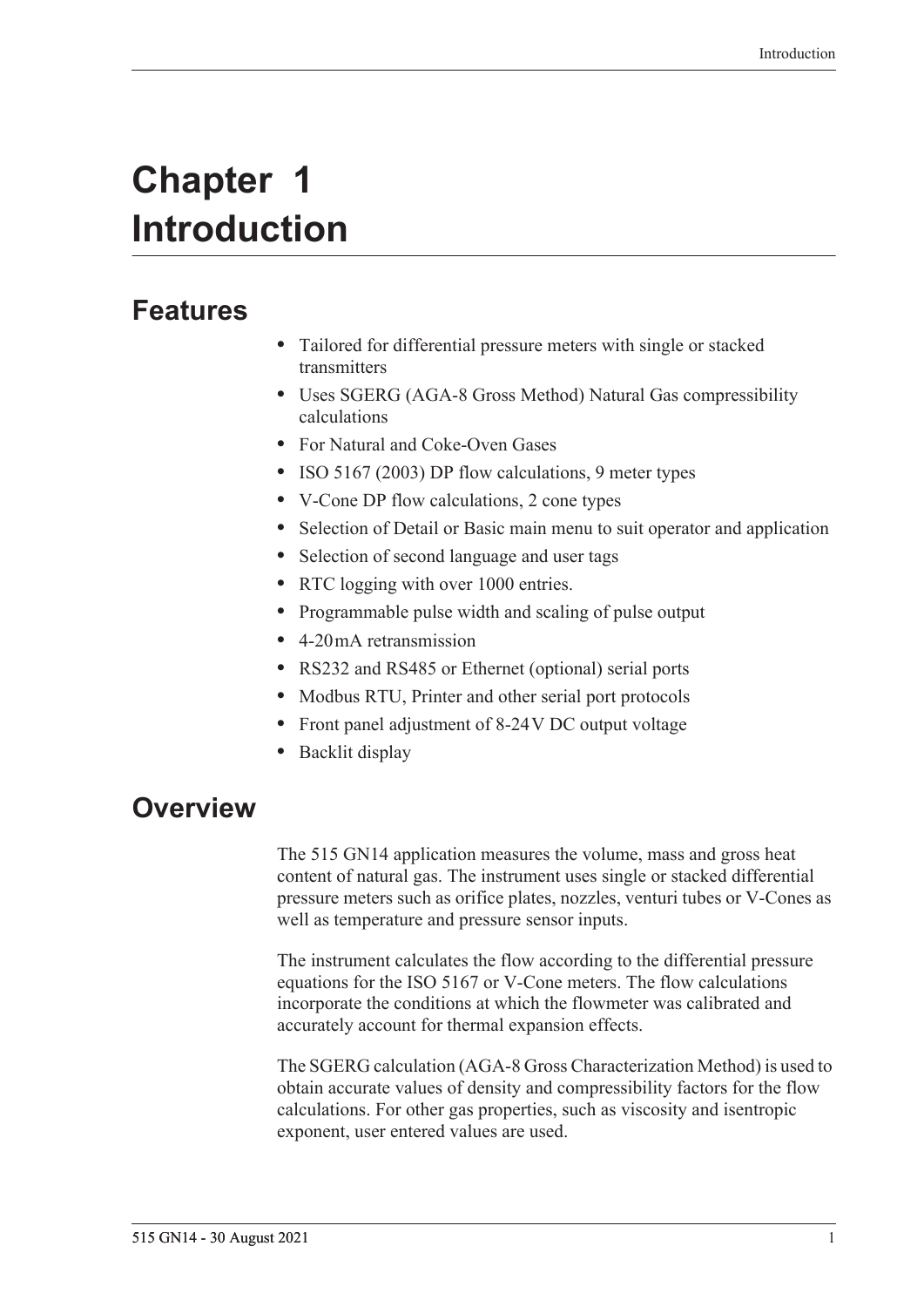#### <span id="page-11-0"></span>**Calculations**

The following equations identify the derivation of some of the displayed variables. If your interest is more in the operation of the instrument, you can skip this section and allow the instrument to take care of the calculations.

The gas density and compressibility factor calculations are based on the SGERG (AGA-8 Gross) equations. The calculations are valid for the region:

 $-8.0^{\circ}$ C < t < 62.0 $^{\circ}$ C  $17^{\circ}$ F < t < 143.0 $^{\circ}$ F P < 12 MPa P < 1740 psia

#### **Formulas**

```
Volume flow = Mflow / \rho_{flow}Corrected flow = Mflow / \rho_{ref}
```
*Heat flow =*  $Mflow \cdot H_m$ 

#### where:

|              | $Mflow = mass flow$               |
|--------------|-----------------------------------|
| $P$ flow     | $=$ density at flow conditions    |
| $\rho_{ref}$ | = density at reference conditions |
| $H_m$        | $=$ mass gross heating value      |

#### **Differential Pressure Equations**

This application uses the following general formula for mass flow as per the ISO 5167 (2003) standard:

$$
q_m = \frac{C}{\sqrt{1 - \beta^4}} \varepsilon \frac{\pi}{4} d^2 \sqrt{2\Delta P \rho}
$$

where:

| $=$ mass flow<br>$q_m$ |  |
|------------------------|--|
|------------------------|--|

 $C = coefficient of *discharge*$ 

- $\beta$  = diameter ratio of orifice to pipe
- $\varepsilon$  = fluid expansion factor
- $\pi$  = universal constant (3.14159)
- d = diameter of orifice (bore)... (for cone type meters substitute  $d^2$  with  $D^2\beta^2$ )
- $D =$  diameter of pipe

 $\Delta P$  = differential pressure

 $\rho =$  density at flow conditions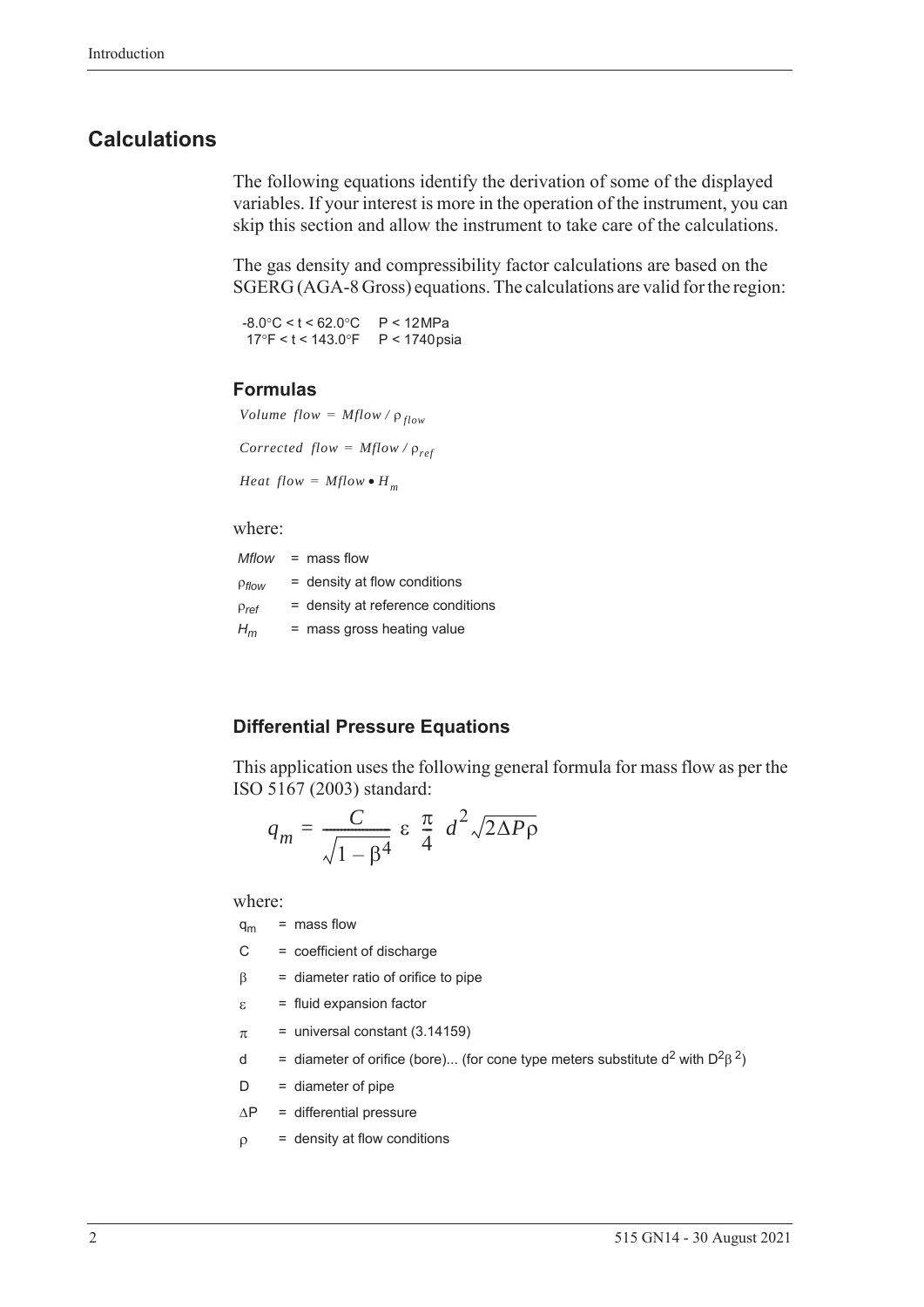For further details of these equations or restrictions of use please refer to the appropriate standard or relevant documents.

#### <span id="page-12-0"></span>**Analog Input Scaling**

The analog inputs in this instrument are scaled by the following general formula:

$$
f(A) = P_{min} + (P_{max} - P_{min}) \cdot A^*
$$

where:

*Pmin* = minimum point (equivalent to offset)

 $P_{\text{max}}$  = maximum point ( $P_{\text{max}} - P_{\text{min}}$  is equivalent to span)

*A\** = normalised signal (0 to 1) with correction applied for a flow input

#### **Correction Type**

- LINEAR:  $A^* = A$  when the instrument is not required to apply correction
- NON-LINEAR:  $A^* = A_c$  when the instrument applies correction from the points in the correction table

#### <span id="page-12-1"></span>**Displayed Information**

The front panel display shows the current values of the input variables and the results of the calculations.

The instrument can be supplied with a real-time clock for data logging of over 1000 entries of the variables as displayed on the main menu.

This application indicates the type of pressure value being displayed as either gauge or absolute by adding an 'A' or 'G' to the units of measurement.

Standard or Normal reference conditions are indicated by adding an 'S' or 'N' at the start of the Corrected Volume units or measurement.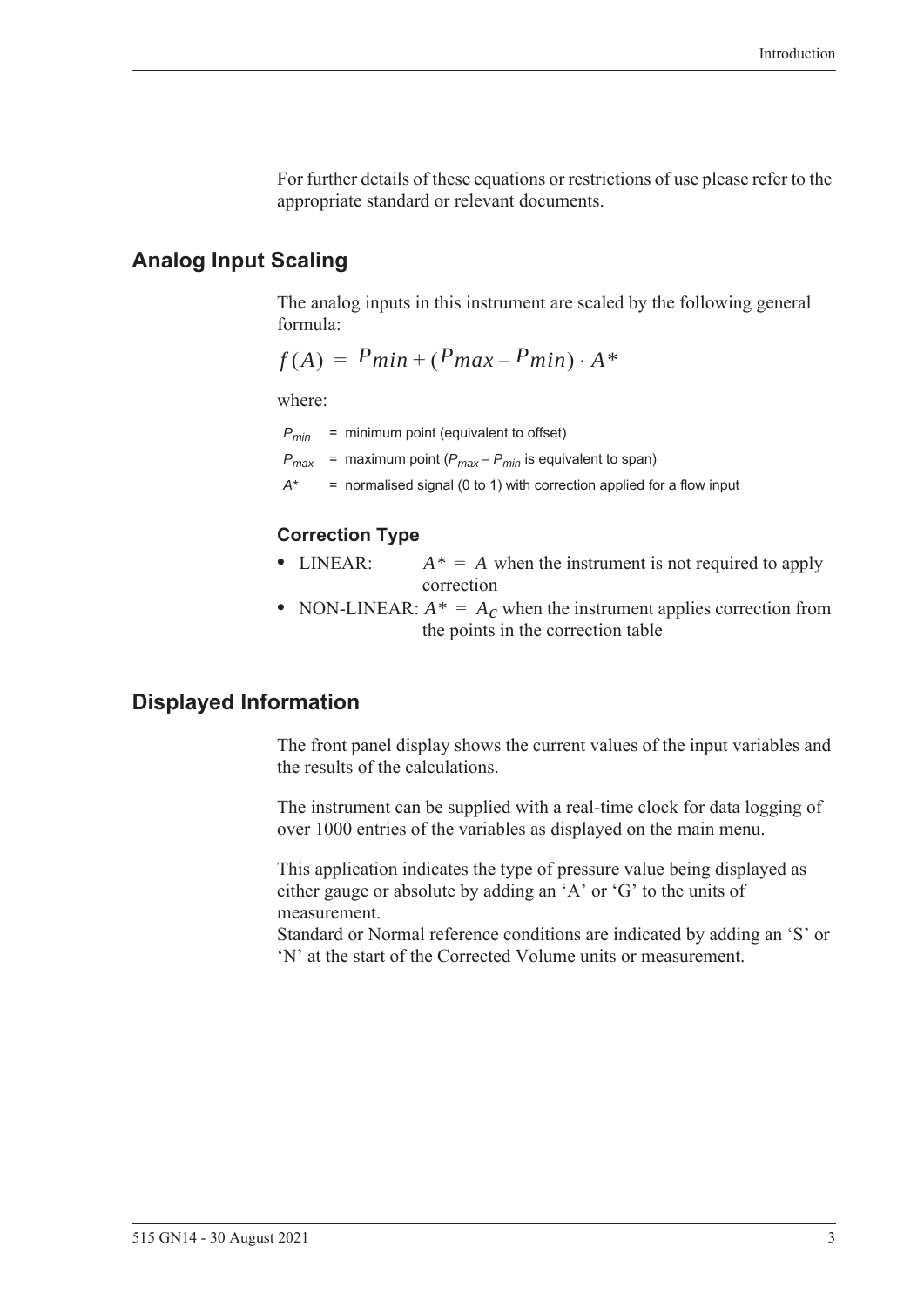# <span id="page-13-0"></span>**Main Menu Variables**

| <b>Main Menu</b><br><b>Variables</b> | <b>Default</b><br><b>Units</b> | <b>Variable</b><br>Type |
|--------------------------------------|--------------------------------|-------------------------|
| Volume                               | m <sup>3</sup>                 | Total                   |
| <b>Volume Flowrate</b>               | $m^3/m$ in                     | Rate                    |
| <b>Corrected Volume</b>              | m <sup>3</sup>                 | Total                   |
| <b>Corrected Flowrate</b>            | $m^3/m$ in                     | Rate                    |
| Heat                                 | GJ                             | Total                   |
| <b>Heat Flowrate</b>                 | GJ/h                           | Rate                    |
| Mass                                 | kg                             | Total                   |
| <b>Mass Flowrate</b>                 | kg/min                         | Rate                    |
| Temperature                          | Deg C                          | Rate                    |
| Pressure                             | MPa                            | Rate                    |
| <b>Differential Pressure</b>         | kPa                            | Rate                    |
| Reynolds Number                      | $E+3$                          | Rate                    |
| <b>Compressibility Factor</b>        |                                | Rate                    |

#### **Units of Measurement**

In the 500 Series instruments there is a wide range of available units of measurement to be selected from. These can be viewed and selected either during initial Software Configuration via the 500 Series Program Manager (see below) or from within the instrument's calibration settings (if access has been granted) as per **[Units of Measurement](#page-49-3)** on page 40.

### <span id="page-13-1"></span>**Communications**

There are two communication ports available as follows:

- **•** COM-1 RS-232 port
- **•** COM-2 RS-485 port (optional) or Ethernet (optional)

All types of ports can be used for remote data reading, while RS-232 and RS-485 serial ports can be used for printouts and for uploading and downloading of the application software to the instrument.

#### <span id="page-13-2"></span>**Isolated Outputs**

The opto-isolated outputs can re-transmit any main menu variable. The type of output is determined by the nature of the assigned variable. Totals are output as pulses and rates are output as 4-20 mA signals. One output is standard, a second output is available as an option.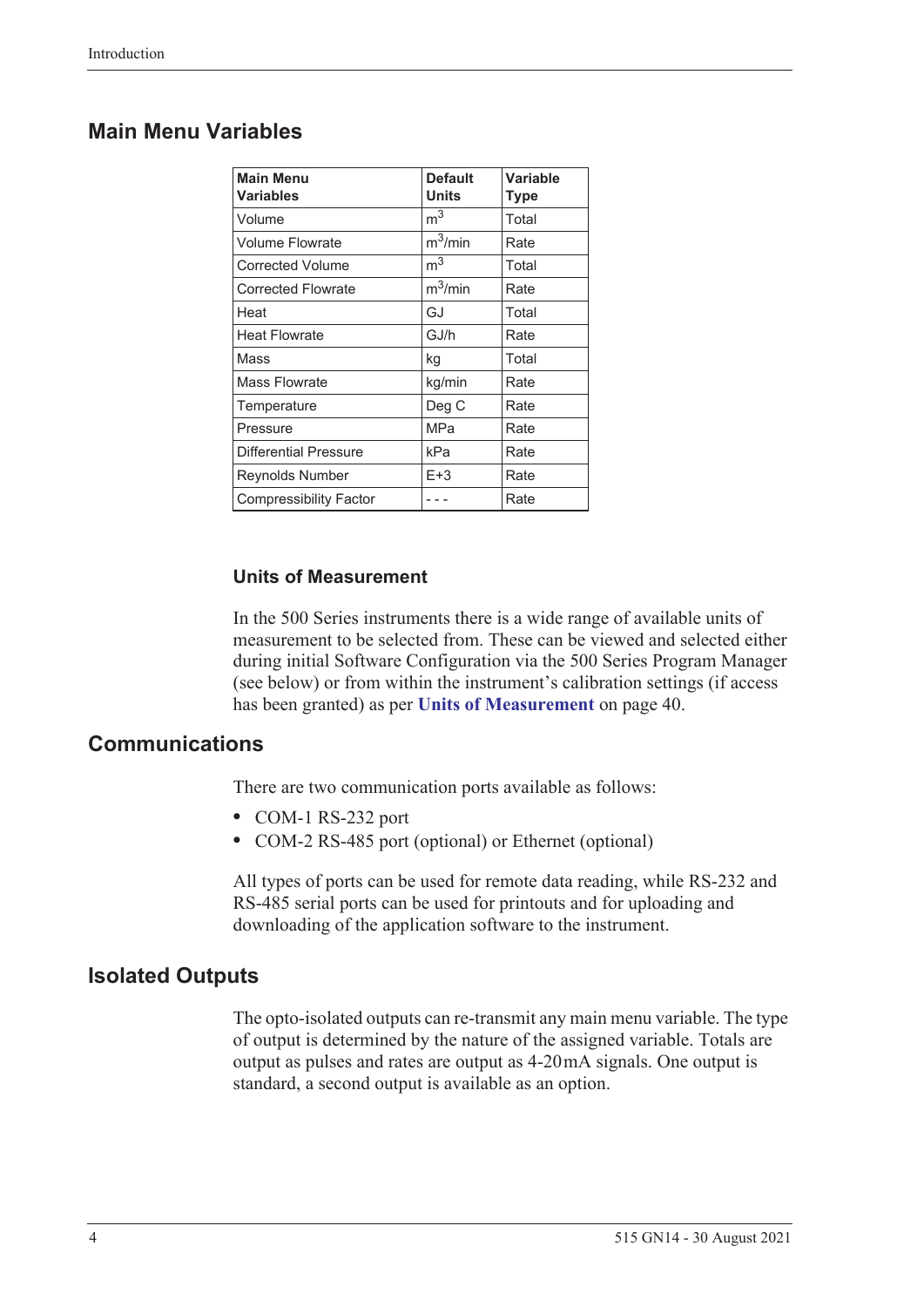## <span id="page-14-0"></span>**Relay Outputs**

The relay alarms can be assigned to any of the main menu variables of a rate type. The alarms can be fully configured including hysteresis. Two relays are standard with two additional relays available as an option.

## <span id="page-14-1"></span>**Software Configuration**

The instrument can be programmed to suit the particular application needs and the flexible I/O can be assigned as required. Program settings can be changed either via the front panel (depending on assigned access levels) or via the 500 Series Program Manager (500-PM software).

The 500-PM software is a free comprehensive configuration tool and resource centre that can be used to further tailor an instrument to suit specific application needs including units of measurement, custom tags and text, access levels and more.

The software is a Windows based program that is freely available from the download section of the Contrec website. The program can be used to create a custom version of an existing application to be saved for backup purposes and/or to generate a PDF of configuration report for record keeping.

The instrument stores all set-up parameters, totals and logged data in nonvolatile memory with at least 30 years retention.

# <span id="page-14-2"></span>**Analog Input Types**

Any analog input can be set to accept a 4-20 mA, 0-5 V or 1-5 V signal, while any inputs assigned to a temperature sensor can also be set to accept a PT100 or PT500 signal.

<span id="page-14-3"></span>

*Figure 1 Typical Application Diagram*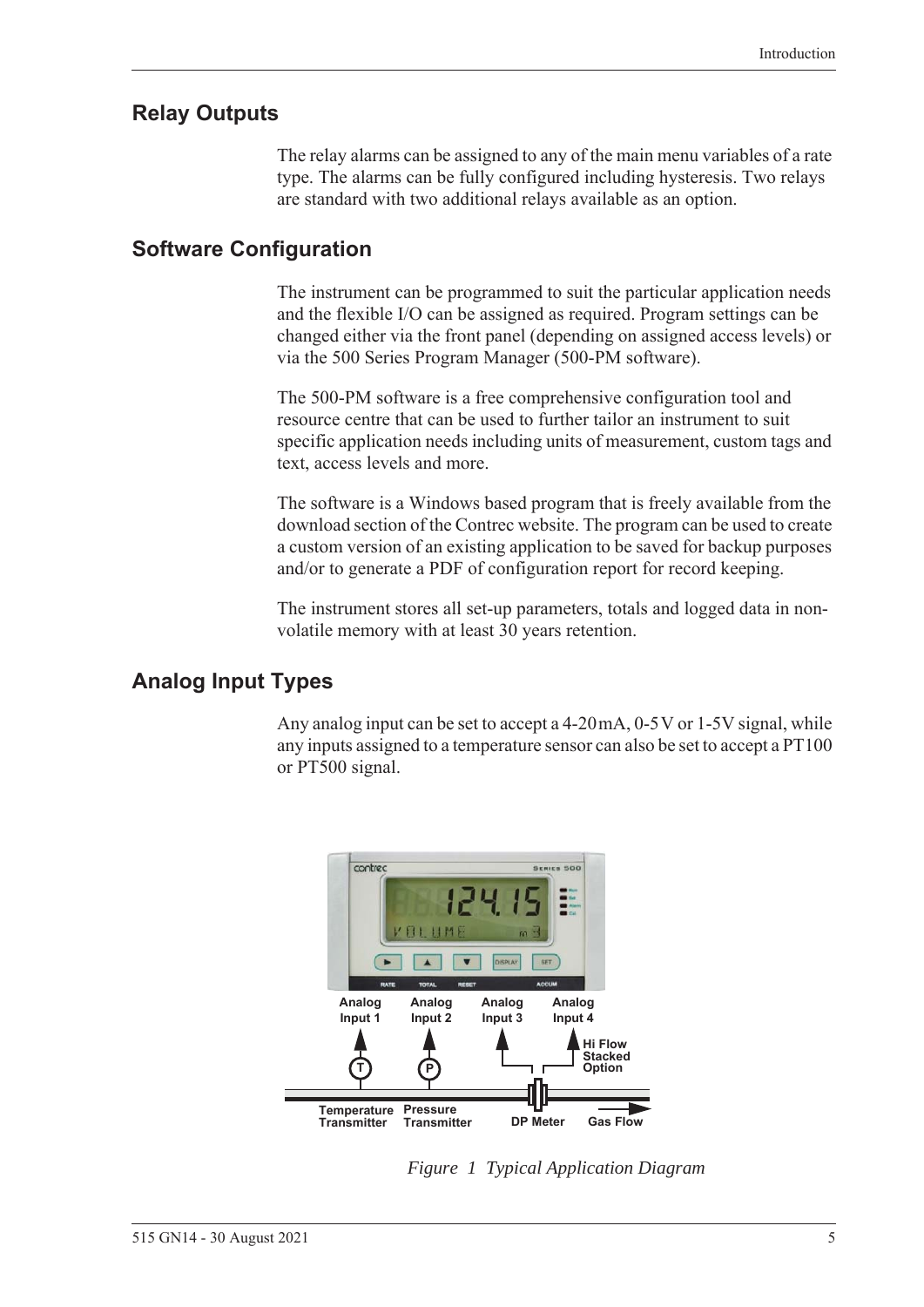# <span id="page-15-0"></span>**Limitations of Use**

#### **SGERG (AGA-8 Gross) Limits**

The Standard GERG Virial Equation (equivalent to AGA-8 Gross Characterization Method) can predict the compressibility factor when three of the following four properties of the gas are known:

- the superior (gross) calorific value
- the relative density (specific gravity)
- **•** the mole fraction of carbon dioxide and
- **•** the mole fraction of nitrogen

The recommended selection of input parameters to use is **calorific value**, **relative density** and the **mole percentage of carbon dioxide** as these are the three most amenable to direct measurement and therefore most commonly available. Whatever combination of three inputs is used the fourth parameter should be set to zero, otherwise the instrument will use the recommended set.

The SGERG calculation method is suitable for gases containing a hydrogen admixture (Coke-Oven Gases) by including an additional parameter:

• the mole percentage of hydrogen.

To achieve the intended accuracy and targeted uncertainty of the SGERG standard the input parameters must not be outside the ranges given in the table below. (Superior calorific value and relative density range given at following reference conditions: 25°C combustion, 0°C metering and 101.325 kPa).

| <b>Input Parameter</b>          | Range             |
|---------------------------------|-------------------|
| <b>Superior Calorific Value</b> | 19 to 48 MJ/ $m3$ |
| <b>Relative Density</b>         | 0.55 to 0.90      |
| Mole percent of Carbon Dioxide  | 0 to $30.0$       |
| Mole percent of Nitrogen        | 0 to $50.0$       |
| Mole percent of Hydrogen        | 0 to $10.0$       |

**Note:** An exception will be raised, not only if the parameters exceed their ranges, but also if the combination of these parameters produces an invalid input for the SGERG equations.

For further details refer to the *Standard GERG Virial Equation for Field Use - Technical Monograph TM5*.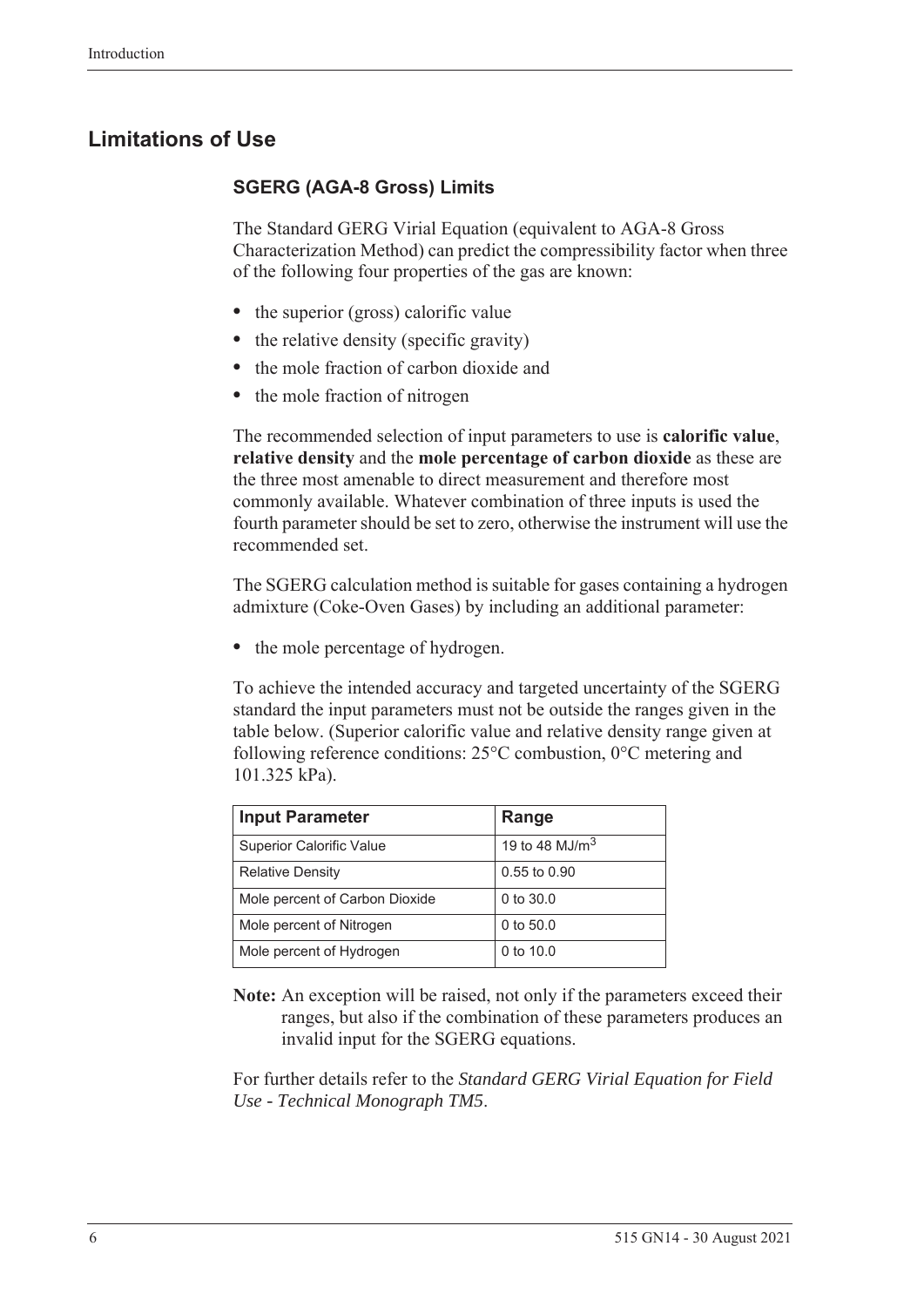#### **ISO 5167 Limits**

The formulae in ISO 5167 can be applied only when the quantities lie within the limits shown in the table below.

The ISO standard applies only to pressure differential devices in which the flow remains subsonic throughout the measuring section and is steady or varies only slowly with time and where the fluid can be considered as single phase. In addition, each of these devices can only be used within specified limits of pipe bore size (D) and Reynolds number  $(Re<sub>D</sub>)$ .

The calculations are based on upstream temperature and pressure values. However, the ISO standard assumes that the downstream temperature is the same as the upstream temperature, therefore a downstream temperature probe is permissible except where very accurate measurements are required.

| <b>Type of device</b>                        | $d$ (mm)<br>(in)          | $D$ (mm)<br>(in)                         | β                                              | Re <sub>D</sub>                                                                                                                      |
|----------------------------------------------|---------------------------|------------------------------------------|------------------------------------------------|--------------------------------------------------------------------------------------------------------------------------------------|
| Orifice plate, corner<br>or $D-D/2$ tappings | $\geq 12.5$<br>$\geq 0.5$ | $50 \le D \le 1000$<br>$2 \le D \le 40$  | $0.10 \leq \beta \leq 0.75$                    | $\text{Re}_{D} \ge 5000$ for $0.10 \le \beta \le 0.56$<br>$\text{Re}_{\text{D}} \ge 16000 \ \beta^2 \text{ for } \beta > 0.56$       |
| Orifice plate flange<br>tappings             | $\geq 12.5$<br>$\geq 0.5$ | $50 \le D \le 1000$<br>$2 \le D \le 40$  | $0.10 \leq \beta \leq 0.75$                    | $Re_D \ge 5000$ and<br>$Re_D \ge 170 \times \beta^2D$<br>(D in millimetres)                                                          |
| ISA 1932 nozzle                              |                           | $50 \le D \le 500$<br>$2 \le D \le 20$   | $0.30 \le \beta \le 0.80$                      | $7.0e+04 \leq Re_D \leq 1.0e+07$ for $0.30 \leq \beta \leq 0.44$<br>$2.0e+04 \leq Re_D \leq 1.0e+07$ for $0.44 \leq \beta \leq 0.80$ |
| Long radius nozzle                           |                           | $50 \le D \le 630$<br>$2 \le D \le 25$   | $0.20 \le \beta \le 0.80$                      | $1.0e+04 \leq Re_D \leq 1.0e+07$                                                                                                     |
| Venturi tube as cast                         |                           | $100 \le D \le 800$<br>$4 \le D \le 32$  | $0.30 \le \beta \le 0.75$                      | $2.0e+05 \leq Re_D \leq 2.0e+06$                                                                                                     |
| Venturi tube<br>machined                     |                           | $50 \le D \le 250$<br>$2 \le D \le 10$   | $0.40 \le \beta \le 0.75$                      | $2.0e+05 \leq Re_D \leq 1.0e+06$                                                                                                     |
| Venturi tube welded                          |                           | $8 \le D \le 48$                         | $200 \le D \le 1200   0.40 \le \beta \le 0.70$ | $2.0 e+05 \leq Re_D \leq 2.0 e+06$                                                                                                   |
| Venturi nozzle                               | $\geq 50$<br>$\geq$ 2     | $65 \le D \le 500$<br>$2.5 \le D \le 20$ |                                                | $0.316 \le \beta \le 0.775 \mid 1.5e+0.5 \le \text{Re}_D \le 2.0e+0.6$                                                               |

If the fluid is a gas, the pressure ratio shall be  $\geq 0.75$ .

### **V-Cone Limits**

The formulae used, when either of the cone types (V-Cone or Wafer-Cone) are selected, have been supplied by McCrometer. The accuracy and applicability of the use of these differential pressure flowmeters should be confirmed by referring to the manufactures documentation.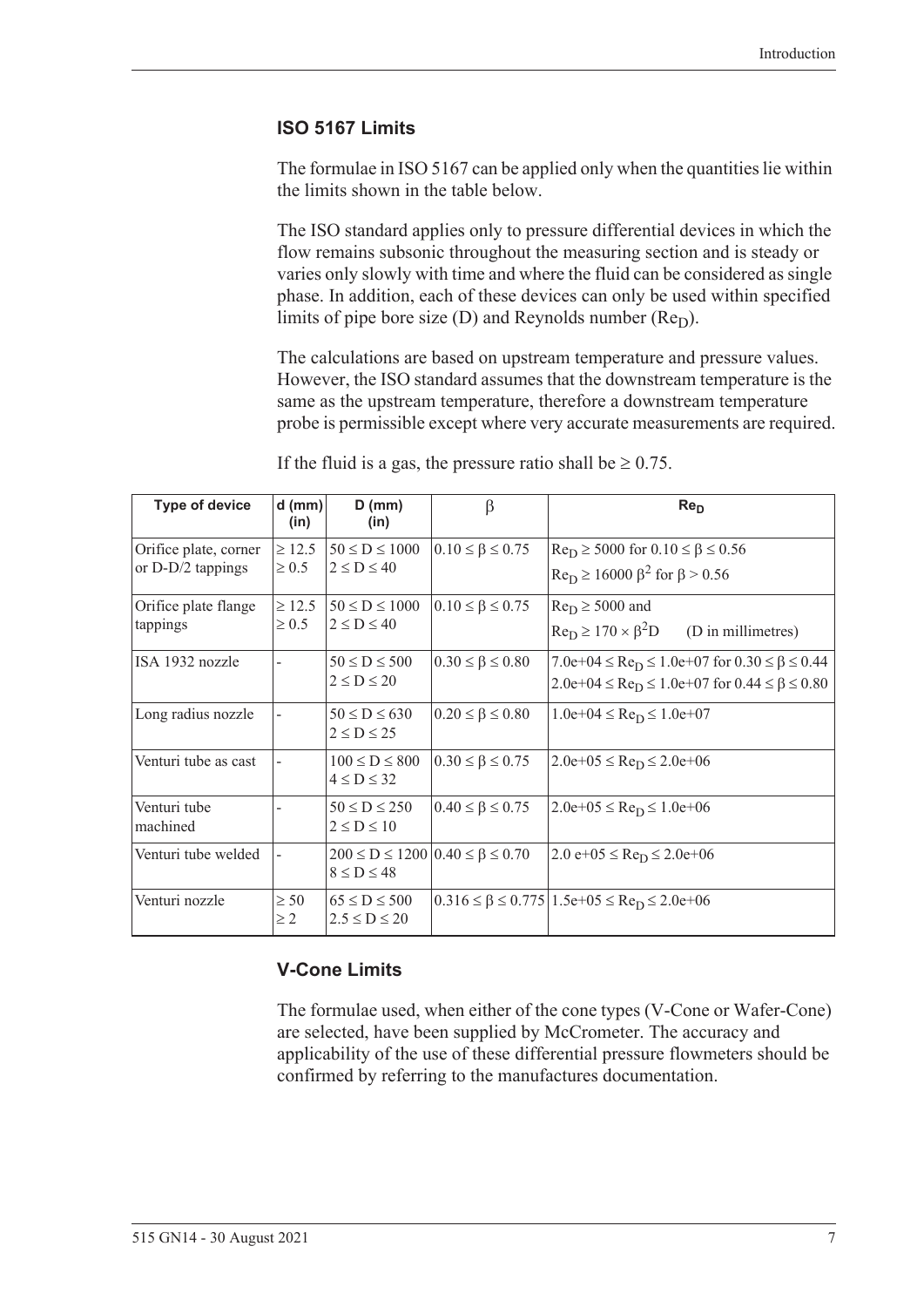| <b>Type of Cone</b>                        | Line sizes(mm)<br>(in)                    |                             |
|--------------------------------------------|-------------------------------------------|-----------------------------|
| <b>McCrometer</b><br>Precision tube V-Cone | $12 \le D \le 1830$<br>$0.5 \le D \le 72$ | $0.45 \leq \beta \leq 0.80$ |
| <b>McCrometer</b><br>Wafer-Cone            | $12 \le D \le 152$<br>$0.5 \leq D \leq 6$ | $0.45 \leq \beta \leq 0.80$ |

Some applicable ranges of lines sizes and beta values are as follows:

# <span id="page-17-0"></span>**Approvals**

This instrument conforms to the EMC-Directive of the Council of European Communities 2014/30/EU, the LVD safety directive 2014/35/EU and the following standards:

- **•** *EN61326:2013* Electrical equipment for measurement, control and laboratory use – EMC requirements: Industrial Environment.
- **•** *EN61010:2010* Safety requirements for electrical equipment for measurement, control, and laboratory use.

In order to comply with these standards, the wiring instructions in **[Chapter](#page-20-5)  [3 - Installation & Maintenance](#page-20-5)** must be followed.

### **FCC Declaration**

This equipment has been tested and found to comply with the limits for a Class A digital device, pursuant to Part 15 of the FCC Rules. These limits are designed to provide reasonable protection against harmful interference when the equipment is operated in a commercial environment. This equipment generates, uses, and can radiate radio frequency energy and, if not installed and used in accordance with the instruction manual, might cause harmful interference to radio communications. Operation of this equipment in a residential area is likely to cause harmful interference, in which case the user will be required to correct the interference at his own expense.

Properly shielded and grounded cables and connectors must be used in order to meet FCC emission limits. Contrec Ltd is not responsible for any radio or television interference caused by using other than recommended cables and connectors or by unauthorized changes or modifications to this equipment. Unauthorized changes or modifications could void the user's authority to operate the equipment.

This device complies with Part 15 of the FCC Rules. Operation is subject to the following two conditions: (1) this device might not cause harmful interference, and (2) this device must accept any interference received, including interference that might cause undesired operation.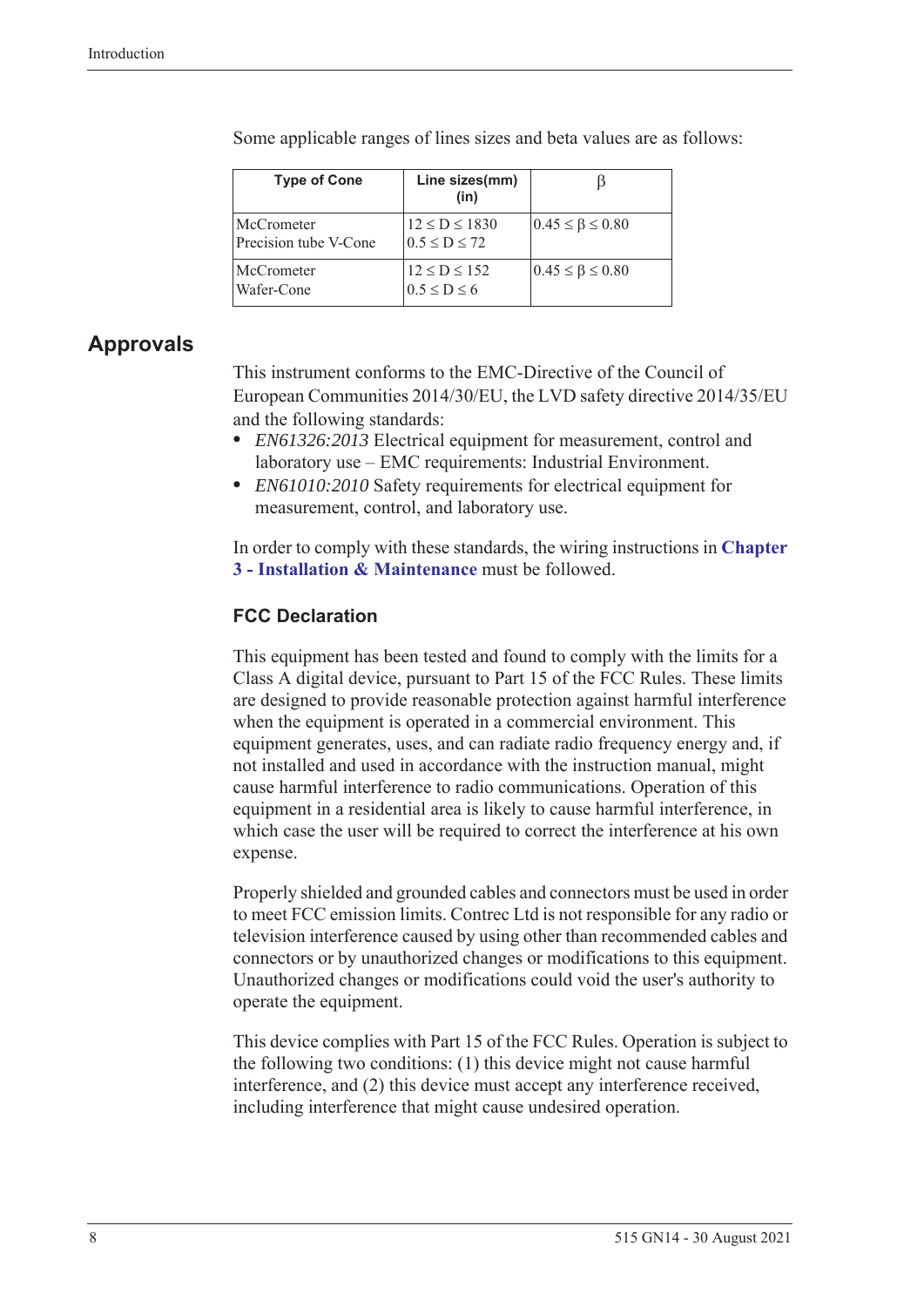# <span id="page-18-0"></span>**Chapter 2 Specifications**

# <span id="page-18-1"></span>**Specification Table**

| <b>Operating Environment</b>        |                                                                                                                                                                                                                                                                                                   | <b>Analog Input (General)</b> |                                                                               |  |  |  |  |
|-------------------------------------|---------------------------------------------------------------------------------------------------------------------------------------------------------------------------------------------------------------------------------------------------------------------------------------------------|-------------------------------|-------------------------------------------------------------------------------|--|--|--|--|
| <b>Temperature</b>                  | +5°C to +40°C (standard - no coating)<br>-20°C to +60°C (with conformal coating)                                                                                                                                                                                                                  | <b>Overcurrent</b>            | 100mA absolute maximum rating<br>(30mA for 4-20mA inputs)                     |  |  |  |  |
|                                     | -30°C to +60°C (ExD housing with heater)                                                                                                                                                                                                                                                          | <b>Update Time</b>            | $< 1.0$ sec                                                                   |  |  |  |  |
| <b>Humidity</b>                     | 0 to 95% non condensing (conformal                                                                                                                                                                                                                                                                | Configuration                 | RTD, 4-20mA, 0-5V and 1-5V input                                              |  |  |  |  |
|                                     | coating)<br>5% to 85% non condensing (no coating)                                                                                                                                                                                                                                                 | <b>Non-linearity</b>          | Up to 20 correction points (some inputs)                                      |  |  |  |  |
| <b>Power Supply</b>                 | 100-240 V AC (+/-10%) 50-60 Hz (+/-<br>10%) or 12-28 V DC                                                                                                                                                                                                                                         | <b>RTD Input</b>              |                                                                               |  |  |  |  |
| <b>Consumption</b>                  | 10W (max) Overvoltage category II                                                                                                                                                                                                                                                                 | <b>Sensor Type</b>            | PT100 & PT500 to IEC 751                                                      |  |  |  |  |
| <b>Protection</b>                   | Sealed to IP65 (Nema 4X) when panel                                                                                                                                                                                                                                                               | <b>Connection</b>             | <b>Four Wire</b>                                                              |  |  |  |  |
|                                     | mounted                                                                                                                                                                                                                                                                                           | Range                         | -200 $\degree$ C to 350 $\degree$ C<br>-200°C to 800°C (PT100 extended range) |  |  |  |  |
| <b>Dimensions</b><br>(panel option) | 147mm (5.8") width<br>74 mm (2.9") height<br>170mm (6.6") depth (behind the panel)                                                                                                                                                                                                                | <b>Accuracy</b>               | 0.1°C typical<br>0.2°C typical (PT100 extended range)                         |  |  |  |  |
| <b>Display</b>                      |                                                                                                                                                                                                                                                                                                   | 4-20mA Input                  |                                                                               |  |  |  |  |
| <b>Type</b>                         | Backlit LCD with 7-digit numeric display                                                                                                                                                                                                                                                          | Impedance                     | 100 Ohms (to common signal ground)                                            |  |  |  |  |
|                                     | and 11-character alphanumeric display                                                                                                                                                                                                                                                             | <b>Accuracy</b>               | 0.05% full scale $(20^{\circ}C)$                                              |  |  |  |  |
| <b>Digits</b>                       | 15.5mm (0.6") high                                                                                                                                                                                                                                                                                |                               | 0.1% (full temperature range, typical)                                        |  |  |  |  |
| <b>Characters</b>                   | 6mm (0.24") high                                                                                                                                                                                                                                                                                  |                               |                                                                               |  |  |  |  |
| <b>LCD Backup</b>                   | Last data visible for 15min after power                                                                                                                                                                                                                                                           | 0-5 or 1-5 Volts Input        |                                                                               |  |  |  |  |
|                                     | down                                                                                                                                                                                                                                                                                              | Impedance                     | 10 MOhms (to common signal ground)                                            |  |  |  |  |
| <b>Update Rate</b>                  | 0.3 second                                                                                                                                                                                                                                                                                        | <b>Accuracy</b>               | 0.05% full scale $(20^{\circ}C)$<br>0.1% (full temperature range, typical)    |  |  |  |  |
| <b>Non-volatile Memory</b>          |                                                                                                                                                                                                                                                                                                   |                               |                                                                               |  |  |  |  |
| <b>Retention</b>                    | > 30 years                                                                                                                                                                                                                                                                                        | <b>Logic Inputs</b>           |                                                                               |  |  |  |  |
| <b>Data Stored</b>                  | Setup, Totals and Logs                                                                                                                                                                                                                                                                            | <b>Signal Type</b>            | CMOS, TTL, open collector, reed switch                                        |  |  |  |  |
|                                     |                                                                                                                                                                                                                                                                                                   | Overvoltage                   | 30V maximum                                                                   |  |  |  |  |
| <b>Approvals</b>                    |                                                                                                                                                                                                                                                                                                   | <b>Relay Output</b>           |                                                                               |  |  |  |  |
| Interference                        | $C \in \mathbb{C}$ compliance                                                                                                                                                                                                                                                                     | <b>No. of Outputs</b>         | 2 relays plus 2 optional relays                                               |  |  |  |  |
| <b>Enclosure</b>                    | IECEx, ATEX and CSA approved                                                                                                                                                                                                                                                                      | <b>Voltage</b>                | 250 volts AC, 30 volts DC maximum                                             |  |  |  |  |
|                                     | enclosures available for hazardous areas                                                                                                                                                                                                                                                          |                               | (solid state relays use AC only)                                              |  |  |  |  |
|                                     | <b>Real Time Clock (Optional)</b>                                                                                                                                                                                                                                                                 | <b>Current</b>                | 3A maximum - mechanical relays<br>1.5A maximum - solid state relays           |  |  |  |  |
| <b>Battery Type</b>                 | 3 volts Lithium button cell<br>- For Issue 7 option card, type CR2450N<br>manufactured by Renata only<br>- For conformal coated 'C' version, type<br>BR2032 manufactured by Panasonic only<br>- For non-conformal coated versions, type<br>BR2032 and CR2032 manufactured by<br>Panasonic or Sony |                               |                                                                               |  |  |  |  |

**Battery Life** 5 years (typical)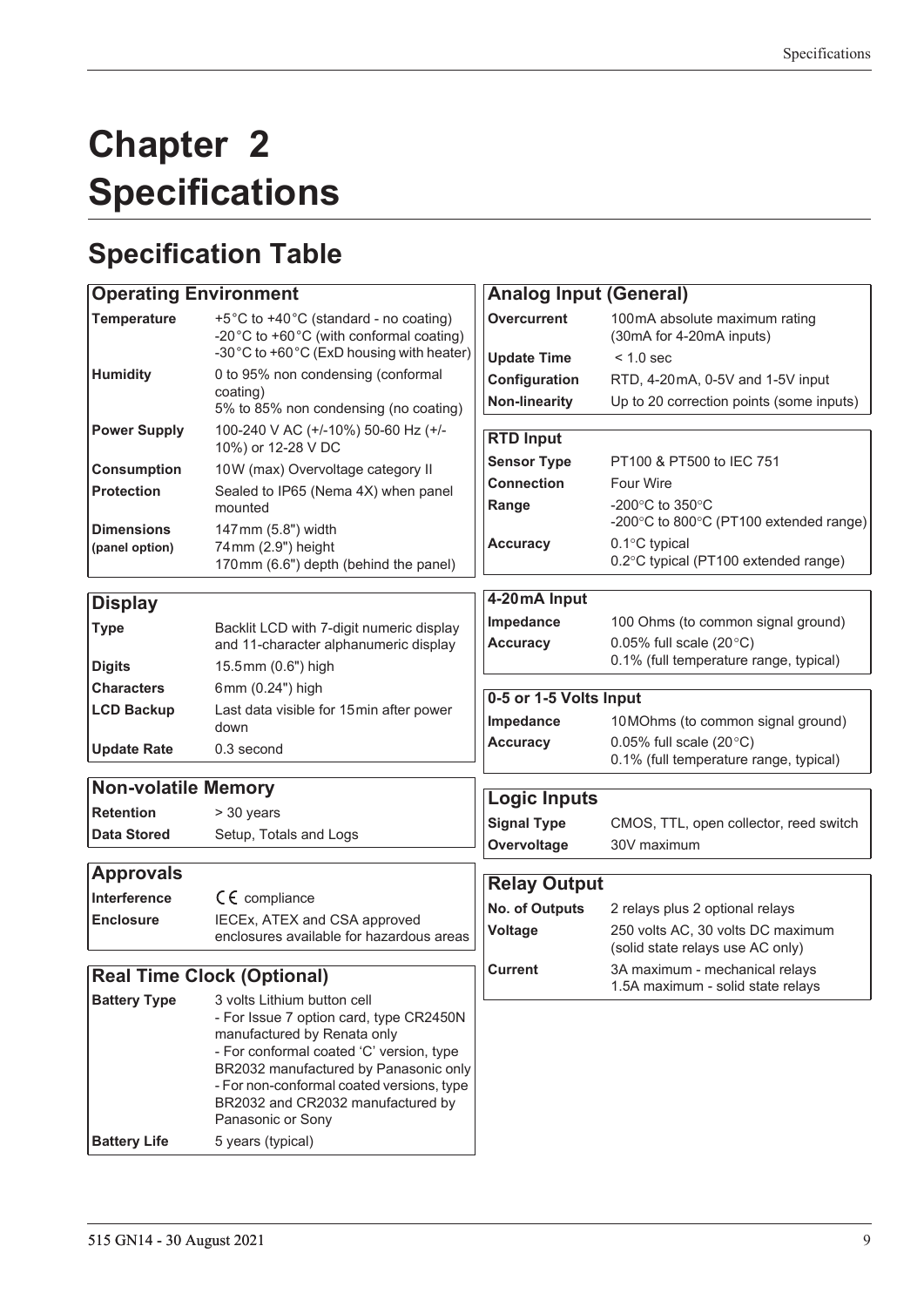#### **Communication Ports**

| <b>Ports</b>     | COM-1 RS-232 port<br>COM-2 RS-485 or Ethernet port (optional) |
|------------------|---------------------------------------------------------------|
| <b>Baud Rate</b> | 2400 to 19200 baud                                            |
| <b>Parity</b>    | Odd, even or none                                             |
| <b>Stop Bits</b> | 1 or 2                                                        |
| Data Bits        | 8                                                             |
| <b>Protocols</b> | ASCII, Modbus RTU, Modbus TCP/IP<br>(Ethernet Port), Printer  |

# **Transducer Supply**

| <b>Voltage</b>    | 8 to 24 volts DC, programmable  |
|-------------------|---------------------------------|
| Current           | 70mA @ 24V, 120mA @ 12V maximum |
| <b>Protection</b> | Power limited output            |

# **Isolated Output**

| <b>No. of Outputs</b> | 2 configurable outputs         |  |  |
|-----------------------|--------------------------------|--|--|
| Configuration         | Pulse/Digital or 4-20mA output |  |  |

### **Pulse/Digital Output Signal Type** Open collector **Switching** 200mA, 30 volts DC maximum **Saturation** 0.8 volts maximum **Pulse Width** Programmable: 10 , 20, 50, 100, 200 or 500ms

| 4-20mA Output     |                                        |
|-------------------|----------------------------------------|
| <b>Supply</b>     | 9 to 30 volts DC external              |
| <b>Resolution</b> | 0.05% full scale                       |
| <b>Accuracy</b>   | $0.05\%$ full scale (20 $\degree$ C)   |
|                   | 0.1% (full temperature range, typical) |

*Important: Specifications are subject to change without notice.*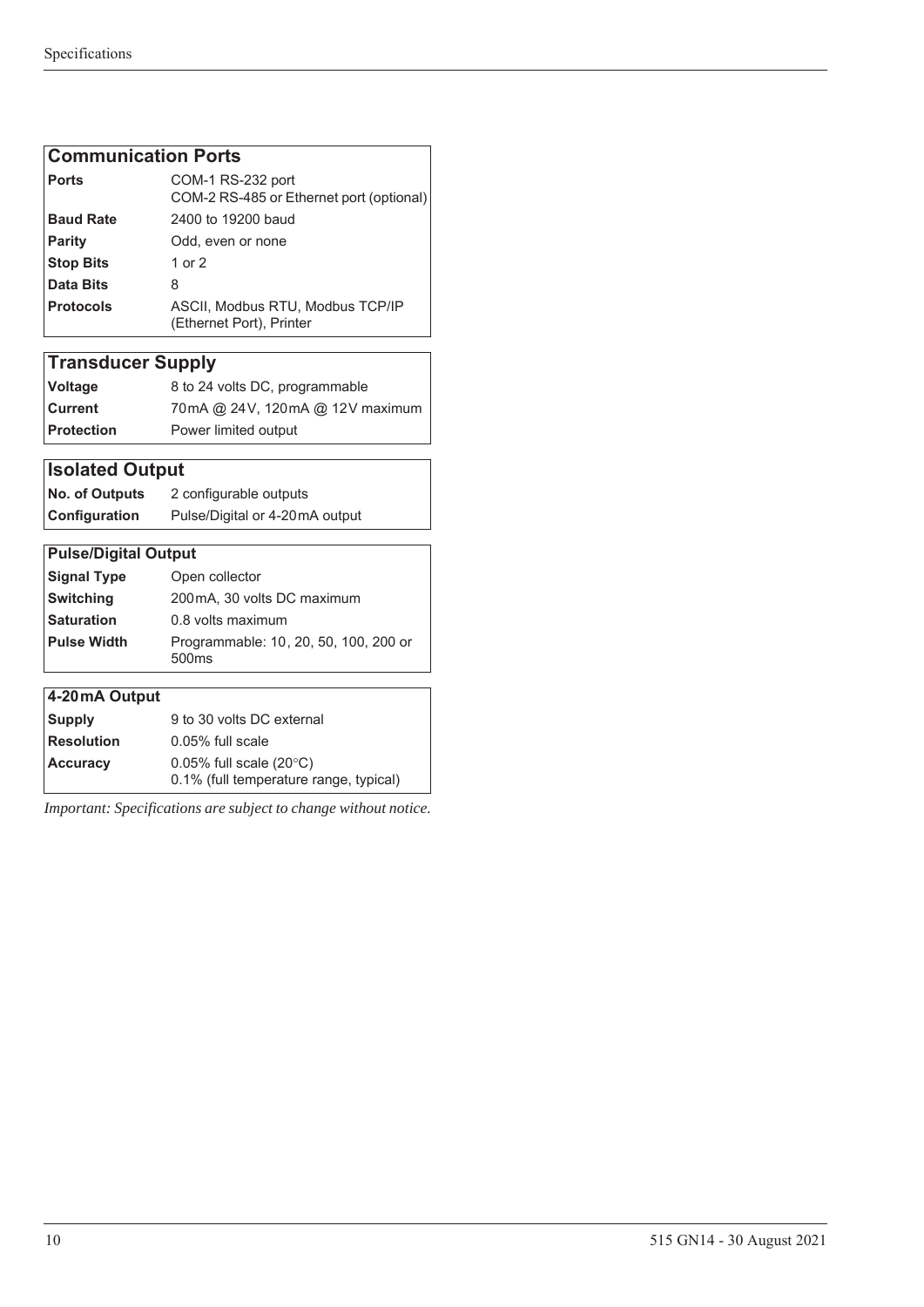# <span id="page-20-5"></span><span id="page-20-0"></span>**Chapter 3 Installation & Maintenance**

# <span id="page-20-1"></span>**Installation Instructions**



The safety of any system incorporating the equipment is the responsibility of the assembler of the system and should be installed such that there is no risk of impact damage.

This instrument is intended for fixed installation only, e.g. within a panel or cabinet, and is not intended for desktop use. It is not suitable for outdoor use unless fitted into an appropriate outdoor enclosure with a minimum type 3, IP54, rating. The instrument has a 'Pollution degree II' rating.

# <span id="page-20-2"></span>**Cleaning and Decontamination**

For general maintenance or to clean an instrument suitable for return to a service centre for repair or inspection, use only a damp cloth and mild detergent. Do not use abrasive cleaners or high pressure water jets. An instrument must be decontaminated before returning.

# <span id="page-20-3"></span>**Panel Mounting**

The instrument should be located in an area with a clean, dry atmosphere that is also relatively free of shock and vibration.

The standard mounting procedure is panel mounting in a cutout that is 139 mm wide by 67 mm high. Two side clips secure the unit into the panel.

[Figure 2](#page-20-4) shows the panel mounting requirements for the 500 Series Instrument.



<span id="page-20-4"></span>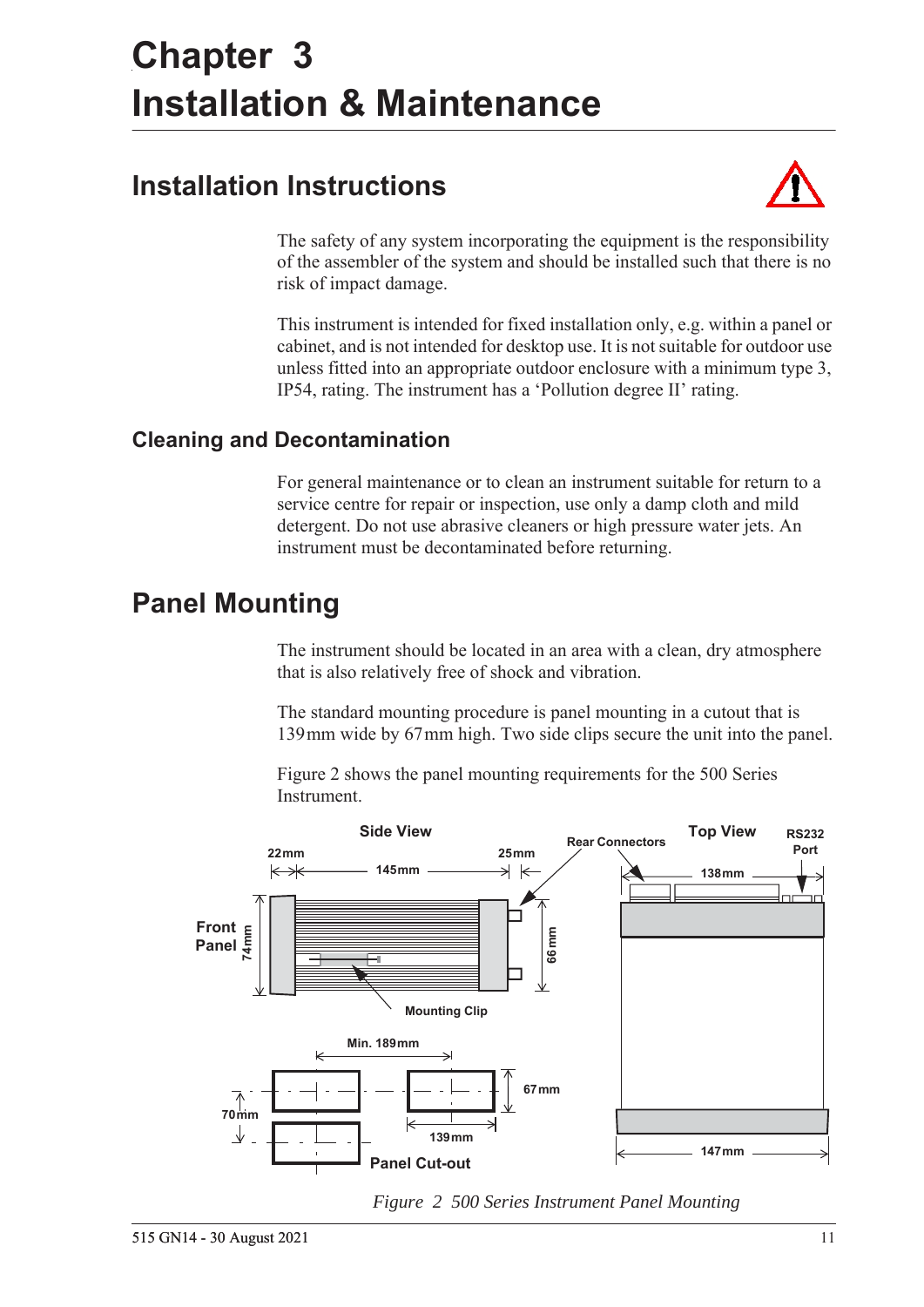# <span id="page-21-0"></span>**Electrical Connection**

# <span id="page-21-1"></span>**Rear Panel Connections**

N.B. Depending on the specification and age of the instrument, there are different versions of the upper output card. Ensure the instrument is wired as per the correct terminal designation printed on the rear of the instrument bezel and below.

[Figure 3](#page-21-2) shows the connections on the rear panel of the instrument where relays 1 to 4 (terminals 32-35) share a single Relay Common (terminal 31).



N.B. The 5 way relay terminal block is GREEN.

*Figure 3 Rear Panel Connections - Original*

<span id="page-21-2"></span>[Figure 4](#page-21-3) shows the connections on the rear panel of the instrument where relays 1 and 2 (terminals 32-33) share Relay Common 1-2 (terminal 31) and relays 3 and 4 (terminals 34-35) share Relay Common 3-4 (terminal 36.

N.B. The 6 way relay terminal block is ORANGE.



<span id="page-21-3"></span>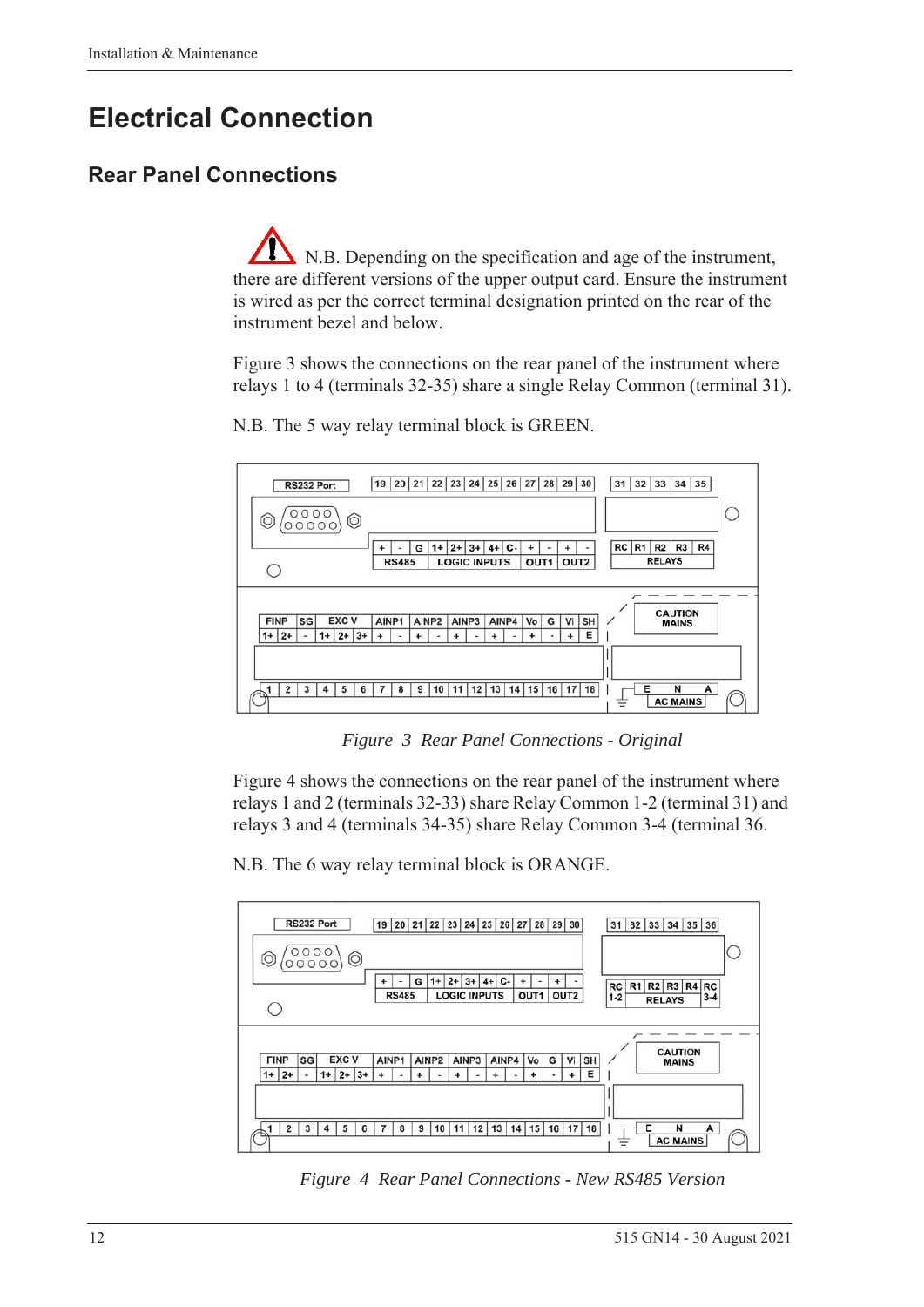[Figure 5](#page-22-1) shows the new option card with the optional Ethernet port in place of RS-485 port (terminals 19-21).



<span id="page-22-1"></span>*Figure 5 Rear Panel Connections - New Ethernet Version*

# <span id="page-22-0"></span>**Terminal Designations**

|                | <b>Terminal Label</b><br><b>Designation</b> |                          | <b>Comment</b>            | <b>Terminal Label</b>      |                 |                  | <b>Designation</b> | <b>Comment</b>                     |                                               |
|----------------|---------------------------------------------|--------------------------|---------------------------|----------------------------|-----------------|------------------|--------------------|------------------------------------|-----------------------------------------------|
| $\mathbf{1}$   | <b>FINP</b>                                 | $1+$                     | Frequency Input 1+        | Not used                   | 19              | <b>RS485</b>     | $+$                | RS485 (+)                          | Optional RS485 port may                       |
| 2              | <b>FINP</b>                                 | $2+$                     | Frequency Input 2+        | Not used                   | 20 <sub>1</sub> | COM-2            |                    | RS485 (-)                          | be replaced by Ethernet                       |
| 3              | <b>SG</b>                                   | $\overline{\phantom{a}}$ | Signal ground             |                            | 21              | port             | G                  | RS485 ground                       | port.                                         |
| 4              | <b>EXC V</b>                                | $1+$                     | <b>Excitation Term 1+</b> | Not used                   | 22              |                  | $1+$               | Switch 1                           |                                               |
| 5              | <b>EXC V</b>                                | $2+$                     | <b>Excitation Term 2+</b> | For AINP1 RTD Input        | 23              |                  | $2+$               | Switch 2                           |                                               |
| 6              | <b>EXC V</b>                                | $3+$                     | <b>Excitation Term 3+</b> | Not used                   | 24 <sub>1</sub> | <b>LOGIC</b>     | $3+$               | Switch 3                           | <b>Remote Reset</b>                           |
| $\overline{7}$ | AINP1                                       | $\ddot{}$                | Analog Input ch $1 (+)$   | Temperature Input          | 25              | <b>INPUTS</b>    | $4+$               | Switch 4                           | CAL Switch - In field                         |
| 8              |                                             | $\overline{\phantom{a}}$ | Analog Input ch 1 (-)     |                            |                 |                  |                    |                                    | access protection                             |
| 9              |                                             | $\ddot{}$                | Analog Input ch $2 (+)$   | Pressure Input             | 26              |                  | $C-$               | Signal ground                      |                                               |
| 10             | AINP <sub>2</sub>                           |                          | Analog Input ch 2 (-)     |                            | $\overline{27}$ | OUT <sub>1</sub> | $\ddot{}$          | Output ch $1 (+)$                  |                                               |
| 11             |                                             | $\ddot{}$                | Analog Input ch $3 (+)$   | Main or Low Flow Input     | 28              |                  |                    | Output ch 1 (-)                    |                                               |
| 12             | AINP3                                       | $\overline{\phantom{a}}$ | Analog Input ch 3 (-)     |                            | 29              | OUT <sub>2</sub> | $+$                | Output ch $2 (+)$                  |                                               |
| 13             |                                             | $\ddot{}$                | Analog Input ch $4 (+)$   |                            | 30              |                  |                    | Output ch 2 (-)                    |                                               |
| 14             | AINP4                                       | $\overline{\phantom{a}}$ | Analog Input ch 4 (-)     | High Flow Stacked Input    | 31              |                  | RC                 | Relay Common 1-2                   | Term 31 - Common 1-4<br>on legacy option card |
| 15             | Vo                                          | $\ddot{}$                | 8-24 volts DC output      | Overload protected         | 32              |                  |                    | R <sub>1</sub> Relay 1             |                                               |
| 16             | G                                           | $\blacksquare$           | DC Ground                 |                            | 33              |                  |                    | $R2$ Relay 2                       |                                               |
|                | $17$ Vi                                     | $\ddot{}$                | DC power input            | DC power in 12-28V         | $\overline{34}$ | <b>RELAYS</b>    |                    | $R3$ Relay 3                       |                                               |
| 18             | <b>SH</b>                                   | E                        | Shield terminal           |                            | 35              |                  |                    | R4   Relay 4                       |                                               |
| E              |                                             | E                        | Mains ground              |                            |                 |                  |                    |                                    | Term 36 only available on                     |
| N              | AC<br><b>MAINS</b>                          | N                        | Mains neutral             | AC power in 100-<br>240VAC | 36              |                  |                    | RC Relay common 3-4                | new style option card                         |
| A              |                                             | A                        | Mains active              |                            |                 |                  |                    | RS232 COM-1 port 9-pin serial port |                                               |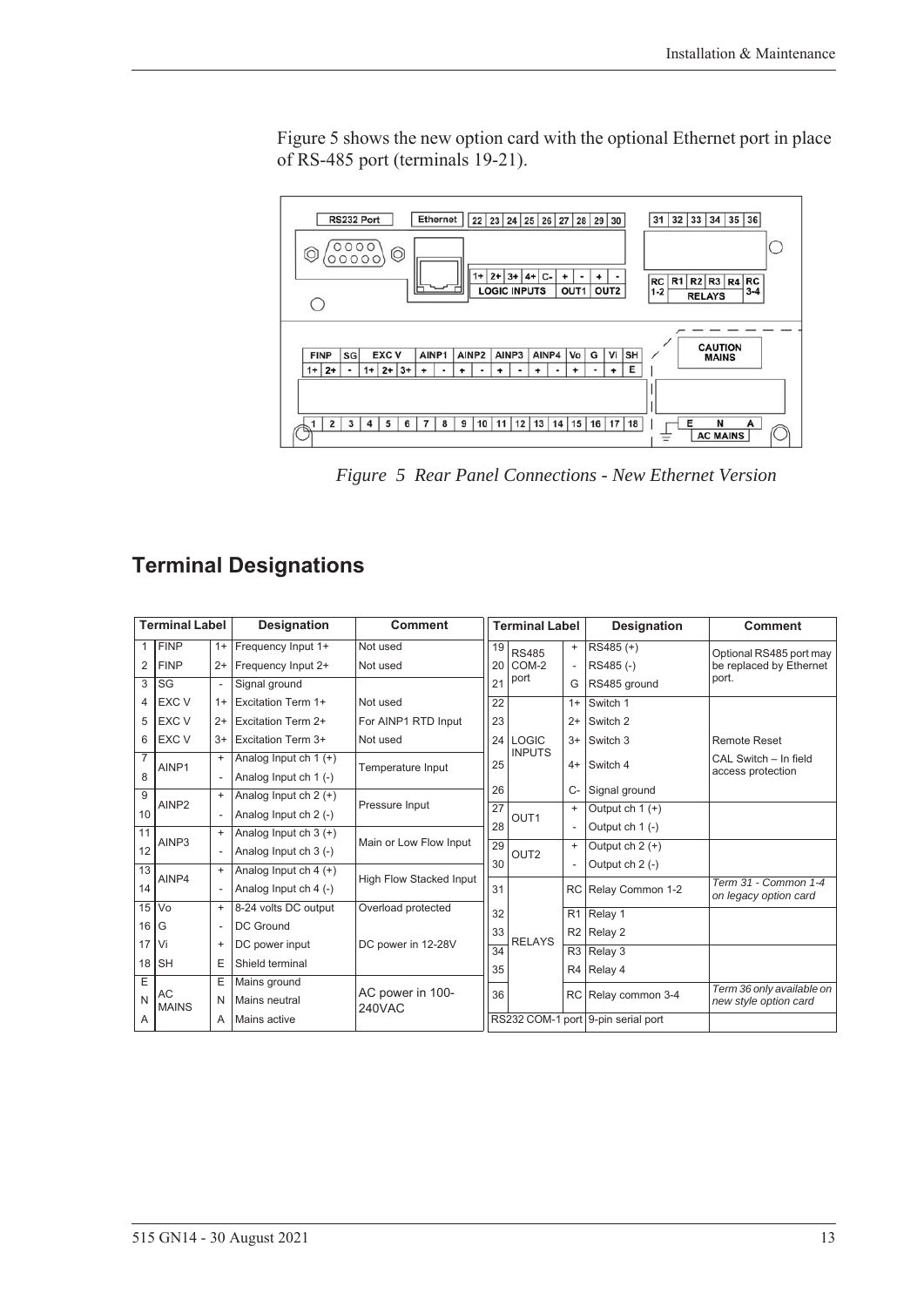# <span id="page-23-0"></span>**Terminal Wiring Insulation**

Terminals 1-30 are all rated at <35Vdc and wiring with basic insulation is adequate.

Use copper conductors only.

# <span id="page-23-1"></span>**Relay Wiring**

Relay terminals are 31-35 or 31-36 depending on the version of option card fitted. When controlling circuits operate at mains voltages, or voltages >35Vdc, it is necessary to use UL/CSA approved cabling with supplementary insulation and a current capacity suitable for the connected circuit. Use copper conductors only. The maximum current must be <5A as stated in sec 2.

Where circuits >35Vdc are connected UL/CSA approved cabling with supplementary insulation. 0.75mm<sup>2</sup>, 6A current capacity is sufficient.

## <span id="page-23-2"></span>**Mains Power Wiring**

Only use UL/CSA approved cabling with supplementary insulation and copper conductors. A minimum cable cross section area of 0.75mm² (18 AWG) is required. However, this must be selected with respect to the installed over-current protection device and in accordance with the local relevant Electrical Code of Practice as dictated by the Authority Having Jurisdiction (AHJ).

The terminal designations (L/N/E) are clearly indicated just above the mains input connector on the rear panel of the instrument.





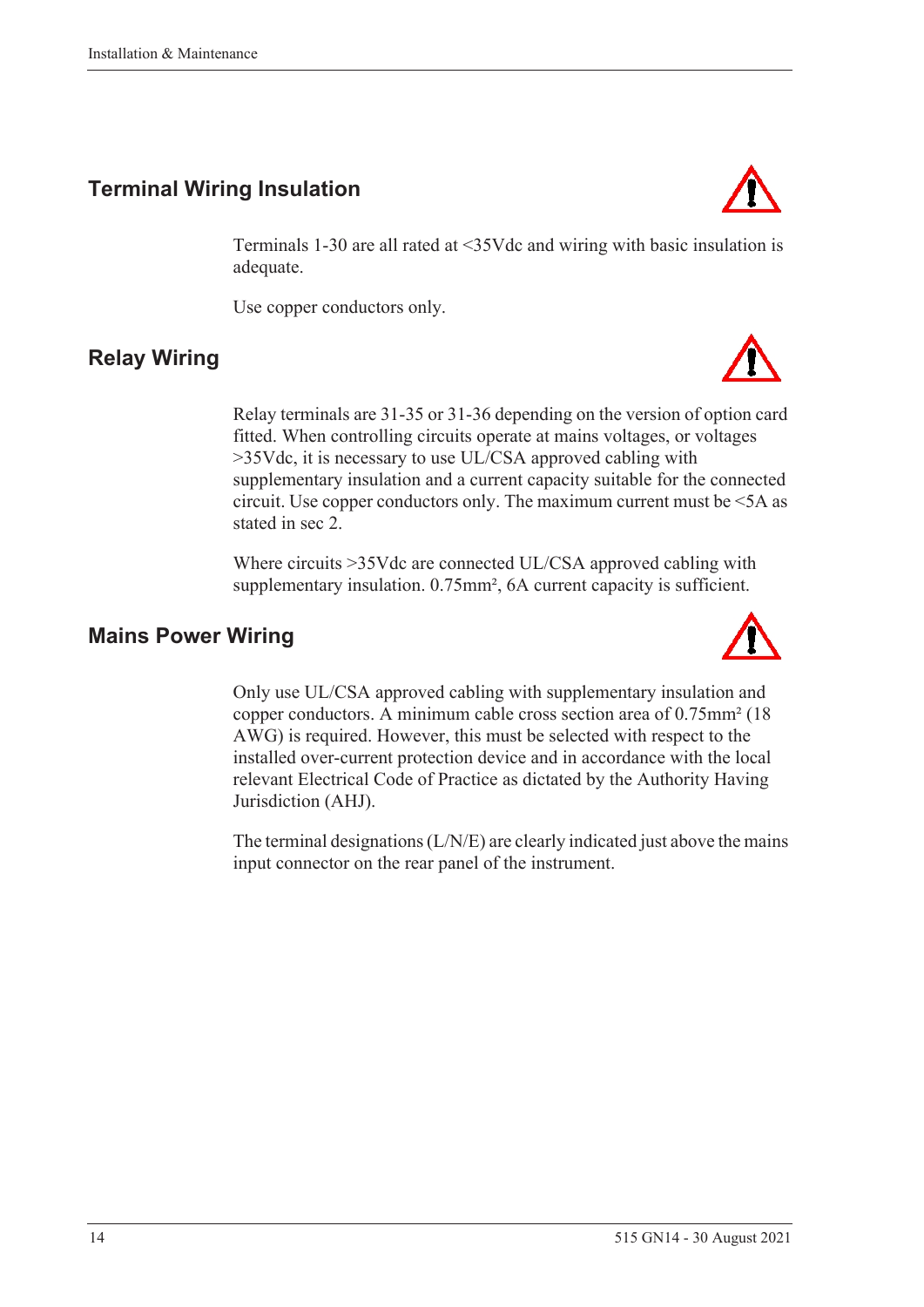# <span id="page-24-0"></span>**Inputs**

# <span id="page-24-1"></span>**Analog Input Connections**

All analog inputs can accept DC signals ranging from 0-5V, 1-5V and current signals from 4 to 20 mA.

Analog Input 1 (AINP1) can also accept an RTD input (PT100 or PT500) as well as the standard  $0-5V$ ,  $1-5V$  and  $4$  to  $20mA$  input.

#### **CAUTION**

Applying levels of input current above the absolute maximum rating (100mA or 30mA for 4-20mA inputs) may cause permanent damage to the input circuitry.

#### **0-5 and 1-5 Volt Inputs**

For externally powered voltage transmitters, connect each transmitter to a pair of input terminals as shown in [Figure 6.](#page-24-2) Refer to **[Terminal](#page-22-0)  [Designations](#page-22-0)** on page 13 for specific terminal numbers for this application.



*Figure 6 Externally Powered Voltage Transmitter*

<span id="page-24-2"></span>Connect internally powered voltage transmitters as shown in [Figure 7.](#page-24-3)



<span id="page-24-3"></span>*Figure 7 Internally Powered Voltage Transmitter*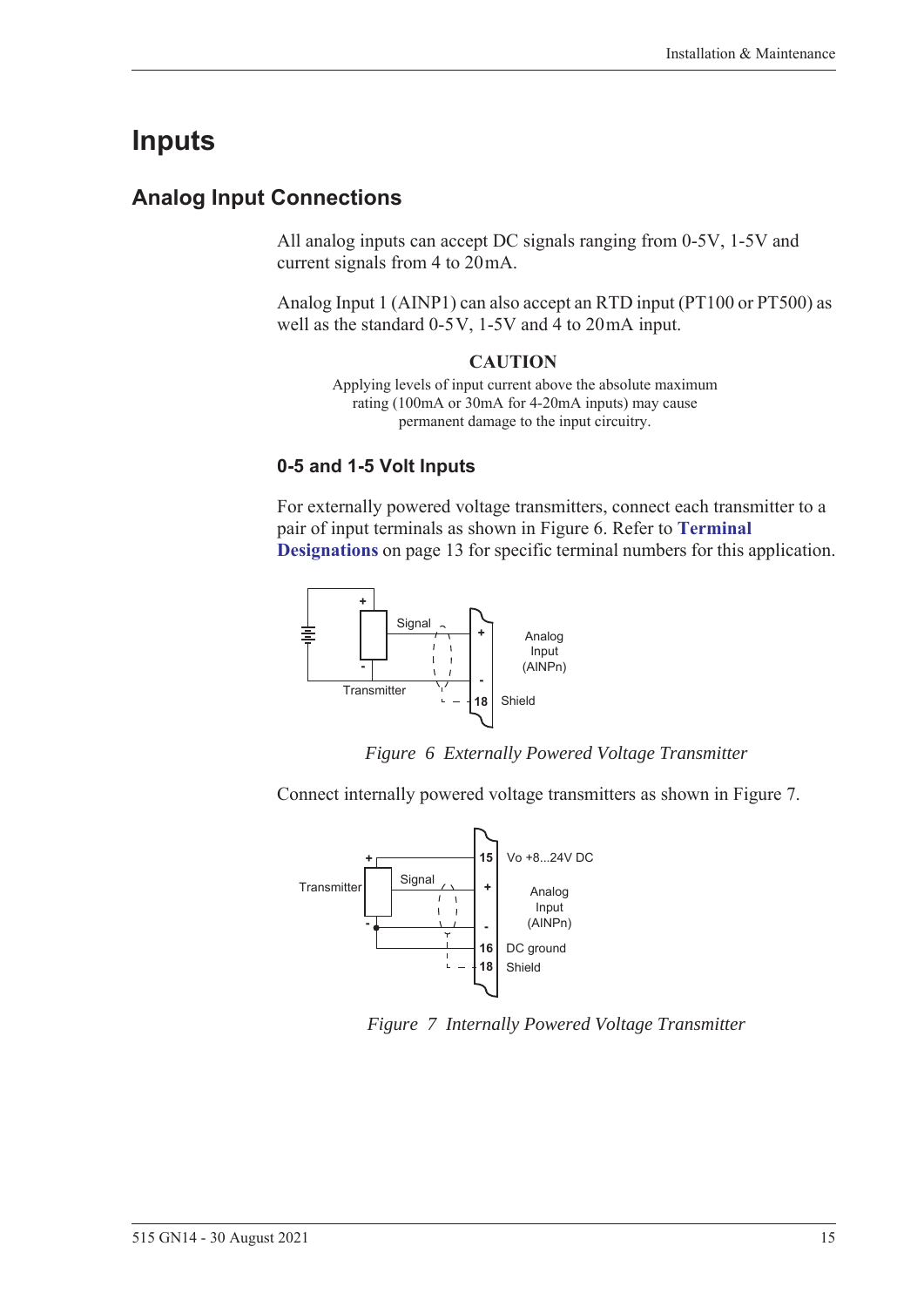#### **4-20 mA Inputs**

For an externally powered current loop, connect the transmitter to the input terminals as shown in [Figure 8](#page-25-0). Refer to **[Terminal Designations](#page-22-0)** on page 13 for specific terminal numbers for this application.



*Figure 8 Externally Powered Current Loop*

<span id="page-25-0"></span>The internal overload-protected power supply has sufficient power for three current loops at 24 V DC (more current loops can be supplied by using a reduced voltage setting). Connect internally powered current loops as shown in [Figure 9](#page-25-1).



<span id="page-25-1"></span>

#### **RTD Input**

The instrument uses 4-wire RTDs to provide optimum accuracy and stability. It is not necessary to have equal cable lengths for the 4-wire RTDs, but they should be no longer than 50 metres. It is also recommended to use shielded twisted pairs.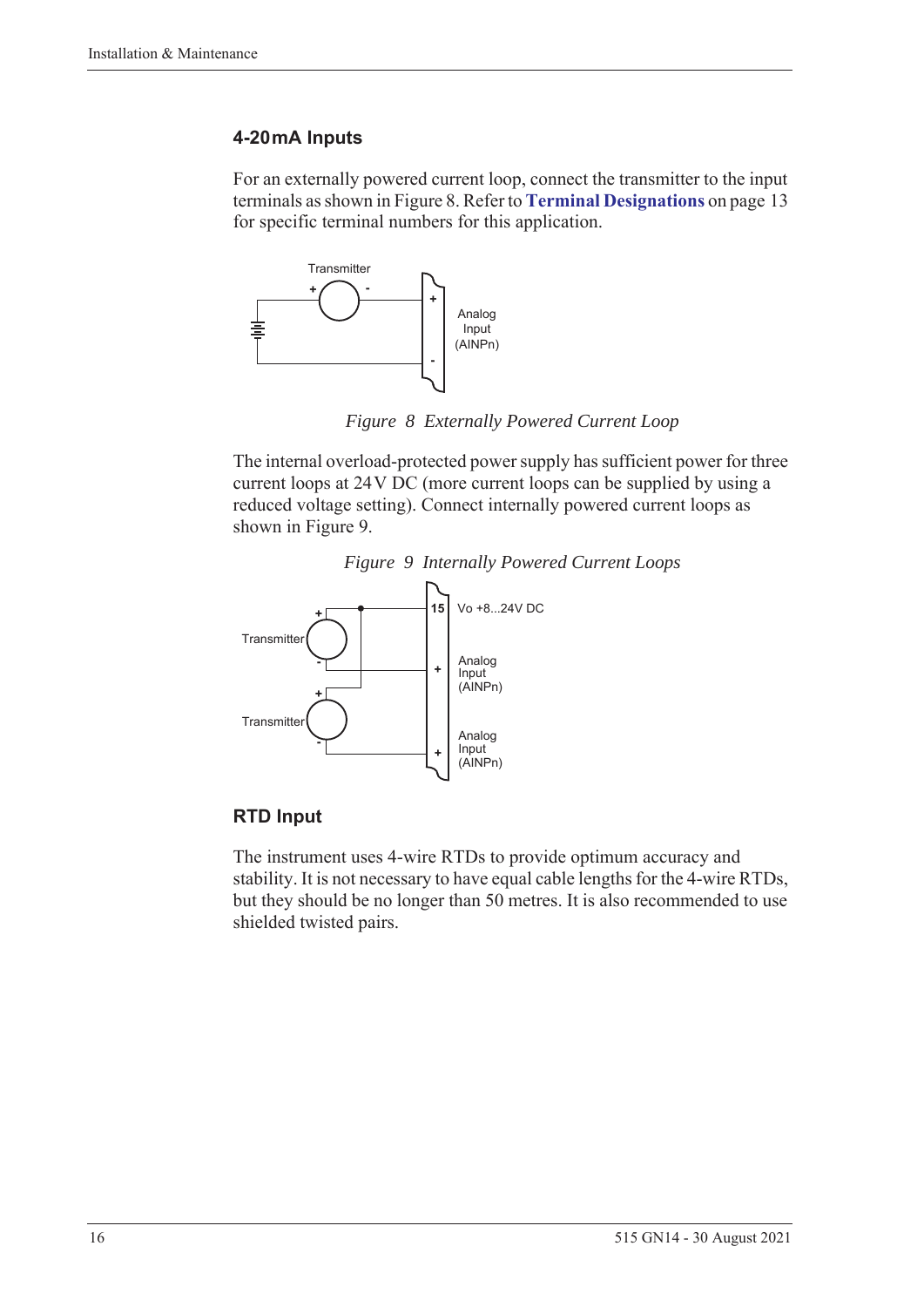

Connect RTD inputs as shown in [Figure 10.](#page-26-1)

*Figure 10 RTD Connection*

<span id="page-26-1"></span>Only Analog Input 1 (AINP1) is available for RTD connection.

Excitation terminal 2 (pin 5) must be used in conjunction with AINP1.

It is possible to use two-wire or three-wire RTDs. However, four wires must be taken to the RTD, with the signal and current wires joined as close to the RTD as possible.

**Note:** The RTD has no polarity and can be connected in either direction. However, the excitation and the positive analog input must be connected to one side of the RTD. Similarly, the Signal Ground and the negative analog input must be connected to the other side of the RTD.

### <span id="page-26-0"></span>**Logic Input Connection**

These input(s) are designed to be connected to CMOS, TTL, open collector signals or a voltage free contact switch. A minimum activation time of 300ms is required to guarantee reading of an input.

It is possible to read the status of all the logic inputs via a Modbus register even if they are not used for a control purpose in the application.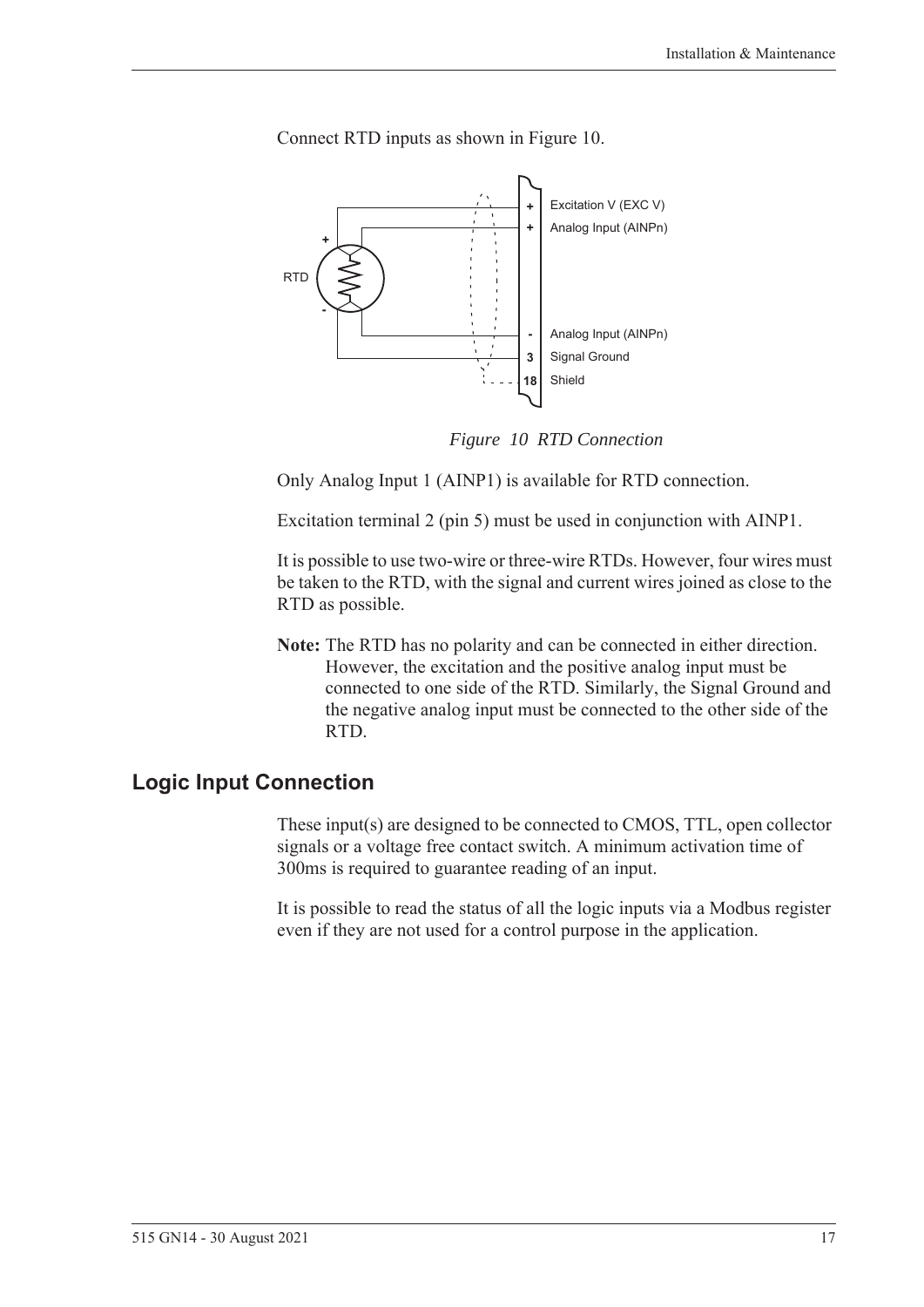A remote push-button key can be connected to the Logic Inputs as shown below in [Figure 11](#page-27-2).



<span id="page-27-2"></span>*Figure 11 Logic Inputs Connection Diagram*

# <span id="page-27-0"></span>**Outputs**

The advanced option for the instrument provides two opto-isolated output ports. Either or both can be used for 4-20 mA or pulse outputs.

#### **CAUTION**

Due to the dual-purpose nature of the outputs, take care not to set the output as an open collector pulse type signal when connected to a 4-20 mA loop circuit.

# <span id="page-27-1"></span>**4-20 mA Output Connection**

[Figure 12](#page-28-1) shows the connections for a 4-20 mA output. Output channel 1 uses terminals  $27 (+)$  and  $28 (-)$ , output channel 2 uses terminals  $29 (+)$  and 30 (-).

Maximum Load Resistance =  $(Supply-9) / 0.02$  ohms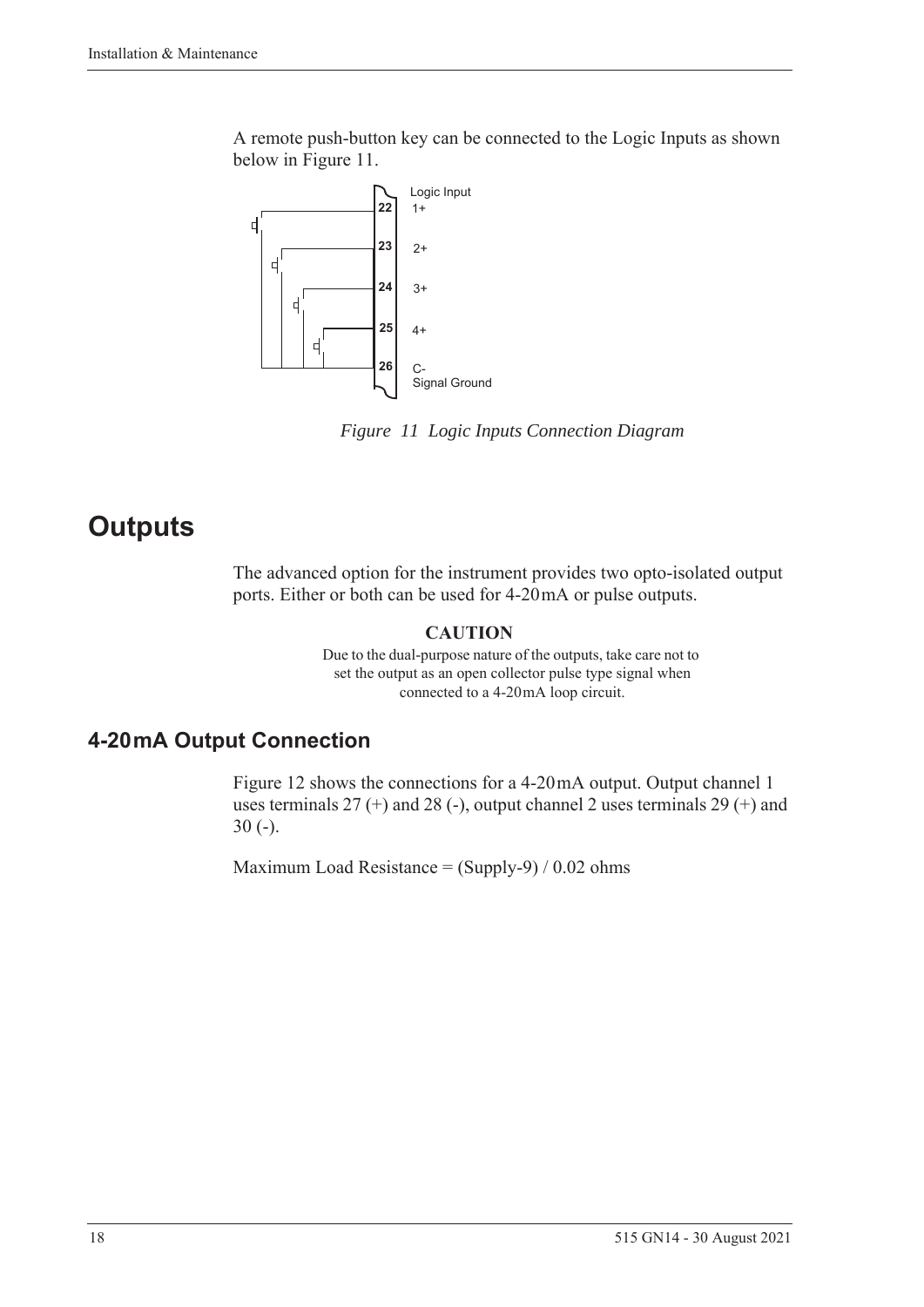

*Figure 12 Output 4-20 mA Connection Diagram*

# <span id="page-28-0"></span>**Pulse Output Connection**

<span id="page-28-1"></span>[Figure 13](#page-28-2) shows a connection example for a pulse output. Output channel 1 uses terminals 27 (+) and 28 (-). Output channel 2 uses terminals 29 (+) and 30 (-).



<span id="page-28-2"></span>*Figure 13 Output Pulse Connection Diagram*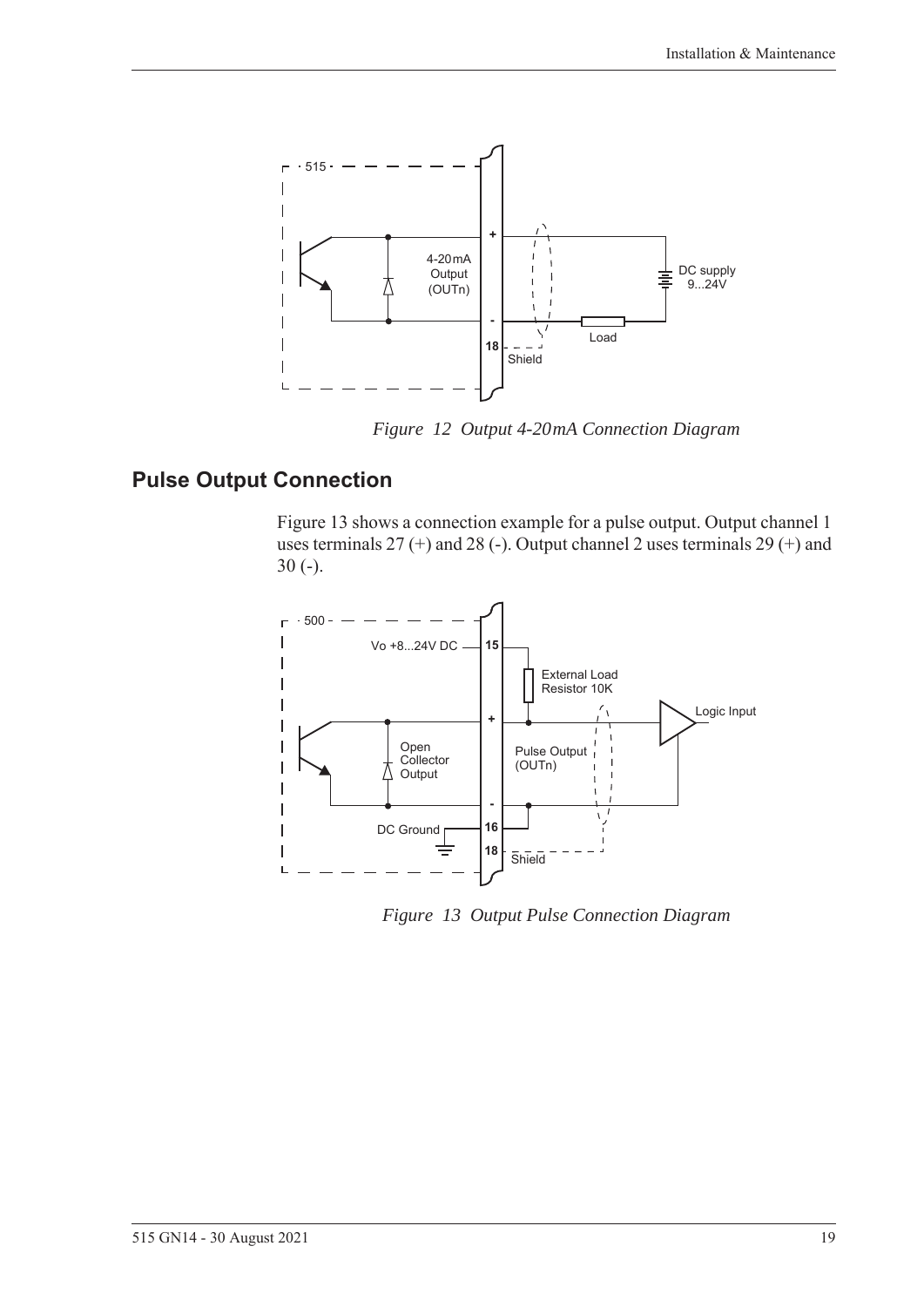# <span id="page-29-0"></span>**Control Relays (Alarms)**

The standard instrument has two alarm relays, which can be used to drive external devices such as external relays, LEDs, and audible alarms. The advanced option has four alarm relays.

The operation of each alarm relay can be set to various modes as described in **Alarms** [on page 51](#page-60-1). On the newer option card the separate common terminal for relays 1 and 2 and another common terminal for relays 3 and 4 allow for different signal or supply types to be connected to the control or alarm devices, as shown in [Figure 14.](#page-29-1)

There is also an equipment failure alarm option. This alarm can have normally closed (open) contacts which open (close) when the instrument displays any error message as listed in **[Error Messages](#page-71-2)** on page 62, or if there is a loss of power to the instrument.

The output characteristics of the relays are:

| Maximum Voltage | 30 volts DC or 250 volts AC |
|-----------------|-----------------------------|
| Maximum Current | 3A for EMR, 1.5A for SSR    |

**Note:** Solid state relays (SSR) use AC voltage only.



<span id="page-29-1"></span>*Figure 14 Relay Connection Diagram*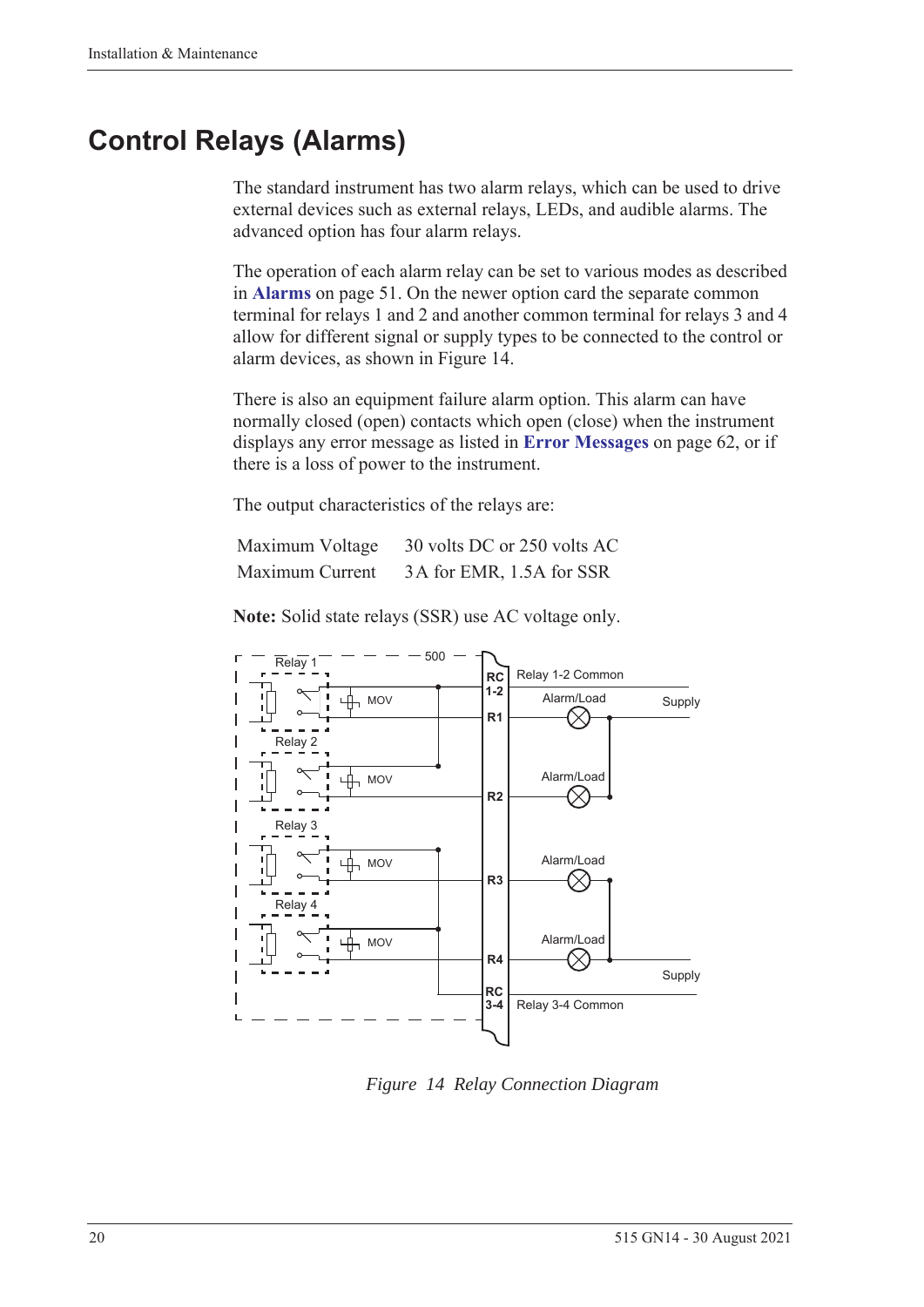## <span id="page-30-0"></span>**RC Network for Interference Suppression**

When driving inductive loads with the relay outputs, it is recommended to use RC suppression networks (often called "Snubbers"), fitted at the load end, for the following reasons:

- **•** To limit the amount of electrical noise caused by arcing across the contacts, which may, in extreme cases, cause the microprocessor to act erratically or cause other unwanted interference with connected signals.
- **•** To protect the relay contacts against premature wear through pitting or SSR (where specified) against premature failure.

RC suppression networks consist of a capacitor and series resistor and are commonly available in the electrical industry. The values of R and C are dependent entirely on the load. However, if the user is unsure of the type of snubber to use, values of  $0.25 \mu$ F and  $100 \Omega$  will usually suffice. Note that only UL and mains approved RC suppression networks should be used.

The basic principle of the operation is that the capacitor prevents a series of sparks arcing across the contact as the contact breaks. The series resistor limits the current through the contact when the contact first makes.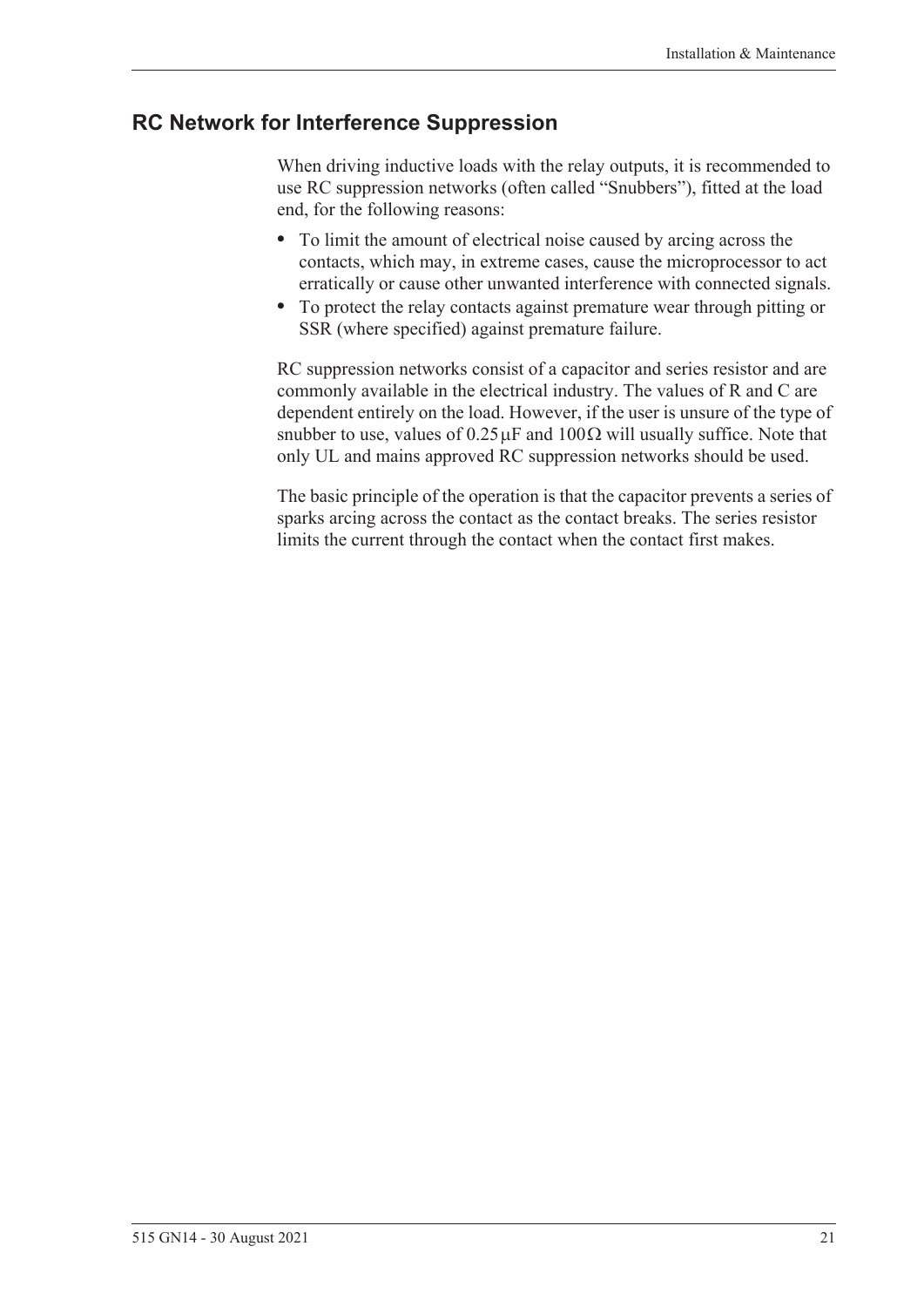# <span id="page-31-0"></span>**Communications**

The communication protocols are described in **Protocols** [on page 67.](#page-76-3)

## <span id="page-31-1"></span>**COM-1 RS-232 Port**

The COM-1 RS-232 port has a 9-pin DB female connector and has the following pinout:



**Note:** The instrument does not require a null-modem cable for connection to a personal computer. Refer to **[Hardware Interconnection](#page-74-4)** on [page 65](#page-74-4) for cable termination requirements.

# <span id="page-31-2"></span>**COM-2 RS-485 Port Option**

Up to 32 units can be connected to a common RS-485 bus. Each unit has a unique address that the host computer uses to identify each instrument. [Figure 15](#page-31-3) shows the connection of several instruments to a computer using the RS-485 port.



<span id="page-31-3"></span>*Figure 15 RS-485 Interface Connections*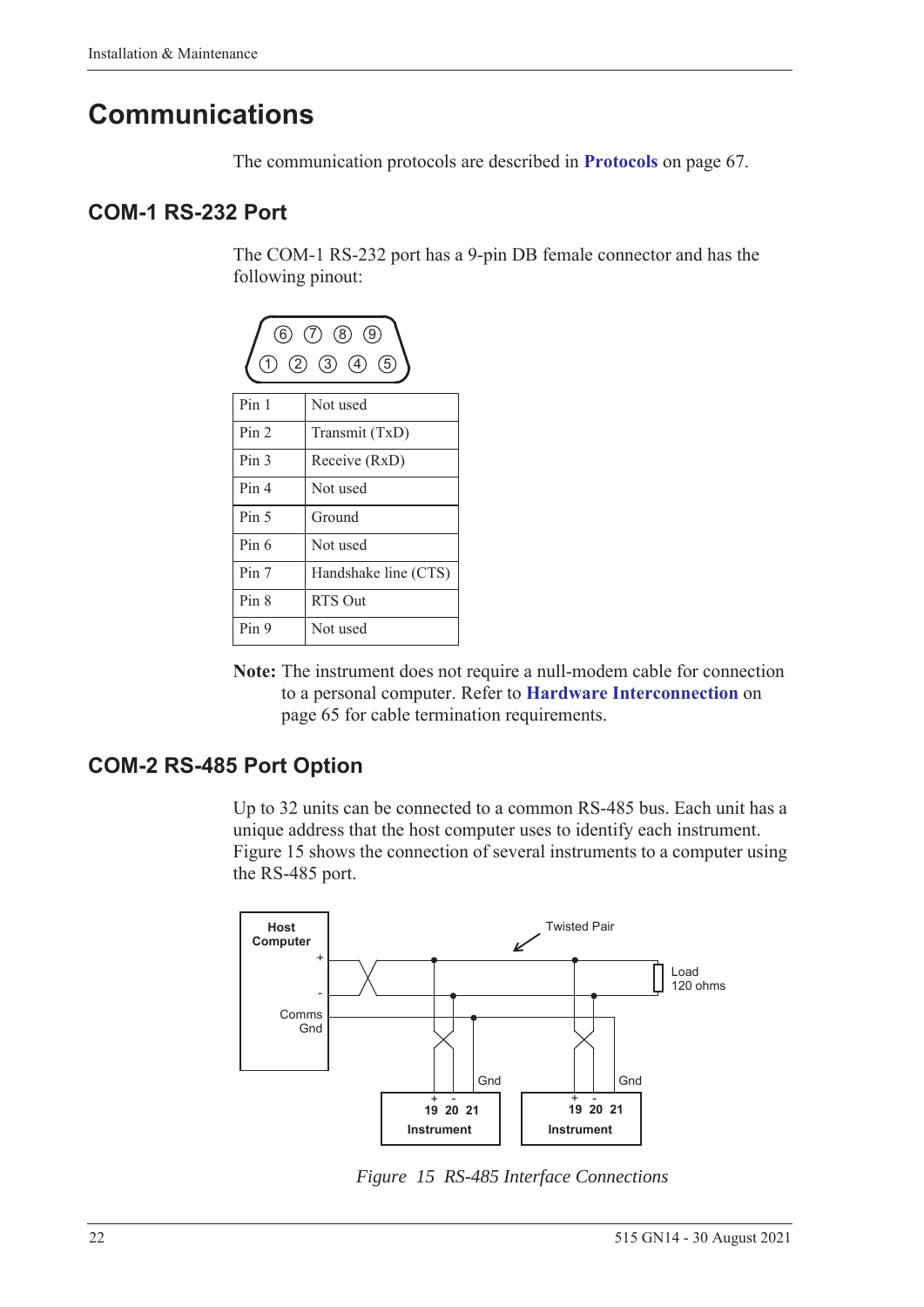## <span id="page-32-0"></span>**COM-2 Ethernet Port Option**

An Ethernet module is an available option, in place of the RS-485 port, if Modbus TCP/IP connection is required. In the programming communication settings, COM-2 should be set to RTU (Modbus), 19200 Baud rate, even parity and 1 stop bit.

# <span id="page-32-1"></span>**Mains Connection**

## <span id="page-32-2"></span>**Earthing and Shielding**

A case earthing point is provided via the mains inlet. Note that this earthing point is for the case only and there is electrical isolation between this point and all electronic circuits. For EMC purposes, or when the instrument is connected to mains, this point must be connected to a good earth.

It is a good practice to use shielded cable for all signal connections to the instrument. Care must be taken to separate signal cables from power cables to minimize interference.

Overall earth should be connected at the instrument end only. This connection should be as short as possible and connected to the earthing point on the rear terminal at pin 18.

### <span id="page-32-3"></span>**Disconnection Device**

When powered from a mains supply this unit requires the provision of a suitable mains isolation device, capable of interrupting both poles of the supply and meeting your local wiring regulations, to be suitably located and easily accessible near to the installed instrument. It must be marked as the disconnecting device for the equipment. It must be suitably rated with respect to the cross sectional area of the supply conductors.

# <span id="page-32-4"></span>**Maintenance Instructions**

Occasionally it may be necessary to open the unit in order to change the Real Time Clock battery. No other service operations are permitted. In order to perform these operations and maintain safety it is essential to follow the instructions below. If mounted in an ExD enclosure, before proceeding, refer to the ExD manual for further information. This work may need to be scheduled and carried out in accordance with the local electrical Code of Practice.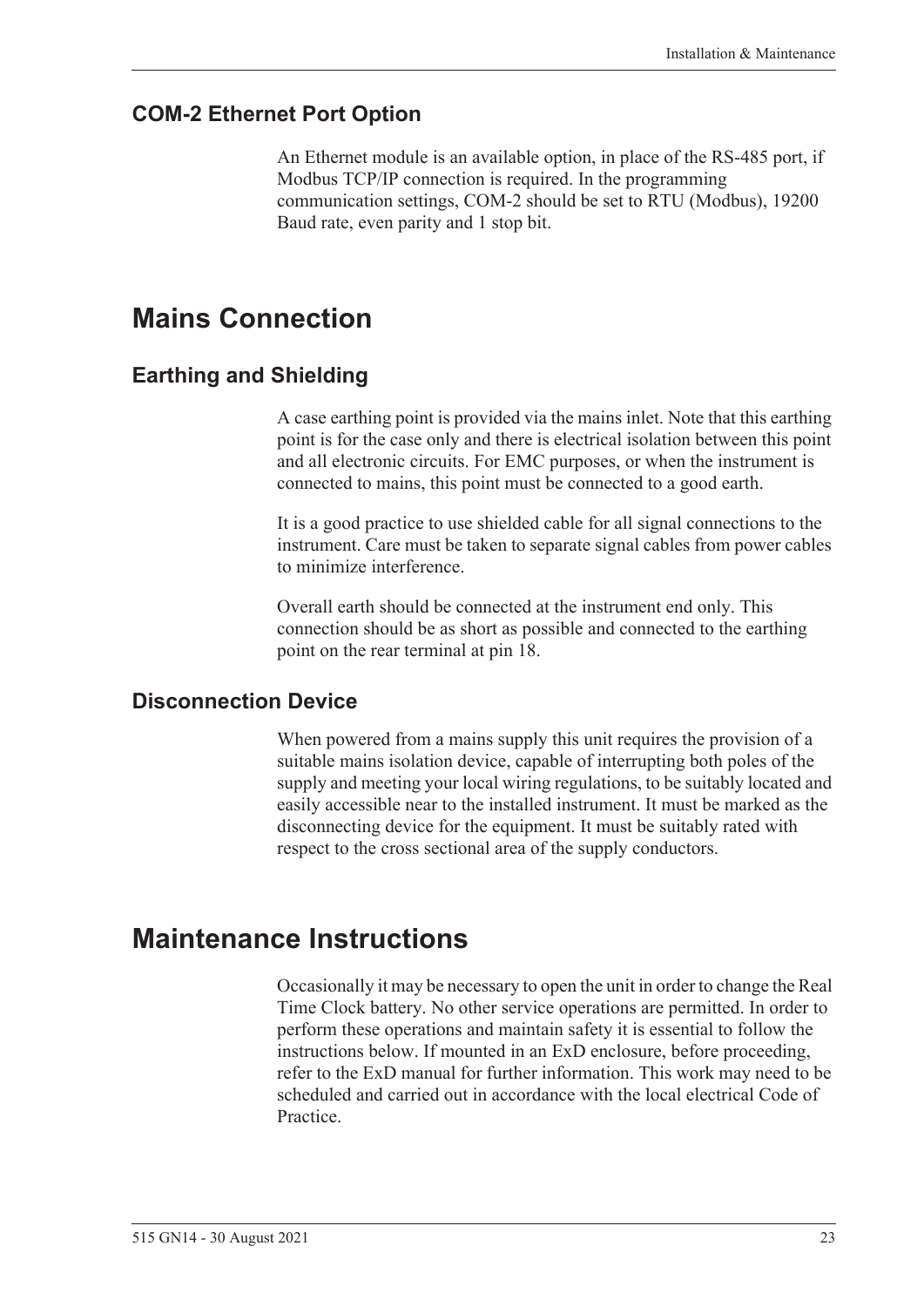# <span id="page-33-0"></span>**Battery Replacement**

#### **INSTRUMENT MUST BE POWERED DOWN**



1. Remove the top row of terminal blocks (19-36) Ethernet and RS232 cables if applicable.

2. Remove the two pan head machine screws on each side of the rear panel.

3. Withdraw the option card from the instrument.

4. Firmly press the battery holder tab to release the coin cell battery.

5. Identify the part number of the coin cell which is clearly marked on one side of the cell.

6. Firmly press the replacement coin cell into the holder

7. Reverse steps 1-3 for re assembly.

# <span id="page-33-1"></span>**Battery Type**

#### **Only the battery type and manufacturer stated below should be used.**



1. Instruments manufactured with issue 7 option card – CR2450N, Manufacturer RENATA ONLY\*

2. Conformal coated "C" version - Type BR2032, manufacturer Panasonic ONLY.

3. Non Conformally coated versions :- BR2032, CR2032, Sony or Panasonic ONLY.

\*Issue 7 option card can be identified with 6 way (31-36) ORANGE relay connector.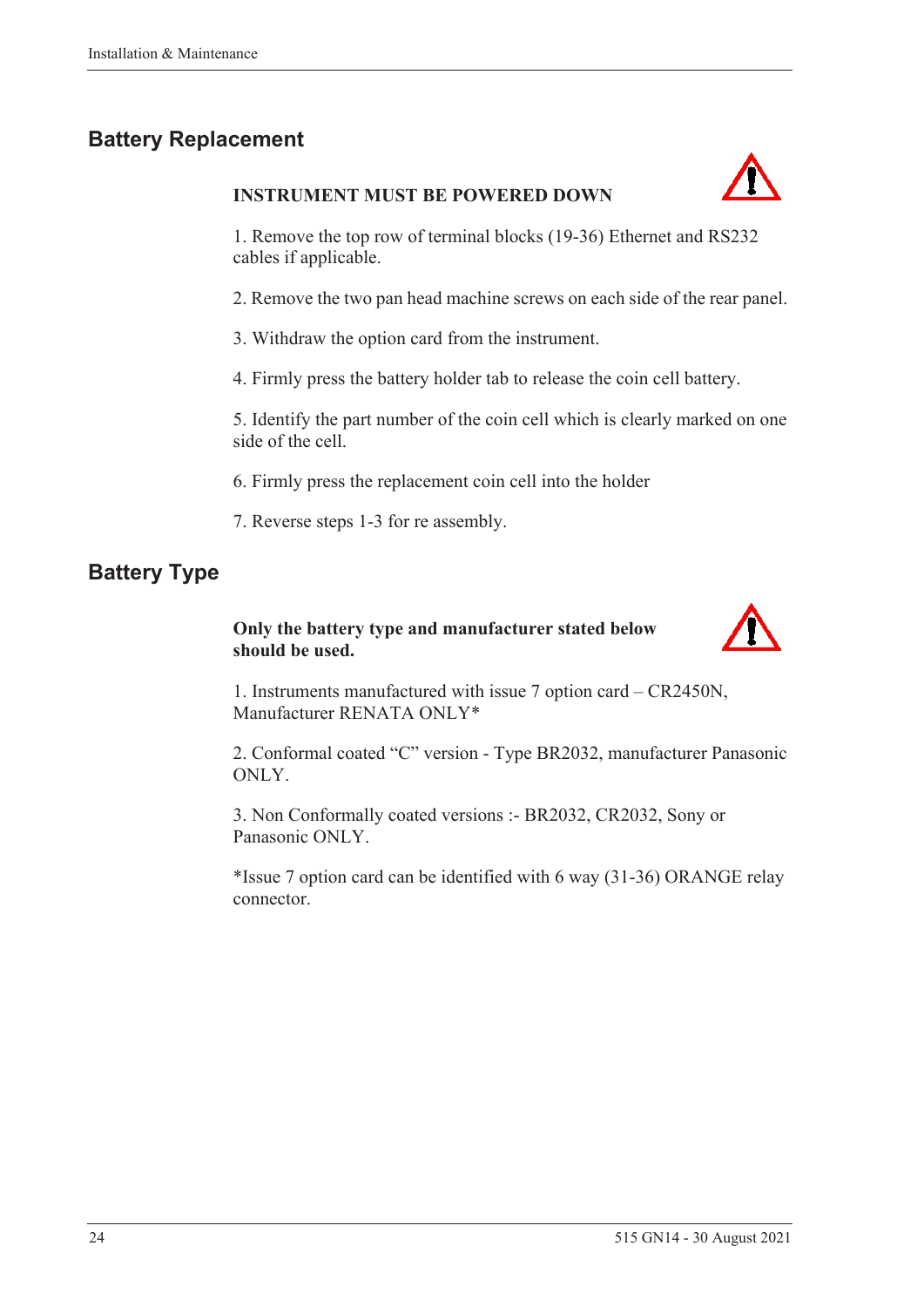# <span id="page-34-0"></span>**Chapter 4 Operation**

# <span id="page-34-1"></span>**Normal Operation**

In normal operation mode, you press the buttons on the front panel to display the values recorded and calculated by the instrument. There are four categories of information that the instrument can display:

- **•** Totals
- **•** Rates
- **•** Process variables
- **•** Instrument settings

For each total, there is an associated rate as follows:

| Total                       | Rate                                |
|-----------------------------|-------------------------------------|
| <i><u><b>Nolume</b></u></i> | <b>Volume Flowrate</b>              |
|                             | Corrected Volume Corrected Flowrate |
| Heat                        | <b>Heat Flowrate</b>                |
| Mass                        | <b>Mass Flowrate</b>                |

# <span id="page-34-2"></span>**Default Total**

In some applications, one set of variables is of more interest than others, and for this reason a default total and its associated rate can be assigned during instrument calibration. This default total can be used in two ways:

- **•** The default variables come first in the sequence of totals and rates that are displayed with the front panel keys.
- **•** If the display timeout option is enabled and no buttons are pressed for the selected period (usually 30 seconds) the display returns to the default total.

### <span id="page-34-3"></span>**Status LEDs**

The status LEDs illuminate to show the following conditions:

| Run   |
|-------|
| Set   |
| Alarm |
| Cal   |

- **Run** The host computer is downloading the application software.
- **Set** The instrument is in Calibrate Set mode.
- **Alarm** The instrument has an error, as indicated on the display panel.
	- **Cal** The instrument is in Calibrate View mode.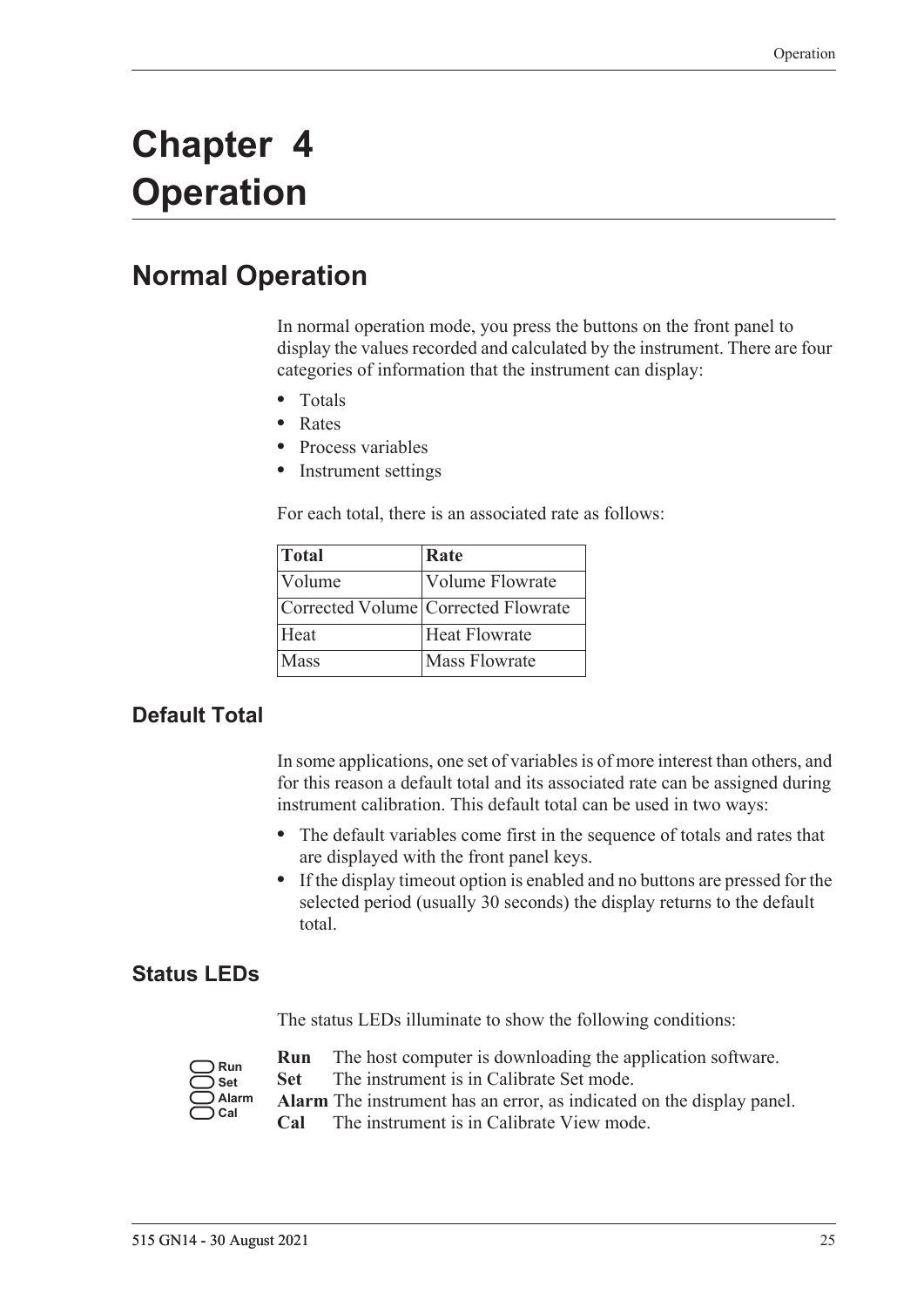## <span id="page-35-0"></span>**Front Panel Keys**

For most actions with the front panel keys, you can hold a key to scroll through the values or options, instead of repeatedly pressing the key.

**RATE** Press the **RATE** key to display the rate that is associated with the currently displayed total. If an item other than a rate or total is displayed, press the RATE key to display the "default rate". When a rate is displayed, press or hold the **RATE** key to display the other rate variables in turn.

**TOTAL** Press the TOTAL key to display the total that is associated with the currently displayed rate. If an item other than a rate or total is displayed, press the **TOTAL** key to display the "default total". When a total is displayed, press or hold the **TOTAL** key to display the other total variables in turn.

**RESET** Use the **RESET** key to clear all resettable totals or to initiate a printout if the printer option has been selected. The printout is activated with a single press while the Total Reset function has different operation modes that are selectable during instrument calibration as follows:

- NONE The user cannot reset the non-accumulated totals.
- INSTANT When the user presses the **RESET** key, the instrument resets all non-accumulated totals.
- DELAYED When the user holds the **RESET** key for two seconds, the instrument resets all non-accumulated totals.

The instrument makes three beeps when it resets the totals and two beeps when a printout is started.

**DISPLAY** Press the **DISPLAY** key to step or scroll through the main menu items.

**ACCUM** Hold the **ACCUM** key to display the accumulated value for the currently displayed total or to display the peak value for the currently displayed flowrate. See below for further details of peak flowrates.

# <span id="page-35-1"></span>**Remote Reset**

The Remote Reset on logic input 3 (LINP3) has the same function as the front **RESET** key, as described above.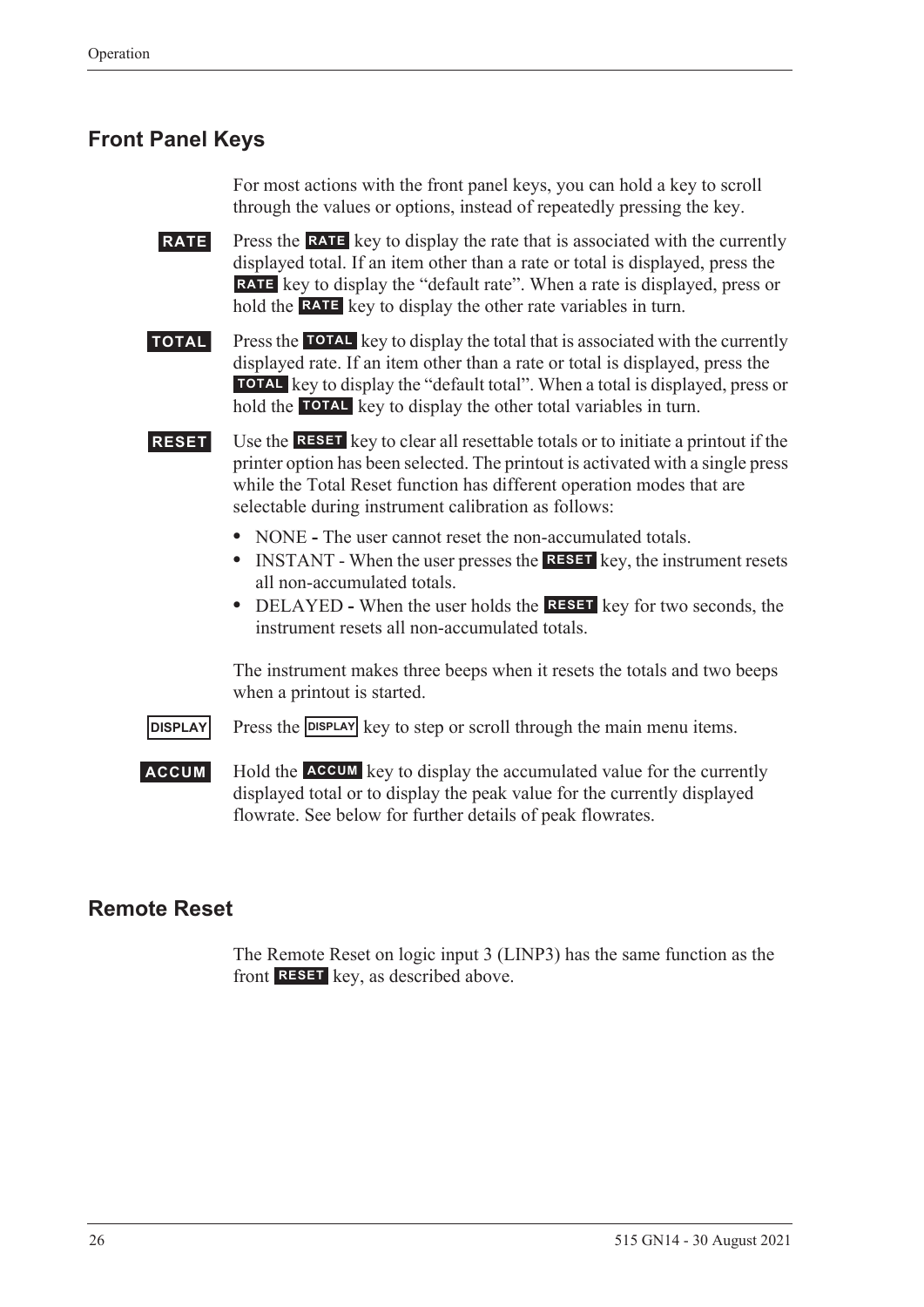# **Main Menu Items**

| The main menu in this instrument consists of the following items. The |  |
|-----------------------------------------------------------------------|--|
| DISPLAY key is used to step or scroll through the list.               |  |

| <b>DISPLAY</b>        | <b>Description</b>                                                     | <b>Options</b>                                                                                           |  |
|-----------------------|------------------------------------------------------------------------|----------------------------------------------------------------------------------------------------------|--|
| VOLUME                | Volume                                                                 | Hold the ACCUM key to display accumulated total                                                          |  |
| $V$ -FLOW             | Volume flowrate                                                        | Hold the ACCUM key to display peak value                                                                 |  |
| $L - VDL$             | Gas corrected volume                                                   | Hold the ACCUM key to display accumulated total                                                          |  |
| $L$ -FLOW             | Gas corrected flowrate                                                 | Hold the <b>ACCUM</b> key to display peak value                                                          |  |
| HERT                  | Gas heat content<br>(energy)                                           | Hold the ACCUM key to display accumulated total                                                          |  |
| $H-FLDW$              | Gas heat flowrate<br>(power)                                           | Hold the <b>ACCUM</b> key to display peak value                                                          |  |
| <b>MR55</b>           | Mass                                                                   | Hold the ACCUM key to display accumulated total                                                          |  |
| $M-FLDW$              | Mass flowrate                                                          | Hold the ACCUM key to display peak value                                                                 |  |
| TEMP                  | Temperature                                                            |                                                                                                          |  |
| PRESS                 | <b>Upstream Pressure</b>                                               | Hold the SET) key to view the absolute value if<br>the type of pressure sensor is set to GAUGE.          |  |
| <b>JIF-PR</b>         | Differential pressure                                                  |                                                                                                          |  |
| Re-NUM                | Reynolds number                                                        |                                                                                                          |  |
| $Z-FHCT$              | <b>Compressibility Factor</b>                                          |                                                                                                          |  |
| REPORT PRINT          | Only shown in Detail<br>Menu if a printer<br>protocol is used          | Hold the SET) key to print log report as defined in<br>the TM/LOG section of calibration.                |  |
| LOGGED<br><b>IRTR</b> | Only shown in Detail<br>Menu if real-time clock<br>option is installed | Hold the <b>SET</b> ) key to display data logs as<br>described in Data Logs on page 28.                  |  |
| MODEL<br>INFO         | Only shown in Detail<br>Menu                                           | Hold the SET key to display the Model<br>information as described in Model Information<br>on page 31.    |  |
| <b>CAL MENU</b>       | Only shown in Detail<br>Menu                                           | Hold the SET) key to enter Calibration View<br>mode as described in Calibration View Mode on<br>page 34. |  |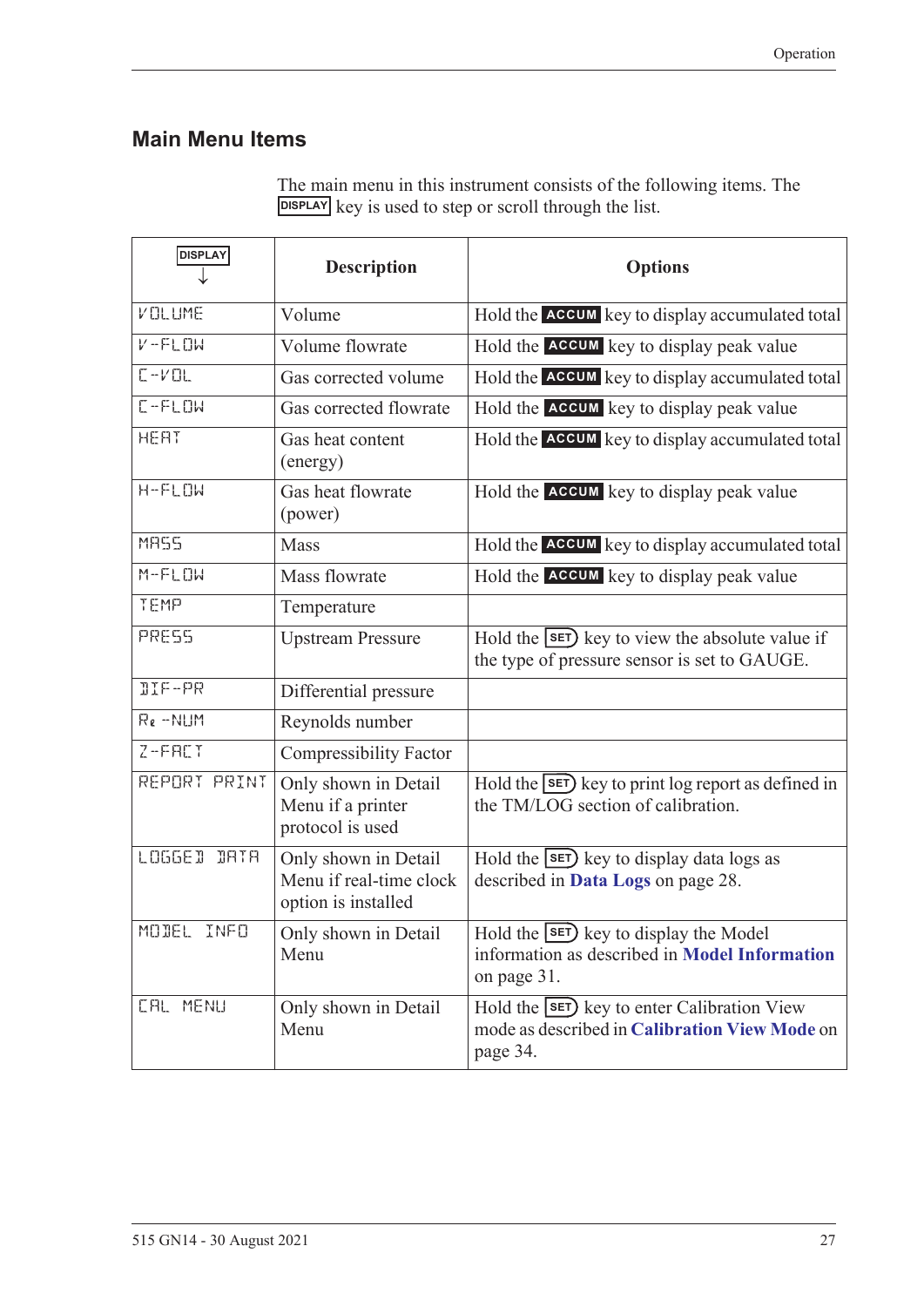### **Detail and Basic Menu**

The 515 instrument has the option to switch the main menu from the full Detail menu to a Basic menu. The Detail menu includes all of the main menu variables and the HOLD SET sub menu items as listed above. In the Basic menu only the application or operator essential main menu variables are shown. The main menu variables to be shown in the basic menu need to be selected in the 500 Series Program Manager (500-PM Software) prior to the application software being downloaded to the instrument. The 500-PM Software is Windows based configuration and resource tool for the 500 Series and is freely available from the www.contrec.co.uk website.

To switch between the Detail and Basic menu, while in the main menu, press and hold the **DISPLAY** and **SET**) keys together for 5 seconds. When switching to the Detail menu the display will briefly show: d 15 PL A Y DETAIL MENU. When switching to the Basic menu the display will briefly show: d 15PLAY BASIC MENU.

When the application software is first installed, the default is the Detail menu. From that point, the menu type is saved and restored on power cycle. The menu type will need to be Detail to access the CAL MENU

### **Peak Flowrates**

The peak value for the currently displayed flowrate can be viewed by holding the **ACCUM** key. The peak value is the average over a 15 minute period since the last reset of totals or powering on of the instrument. Dashes are shown for this value after a reset or power on until the first averaging period has passed.

#### <span id="page-37-0"></span>**Data Logs**

The instrument will log the main-menu variables if real-time clock option is installed. The logs are at fixed intervals of hours, days, weeks, months and years. The instrument can store a total of more than 1000 log entries.

If the number of log entries exceeds the programmed number for a particular time interval, the oldest log entry is overwritten by the newest one for that time interval.

Also note that the totals are saved as accumulated totals.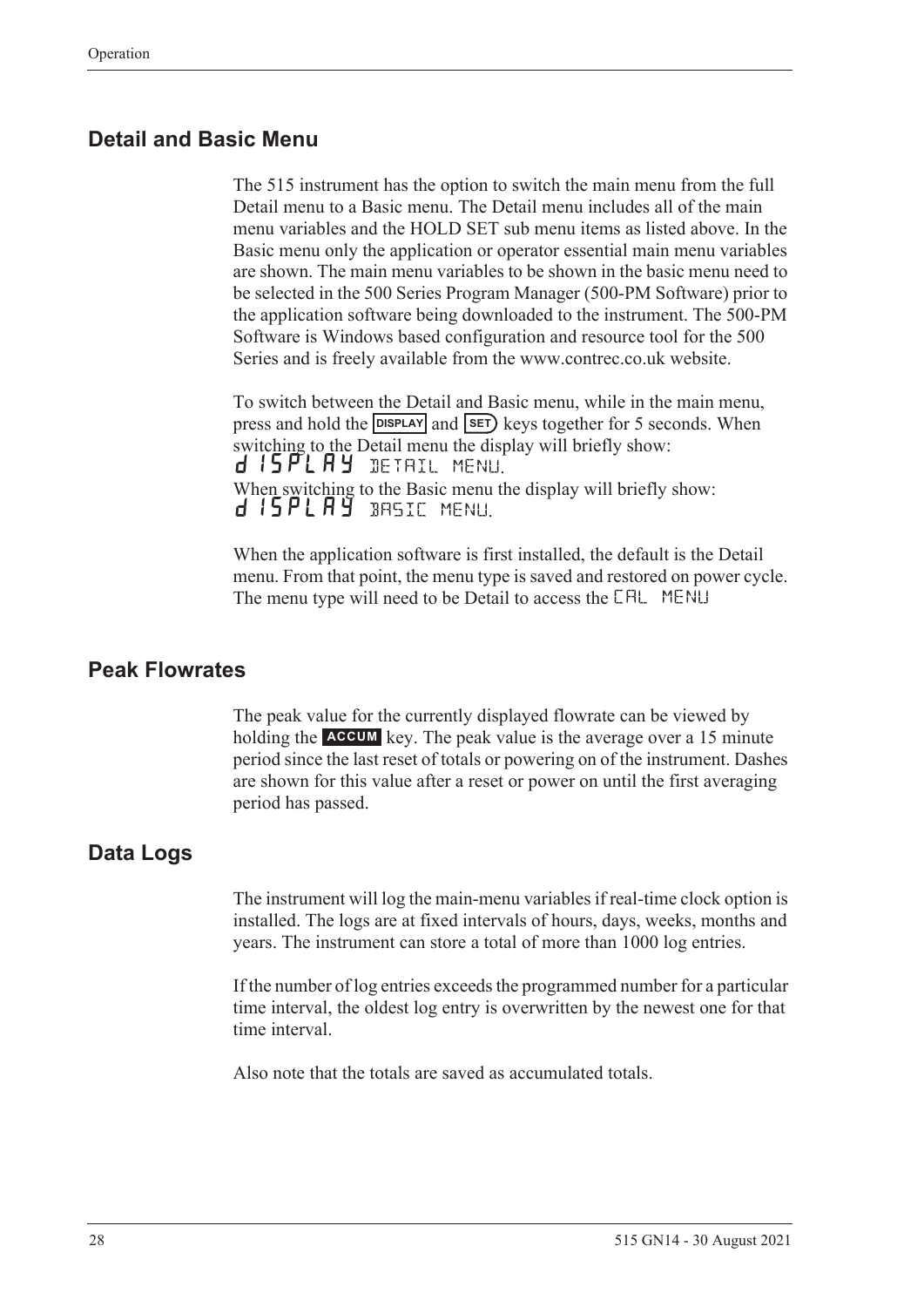The log entries are recorded at the following times:

HOUR 00 minutes each hour DAY 00 hours and 00 minutes each day WEEK 00 hours and 00 minutes each Monday MONTH 00 hours and 00 minutes on the first day of the month YEAR 00 hours and 00 minutes on the first day of the year.

#### **View Data Logs**

Use the following procedure to view the data that has been logged by the instrument:

- **1.** Press the **DISPLAY** key to scroll through the menu to the LOGGE D DATA prompt.
- **2.** Hold the  $\overline{\text{SET}}$  key.

The system displays the hourly log. The timebase and number of the log are shown, for example LH-001.

**3.** While holding the **DISPLAY** key use the **RESET** key to print the data for the displayed log if the printer option has been selected.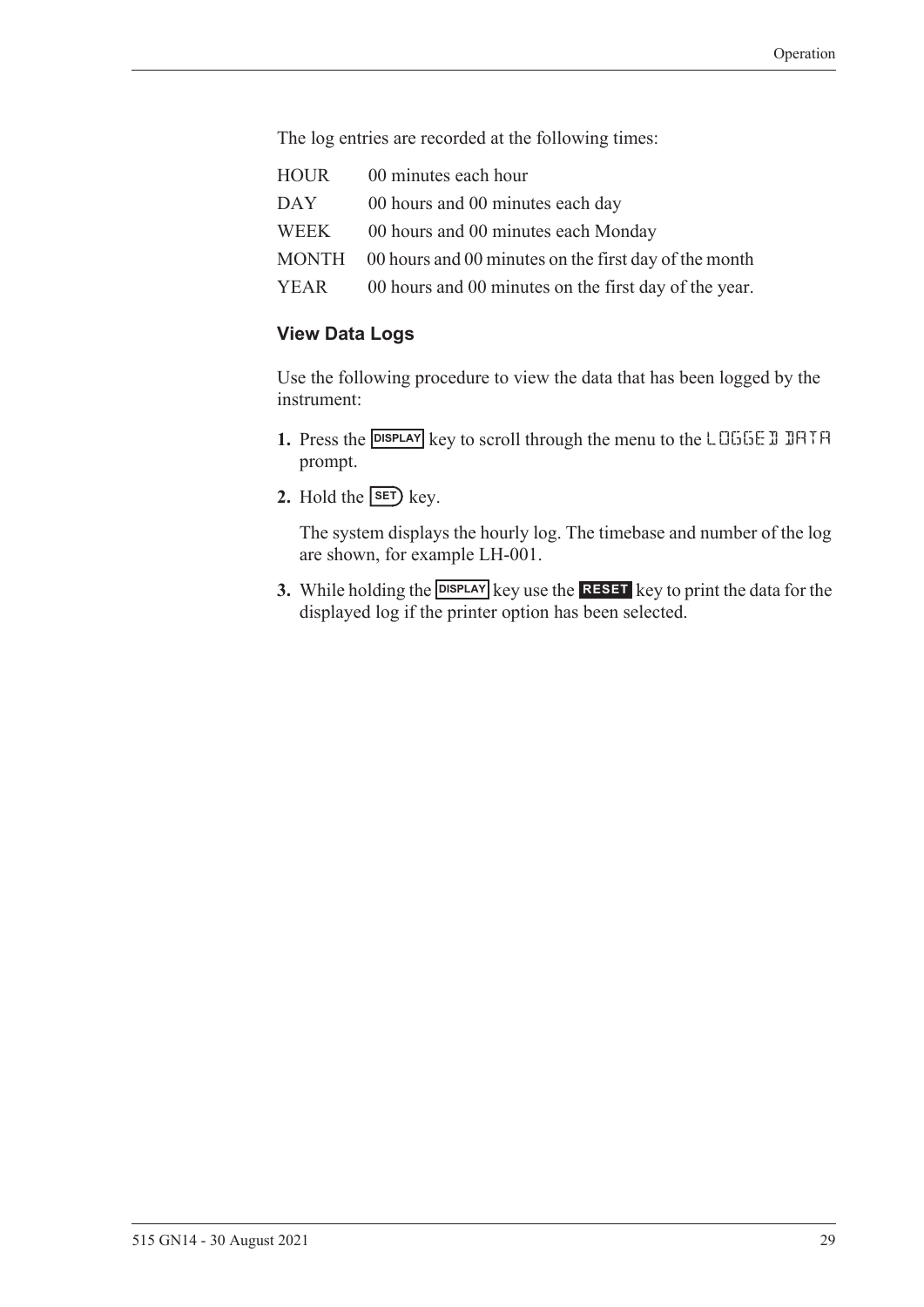The following example shows the hourly log number 006 at 15:00 (3:00 pm) on 16 January 2019. The day and month alternate with the year in the bottom right hand corner.



[Figure 16](#page-39-0) shows how to display the logged data.



<span id="page-39-0"></span>*Figure 16 Logged Data Display Methods*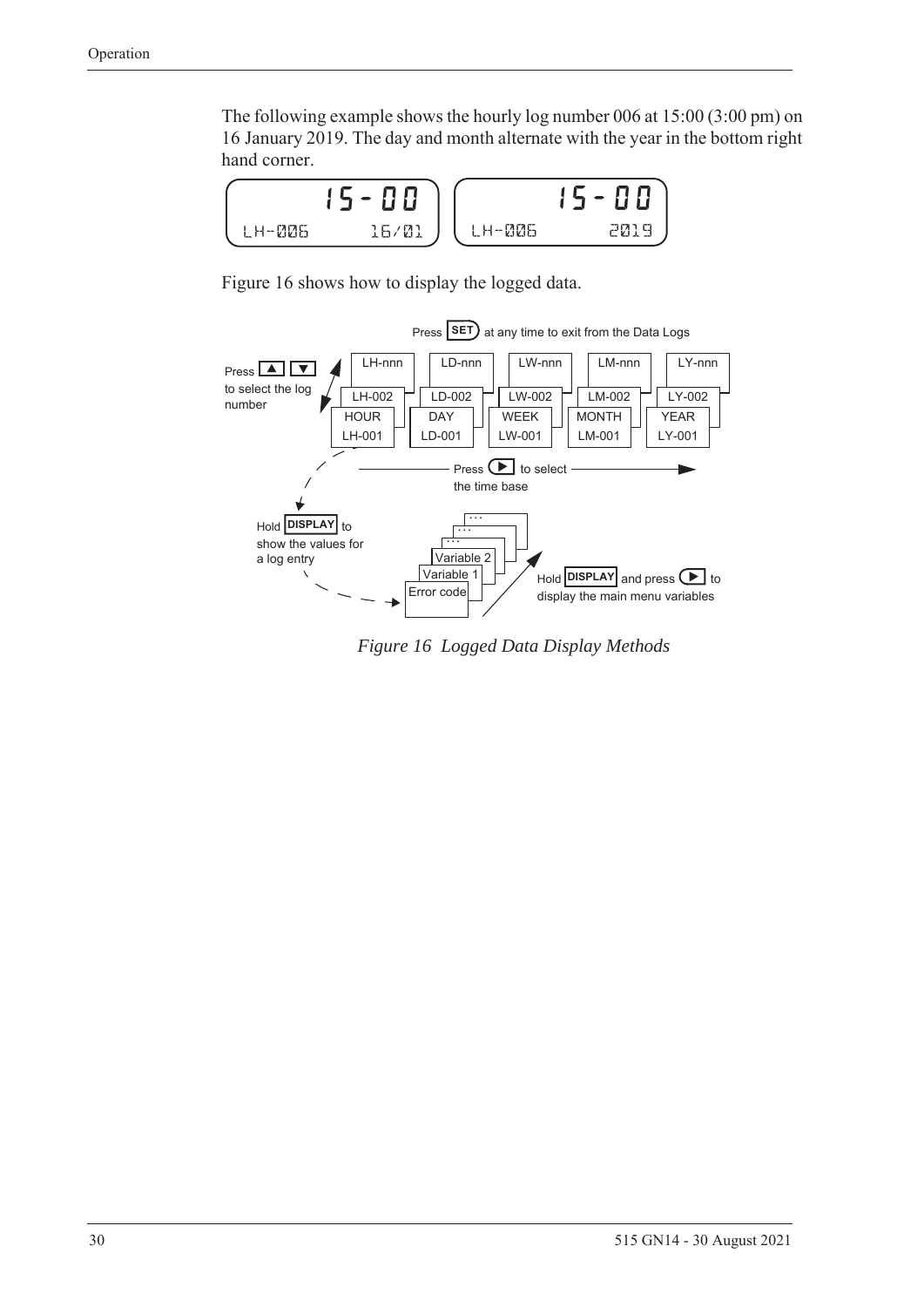# <span id="page-40-1"></span><span id="page-40-0"></span>**Model Information**

The model information items display the hardware, software and application versions of the instrument. This information is mainly for service personnel.

| <b>DISPLAY</b>                     | <b>Description</b>                                                                                                                                                                                                                                                                                                      |  |  |
|------------------------------------|-------------------------------------------------------------------------------------------------------------------------------------------------------------------------------------------------------------------------------------------------------------------------------------------------------------------------|--|--|
| $2 - 1 - 5 -$<br>SIS MODEL         | The hardware model code. Refer to Product Codes on<br>page 87 for more information.                                                                                                                                                                                                                                     |  |  |
| $  FPLH$<br>GN14 INPUT             | The Application number and the assignment of the inputs.<br>Refer to Application Information Code on page 88 for<br>more information.                                                                                                                                                                                   |  |  |
| 3.0.000<br>SØØ-PM VERS             | The version of 500-Series Program Manager from which<br>the application software was compiled.                                                                                                                                                                                                                          |  |  |
| 026357<br>CUSTOM VERS              | The Customer version code for this installation. Refer to<br>Custom Version Codes on page 88 for more information.                                                                                                                                                                                                      |  |  |
| 123456<br>RBE123 5/N               | The instrument serial number and unit tag. The serial<br>number is on the top line and unit tag is on the bottom left.<br>Both items are entered when the instrument application<br>software is initially loaded. If the unit tag is not used the<br>default tag, UNIT, will be used.                                   |  |  |
| $15 - 15$<br>EDITED 27/08<br>2019  | The time and date when the calibration of the instrument<br>was last edited. The format of the time and date is the same<br>as for the data logs. This example shows $16:15$ (4:15pm)<br>on the 27th August 2019. This function is available only if<br>the instrument has the real time clock option.                  |  |  |
| [LASS-3<br>FLASH V-019             | The instrument Class and Flash (bootloader) version.                                                                                                                                                                                                                                                                    |  |  |
| 5<br>POWER EYELE                   | The number of power cycles that have occurred since the<br>application software was installed.                                                                                                                                                                                                                          |  |  |
| WIT<br>RESET                       | The number of 'watchdog timer' (WDT) resets that have<br>occurred since the application software was installed. The<br>WDT Reset count is only shown if a WDT Reset has<br>occurred.                                                                                                                                    |  |  |
| HOLd.PSE<br><b>CONFIG</b><br>PRINT | If the printer protocol is assigned to one of the<br>communication ports, the prompt to print the full program<br>configuration report will be shown. Hold Reset to start the<br>printing of the configuration report. The report will be in<br>a similar format to the report generated by the 500<br>Program Manager. |  |  |

Press **SET**) at any time to exit from the Model information.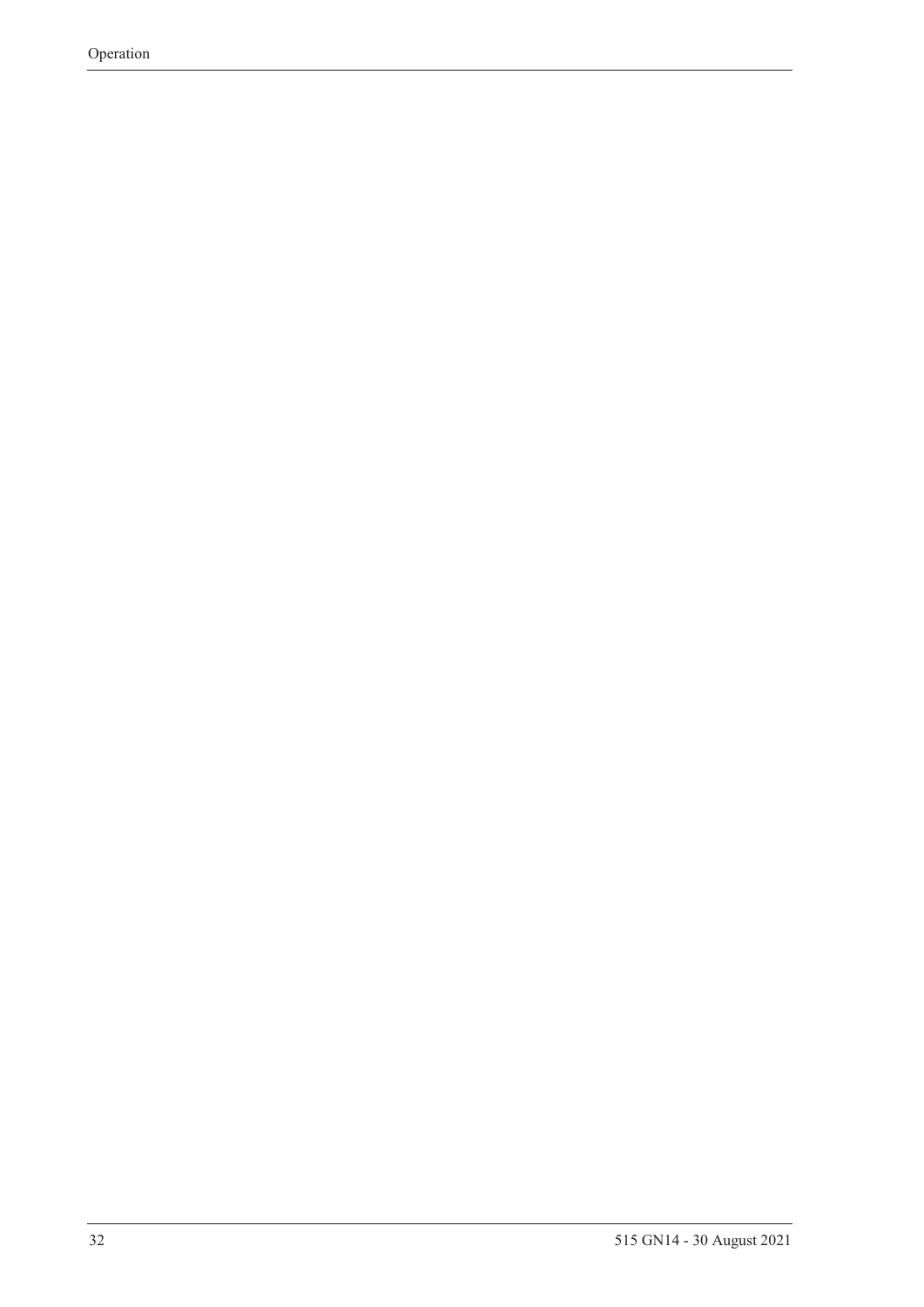# **Chapter 5 Instrument Calibration**

# **Introduction**

The 500 Series instrument calibration settings can be programmed via the front panel, according to program access levels explained below, or via the 500 Series Program Manager - a freely available Windows based configuration and resource tool.

After an instrument has been configured by either means to suit the application requirements, the settings can be recorded or application software backups or instrument clones created as explained further in **[Program Backup & Reports](#page-46-0)** on page 37.

You can view or change the settings of the instrument according to the access level for each parameter, as set by the 500 Series Program Manager. There are five levels of access to the parameters as follows:

- **• Not visible** you cannot display or edit the parameter.
- **• Display only** you can display the parameter, but you cannot change the setting.
- **• Programmable** you can change the setting of the parameter in Calibration Set mode.
- **• Password protected** you can change the setting of the parameter in Calibration Set mode only if you enter the correct password.
- **• CAL switch protected**  you can change the setting of the parameter in Calibration Set mode only if you enter by using the CAL switch on Logic Input 4 to accept the password.
- **Note:** When you enter Calibration Set mode, the instrument prompts to enter a password. Any value will allow to change the settings of the "programmable" parameters, but the correct password must be entered to change the password-protected parameters. Likewise, the CAL switch (Logic Input 4) must be used to accept the password to change the CAL switch protected parameters.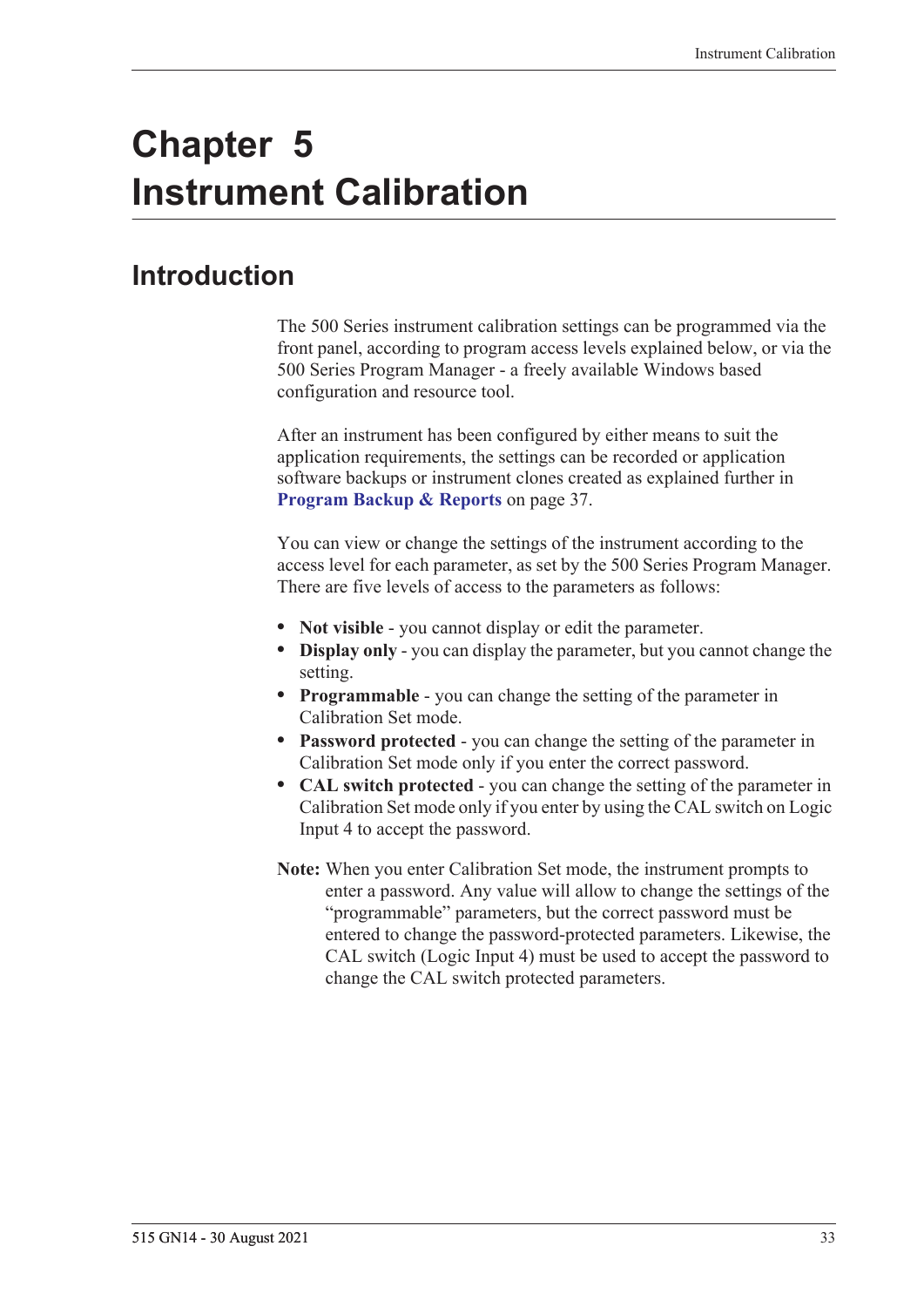# <span id="page-43-0"></span>**Calibration View Mode**

Use the following procedure to view the calibration settings of the instrument:

- 1. Press **DISPLAY** to scroll to the **CAL** MENLI prompt.
- **2.** Hold the  $\overline{\text{SET}}$  key.

| Run   |
|-------|
| Set   |
| Alarm |
| Cal   |

The instrument beeps once, illuminates the **Cal** indicator and shows CAL on the display panel.

- Press  $\left( \blacktriangleright \right)$  to scroll through the flashing menu headings.
- Press **SET** to scroll through submenu items.
- Hold **DISPLAY** to return to the main calibration menu.
- **3.** To exit from the Calibration View mode, press  $\Box$  to scroll to the END option and press **SET**).

The instrument returns to Normal Operation mode.

# **Calibration Set Mode**

In Calibration Set mode, you can change the settings of the "programmable" parameters. You must enter the system password to change the setting of the "password-protected" parameters and you must use the CAL switch on Logic Input 4 to access the "Cal switch protected" parameters.

Use the following procedure to enter Calibration Set mode:

- **1.** Press **DISPLAY** to scroll to the **CAL** MENLI prompt.
- **2.** Hold the  $\overline{\text{SET}}$  key.



The instrument beeps once, illuminates the **Cal** indicator and shows CAL on the display panel.

- **3.** Press  $\left( \blacktriangleright \right)$  to select any flashing menu heading except END.
- **4.** Hold the **SET** key for two seconds, or if "Cal switch protected" items exist the CAL switch can be closed for two seconds.

The instrument prompts for a password to be entered if the password is non-zero, otherwise the password prompt is skipped.

- **5.** If the password prompt is shown, press  $\boxed{\blacktriangle}$  or  $\boxed{\blacktriangledown}$  to change the value of the current digit. To select the next digit, press  $\left( \blacktriangleright \right)$ .
- **6.** Press **SET** or use the CAL switch on Logic Input 4 (if "Cal switch protected" items exist) to accept the password and proceed.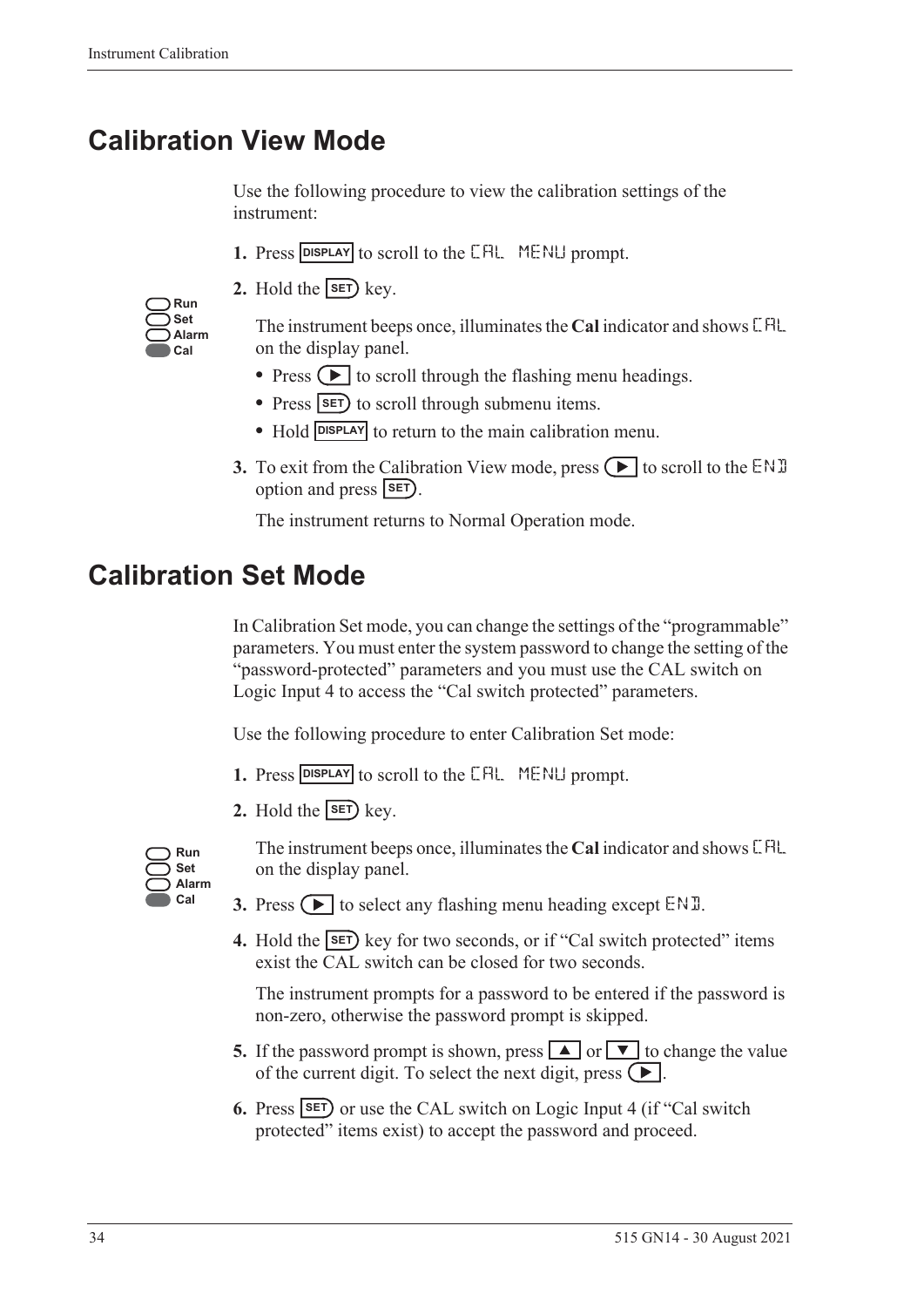- **7.** Proceed and observe the access confirmations.
	- **•** If the CAL switch is used and the password is correct, the instrument makes two beeps and displays message: - Ed IL - CS\_PW MODE

and enables you to change "programmable", "password protected" and "CAL switch protected" parameters.

**•** If the CAL switch is used but the password has been skipped or is incorrect, the instrument makes one beep and displays message: -EDIT- CAL\_SW MODE

and enables you to change "programmable" and "CAL switch protected" parameters.

• If the **SET**) key is pressed and the password is correct the instrument makes two beeps and displays the message:

 $-Ed$  it - PASSW MODE

and enables you to change the "programmable" and "passwordprotected" parameters.

• If the **SET**) key is pressed but the password has been skipped or is incorrect, the instrument makes one beep and displays the message: -EDIT- PROG MODE

and enables you to change only the "programmable" parameters.



The instrument illuminates both the **Cal** and **Set** indicators.

- **8.** Edit the instrument parameters as required. The programmable values are indicated by the flashing display.
	- To change a numerical value, press **A** to increase a value, or press  $\blacktriangledown$  to decrease a value. Press a key momentarily to change the value one number at a time. Hold a key to scroll through the numbers. To proceed to next digit, press  $( \blacktriangleright ).$
	- To change an option setting, press **A** or  $\bullet$  to scroll through the options.
- **9.** Press **SET** to accept the currently displayed value and proceed to the next parameter. You can press **DISPLAY** to briefly view the current edit mode:  $-Ed$   $E - \frac{2}{x}$  XXXXXX MODE, as described in step 6 above. Continue to hold the **DISPLAY** key to return to the main calibration menu.
- **10.**To exit from Calibrate Set mode, press  $\left( \blacktriangleright \right)$  to scroll through the main calibration menu to  $ENI$ , then press  $SET$ . Otherwise, to quick exit from any menu, you can press and hold **SET** for two seconds or, if "Cal switch protected" items exist, the CAL switch can be closed for two seconds.

**Run Set Alarm Cal**

The instrument makes two beeps and cancels the **Cal** and **Set** indicators.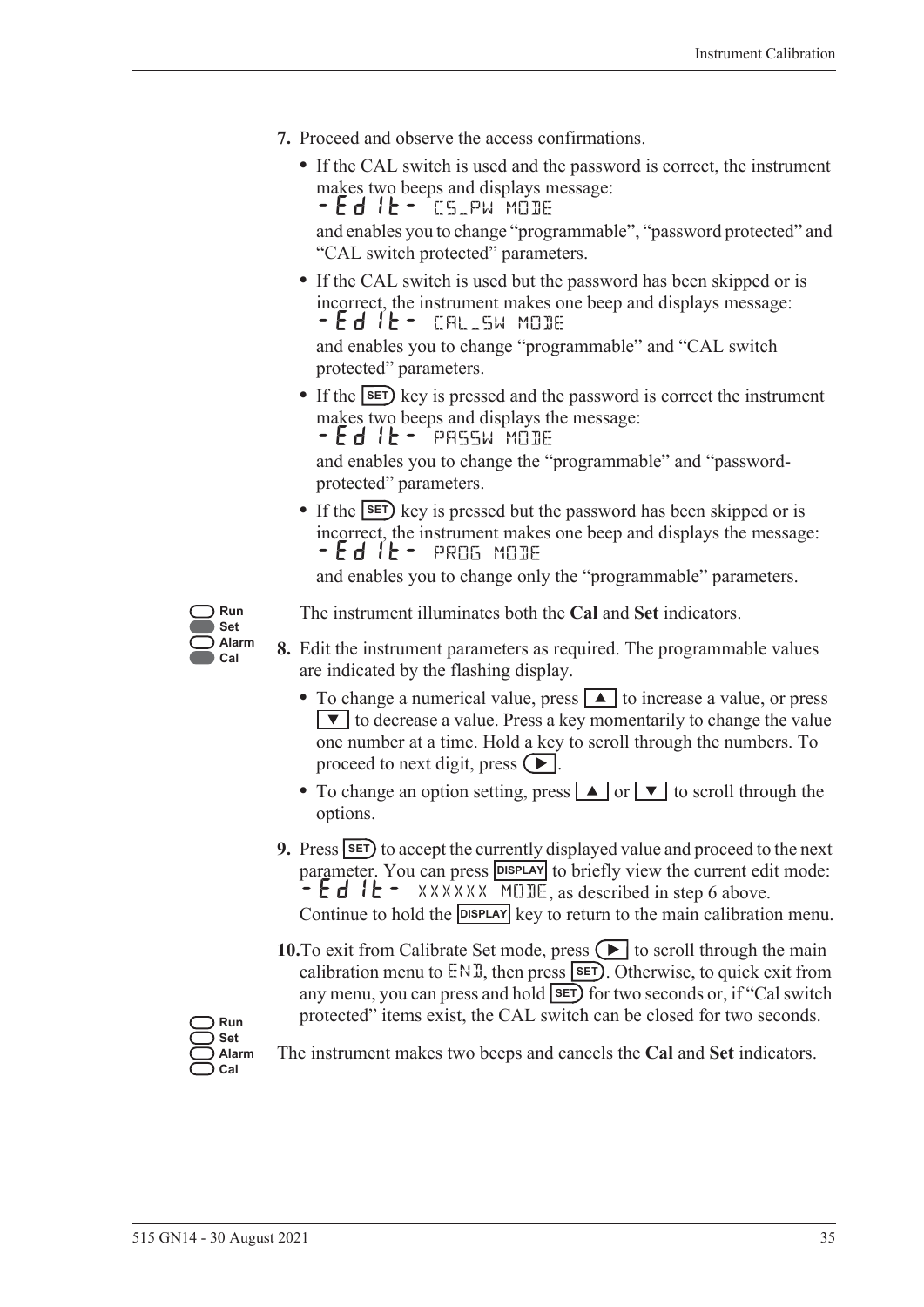### **Changing the Instrument Settings**

In Calibration Set mode, the display flashes the item that can be changed. For option settings, the display flashes the complete option. For a numeric parameter, the display flashes one digit at a time, you can change the value of the flashing digit as required, then move the flashing cursor to change another digit.

**Note:** When you change the setting of a parameter, the instrument records the result as soon as you move to another parameter, or exit from the Calibration Set mode.

#### **Changing Option Settings**

When you display an option that can be changed, the entire option flashes on the display, such as the choices of ODD, EVEN or NONE for the communications parity bit checking. Press  $\boxed{\blacktriangle}$  or  $\boxed{\blacktriangledown}$  to change the option. You can "scroll" through the options in either direction to make a selection as shown below.



#### **Changing Numeric Settings**

The display flashes the digit that can be changed.

第第89.123

Press  $\left( \blacktriangleright \right)$  to select the digit that you wish to change.

Press  $\boxed{\blacktriangle}$  or  $\boxed{\blacktriangledown}$  to increase or decrease the value of the selected digit.

#### **Changing the Decimal Point**

To change the position of the decimal point, press  $\Box$  to move the flashing selection until the decimal point flashes. Press  $\boxed{\blacktriangle}$  or  $\boxed{\blacktriangledown}$  to move the decimal point to the right or left as required.

#### **Units of Measurement**

The calibration of some parameters is based on the units that are defined for the relevant variables. These units of measurement can been viewed in the UNITS menu in the Instrument Settings section below.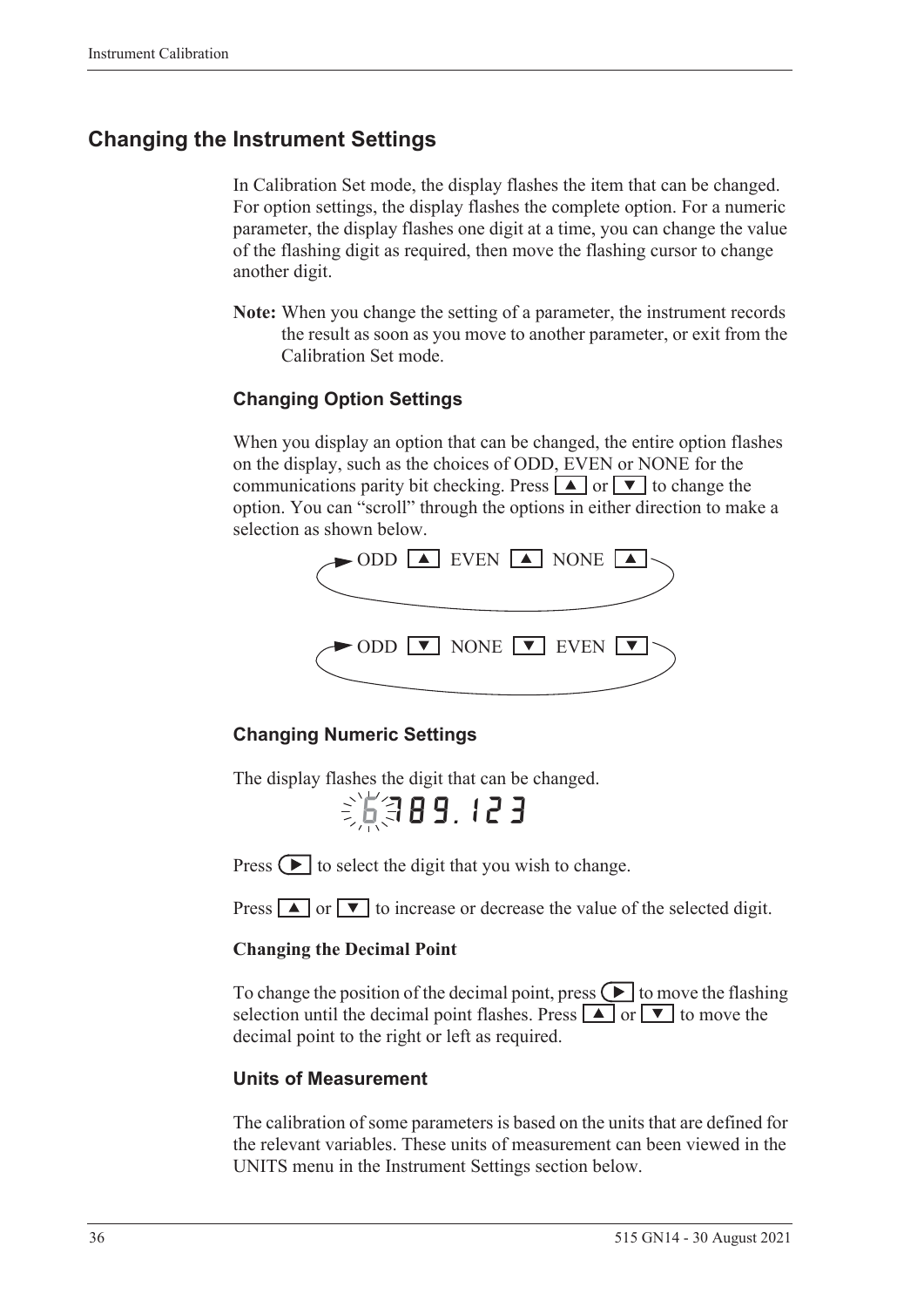# <span id="page-46-0"></span>**Program Backup & Reports**

### **Backup via 500 Series Program Manager**

As well as programming the 500 Series instruments via the front panel (according to program access levels), the 500 Series Program Manager (500- PM) can be used to create a custom version of the application software and program parameters preset prior to downloading the application software. Backups of customised applications can be saved as download-able APX or APL files and the full configuration reports printed or saved as PDF. The 500- PM is a Windows based programming tool and resource centre and is freely available from the Contrec www.contrec.co.uk website.

Instruments are often supplied from the factory with the default application software, but it is by using 500-PM software that program access levels are set, USER text and messages customised and print headers and footers entered.

### **Printing Configuration Report**

To assist in keeping an audit trail of the program settings and changes made via the front panel, the 515 instrument provides the ability to print the configuration to a local printer if one has been connected and assigned to one of the 515 communication ports.

The prompt to hold the Reset key to print the configuration report HOLd:P5E config print is found at the end of the Model Info menu, described in **[Model Information](#page-40-1)** [on page 31](#page-40-1). The report can be lengthy and adequate printer paper must be available (Note: This feature is available starting from version 3.0.377).

### **Upload and Clone of Application Software**

To assist in maintaining a backup for important applications and installations, the 500-Series Program Utility software (500-LT, version 3.0.377 or higher) can be used to upload the instruments application software with all of the current program settings.

The 500-LT (PM Lite) program is a Windows based computer program which can be downloaded for free from the Contrec www.contrec.co.uk website and is part of the package when the Contrec 500 Series Program Manager is installed. The 500-LT provides the option to 'Upload Application' or 'Upload Report Only'. To use either upload functionality, the 515 port being used must have printer (PRN) protocol assigned to it.

Once uploaded to the 500-LT, the report can be viewed or printed. The Upload Application is automatically saved as an APL file. The file can be used then or reopened later to download to another 515 instrument (of the same or higher class) to create a clone of the original instrument.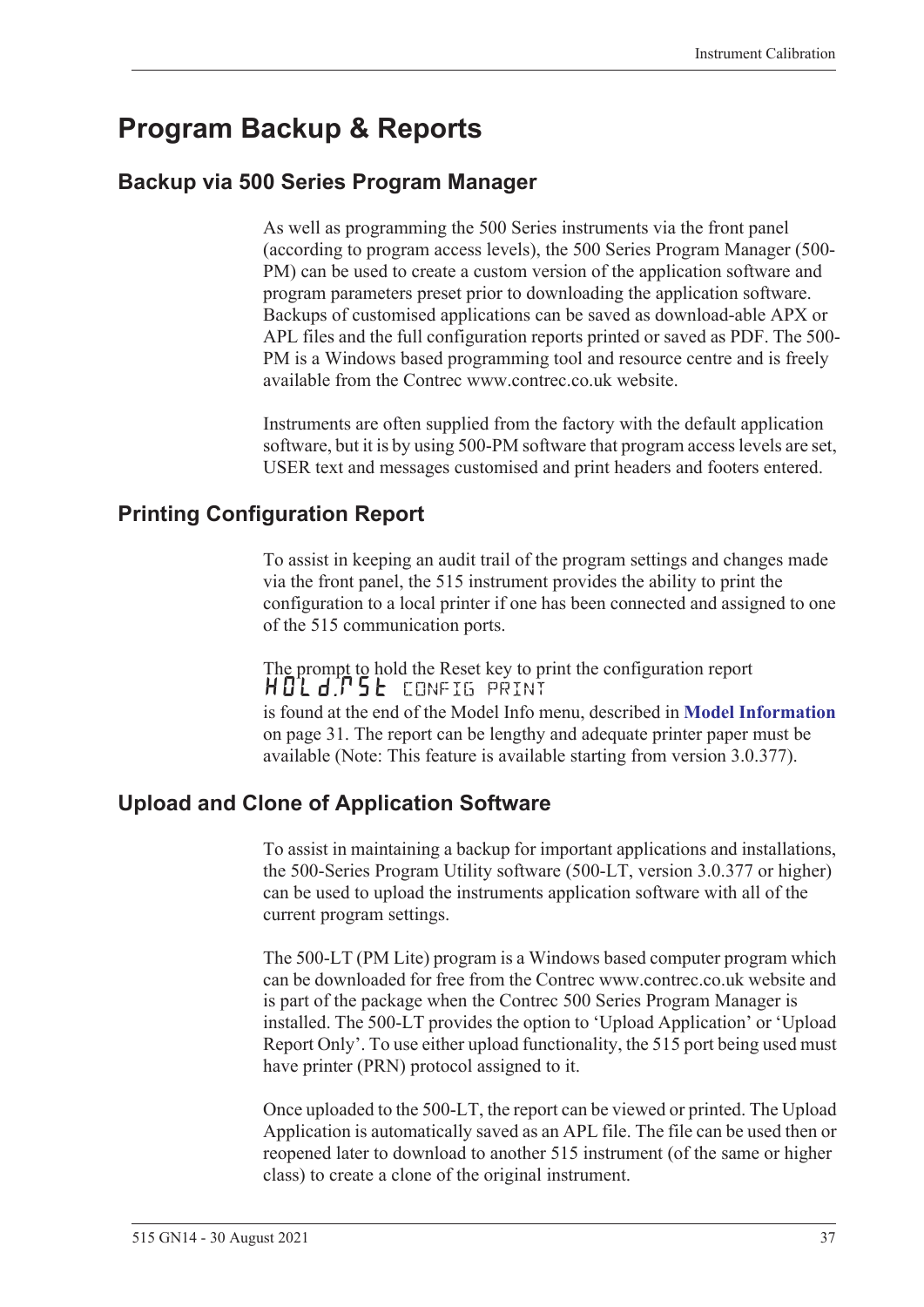# **Calibration Menu Tree**





<span id="page-47-0"></span>*Figure 17 Calibration Menu Tree Sheet 1*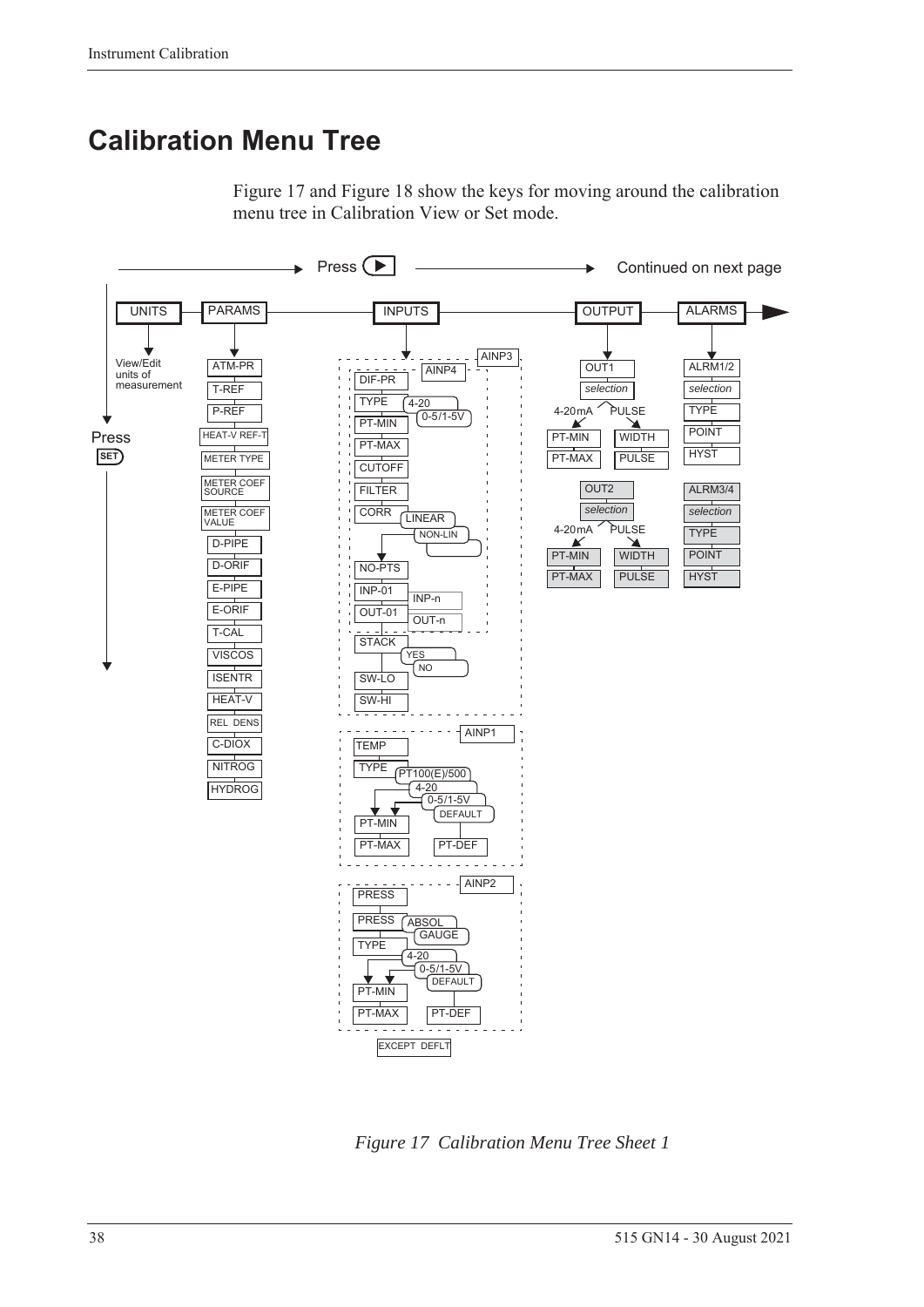

The shaded boxes indicate hardware options

Hold **DISPLAY** at any point to return to the main calibration menu.

Press  $\Box$  at any I/O assignment position to move to the next I/O assignment in the submenu (eg pressing  $\left( \blacktriangleright \right)$  on ALRM1 will move you to ALRM2 if it exists)

<span id="page-48-0"></span>*Figure 18 Calibration Menu Tree Sheet 2*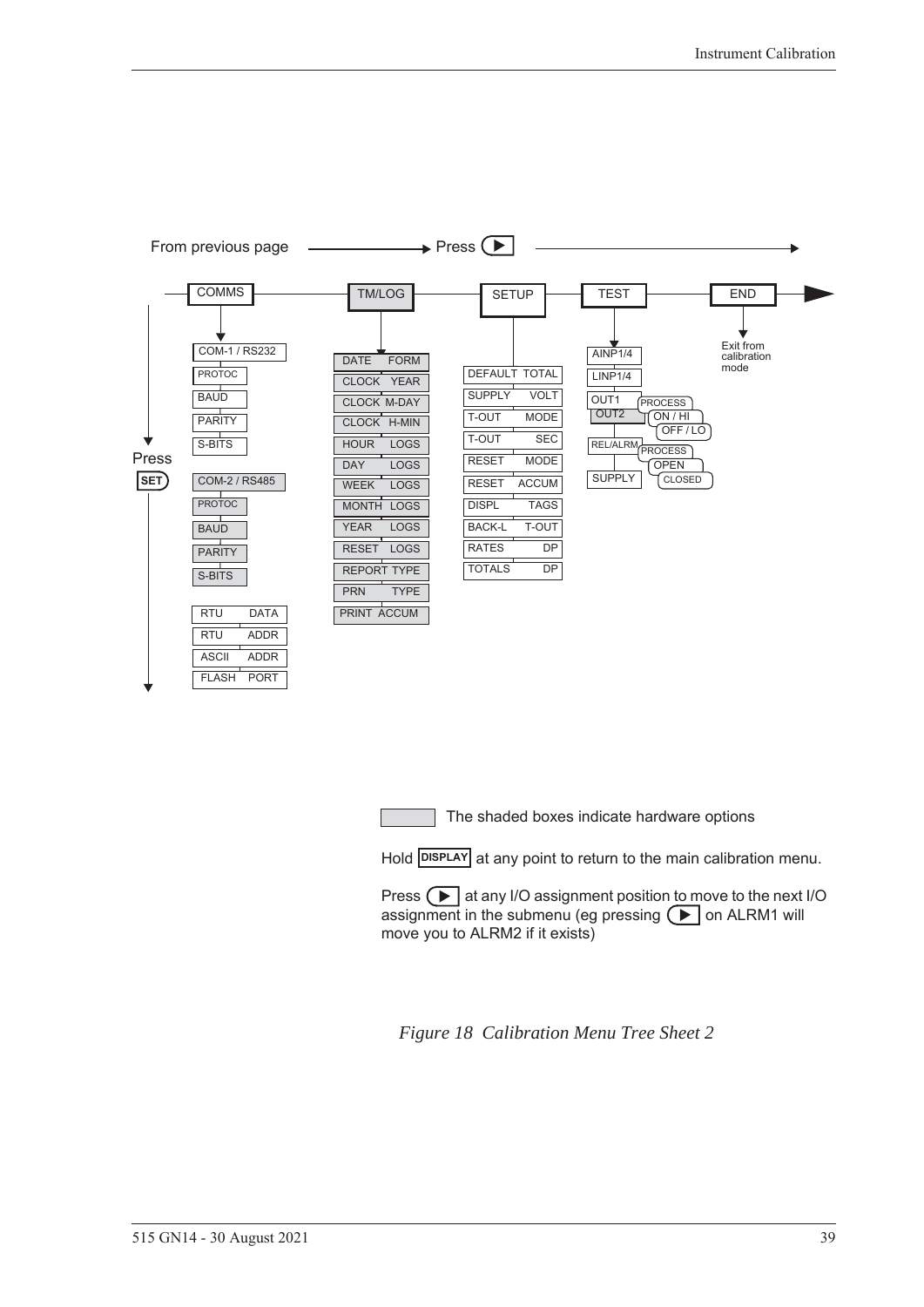# **Instrument Settings**

# **Units of Measurement**

The Units menu allows the units to be viewed and edited, if accessibility has previously been selected/enabled, without the reloading of new application software. Any change in units will result in a full reset to initially downloaded settings. Therefore, any required changes to units of measurement should be made before changing any other settings.

| <b>SET</b>             | $\blacktriangleright$ $\rightarrow$ UNITS params inputs outputs alarms comms tm/log setup test end                                                                                                                                                                              |  |  |
|------------------------|---------------------------------------------------------------------------------------------------------------------------------------------------------------------------------------------------------------------------------------------------------------------------------|--|--|
| ITEMn<br>unit          | The units for main menu or calibration items can be viewed by pressing<br>the $\left  \text{set} \right $ key.                                                                                                                                                                  |  |  |
|                        | The units of measurement are password protected or will be protected by<br>the CAL switch if any instrument setting has an access level of 'CAL<br>Switch Protected'. To edit the units the correct password must be entered<br>or CAL switch used on entry to EDIT mode.       |  |  |
|                        | Press $\boxed{\blacktriangle}$ or $\boxed{\blacktriangledown}$ to select the required units.                                                                                                                                                                                    |  |  |
| <b>ACCEPT</b><br>UNIT5 | The Accept Units prompt will only appear if one or more of the units<br>have been changed.                                                                                                                                                                                      |  |  |
|                        | <b>IMPORTANT:</b> Accepting the change of units will initiate a master<br>reset. All calibration parameters will revert to their default value (i.e.<br>those values included in the downloaded instrument software). All totals<br>and any logged information will be cleared. |  |  |
|                        | Press $\Box$ or $\nabla$ to select YES, then press the <b>SET</b> ) key. The instrument<br>makes three beeps to confirm the reset command.                                                                                                                                      |  |  |
|                        | The message -RESET- PLEASE WAIT will be displayed as the<br>instrument exits calibration mode and completes a full re-boot sequence.                                                                                                                                            |  |  |

### **Parameters**

| <b>SET</b> |      | $\left(\blacktriangleright\right)\rightarrow$ units <b>PARAMS</b> inputs outputs alarms comms tm/log setup test end                                                                                                                                                          |
|------------|------|------------------------------------------------------------------------------------------------------------------------------------------------------------------------------------------------------------------------------------------------------------------------------|
| IATM-PR    |      | <i>unit</i> If the pressure sensor is configured as a Gauge type sensor, the instrument<br>adds the atmospheric pressure to the measured pressure to determine the<br>absolute pressure. Set the atmospheric pressure (absolute) according to<br>the height above sea level. |
| $T-REF$    | unit | Enter the reference temperature for the calculation of corrected gas<br>volume flow.                                                                                                                                                                                         |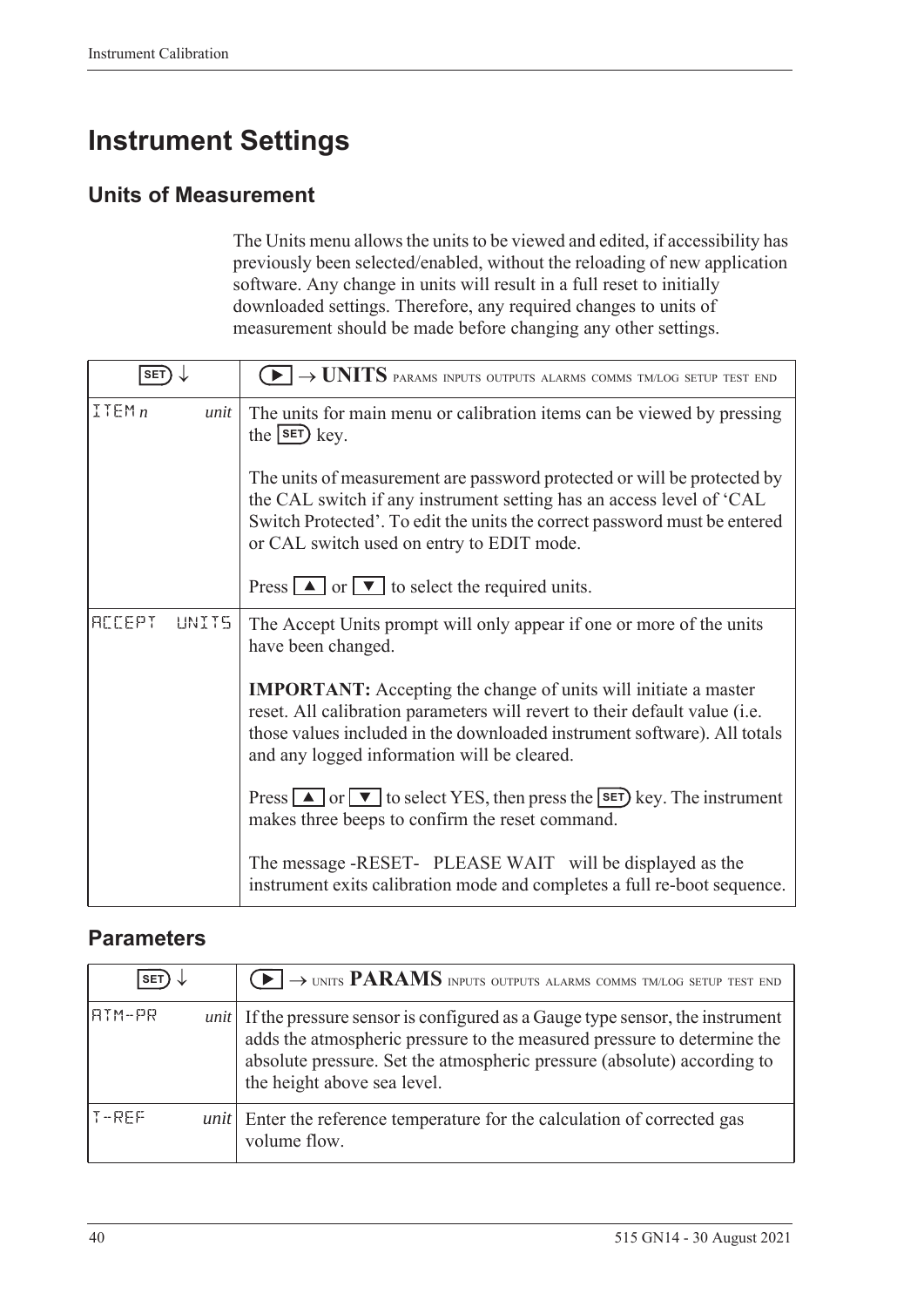| SET)                           | $\blacktriangleright$ $\rightarrow$ units PARAMS inputs outputs alarms comms tm/log setup test end                                                                                                                                                                                                                                                                                                    |  |  |  |
|--------------------------------|-------------------------------------------------------------------------------------------------------------------------------------------------------------------------------------------------------------------------------------------------------------------------------------------------------------------------------------------------------------------------------------------------------|--|--|--|
| P-REF<br>unit                  | Enter the reference pressure (absolute) for the calculation of the corrected<br>gas volume flow.                                                                                                                                                                                                                                                                                                      |  |  |  |
| HEAT-V<br>$REF-T$              | To calculate the compressibility factor, SGERG requires certain gas<br>properties like the superior calorific heating value and relative density.<br>Care must be taken to ensure that the chosen reference conditions match<br>the conditions for the heating value. Below is a list of reference<br>conditions commonly used in various countries.                                                  |  |  |  |
|                                | Select the heating value reference conditions (combustion/metering<br>temperatures) required for the calculation of the gas properties.                                                                                                                                                                                                                                                               |  |  |  |
|                                | Press $\Box$ or $\nabla$ to select either:                                                                                                                                                                                                                                                                                                                                                            |  |  |  |
|                                | $0 - 0$ °C<br>Combustion $0^{\circ}$ C and Metering<br>$0^{\circ}$ C<br>15- $0^{\circ}$ C<br>Combustion $15^{\circ}$ C and Metering $0^{\circ}$ C<br>$25 - 0$ °C<br>Combustion $25^{\circ}$ C and Metering $0^{\circ}$ C<br>$15-15$ °C<br>Combustion 15°C and Metering 15°C<br>$60-60$ °F<br>Combustion 60°F and Metering 60°F                                                                        |  |  |  |
|                                | Note: The above sets of reference conditions are relative to normal<br>pressure (101.325 kPa / 14.696 psia).                                                                                                                                                                                                                                                                                          |  |  |  |
| METER<br><b>TYPE</b>           | Enter the type of differential pressure flowmeter from the available list,<br>including those in accordance with ISO 5167.                                                                                                                                                                                                                                                                            |  |  |  |
|                                | Press $\Box$ or $\nabla$ to select the type of meter as follows:                                                                                                                                                                                                                                                                                                                                      |  |  |  |
|                                | ISO-01 Orifice plate with corner tapping<br>$ISO-07$<br>Venturi tube 'machined'<br>ISO-02 Orifice plate with D-D2 tapping<br>$ISO-08$<br>Venturi tube 'welded'<br>Venturi nozzle<br>ISO-03 Orifice plate with flange tapping<br>$ISO-09$<br>ISO-04 Nozzle to ISA 1932<br>CONE-01 McCrometer: V-Cone<br>ISO-05 Nozzle 'long radius'<br>CONE-02 McCrometer: Wafer-Cone<br>ISO-06 Venturi tube 'as cast' |  |  |  |
| METER<br><b>COEF</b><br>source | This parameter is available for viewing and editing only when the meter<br>type is set to one of the "ISO" flowmeters.                                                                                                                                                                                                                                                                                |  |  |  |
|                                | Select the DP Meter Coefficient Source. The differential pressure<br>flowmeter discharge coefficient can be calculated in accordance with the<br>ISO standard or manually entered as a constant by the user.                                                                                                                                                                                          |  |  |  |
|                                | Press $\Delta$ or $\nabla$ to select ISO-STD or USER.                                                                                                                                                                                                                                                                                                                                                 |  |  |  |
| METER<br><b>COEF</b><br>value  | This parameter is only available and used as the constant for the<br>flowmeter discharge coefficient for cone type meters or when a "USER"<br>value is preferred to the ISO standard calculations.                                                                                                                                                                                                    |  |  |  |
|                                | Enter the differential pressure flowmeter coefficient $(0.000 \text{ to } 1.999)$ .                                                                                                                                                                                                                                                                                                                   |  |  |  |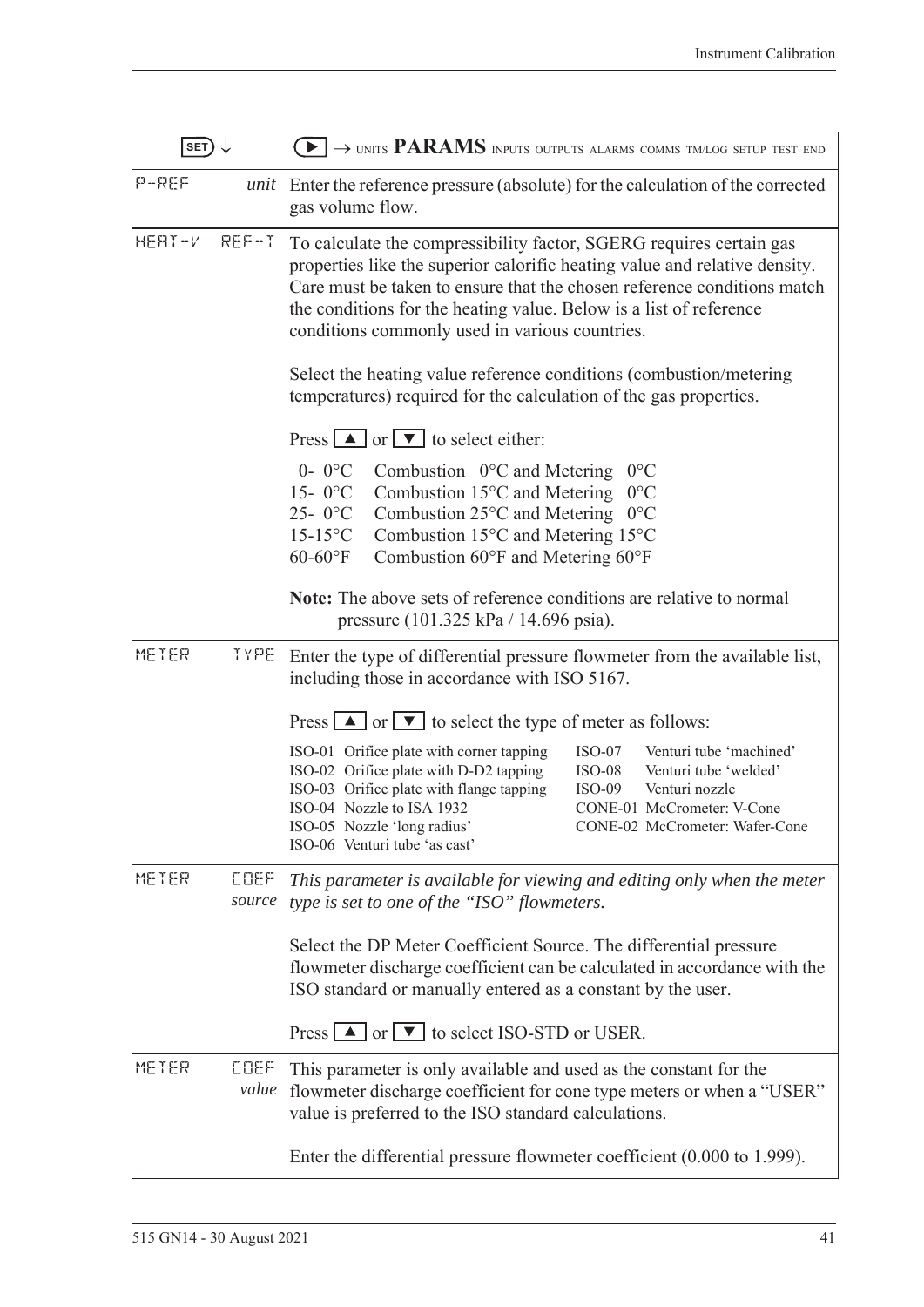| SET)                                |      | $\rightarrow$ units PARAMS inputs outputs alarms comms tm/log setup test end<br>$\blacktriangleright$ 1                                                                                                                                                    |  |  |
|-------------------------------------|------|------------------------------------------------------------------------------------------------------------------------------------------------------------------------------------------------------------------------------------------------------------|--|--|
| D-PIPE                              | unit | Enter the internal diameter of the pipe at the calibration temperature.                                                                                                                                                                                    |  |  |
| D-ORIF                              | unit | Enter the diameter of the orifice at the calibration temperature. If the<br>meter is of a "cone" type, enter the cone diameter.                                                                                                                            |  |  |
|                                     |      | If the <i>diameter ratio</i> ( $\beta$ ) is given instead of the <i>orifice</i> ( <i>or cone</i> ) <i>diameter</i><br>$(d)$ , it can be calculated from the pipe diameter $(D)$ as:<br>$d = D \times \beta$                                                |  |  |
|                                     |      | <sub>or</sub><br>$d = D\sqrt{1-\beta^2}$<br>(for cone type meters).                                                                                                                                                                                        |  |  |
| $E-PIPE$                            | unit | Enter the thermal expansion coefficient of the pipe material. If correction<br>for thermal expansion is not required, set the coefficient to 0.0. Some<br>sample values are shown in Properties of Commonly Used Materials<br>on page 92.                  |  |  |
| $E$ -ORIF                           | unit | Enter the thermal expansion coefficient of the orifice device material. If<br>correction for thermal expansion is not required, set the coefficient to 0.0.<br>Some sample values are shown in Properties of Commonly Used<br><b>Materials</b> on page 92. |  |  |
| $T - L H$                           | unit | Enter the calibration temperature at which the pipe and orifice diameters<br>have been determined. If thermal expansion correction is not required,<br>such as when E-PIPE and E-ORIF are set to zero, the system ignores this<br>setting.                 |  |  |
| <b>Modbus Accessible Parameters</b> |      |                                                                                                                                                                                                                                                            |  |  |
|                                     |      | The following PARAMS menu items are also accessible via Modbus communications. For<br>Modbus register listing, refer to Instrument Configuration Parameters on page 78.                                                                                    |  |  |
| VISEOS                              | εP   | Enter the viscosity of the gas required for calculating the flowrate from<br>differential pressure flowmeters.                                                                                                                                             |  |  |
| <b>ISENTR</b>                       | EXP  | Enter the isentropic exponent of the gas required for calculating the<br>flowrate from differential pressure flowmeters.                                                                                                                                   |  |  |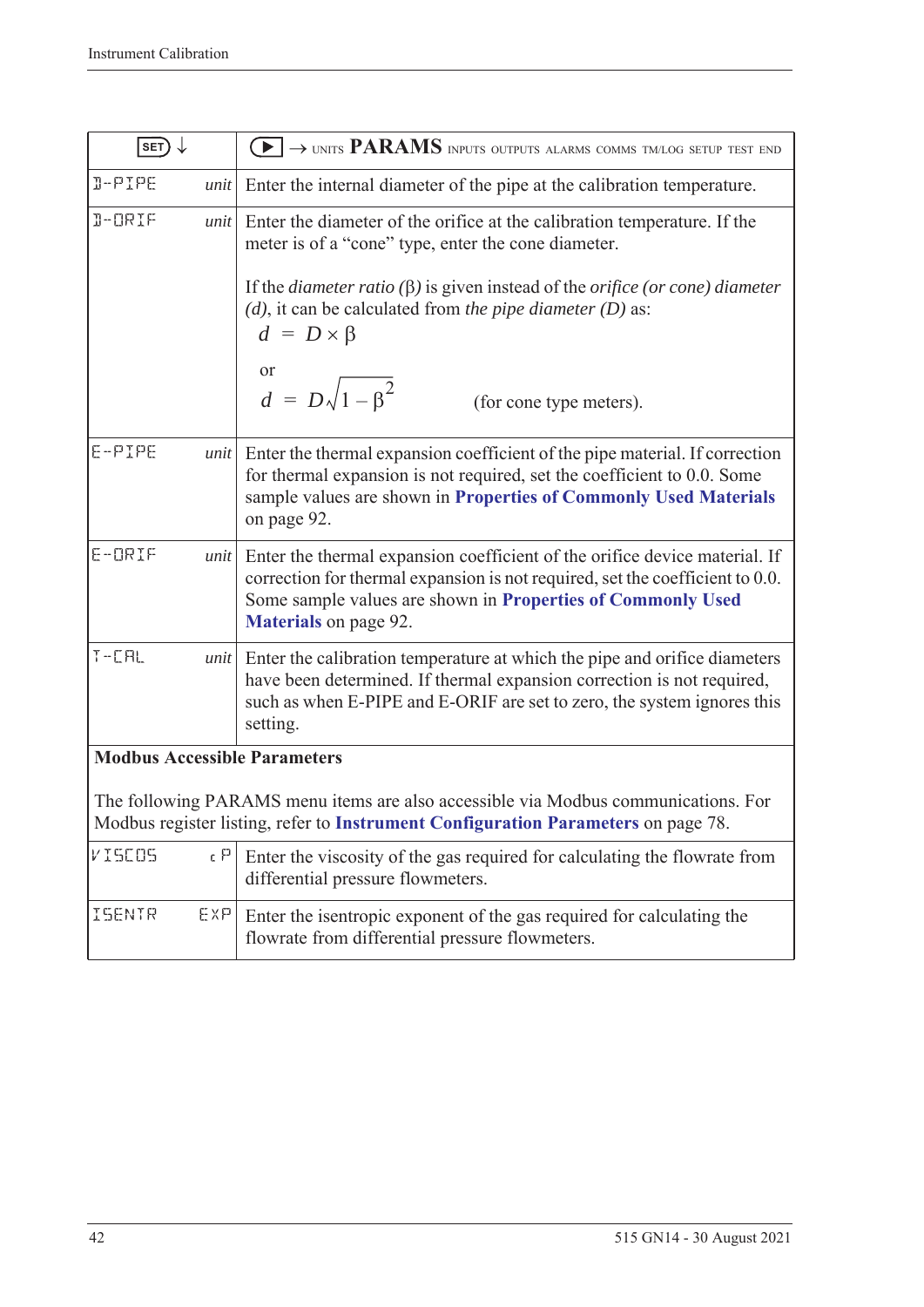| SET)                    |       | $\blacktriangleright$ $\rightarrow$ units PARAMS inputs outputs alarms comms tm/log setup test end                                                                                                                                                                                                                                                                                                                                                                                        |
|-------------------------|-------|-------------------------------------------------------------------------------------------------------------------------------------------------------------------------------------------------------------------------------------------------------------------------------------------------------------------------------------------------------------------------------------------------------------------------------------------------------------------------------------------|
| HERT-V<br>unit          |       | Enter the gas gross heating (calorific) value at the specified<br>combustion/metering temperatures (as per the selection in "heating value"<br>reference conditions", above) and normal pressure (101.325 kPa / 14.696<br>psia).                                                                                                                                                                                                                                                          |
|                         |       | <b>Note:</b> The instrument uses the compressibility factors for natural gas<br>according to SGERG. Refer to the Standard GERG Virial<br>Equation for Field Use - Technical Monograph TM5 for the<br>applicability to ranges of gas composition, relative density and<br>calorific value.                                                                                                                                                                                                 |
|                         |       | The equation can predict the compressibility factor when three of the<br>following four properties of the gas are known:<br>- the superior (gross heating) calorific value<br>- the relative density (specific gravity)<br>- the mole percentage of carbon dioxide and<br>- the mole percentage of nitrogen.                                                                                                                                                                              |
|                         |       | The recommended selection of input parameters to use is <b>calorific value</b> ,<br>relative density and the mole percentage of carbon dioxide as these are<br>the three most amenable to direct measurement and therefore most<br>commonly available. Whatever combination of three inputs is used the<br>fourth parameter should be set to zero, otherwise the instrument will use<br>the recommended set.<br>If the gas properties is set to USER, enter the mole percentage values as |
|                         |       | 00.000% to 99.999%.                                                                                                                                                                                                                                                                                                                                                                                                                                                                       |
| RELAT                   | JENS. | Enter the gas density (relative to air) at the SGERG specified<br>pressure/temperature conditions: 101.325 kPa and 273.15 K.                                                                                                                                                                                                                                                                                                                                                              |
| $L - IIOX$<br>MOLEX     |       | Enter the mole percent of Carbon Dioxide in the natural gas.                                                                                                                                                                                                                                                                                                                                                                                                                              |
| NITROG<br>MOLEX         |       | Enter the mole percent of Nitrogen.                                                                                                                                                                                                                                                                                                                                                                                                                                                       |
| <b>HY JROG</b><br>MOLEX |       | Enter the mole percent of Hydrogen. This parameter is used for gases<br>containing a hydrogen admixture (i.e. Coke-Oven gases). Set to zero if it<br>is not required.                                                                                                                                                                                                                                                                                                                     |

# **Inputs**

| $ $ SET $)\downarrow$  |       | $\left(\rightarrow\right)$ $\rightarrow$ UNITS PARAMS <b>INPUTS</b> outputs alarms comms tm/log setup test end                                                 |
|------------------------|-------|----------------------------------------------------------------------------------------------------------------------------------------------------------------|
|                        |       | <b>Analog Input 3 and optional Analog Input 4 for stacked differential pressure meters</b>                                                                     |
| INPUE<br>IIIF-PR AINP3 | HINPH | For this application, Analog Input 3 is assigned to differential pressure<br>main input (if not stacked) or low range input if stacked with Analog<br>Input 4. |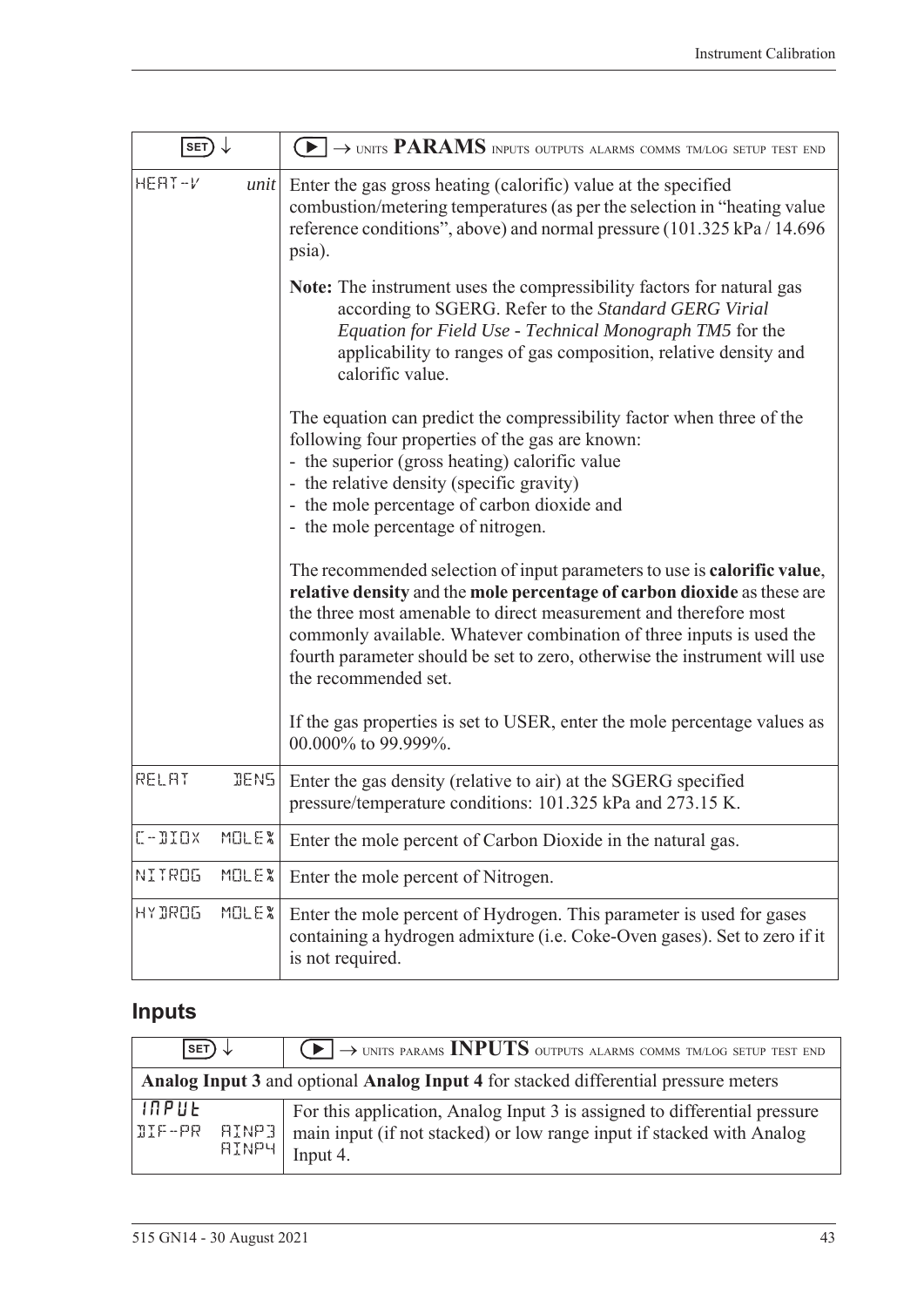| SET)             |                              | $\textcolor{blue}{\blacktriangleright} \rightarrow$ units params INPUTS outputs alarms comms tm/log setup test end                                                                                                                         |  |  |
|------------------|------------------------------|--------------------------------------------------------------------------------------------------------------------------------------------------------------------------------------------------------------------------------------------|--|--|
| TYPE             | <b>AINP3</b><br><b>AINP4</b> | Select the type of analog input source.                                                                                                                                                                                                    |  |  |
|                  |                              | Press $\boxed{\blacktriangle}$ or $\boxed{\blacktriangledown}$ to select 0-5V, 1-5V or 4-20 mA.                                                                                                                                            |  |  |
| PT-MIN<br>PT-MRX | <b>AINP3</b><br><b>AINP4</b> | Enter the value of the measured parameter (in the assigned engineering<br>units) that corresponds to the minimum input signal level. The minimum<br>point is commonly set at a base flowrate of 0.0.                                       |  |  |
|                  |                              | Enter the value of the measured parameter (in the assigned engineering<br>units) that corresponds to the maximum input signal level. The maximum<br>point is the same as the base value (set at the minimum point) plus the<br>span value. |  |  |
|                  |                              | For example, if the source signal is 4mA at a minimum differential<br>pressure of 0kPa, enter 0 as the minimum point. If the source signal is<br>20mA at a maximum differential pressure of 200kPa, enter 200 as the<br>maximum point.     |  |  |
| CUTOFF           | <b>AINP3</b><br><b>AINP4</b> | The Cut-off is the lowest value that the instrument reads from the input<br>sensor. The cut-off setting is the percentage of the span of the input<br>values.                                                                              |  |  |
|                  |                              | All inputs at or below the cut-off value are considered negligible to the<br>instrument and are ignored. In this case, the instrument uses the minimum<br>value (set at PT-MIN).                                                           |  |  |
| FILTER           | <b>AINP3</b><br><b>AINP4</b> | Input fluctuations caused by pulsating flow tend to create distortion in the<br>input readings of the rate. The instrument has a digital filter that averages<br>out these fluctuations.                                                   |  |  |
|                  |                              | As a guide to the degree of filtering to use, the following table shows the<br>response time (in seconds) to reach 90% and 99% of a step change in<br>input.                                                                               |  |  |
|                  |                              | The value A is the filter constant that the user can set.                                                                                                                                                                                  |  |  |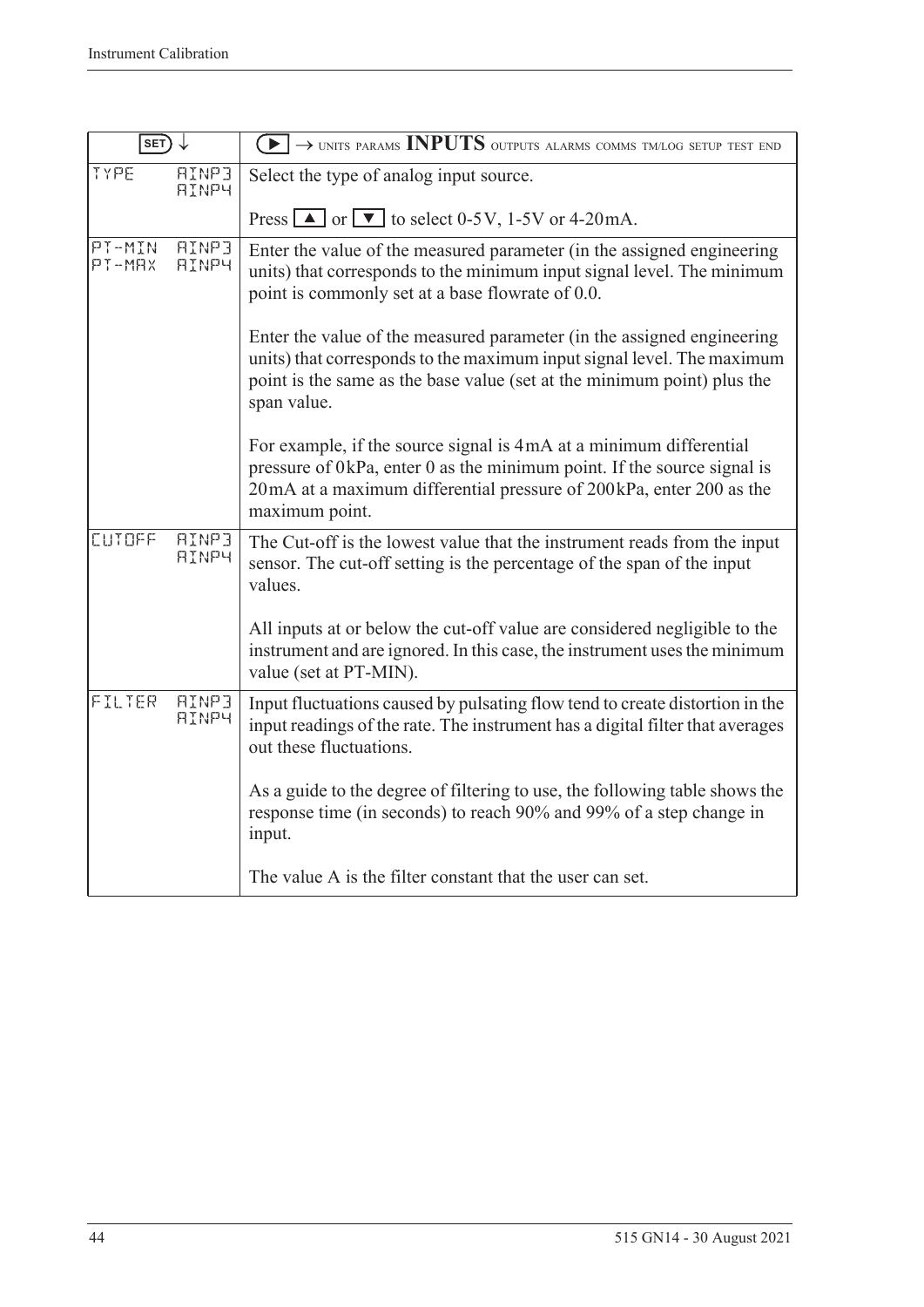| $\ket{\texttt{SET}} \downarrow$             |                                                                                                                                            | $\blacktriangleright$ $\rightarrow$ units params INPUTS outputs alarms comms tm/log setup test end         |                                       |  |  |
|---------------------------------------------|--------------------------------------------------------------------------------------------------------------------------------------------|------------------------------------------------------------------------------------------------------------|---------------------------------------|--|--|
|                                             | <b>Filter setting A</b>                                                                                                                    | Seconds to reach 90%<br>of full swing                                                                      | Seconds to reach 99%<br>of full swing |  |  |
|                                             | $\overline{0}$                                                                                                                             | $\theta$                                                                                                   | $\theta$                              |  |  |
|                                             | $\overline{2}$                                                                                                                             | $\overline{2}$                                                                                             | $\overline{4}$                        |  |  |
|                                             | 4                                                                                                                                          | $\overline{4}$                                                                                             | 8                                     |  |  |
|                                             | 6                                                                                                                                          | 5                                                                                                          | 10                                    |  |  |
|                                             | 10                                                                                                                                         | 8                                                                                                          | 15                                    |  |  |
|                                             | 15                                                                                                                                         | 12                                                                                                         | 23                                    |  |  |
|                                             | 20                                                                                                                                         | 14                                                                                                         | 27                                    |  |  |
|                                             | 25                                                                                                                                         | 18                                                                                                         | 34                                    |  |  |
|                                             | 35                                                                                                                                         | 25                                                                                                         | 48                                    |  |  |
|                                             | 45                                                                                                                                         | 32                                                                                                         | 62                                    |  |  |
|                                             | 60                                                                                                                                         | 42                                                                                                         | 82                                    |  |  |
|                                             | 75                                                                                                                                         | 52                                                                                                         | 102                                   |  |  |
|                                             | 90                                                                                                                                         | 62                                                                                                         | 122                                   |  |  |
|                                             | 99                                                                                                                                         | 68                                                                                                         | 134                                   |  |  |
|                                             | there is no filtering.                                                                                                                     | The input filter range is from 0 to 99. A setting of $0$ (zero) means that                                 |                                       |  |  |
| <b>AINP3</b><br><b>CORR</b><br><b>AINP4</b> |                                                                                                                                            | Analog input non-linearity can be corrected as follows:                                                    |                                       |  |  |
|                                             | <b>LINEAR</b>                                                                                                                              |                                                                                                            |                                       |  |  |
|                                             | NON-LINEAR to use the following linearity correction parameters                                                                            |                                                                                                            |                                       |  |  |
|                                             |                                                                                                                                            | Use $\Box$ or $\nabla$ to select LINEAR or NON-LINEAR.                                                     |                                       |  |  |
| NO-PIS<br><b>AINP3</b><br><b>AINP4</b>      |                                                                                                                                            | This parameter is available for viewing and editing only when the<br>correction type is set to Non-linear. |                                       |  |  |
|                                             | Enter the number of non-linearity correction points.                                                                                       |                                                                                                            |                                       |  |  |
|                                             | Press $\boxed{\blacktriangle}$ or $\boxed{\blacktriangledown}$ to select a number between 1 and 20 for the number<br>of correction points. |                                                                                                            |                                       |  |  |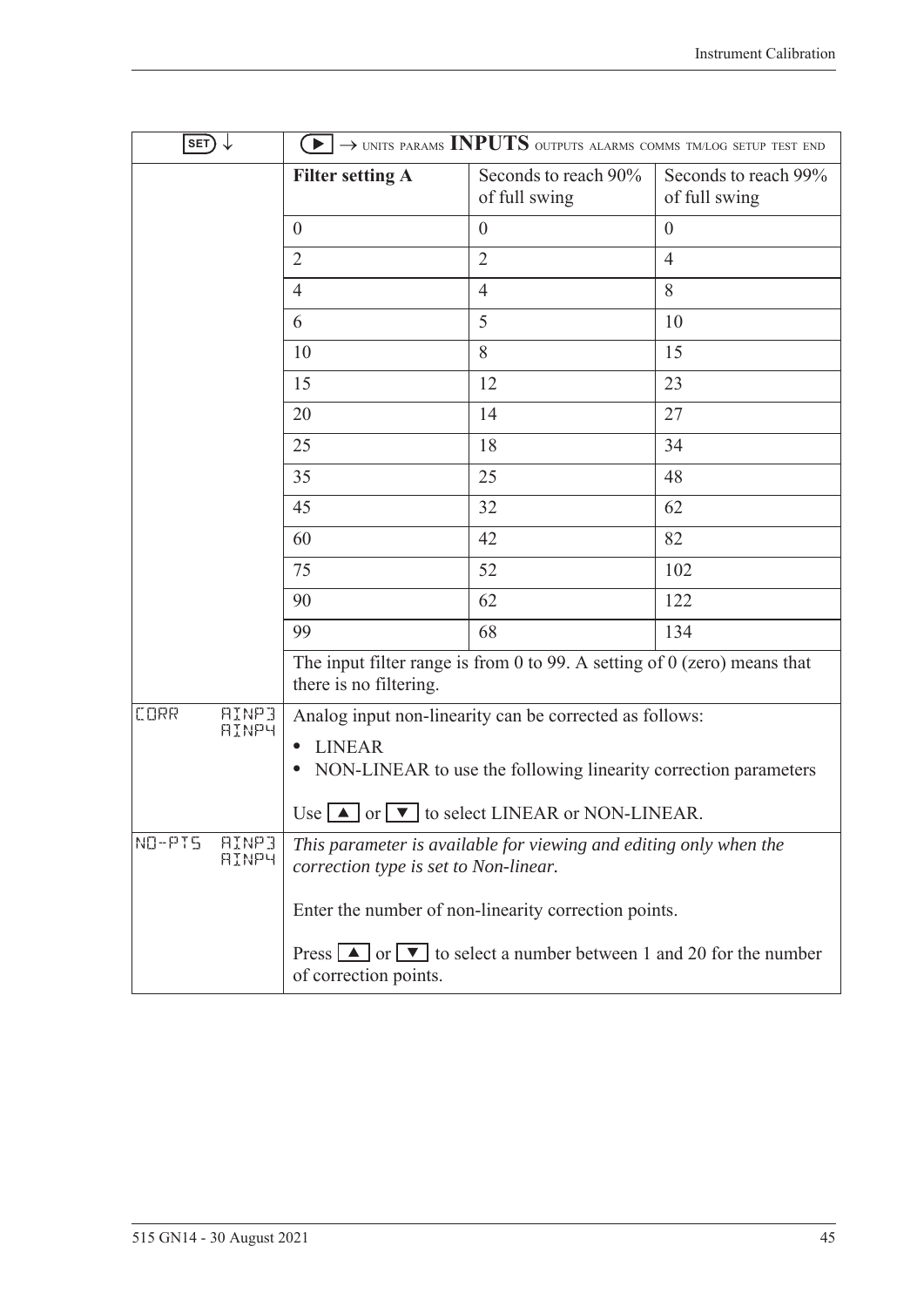| <b>SET</b>                                                          | $\rightarrow$ units params INPUTS outputs alarms comms tm/log setup test end                                                                                                                                                                                                                                                                             |
|---------------------------------------------------------------------|----------------------------------------------------------------------------------------------------------------------------------------------------------------------------------------------------------------------------------------------------------------------------------------------------------------------------------------------------------|
| INP-01<br>RINP3<br><b>AINP4</b><br>to<br>$INP - n$                  | This parameter is available for viewing and editing only when the<br>correction type is set to Non-linear.                                                                                                                                                                                                                                               |
|                                                                     | Enter the normalised input value for the correction point.                                                                                                                                                                                                                                                                                               |
|                                                                     | The instrument uses linear interpolation between the correction points.<br>An input and an output value are entered for each correction point. The<br>values are normalised between the minimum point $(0.0)$ and the<br>maximum point $(1.0)$ . Only the points between 0 and 1 are required to be<br>entered and should be entered in ascending order. |
|                                                                     | The following diagram shows a 5 point linearised representation of the<br>input for a hypothetical flowmeter. The heavy black line represents the<br>actual input from the flowmeter. The light black line is the approximation<br>that the instrument uses.                                                                                             |
|                                                                     | Normalised<br>Output<br>1.0<br>Value                                                                                                                                                                                                                                                                                                                     |
|                                                                     | <b>OUT-05</b><br>OUT-04                                                                                                                                                                                                                                                                                                                                  |
|                                                                     | <b>OUT-03</b><br><b>OUT-02</b>                                                                                                                                                                                                                                                                                                                           |
|                                                                     | <b>OUT-01</b>                                                                                                                                                                                                                                                                                                                                            |
|                                                                     | <b>Normalised</b><br>Input<br><b>INP-02 INP-03</b><br>$INP-04$<br><b>INP-05</b><br><b>INP-01</b><br>1.0<br>0.0                                                                                                                                                                                                                                           |
|                                                                     | You can hold the <b>DISPLAY</b> key to skip the non-linear points and go to the<br>next item.                                                                                                                                                                                                                                                            |
| $OUT-21$<br><b>AINP3</b><br><b>AINP4</b><br>to<br>$[[] \cup T - n]$ | This parameter is available for viewing and editing only when the<br>correction type is set to Non-linear.                                                                                                                                                                                                                                               |
|                                                                     | Enter the normalised output value for the correction point.                                                                                                                                                                                                                                                                                              |
| <b>AINP3</b><br><b>STACK</b>                                        | Select YES to stack AINP3 as the low range input with AINP4 as the high<br>range input.                                                                                                                                                                                                                                                                  |
|                                                                     | Select NO to use AINP3 as the only flow input.                                                                                                                                                                                                                                                                                                           |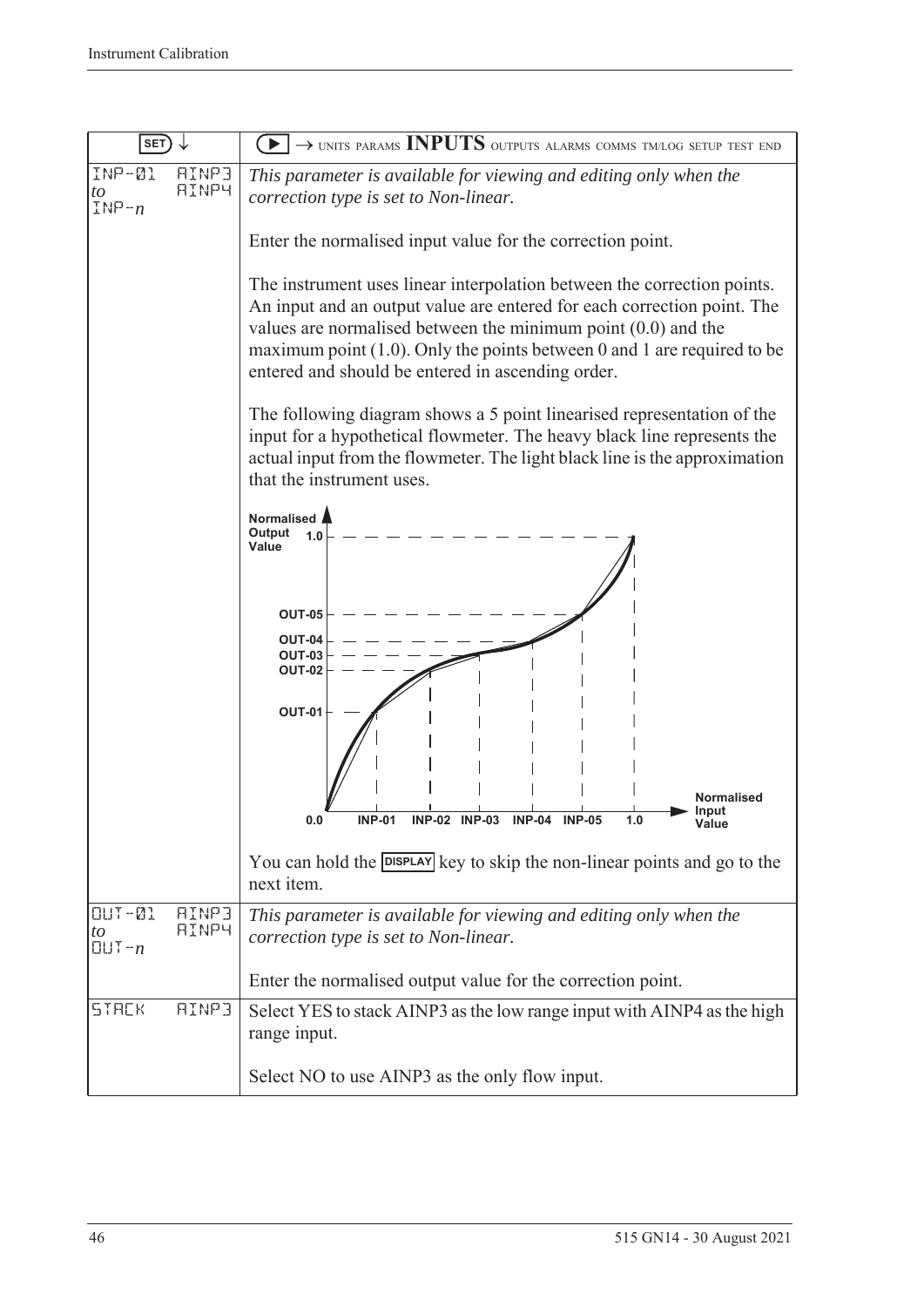| $ $ SET                                                     | $\blacktriangleright$ $\rightarrow$ units params INPUTS outputs alarms comms tm/log setup test end                                                                                                                                                                                   |
|-------------------------------------------------------------|--------------------------------------------------------------------------------------------------------------------------------------------------------------------------------------------------------------------------------------------------------------------------------------|
| <b>AINP3</b><br>$5W - L$ <sup><math>0</math></sup><br>SW-HI | These parameters are available for viewing and editing only when the<br>Stack option is set to Yes.                                                                                                                                                                                  |
|                                                             | Stacked DP switching is based on the low-range input (AINP3). When<br>the input is less than the SW-LO value, the instrument switches to the<br>low-range input (AINP3). When the input is greater than the SW-HI<br>value, the instrument switches to the high-range input (AINP4). |
|                                                             | The switch settings are percentages of the span of the unadjusted input to<br>AINP3. For example, with a 4-20mA input, a setting of 90% is 18.4mA<br>and 95% is 19.2 mA.                                                                                                             |
|                                                             | $\frac{(20-4)\times 90}{100} + 4 = 18.4$ $\frac{(20-4)\times 95}{100} + 4 = 19.2$                                                                                                                                                                                                    |
|                                                             | Enter SW-LO and SW-HI values as 0 to 99%. SW-HI should be set<br>sufficiently higher than SW-LO to avoid rapid toggling between the two<br>inputs.                                                                                                                                   |
| <b>Analog Input 1</b>                                       |                                                                                                                                                                                                                                                                                      |
| INPUE<br>TEMP<br><b>AINP1</b>                               | For this application, Analog Input Channel 1 is assigned to Temperature.                                                                                                                                                                                                             |
| TYPE<br><b>AINP1</b>                                        | Select the type of analog input source.                                                                                                                                                                                                                                              |
|                                                             | Press $\blacksquare$ or $\blacksquare$ to select 0-5V, 1-5V, 4-20mA, PT100, PT100-E,<br>PT500 or DEFAULT.                                                                                                                                                                            |
|                                                             | Note: PT100-E allows for extended temperature range (-200 to 800°C).                                                                                                                                                                                                                 |
| PT-DEF<br><b>AINP1</b>                                      | The Default Point is a fixed value that the instrument uses when the Input<br>Type is set to DEFAULT or Default Value On Exception has been<br>chosen. You can use the Default value instead of a sensor signal for<br>testing purposes, or if the sensor is faulty.                 |
|                                                             | You can set the Default value during instrument commissioning so that it<br>is available immediately if you select the Default input type at a later<br>date.                                                                                                                        |
|                                                             | Enter the value in the engineering units of assigned variable.                                                                                                                                                                                                                       |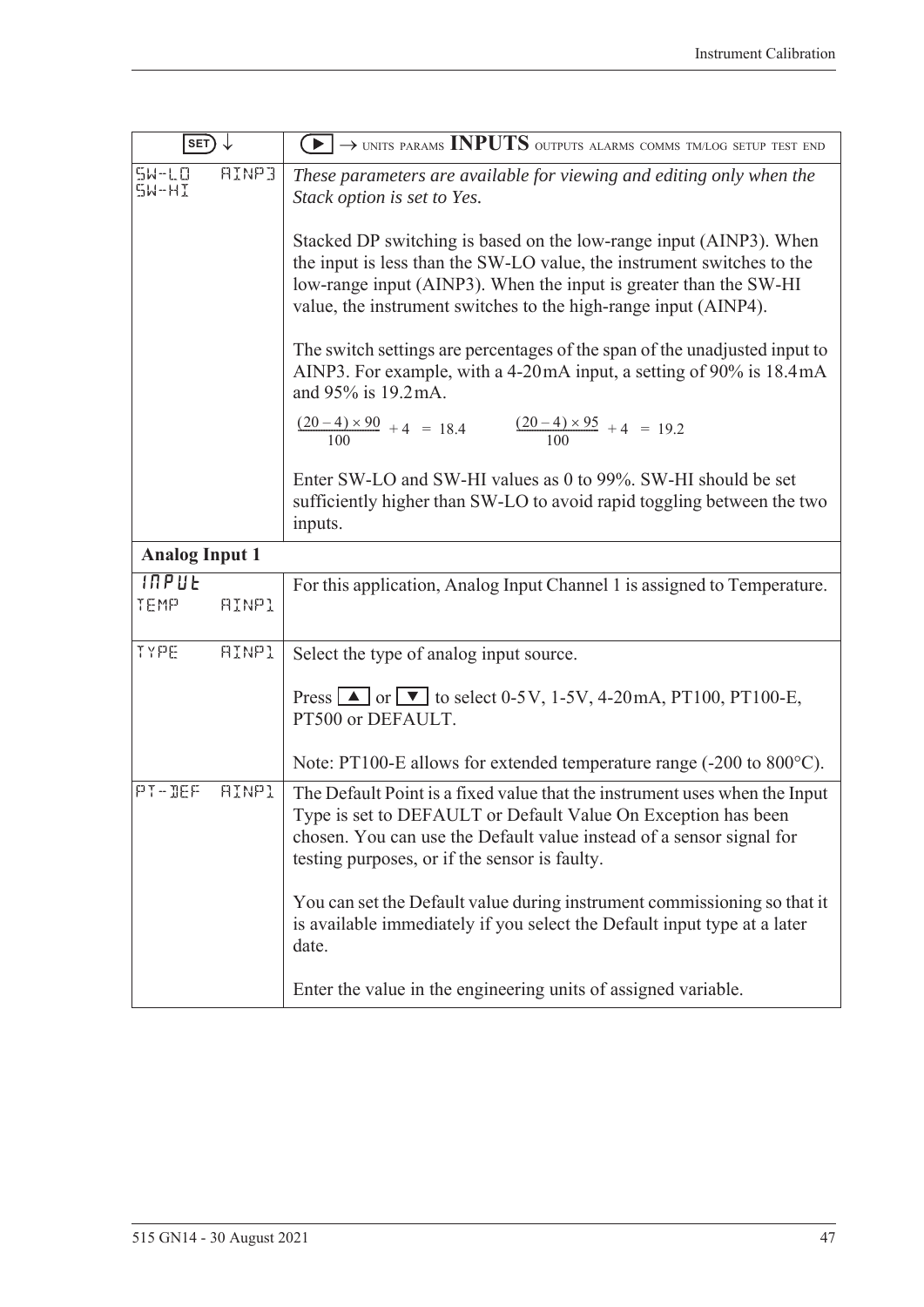| SET                   |              | $\blacktriangleright$ $\rightarrow$ units params INPUTS outputs alarms comms tmlog setup test end                                                                                                                                                                    |
|-----------------------|--------------|----------------------------------------------------------------------------------------------------------------------------------------------------------------------------------------------------------------------------------------------------------------------|
| PT-MIN<br>PT-MRX      | AINP1        | The Minimum Point and Maximum Point parameters are only for 0-5V,<br>$1-5V$ and 4-20mA inputs.                                                                                                                                                                       |
|                       |              | Enter the value of the measured parameter that corresponds to the<br>minimum input signal level. The minimum point is commonly referred to<br>as the base value.                                                                                                     |
|                       |              | Enter the value of the measured parameter that corresponds to the<br>maximum input signal level. The maximum point is the same as the base<br>value (set at the minimum point) plus the span value.                                                                  |
|                       |              | For example, if the source signal is $4mA$ for a temperature of $10^{\circ}$ C, enter<br>10 for the minimum point. If the source signal is 20 mA for a temperature<br>of 2000°C, enter 2000 as the maximum point.                                                    |
| <b>Analog Input 2</b> |              |                                                                                                                                                                                                                                                                      |
| <b>INPUE</b><br>PRESS | <b>AINP2</b> | For this application, Analog Input Channel 2 is assigned to Pressure.                                                                                                                                                                                                |
| PRESS                 | <b>AINP2</b> | Select the type of analog pressure sensor. For a gauge type sensor, the<br>instrument adds the atmospheric pressure as defined in the Parameters<br>menu.                                                                                                            |
|                       |              | The pressure will be displayed as absolute or gauge, whichever is<br>selected and indicated with an 'A' or 'G' at the end of the pressure units.<br>However the pressure value when logged or read via serial<br>communications will always be absolute.             |
|                       |              | Press $\boxed{\blacktriangle}$ or $\boxed{\blacktriangledown}$ to select ABSOL or GAUGE.                                                                                                                                                                             |
| TYPE                  | SANTR        | Select the type of analog input source.                                                                                                                                                                                                                              |
|                       |              | Press $\Box$ or $\nabla$ to select 0-5V, 1-5V, 4-20mA or DEFAULT.                                                                                                                                                                                                    |
| PT-DEF                | <b>AINP2</b> | The Default Point is a fixed value that the instrument uses when the Input<br>Type is set to DEFAULT or Default Value On Exception has been<br>chosen. You can use the Default value instead of a sensor signal for<br>testing purposes, or if the sensor is faulty. |
|                       |              | You can set the Default value during instrument commissioning so that it<br>is available immediately if you select the Default input type at a later<br>date.                                                                                                        |
|                       |              | Enter the value in the engineering units of assigned variable.                                                                                                                                                                                                       |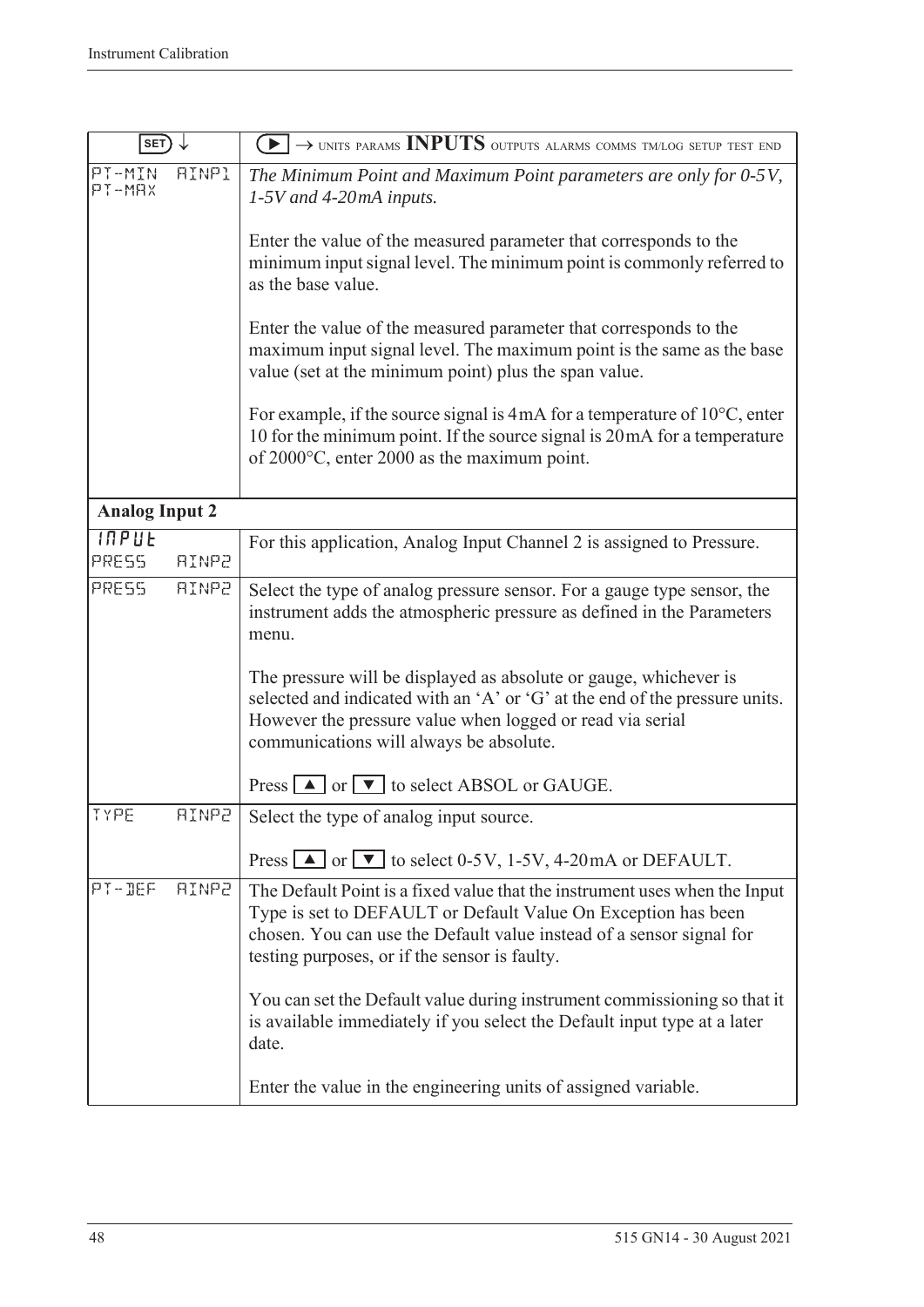| <b>SET</b>                       | $\rightarrow$ UNITS PARAMS INPUTS OUTPUTS ALARMS COMMS TM/LOG SETUP TEST END                                                                                                                                                                                                                                                                    |
|----------------------------------|-------------------------------------------------------------------------------------------------------------------------------------------------------------------------------------------------------------------------------------------------------------------------------------------------------------------------------------------------|
| PT-MIN<br><b>AINP2</b><br>PT-MAX | The Minimum Point and Maximum Point parameters are only for 0-5V,<br>$1-5V$ and 4-20mA inputs.                                                                                                                                                                                                                                                  |
|                                  | Enter the value of the measured parameter that corresponds to the<br>minimum input signal level. The minimum point is commonly referred to<br>as the base value.                                                                                                                                                                                |
|                                  | Enter the value of the measured parameter that corresponds to the<br>maximum input signal level. The maximum point is the same as the base<br>value (set at the minimum point) plus the span value.                                                                                                                                             |
|                                  | For example, if the source signal is 4mA for a pressure of 1.00<br>megaPascals, enter 1.00 as the minimum point. If the source signal is<br>20 mA for a pressure of 5.00 megaPascals, enter 5.00 as the maximum<br>point.                                                                                                                       |
| EXCEPT<br><b>JEFLT</b>           | If Default Value On Exception is enabled, the instrument will use the<br>default value for the analog input that raised the exception. This will<br>allow calculations to continue, however the exception message will<br>continue to be displayed until the error is rectified or the input type is set<br>to DEFAULT in calibration set mode. |
|                                  | Press $\Box$ or $\nabla$ to select ENABLE or DISABLE.                                                                                                                                                                                                                                                                                           |

# **Outputs**

| <b>SET</b>            |      | $\rightarrow$ UNITS PARAMS INPUTS OUTPUTS ALARMS COMMS TM/LOG SETUP TEST END                                                                                                                               |
|-----------------------|------|------------------------------------------------------------------------------------------------------------------------------------------------------------------------------------------------------------|
| PULSE<br> or<br> 닉-근Q | [[]] | You can assign any of the "main menu" variables to an output. The nature<br>of the output depends on the assigned variable. Totals are output as pulses<br>and rates are output as 4-20mA passive signals. |
|                       |      | Press $\Box$ or $\nabla$ to select the variable that is required as an output. The<br>top of the display shows the type of output signal that is assigned to the<br>variable.                              |
|                       |      | <b>CAUTION</b><br>Due to the dual-purpose nature of the outputs, take care not to<br>set the output as an open collector pulse type signal when<br>connected to a 4-20mA loop circuit.                     |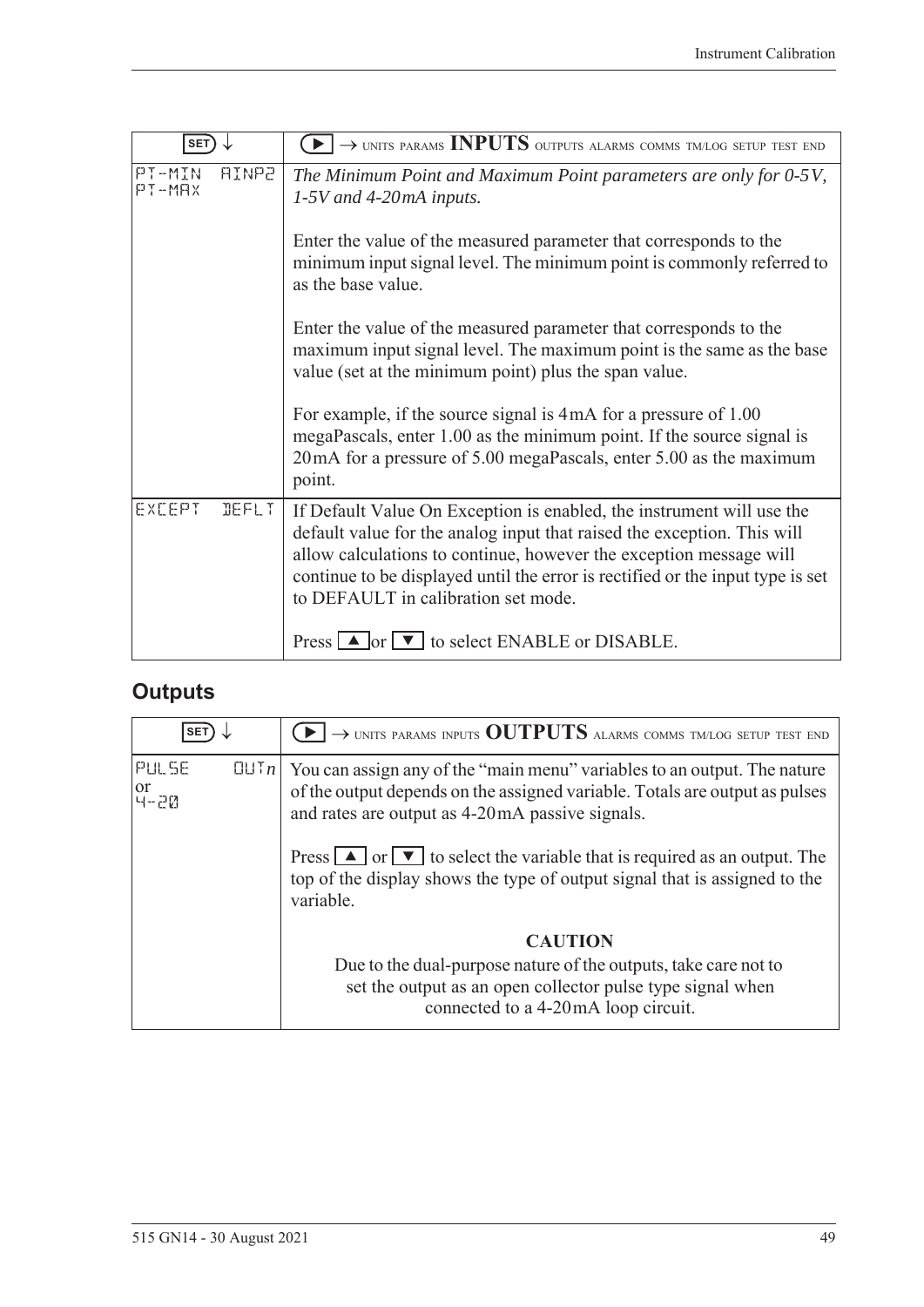| SET)             |                                        | $\rightarrow$ units params inputs OUTPUTS alarms comms tm/log setup test end                                                                                                                                                                                                                                                                                                                    |
|------------------|----------------------------------------|-------------------------------------------------------------------------------------------------------------------------------------------------------------------------------------------------------------------------------------------------------------------------------------------------------------------------------------------------------------------------------------------------|
| WIJTH            | QUTn                                   | The Output Pulse Width is available for viewing and editing only when<br>the assigned variable is a total (pulse output) type.                                                                                                                                                                                                                                                                  |
|                  |                                        | Pulse output is usually used to drive remote counters. Set the pulse width<br>(in milliseconds) as required by the remote counter.                                                                                                                                                                                                                                                              |
|                  |                                        | Press $\boxed{\triangle}$ or $\boxed{\triangledown}$ to set to: 10, 20, 50, 100, 200 or 500 ms.                                                                                                                                                                                                                                                                                                 |
| PULSE            | QUTn                                   | The Output Pulse Factor is available for viewing and editing only when<br>the assigned variable is a total (pulse output) type.                                                                                                                                                                                                                                                                 |
|                  |                                        | The Output Pulse Factor is the scaling factor for the retransmission of the<br>measured total quantity.                                                                                                                                                                                                                                                                                         |
|                  |                                        | For example, if "volume" is chosen as an output variable and engineering<br>unit is cubic metres, then a pulse factor of 1.000 generates one pulse for<br>$1 \text{ m}^3$ . Similarly, a pulse factor of 3.000 generates one pulse for $3 \text{ m}^3$ .                                                                                                                                        |
|                  |                                        | For more information, see Output Pulse Factor on page 51.                                                                                                                                                                                                                                                                                                                                       |
|                  |                                        | The output pulse factor cannot be $0$ (zero).                                                                                                                                                                                                                                                                                                                                                   |
| PT-MIN<br>PT-MRX | $\Box$ $\Box$ $\Box$ $n$<br>$QU$ T $n$ | The Output Minimum Point and Maximum Point are available for<br>viewing and editing only when the assigned variable is a rate (4-20mA<br>output) type.                                                                                                                                                                                                                                          |
|                  |                                        | The output minimum value corresponds to the 4mA point and the output<br>maximum value corresponds to the 20mA point.                                                                                                                                                                                                                                                                            |
|                  |                                        | Setting the output range differently from the input range enables the<br>instrument to amplify the input signal. You can drive a chart recorder that<br>"zooms in" on a specified range of values instead of displaying the full<br>operating range of the transducer.                                                                                                                          |
|                  |                                        | For example, if "volume flow" is chosen as an output variable and<br>engineering unit is cubic metres per minute, then setting the minimum<br>point to 30 and the maximum point to 100 would reflect the volumetric<br>flow rate range of 30 to $100 \text{m}^3/\text{min}$ . At rates above the maximum and<br>below the minimum points, the output remains at 20 mA and 4 mA<br>respectively. |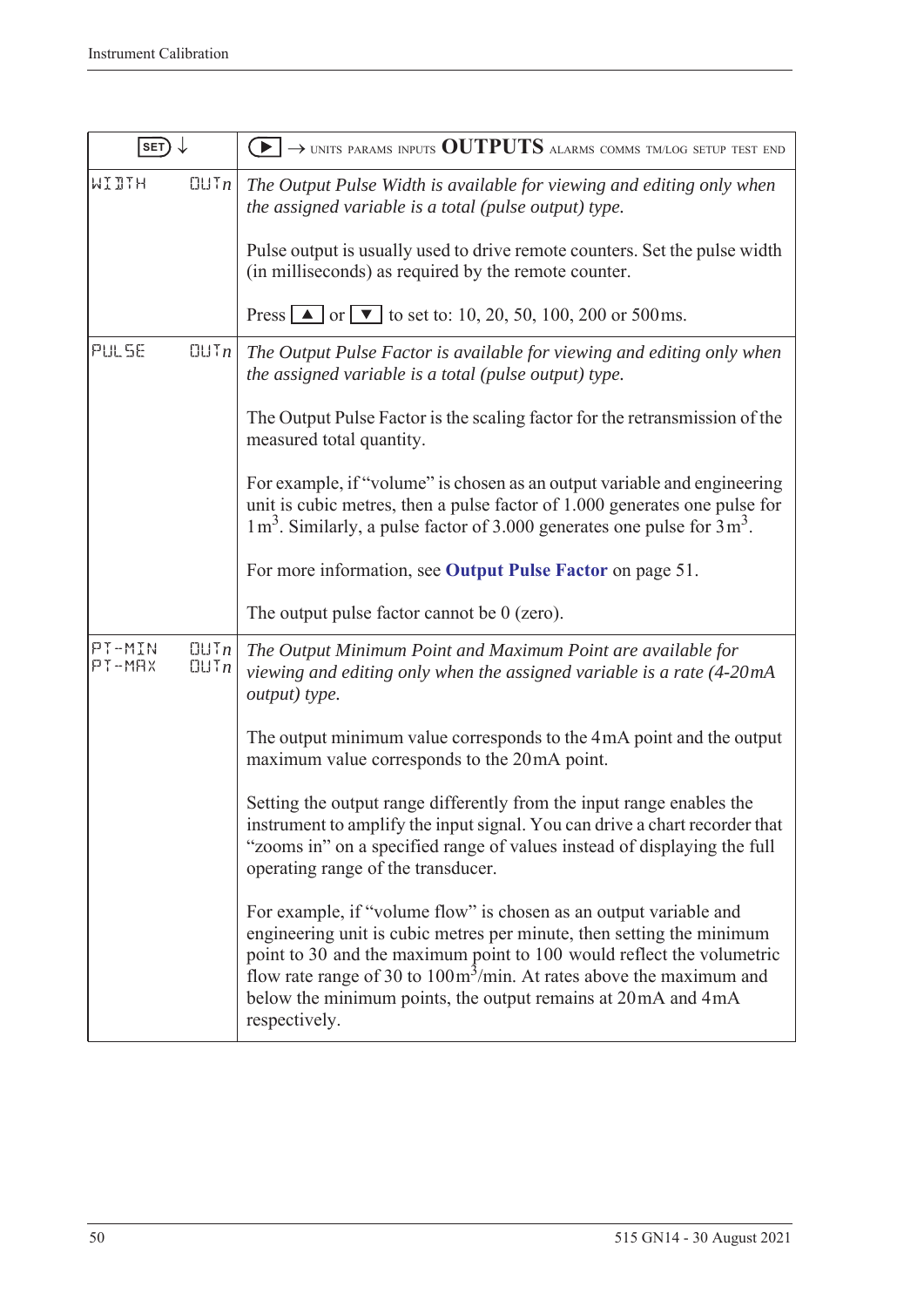#### <span id="page-60-0"></span>**Output Pulse Factor**

Increasing the output pulse width reduces the maximum frequency at which a total variable can be retransmitted. Pulses will be missed if the output cannot "keep up" with the rate of total counts. You can use the output pulse factor to ensure that this maximum is not reached.

The maximum pulse output frequency is determined by:

 $\frac{1000}{(2 \times \text{pulse width in ms)}}$ Hz

The minimum pulse factor required is determined by:

max rate of total max pulse output frequency ------------------------------------------------------------------

For example: To calculate the required pulse factor to avoid losing counts in retransmission if a total counts at a maximum rate of 75 units/sec (Hz) and the required pulse width of a remote counter is at least 50 ms:

The maximum pulse output frequency is:  $\frac{1000}{2 \times 50}$  = 10Hz The minimum pulse factor for that frequency is:  $\frac{75}{10}$  $\frac{73}{10}$  = 7.5

#### **Alarms**

The alarm relay(s) can be assigned to rate variables such as flowrate, or set as an equipment failure alarm.

The alarm switches "on" whenever an alarm condition exists. The alarm switches "off" when the alarm condition no longer exists. However, you may need to configure external alarm devices that require acknowledgement for cancelling an alarm.

#### **Equipment Failure Alarm**

Any alarm relay can be assigned as an equipment failure alarm. This alarm setting can have normally closed (open) contacts that open (close) when the instrument displays any error message as listed in **[Error Messages](#page-71-0)** on page [62.](#page-71-0)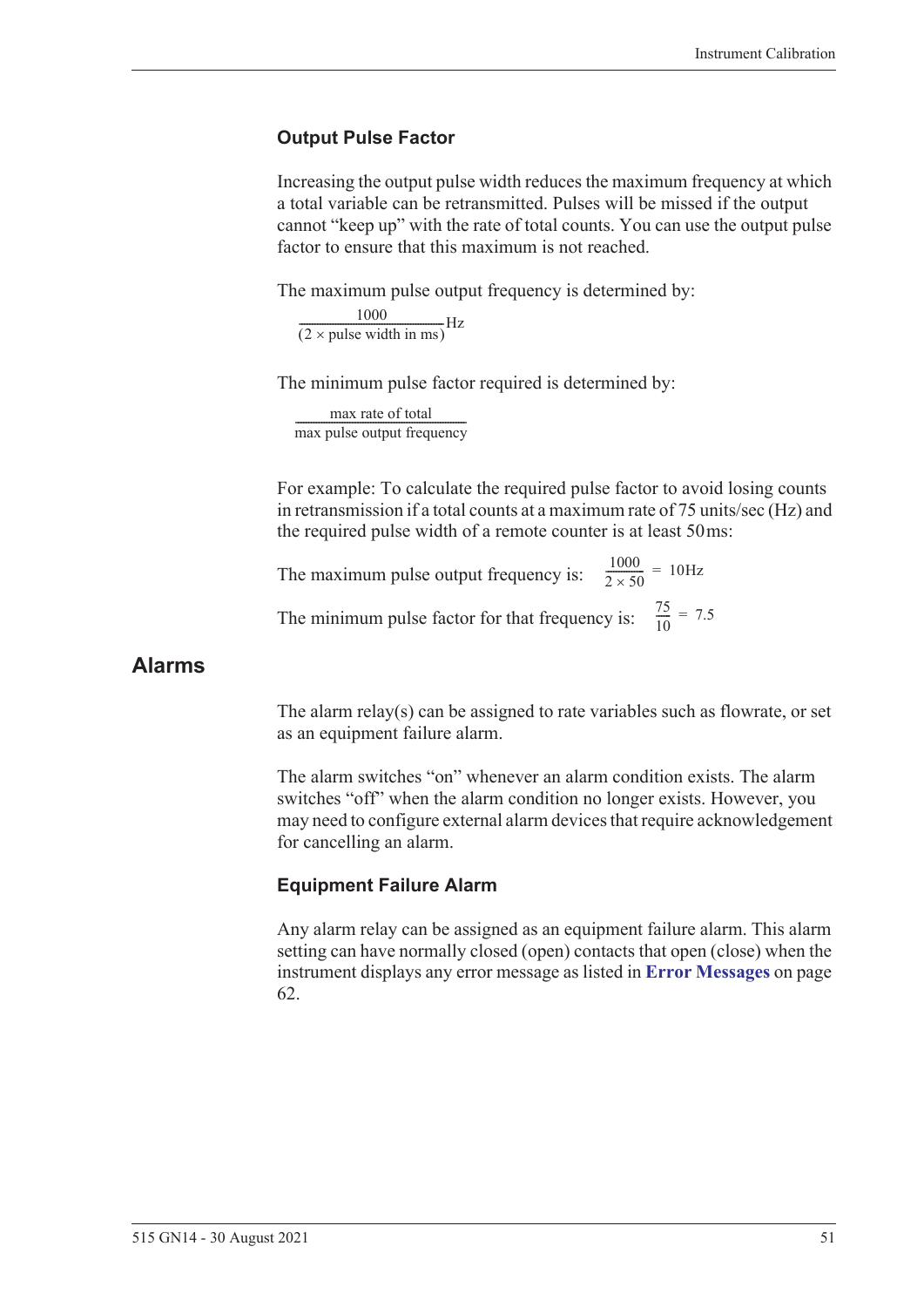| SET)  |       | $\rightarrow$ units params inputs outputs $ALARMS$ comms tm/log setup test end                                                                                                                                                                                                                                                                                                                                                                                                                                                                                                                |
|-------|-------|-----------------------------------------------------------------------------------------------------------------------------------------------------------------------------------------------------------------------------------------------------------------------------------------------------------------------------------------------------------------------------------------------------------------------------------------------------------------------------------------------------------------------------------------------------------------------------------------------|
| RELAY | HLRMn | Select a rate variable to assign to the alarm relay.<br><b>Note:</b> If the alarm type is set to "equipment alarm", this relay assignment<br>setting is ignored.<br>Press $\boxed{\blacktriangle}$ or $\boxed{\blacktriangledown}$ to select the variable that is required as an alarm.                                                                                                                                                                                                                                                                                                       |
| TYPE  | HLRMn | The options available for alarm types are as follows:<br>HI-NO — High Alarm, Normally Open contacts<br>$\bullet$<br>HI-NC — High Alarm, Normally Closed contacts<br>$\bullet$<br>• LO-NO — Low Alarm, Normally Open contacts<br>LO-NC — Low Alarm, Normally Closed contacts<br>BD-NO — Band Alarm, Normally Open contacts<br>$\bullet$<br>BD-NC — Band Alarm, Normally Closed contacts<br>$\bullet$<br>AL-NO — Equipment Alarm, Normally Open contacts<br>٠<br>AL-NC — Equipment Alarm, Normally Closed contacts<br>$\bullet$<br>Press $\Box$ or $\Box$ to select the type of alarm required. |
| POINT | HLRMn | The Alarm Setpoint is available for viewing and editing for any alarm<br>type except 'equipment alarms'.<br>The Alarm Setpoint is the value (in engineering units of assigned<br>variable) at which the alarm condition occurs and therefore the alarm is<br>on.<br>Each alarm is completely independent, e.g. a High alarm does NOT need<br>to have a higher setpoint than the a Low alarm.                                                                                                                                                                                                  |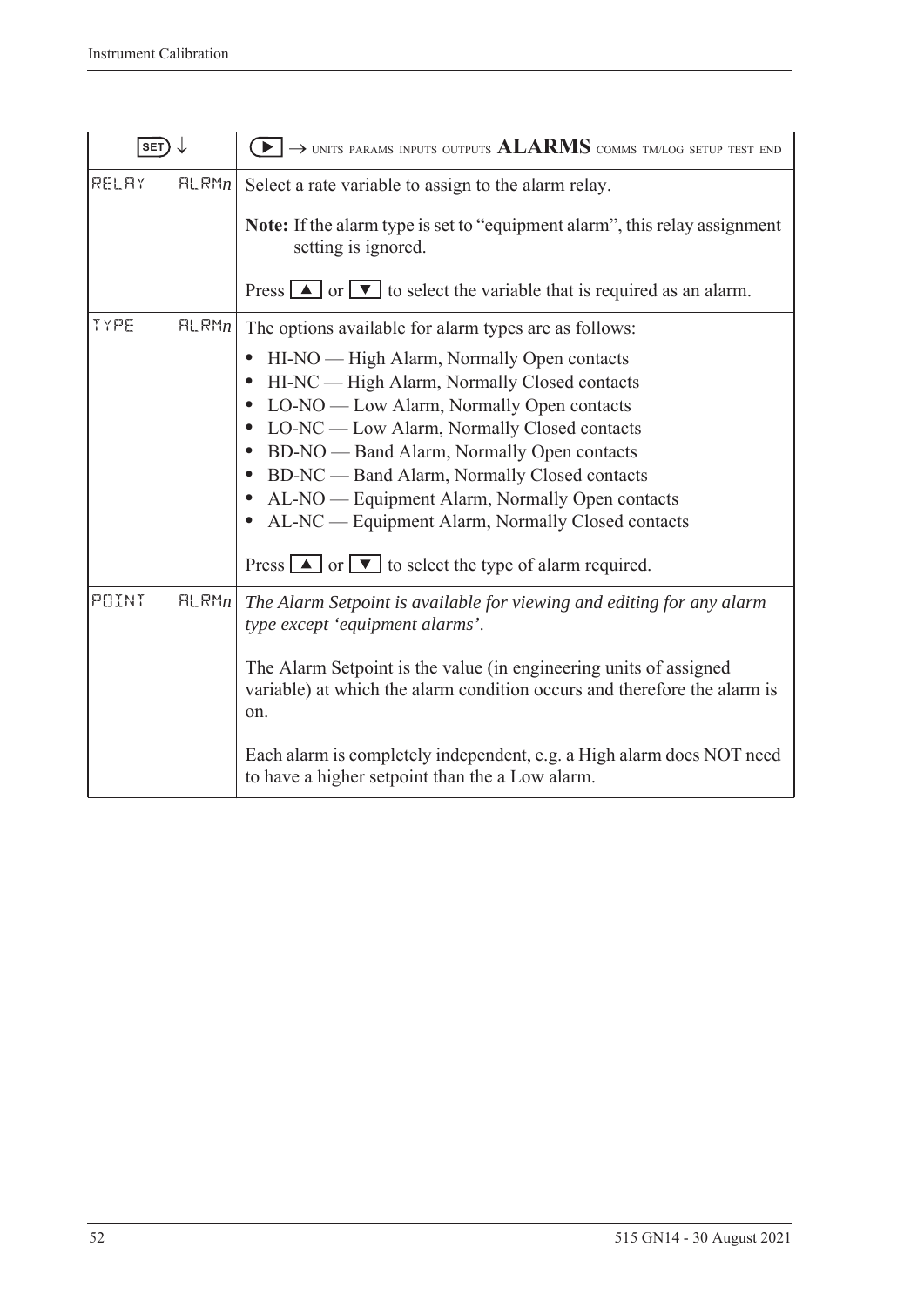| SET                  | $\rightarrow$ units params inputs outputs $ALARMS$ comms tm/log setup test end                                                                                                                                                                                                                                                                                                           |
|----------------------|------------------------------------------------------------------------------------------------------------------------------------------------------------------------------------------------------------------------------------------------------------------------------------------------------------------------------------------------------------------------------------------|
| <b>HY5T</b><br>HLRMn | The Alarm Hysteresis is available for viewing and editing for any alarm<br>type except 'equipment alarms'.                                                                                                                                                                                                                                                                               |
|                      | Alarm hysteresis loops occur when the alarm toggles continuously on and<br>off when the process variable is close to the setpoint.                                                                                                                                                                                                                                                       |
|                      | For a high alarm, the alarm activates when the value of the variable rises<br>above the alarm setpoint and deactivates when the value falls below the<br>alarm setpoint minus the amount of the hysteresis setting (if any).                                                                                                                                                             |
|                      | For a low alarm, the alarm activates when the value of the variable falls<br>below the alarm setpoint and deactivates when the value rises above the<br>alarm setpoint plus the amount of the hysteresis setting (if any).                                                                                                                                                               |
|                      | For a band alarm, the alarm activates whenever the value of the variable<br>is outside the setpoint plus or minus the amount of the hysteresis.                                                                                                                                                                                                                                          |
|                      | For example, with a high alarm setpoint of 200, and a hysteresis setting<br>of zero, a value oscillating between 197 and 202 will cause the alarm to<br>toggle on at 200 and toggle off below 200. However, if the hysteresis is<br>set to 5, the value of the variable must fall below 195 to cancel the alarm.<br>The alarm will reactivate only when the value again rises above 200. |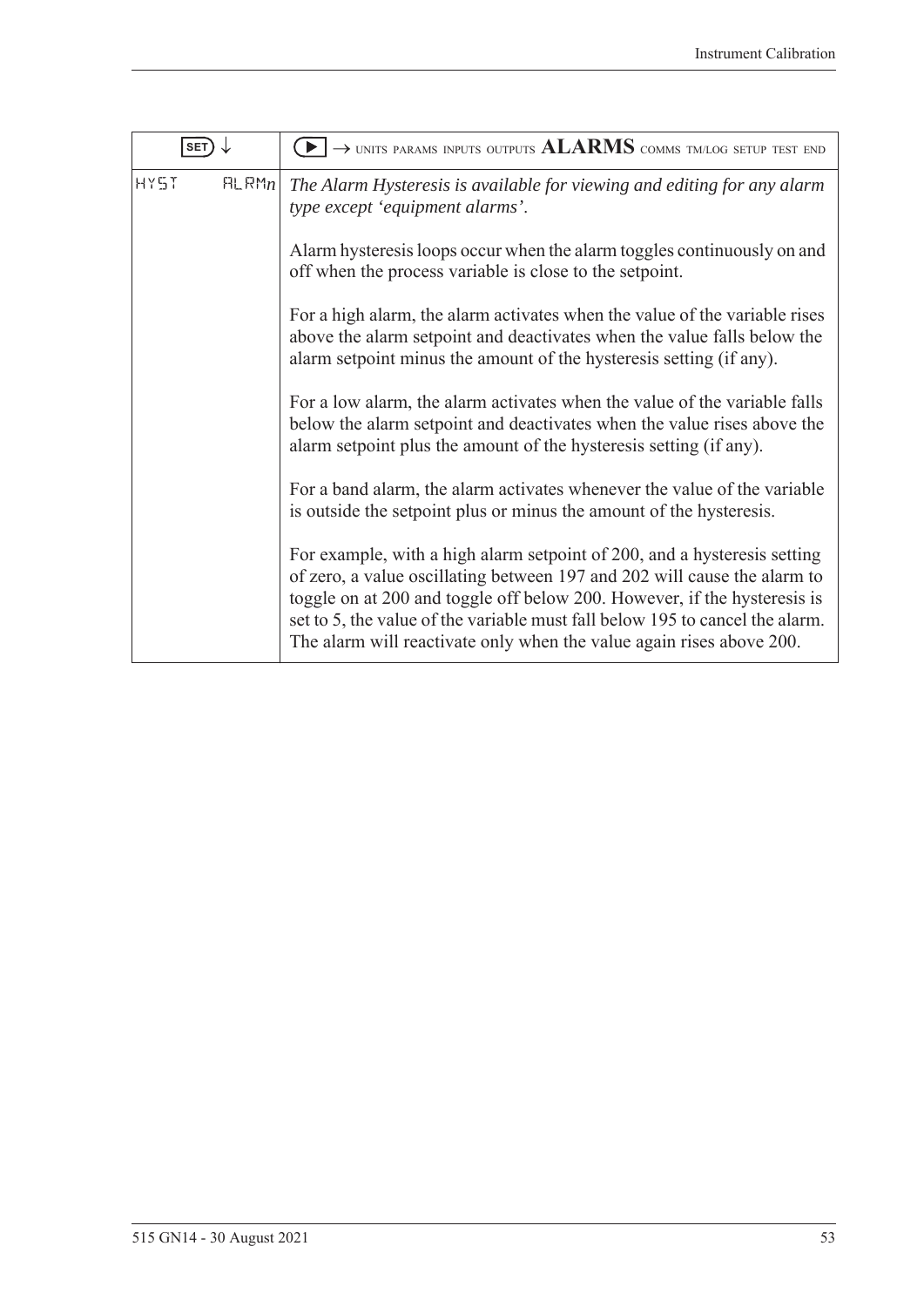# **Communications**

The instrument has the following communication ports:

- **• COM-1 RS-232 Port** A 9-pin female connector on the rear panel of the instrument.
- **• COM-2 RS-485 or Ethernet Port** (optional) Terminals or socket on the rear panel. Ethernet connection requires COM-2 setting to be: RTU (Modbus), 19200 Baud rate, even parity and 1 stop bit.
- **• COM-3 Port** A special communications port that is only applicable to some applications.

| SET)                     | $\left\{ \bullet\right\} \rightarrow$ units params inputs outputs alarms $\text{COMMS}$ tm/log setup test end                                                                                                                                     |
|--------------------------|---------------------------------------------------------------------------------------------------------------------------------------------------------------------------------------------------------------------------------------------------|
| PROTOC<br>$CDM - n$      | The Communications Protocols can be assigned to the communication<br>ports as follows (a protocol cannot be assigned to more than one port at<br>a time):                                                                                         |
|                          | <b>ASCII</b><br>- Simple ASCII<br>- Modbus RTU<br><b>RTU</b><br>- Printer Protocol<br><b>PRN</b><br><b>NONE</b><br>- If a port is not being used, set the protocol to NONE.                                                                       |
|                          | Printer Protocol (PRN) is only available if the option with Real Time<br>Clock is installed.                                                                                                                                                      |
|                          | For the selected port, press $\Box$ or $\Box$ to select the desired protocol.                                                                                                                                                                     |
| <b>BRUD</b><br>$CDM - n$ | The Baud setting is the speed of the communication port in data bits per<br>second.                                                                                                                                                               |
|                          | The baud rate of the instrument must match the baud rate of the<br>communication device that the instrument is connected to.                                                                                                                      |
|                          | Use $\blacksquare$ or $\blacksquare$ to select 2400, 4800, 9600 or 19200 baud.                                                                                                                                                                    |
| PARITY<br>$CDM - n$      | The Parity bit helps to detect data corruption that might occur during<br>transmission.                                                                                                                                                           |
|                          | The parity bit setting of the instrument must match the parity bit setting<br>of the communication device that the instrument is connected to.                                                                                                    |
|                          | Press $\Box$ or $\nabla$ to select EVEN, ODD, or NONE.                                                                                                                                                                                            |
| $5 - B175$<br>$CDM - n$  | The Stop bit indicates the end of a transmission. Stop bits can be 1 or 2<br>bit periods in length. The stop bit setting of the instrument must match<br>the stop bit setting of the communication device that the instrument is<br>connected to. |
|                          | Press $\boxed{\blacktriangle}$ or $\boxed{\blacktriangledown}$ to select 1 or 2 stop bits.                                                                                                                                                        |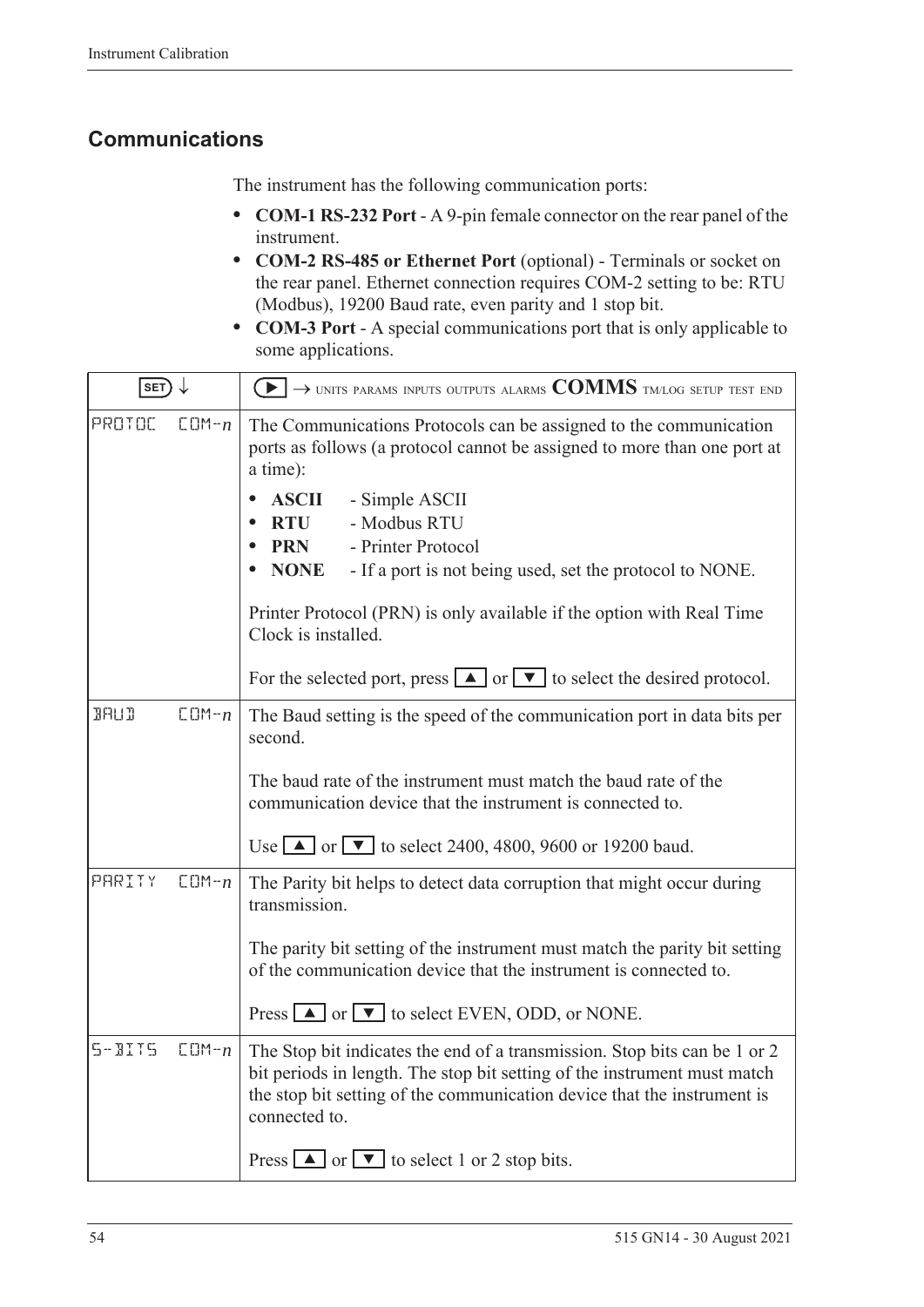| <b>SET</b>   |             | $\rightarrow$ units params inputs outputs alarms $COMMS$ tmlog setup test end                                                                                                                        |
|--------------|-------------|------------------------------------------------------------------------------------------------------------------------------------------------------------------------------------------------------|
| RTU          | <b>JATA</b> | The Modbus RTU data format for the 2-register (4-byte) values can be<br>set as either floating point or long integer values.                                                                         |
|              |             | Use $\Box$ or $\Box$ to select FLOAT or INTEGER.                                                                                                                                                     |
| RTU          | ALLR        | The Modbus RTU protocol address must be in the range of 1 to 247.<br>When multiple instruments (slaves) are connected to one communication<br>device (master), each assigned address must be unique. |
|              |             | <b>Note:</b> The master device uses the RTU address $0$ (zero) for broadcasting<br>to all connected slave units.                                                                                     |
| <b>ASCII</b> | <b>ATTR</b> | The ASCII protocol address identifies each communicating device.                                                                                                                                     |
|              |             | The address must be in the range of 1 to 255. When multiple instruments<br>(slaves) are connected to one computer (master), each assigned address<br>must be unique.                                 |
| FLASH        | PORT        | The Flash Driver Port assignment defines the communication port for<br>downloading software into the instrument.                                                                                     |
|              |             | The default setting of this assignment is the RS-232 port. The Ethernet<br>port, if fitted, can not be used as the Flash port.                                                                       |
|              |             | Press $\Box$ or $\nabla$ to select RS-232 (COM-1), RS-485 (COM-2) or<br>NONE.                                                                                                                        |

# **Time Settings and Data Logging**

#### **Instrument Clock**

**Note:** The real-time clock is part of the advanced option package.

The instrument has a real-time clock for recording logged events. The clock displays the time and the date. The date format can be set to European format (day/month/year) or American format (month/day/year). The time clock uses the 24-hour format.

The clock will continue to operate for up to 5 years (typically) on the internal battery if there is no power connected to the instrument. Therefore, after an interruption to the power supply, the instrument recommences normal operation although there will be no data recorded during the period without a power supply.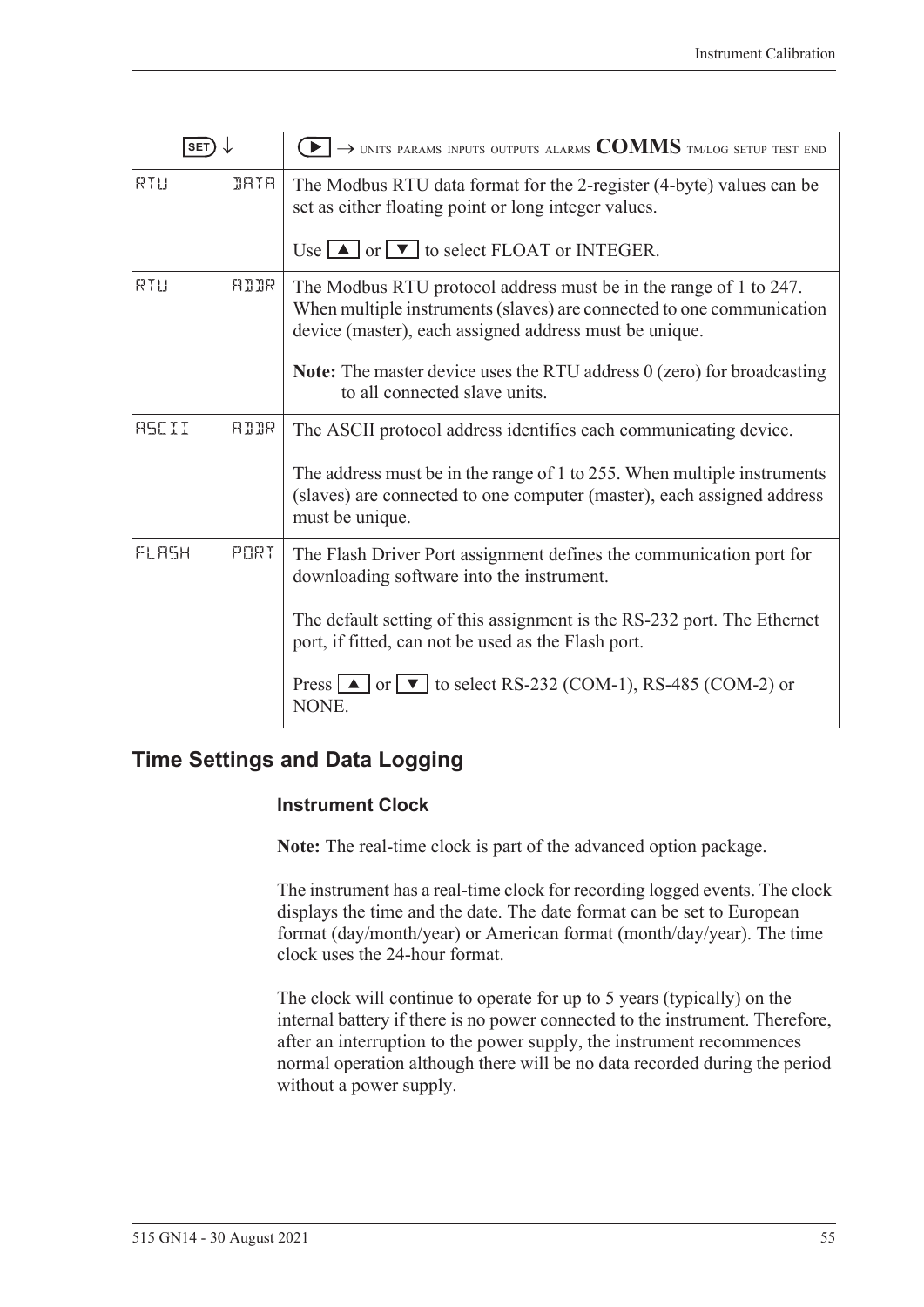**Note:** If there is an interruption to the power supply and the battery has failed, the instrument displays an error message when the power supply is restored. In this case, you should set the current time and date so that the instrument continues to log data at the correct times.

### **Data Logging**

The instrument will log the main-menu variables if real-time clock option is installed. The logs are at fixed intervals of hours, days, weeks, months and years. The instrument can store a total of 1530 log entries which are distributed over the log intervals as follows:

- 800 hourly logs
- **•** 400 daily logs
- **•** 200 weekly logs
- 100 monthly logs
- 30 yearly logs

If the number of log entries exceeds the programmed number for a particular time interval, the oldest log entry is overwritten by the newest one for that time interval.

Also note that the totals are saved as accumulated totals.

The log parameters (below) also determine the number of records to be included in a report printout if the printing option is used.

| <b>SET</b>   |           | $\rightarrow$ units params inputs outputs alarms comms $\mathrm{TM/LOG}$ setup test end                                                                                                 |
|--------------|-----------|-----------------------------------------------------------------------------------------------------------------------------------------------------------------------------------------|
| <b>JATE</b>  | FORM      | <b>Clock Date Format</b>                                                                                                                                                                |
|              |           | The European date format is: dd/mm/yyyy or (Day-Month).                                                                                                                                 |
|              |           | The American date format is: mm/dd/yyyy or (Month-Day).                                                                                                                                 |
|              |           | Press $\boxed{\blacktriangle}$ or $\boxed{\blacktriangledown}$ to select DAY-M or M-DAY                                                                                                 |
| <b>ELDEK</b> | YEAR      | The Clock Year defines the current year for the real-time clock.                                                                                                                        |
| <b>CLOCK</b> | $M - JHY$ | The Clock M-DAY setting defines the current month and date for the<br>real-time clock. This parameter is programmed in Month-Day format for<br>both European and American date formats. |
| <b>CLOCK</b> | H-MIN     | The Clock H-MIN setting is the current time in hours and minutes for the<br>real-time clock.                                                                                            |
| HOUR         | LOGS      | Set the number of Hourly Logs to appear on the printed log report.                                                                                                                      |
|              |           | The hourly log entry occurs at 00 minutes each hour.                                                                                                                                    |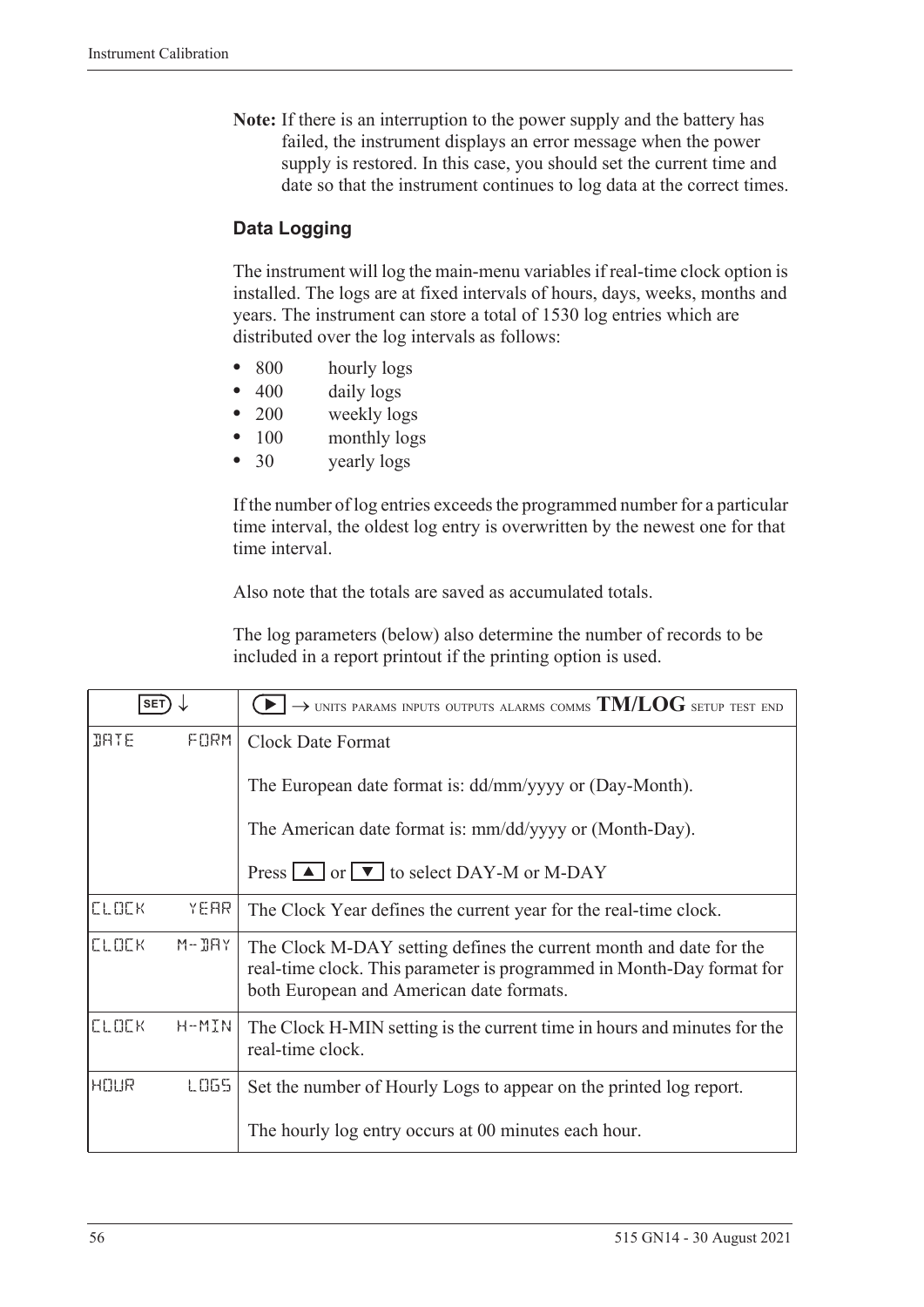| SET)         |             | $\blacktriangleright$ $\rightarrow$ units params inputs outputs alarms comms TM/LOG setup test end                                                                                                                                                                                                                    |
|--------------|-------------|-----------------------------------------------------------------------------------------------------------------------------------------------------------------------------------------------------------------------------------------------------------------------------------------------------------------------|
| IJΑY         | <b>LOGS</b> | Set the number of Daily Logs to appear on the printed log report.                                                                                                                                                                                                                                                     |
|              |             | The daily log entry occurs at 00 hours and 00 minutes each day.                                                                                                                                                                                                                                                       |
| <b>WEEK</b>  | <b>LOGS</b> | Set the number of Weekly Logs to appear on the printed log report.                                                                                                                                                                                                                                                    |
|              |             | The weekly log entry occurs at 00 hours and 00 minutes each Monday.                                                                                                                                                                                                                                                   |
| <b>MONTH</b> | LO65        | Set the number of Monthly Logs to appear on the printed log report.                                                                                                                                                                                                                                                   |
|              |             | The monthly log entry occurs at 00 hours and 00 minutes on the first day<br>of the month.                                                                                                                                                                                                                             |
| YEAR         | LO65        | Set the number of Yearly Logs to appear on the printed log report.                                                                                                                                                                                                                                                    |
|              |             | The yearly log entry occurs at 00 hours and 00 minutes on the first day of<br>the year.                                                                                                                                                                                                                               |
| RESET        | <b>LOGS</b> | Reset the logged data. You may need to reset (clear) the logged data if<br>you change the time/log settings.                                                                                                                                                                                                          |
|              |             | Press $\Box$ or $\nabla$ to select YES, then press the <b>SET</b> ) key. The instrument<br>makes three beeps to confirm the reset command.                                                                                                                                                                            |
| REPORT       | TYPE        | The Printer Protocol Report Type determines the nature of the printout<br>from the REPORT PRINT - HOLD.SET prompt in the main menu. The<br>following report types available in this instrument are:                                                                                                                   |
|              |             | $REP-01$<br><b>Hourly Logs Report</b><br>$\bullet$<br>Daily Logs Report<br><b>REP-02</b><br><b>Weekly Logs Report</b><br>$REP-03$<br>Monthly Logs Report<br>$REP-04$<br><b>REP-05</b><br><b>Yearly Logs Report</b><br><b>REP-06</b><br>Previous Day's 24 Hour Report (0Hr - 23Hr, minimum<br>48 hourly logs required) |
|              |             | Press $\boxed{\blacktriangle}$ or $\boxed{\blacktriangledown}$ to select Report Type.                                                                                                                                                                                                                                 |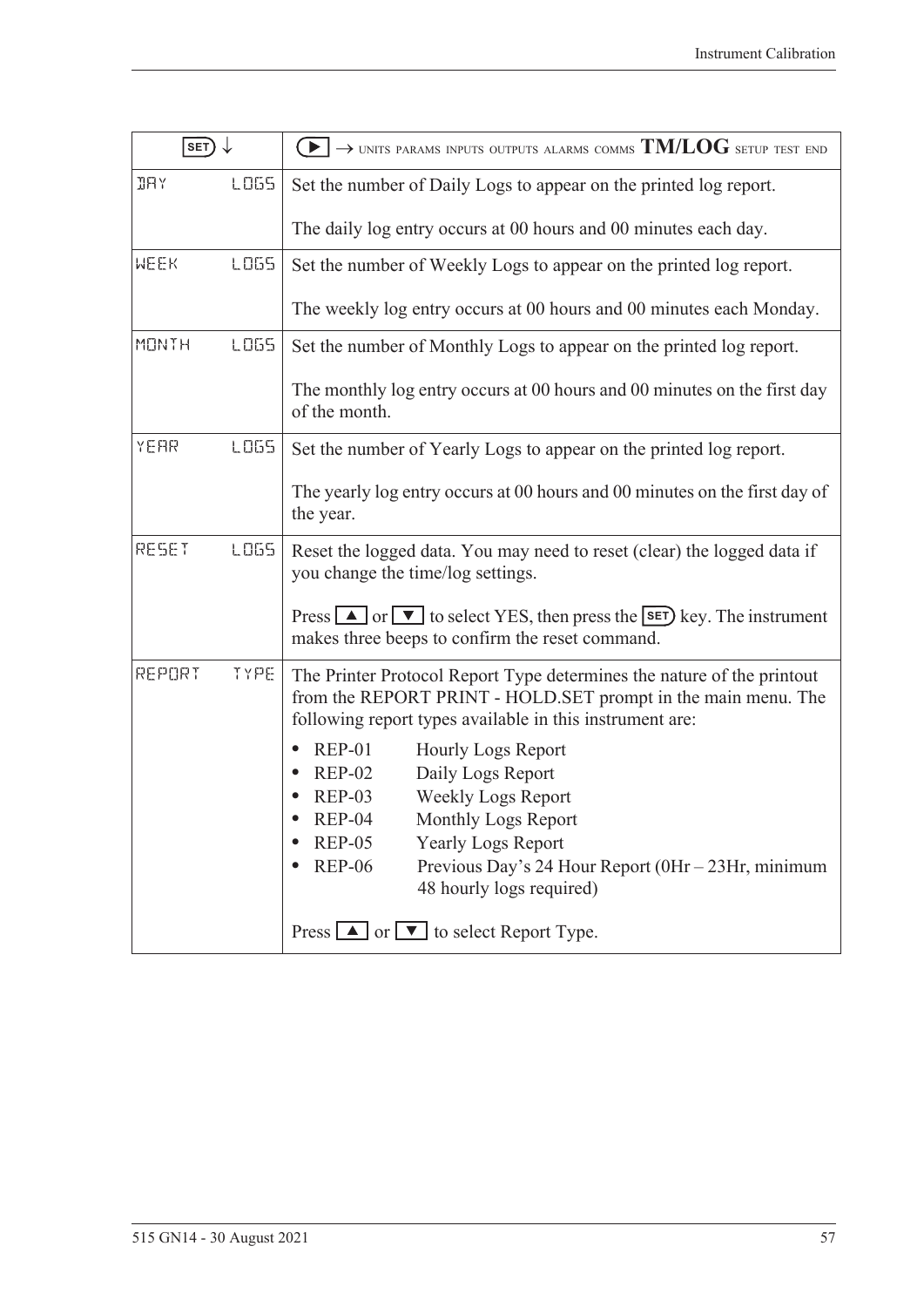|       | <b>SET</b>   | $\rightarrow$ units params inputs outputs alarms comms $\mathrm{TM/LOG}$ setup test end                                                                            |
|-------|--------------|--------------------------------------------------------------------------------------------------------------------------------------------------------------------|
| PRN   | <b>TYPE</b>  | The Printer Protocol Printer Type allows the nature of the printer being<br>used to be specified. The following printer types available in this<br>instrument are: |
|       |              | PRN-01<br>Generic computer printer                                                                                                                                 |
|       |              | <b>PRN-02</b><br>Generic roll printer (prints first line first)<br>$\bullet$                                                                                       |
|       |              | <b>PRN-03</b><br>Slip printer TM295                                                                                                                                |
|       |              | <b>PRN-04</b><br>Label (roll) printer - Citizen CMP30L<br>$\bullet$                                                                                                |
|       |              | Press $\boxed{\blacktriangle}$ or $\boxed{\blacktriangledown}$ to select Printer Type.                                                                             |
| PRINT | <b>REEUM</b> | Select whether the accumulated totals are printed in addition to the non-<br>accumulated totals for printer protocol.                                              |

# <span id="page-67-0"></span>**General Setup Parameters**

| <b>SET</b>                       | $\rightarrow$ units params inputs outputs alarms comms tm/log SETUP test end                                                                                 |
|----------------------------------|--------------------------------------------------------------------------------------------------------------------------------------------------------------|
| DEFAULT TOTAL                    | The instrument displays the default Total when the user presses the<br>TOTAL key.                                                                            |
|                                  | If the display time out is enabled, the instrument displays the default Total<br>when there is no user action for the period of the display time out period. |
|                                  | Press $\boxed{\blacktriangle}$ or $\boxed{\blacktriangledown}$ to select the default total display.                                                          |
| <b>SUPPLY</b><br>$V \square L$ T | The instrument provides a power-limited supply for external transducers.                                                                                     |
|                                  | Press $\boxed{\blacktriangle}$ or $\boxed{\blacktriangledown}$ to set the transducer supply voltage between 8 and 24<br>volts DC as required.                |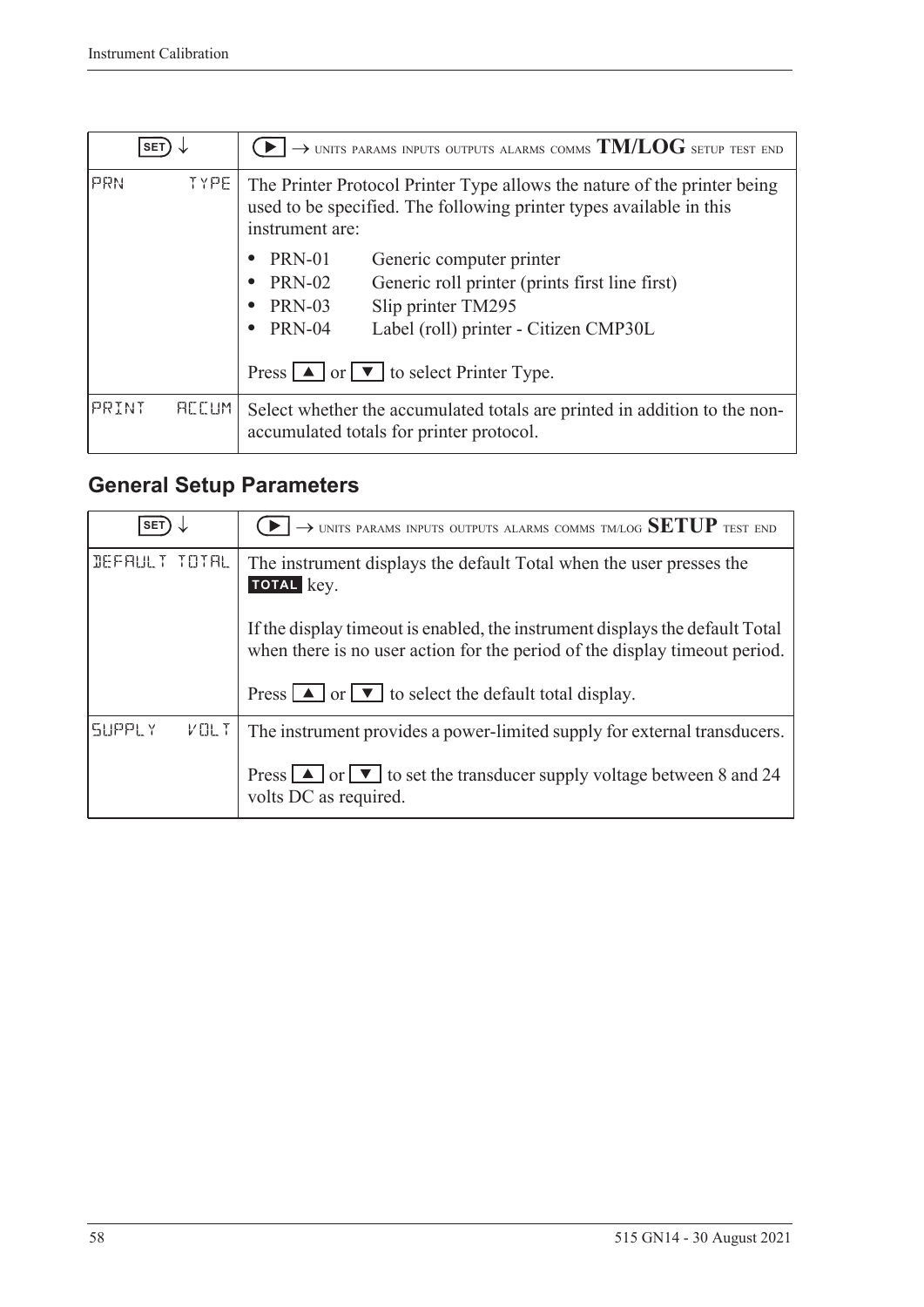| SET)                    | $\blacktriangleright$ $\rightarrow$ units params inputs outputs alarms comms tm/log $\operatorname{SETUP}$ test end                                                                                                                                                                                                                    |
|-------------------------|----------------------------------------------------------------------------------------------------------------------------------------------------------------------------------------------------------------------------------------------------------------------------------------------------------------------------------------|
| MODE<br>$T - 111T$      | If the Display Timeout mode is enabled, and there is no user activity for<br>the defined timeout period, the display panel returns to the default<br>display.                                                                                                                                                                          |
|                         | This function is useful for the following reasons:                                                                                                                                                                                                                                                                                     |
|                         | to return the display to a preferred variable after the user has finished<br>$\bullet$<br>reading other information,                                                                                                                                                                                                                   |
|                         | to cancel the calibration mode and return to the default display if the<br>user does not exit from the calibration mode for any reason.                                                                                                                                                                                                |
|                         | Press $\boxed{\blacktriangle}$ or $\boxed{\blacktriangledown}$ to select the display timeout function as follows:                                                                                                                                                                                                                      |
|                         | <b>DISABLE</b> - Timeout is completely disabled.<br>$\bullet$<br><b>EN DISP</b> - Timeout is enabled during Normal mode and Calibration<br>View mode.                                                                                                                                                                                  |
|                         | <b>EN EDIT</b> - Timeout is enabled during Calibration Set mode.<br><b>EN ALL</b> - Timeout is enabled for all modes.                                                                                                                                                                                                                  |
| <b>SEC</b><br>$T - 11T$ | The Display Timeout period defines the delay for the Display Timeout<br>mode if it is enabled.                                                                                                                                                                                                                                         |
|                         | The display timeout period can be from 5 to 99 seconds.                                                                                                                                                                                                                                                                                |
| MODE<br>RESET           | The Totals Reset mode can be configured to reset the non-accumulated<br>totals to zero.                                                                                                                                                                                                                                                |
|                         | Press $\boxed{\blacktriangle}$ or $\boxed{\blacktriangledown}$ to select the reset mode as follows:                                                                                                                                                                                                                                    |
|                         | <b>NONE</b> - The user cannot reset the non-accumulated totals.<br><b>INSTANT</b> - When the user presses the <b>RESET</b> key, the instrument<br>resets all non-accumulated totals.<br><b>DELAYED</b> - When the user presses the <b>RESET</b> key and holds it for<br>two seconds, the instrument resets all non-accumulated totals. |
| RESET<br><b>RECUM</b>   | The Reset Accumulated Totals function clears all of the accumulated<br>totals and the non-accumulated totals.                                                                                                                                                                                                                          |
|                         | Press $\Box$ or $\nabla$ to select YES, then press the <b>SET</b> ) key. The instrument<br>makes three beeps to confirm the reset command.                                                                                                                                                                                             |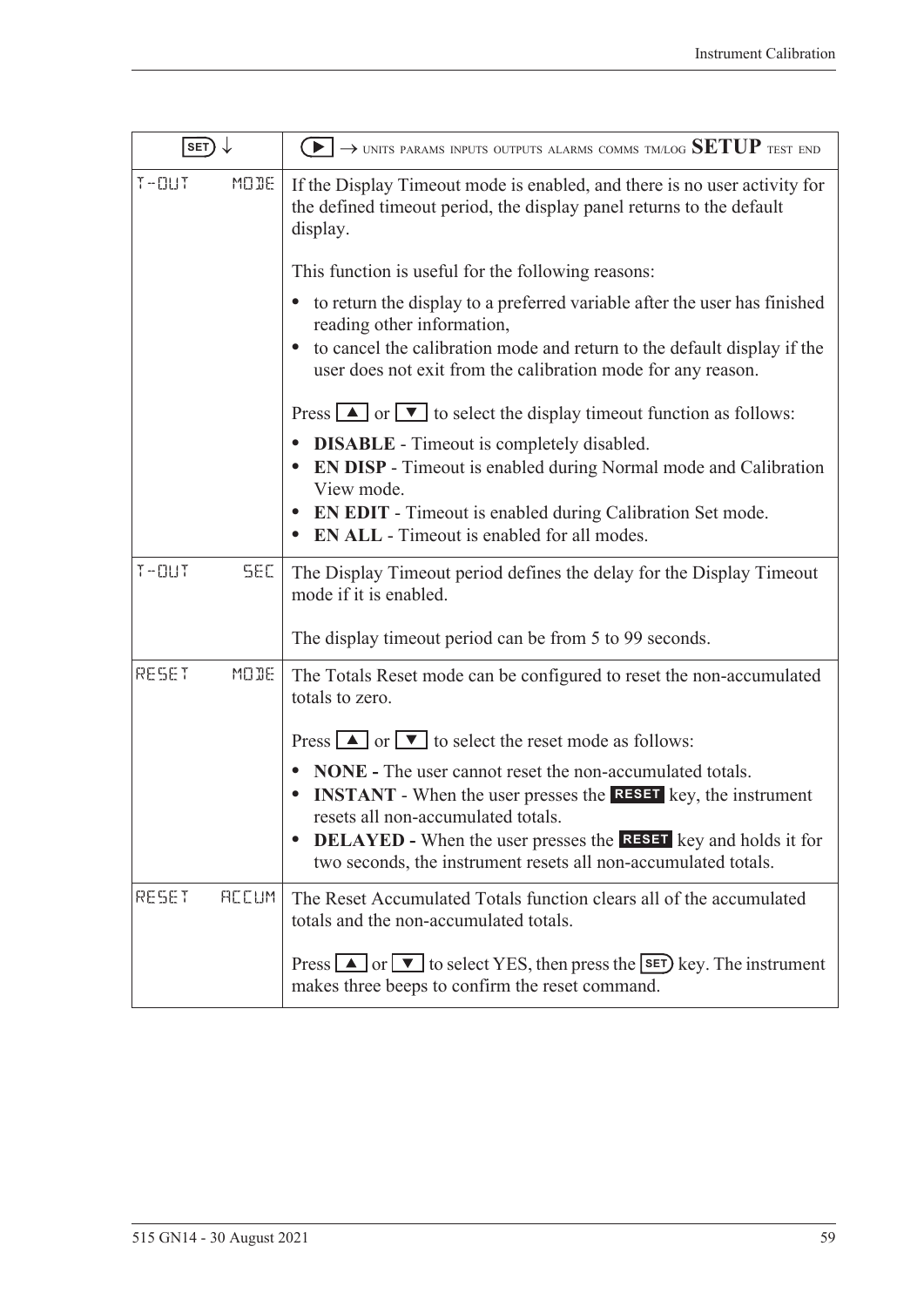| <b>SET</b>   |                | $\rightarrow$ units params inputs outputs alarms comms tm/log SETUP test end                                                                                                                                                                                                                                                                               |
|--------------|----------------|------------------------------------------------------------------------------------------------------------------------------------------------------------------------------------------------------------------------------------------------------------------------------------------------------------------------------------------------------------|
| <b>NISPL</b> | <b>TRGS</b>    | The Display Tags option determines whether the instrument displays the<br>default display tags or the user-defined tags. The display tag setting also<br>defines whether the instrument displays the default error and warning<br>messages, or the user-defined messages.<br><b>Note:</b> The user-defined tags can be entered into the instrument only by |
|              |                | the manufacturer or the distributor.                                                                                                                                                                                                                                                                                                                       |
|              |                | Press $\boxed{\blacktriangle}$ or $\boxed{\blacktriangledown}$ to select the Display Tags option as follows:                                                                                                                                                                                                                                               |
|              |                | <b>DEFAULT</b> - the instrument displays the default (English) tags<br>$\bullet$<br><b>USER</b> - the instrument displays the user-defined tags.                                                                                                                                                                                                           |
| $BHLK-L$     | $T - \Box U T$ | If the backlight timeout is enabled, and there is no user activity (any keys<br>pressed) for a period of 10 seconds, the display backlight switches off to<br>save power. The backlight switches on when a key is pressed. Select the<br>backlight timeout mode as required.                                                                               |
|              |                | Press $\Box$ or $\Box$ to select ENABLE or DISABLE.                                                                                                                                                                                                                                                                                                        |
| RATES        | ηp             | This parameter sets the maximum number of decimal places for<br>displaying or printing main menu rates.                                                                                                                                                                                                                                                    |
| TOTALS       | ηp             | This parameter sets the maximum number of decimal places for<br>displaying or printing main menu totals.                                                                                                                                                                                                                                                   |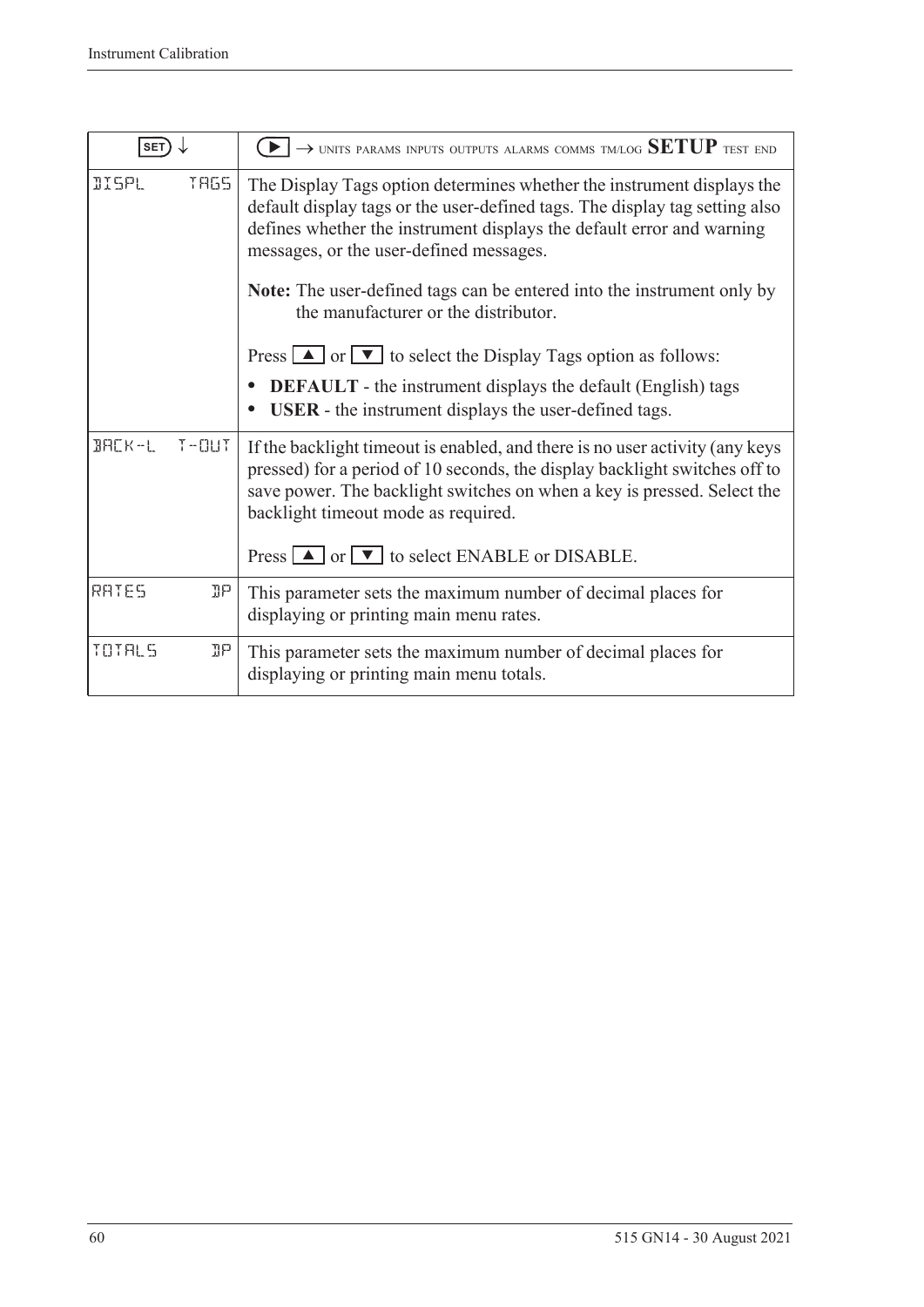# **Test Menu**

The Test menu enables you to view the inputs and outputs to and from the instrument.

In Calibration Set mode, (by entering the system password) you can control the outputs and the alarms as described in the table below.

| $\overline{\textsf{set}}$ |              | $(\blacktriangleright)$ $\rightarrow$ units params inputs outputs alarms comms tm/log setup $\text{TEST}$ end                                                                                                                                                                                     |
|---------------------------|--------------|---------------------------------------------------------------------------------------------------------------------------------------------------------------------------------------------------------------------------------------------------------------------------------------------------|
| $\text{HIMP}_n$           | units        | The units are displayed according to the calibration setup for the analog<br>input. If unused or set to Default the input is 4-20mA and displayed in<br>mA.                                                                                                                                       |
| $L$ INP $n$               | STRTE        | You can view the state of the logic inputs. If the input is an open contact<br>or inactive it will display HI. If the input is a closed contact or active it<br>will display LO.                                                                                                                  |
| UUTn                      | <b>STRTE</b> | You can control the state of the outputs. Press the $\Box$ or $\nabla$ keys to set<br>the output state as follows:                                                                                                                                                                                |
|                           |              | <b>PROCESS</b> - the output depends on the current values of the inputs<br>and the calculations that the instrument performs.                                                                                                                                                                     |
|                           |              | For a pulse output, such as a total, the output produces a pulse train as<br>follows:                                                                                                                                                                                                             |
|                           |              | ON - a pulse train with a pulse width as set in the Outputs menu.<br><b>OFF</b> - no output.<br>$\bullet$                                                                                                                                                                                         |
|                           |              | For a 4-20mA output, such as a rate, the output is as follows:                                                                                                                                                                                                                                    |
|                           |              | $HI$ - the output is set to $20mA$ .<br>$\bullet$                                                                                                                                                                                                                                                 |
|                           |              | LO - the output is set to $4mA$ .<br>$\bullet$                                                                                                                                                                                                                                                    |
| HLRMn<br>0r<br>$REL - n$  | <b>STRTE</b> | You can control the state of the relays (alarms). Press the $\Box$ or $\nabla$<br>keys to set the selected relay as follows:                                                                                                                                                                      |
|                           |              | <b>PROCESS</b> - the relay operates according to the current values of the<br>$\bullet$<br>inputs and the relay settings as programmed.<br><b>OPEN</b> - the relay output contacts are set to "open".<br>$\bullet$<br><b>CLOSED</b> - the relay output contacts are set to "closed".<br>$\bullet$ |
| <b>SUPPLY</b>             | V            | You can display the actual DC output supply voltage, which may help<br>with troubleshooting.                                                                                                                                                                                                      |
|                           |              | If the actual supply voltage is lower than the preset value (refer to<br>General Setup Parameters on page 58) it may indicate that the output is<br>overloaded.                                                                                                                                   |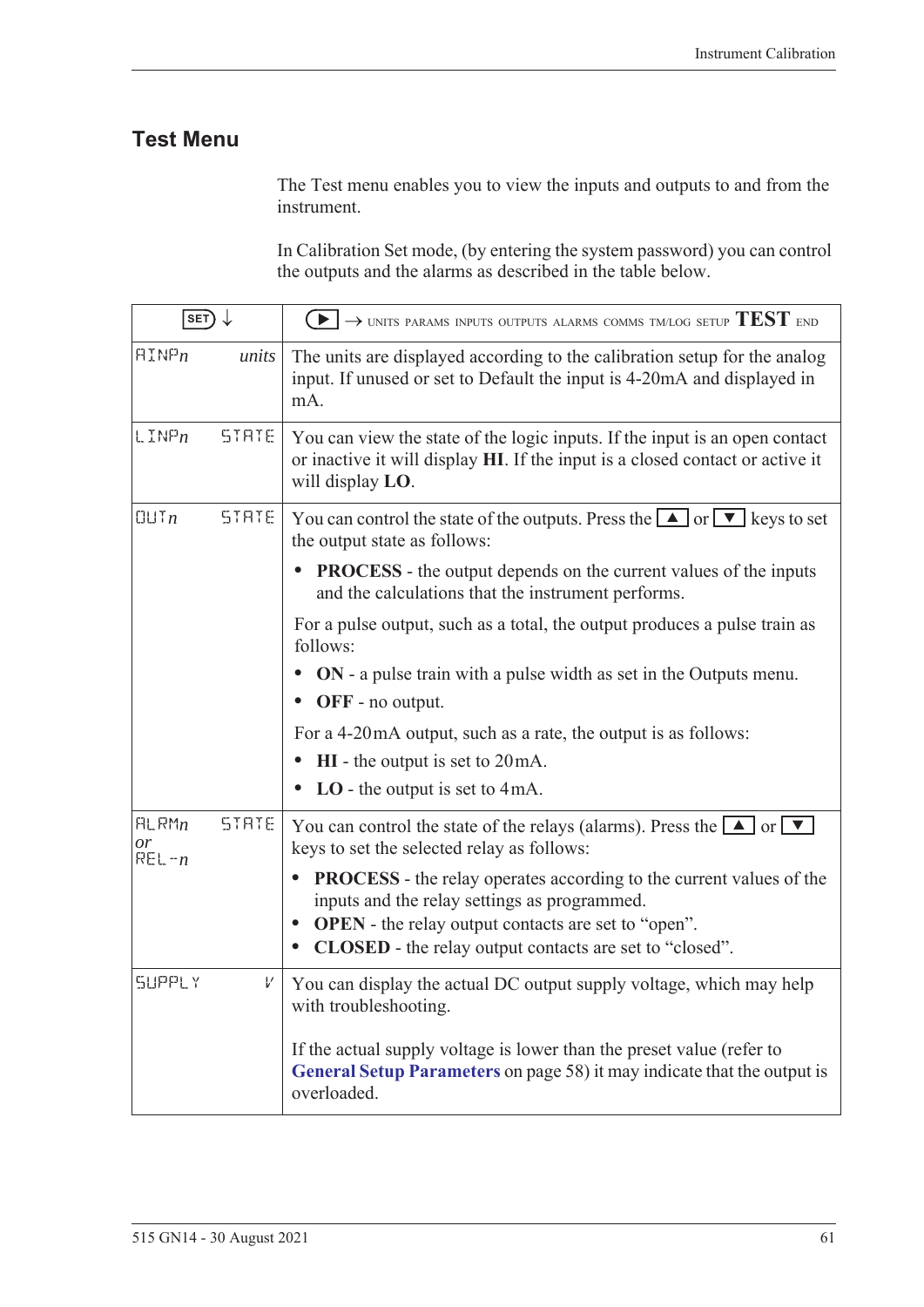# **System Messages**

The instrument displays messages for defined events and fault conditions.

The manufacturer or distributor can enter user-defined text for the messages. This user-defined text is displayed, instead of the default (English) messages, when the Display Tags option in the Setup menu is set to USER.

### <span id="page-71-0"></span>**Error Messages**

### **Failure of Analog Input Sensor**

If there is a failure of an analog input sensor for a process parameter such as temperature or pressure etc, the instrument sets the value of that parameter to 0 and displays the relevant error message. The input sensor and connections need to be inspected and may require replacement.

The instrument also sets the results of calculations that depend on the failed input(s) to 0. For example, if the temperature sensor fails, the instrument displays a temperature reading of 0 and the calculated energy flow as 0.

### **Default Value on Exception**

If Default Value On Exception has been enabled in the INPUTS section of calibration, the default value will automatically be used so that all calculations can continue. The error message will still continue to scroll across the display until the fault is corrected at which point the calculations will revert to using the live input.

#### **Override Error Condition**

While a fault is being rectified on an analog input for a process parameter, an operator with calibration access can set the Analog Input Signal Type to DEFAULT and the Analog Input Default Point to a typical process value. If there are no other faults, the instrument continues to operate by using the default value.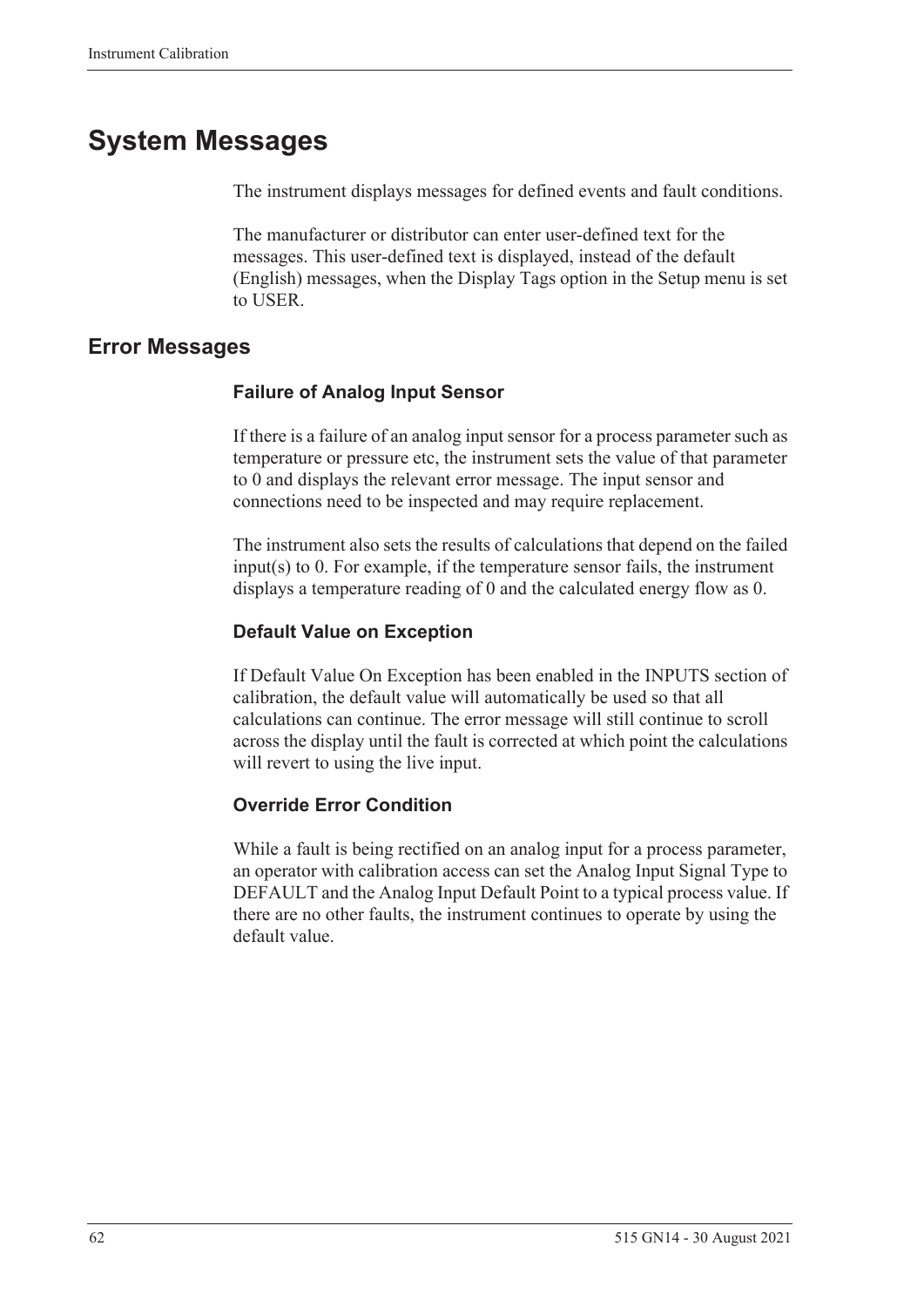<span id="page-72-0"></span>

| <b>Error</b><br><b>Messages</b>      | <b>Status</b><br>Code | <b>Description</b>                                                                                                                                                                                                                                 |
|--------------------------------------|-----------------------|----------------------------------------------------------------------------------------------------------------------------------------------------------------------------------------------------------------------------------------------------|
| CPU Card<br>Failure                  | 20                    | There are failed components on the CPU card and technical support<br>is required.                                                                                                                                                                  |
| Power Supply<br>is Low               | 21                    | The input and/or output power supply voltage is too low, ensure<br>that:<br>(a) input power supply voltage is within the specified range<br>(b) output power supply is not overloaded.                                                             |
| New/Failed<br>Battery - Set<br>Time  | 22                    | The real-time clock has lost the correct time because the battery has<br>failed, or there is a new battery. Set the current time and date (in the<br>TM/LOG menu) to clear the error message and to continue data<br>logging at the correct times. |
|                                      |                       | Note: The instrument can continue operating with a failed battery,<br>but the correct time will be lost if there are interruptions to<br>the power supply.                                                                                         |
| Temperature<br><b>Sensor Failure</b> | 01                    | The temperature sensor (analog input 1) has failed. To deactivate<br>the error, the Analog Input Signal Type can be set to DEFAULT to<br>use a programmed default value instead of the sensor signal.                                              |
| Pressure<br><b>Sensor Failure</b>    | 02                    | The pressure sensor (analog input 2) has failed. To deactivate the<br>error, the Analog Input Signal Type can be set to DEFAULT to use<br>a programmed default value instead of the sensor signal.                                                 |
| Lo Range<br>Flow Input<br>Failure    | 03                    | The low range flow transmitter (analog input 3) has failed.                                                                                                                                                                                        |
| Hi Range Flow<br>Input Failure       | 04                    | The high range flow transmitter (analog input 4) has failed.                                                                                                                                                                                       |
| Diameter Ratio<br>is out of Range    | 05                    | The diameter ratio (beta) is out of the allowed range. The pipe<br>and/or orifice diameters (specified in the Parameters menu) should<br>be within the recommended limits of the DP flowmeter being used.                                          |
| Invalid<br>Reference<br>Parameter    | 06                    | The reference parameter is outside of the allowed range. Reference<br>temperature and pressure (specified in the Parameters menu) should<br>be within the SGERG limits.                                                                            |
| <b>Invalid Gas</b><br>Property       | 07                    | The gas property is outside of the allowed range. The gas properties<br>(specified in the Parameters menu) should be within the SGERG<br>limits. Refer to "note" in SGERG (AGA-8 Gross) Limits on page<br>6.                                       |
| Temp/Pressure<br>is Out of<br>Range  | 10                    | The temperature and/or pressure inputs are outside of the allowed<br>calculation range.                                                                                                                                                            |

The system displays error messages as described in the following table: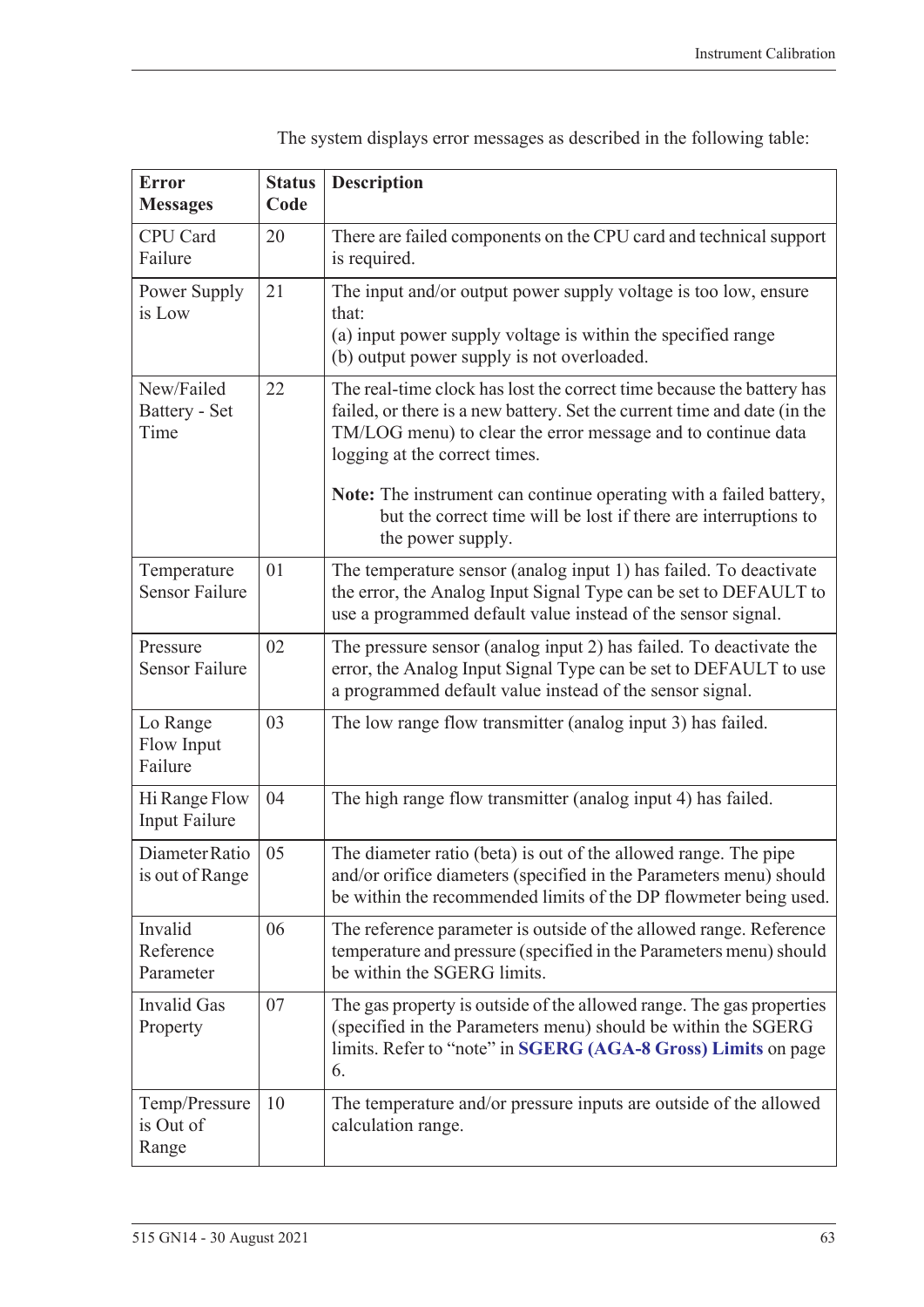# <span id="page-73-0"></span>**Warning Messages**

| <b>Warning Messages</b>           | <b>Description</b>                                                                                                                                                         |
|-----------------------------------|----------------------------------------------------------------------------------------------------------------------------------------------------------------------------|
| Value Has Been Set to<br>Default  | You have entered an invalid value for a parameter. Therefore, the<br>instrument has set the default value.                                                                 |
| Over Total Limit -<br>Maximum Set | You have exceeded the maximum number of logging entries for the<br>combined time bases. The instrument has set the current log setting to<br>the remaining maximum number. |
| Already Assigned to<br>Other Port | You have tried to assign a particular protocol type to more than one<br>serial communication port. The instrument has set the protocol to<br>NONE.                         |

The system displays warning messages as described in the following table: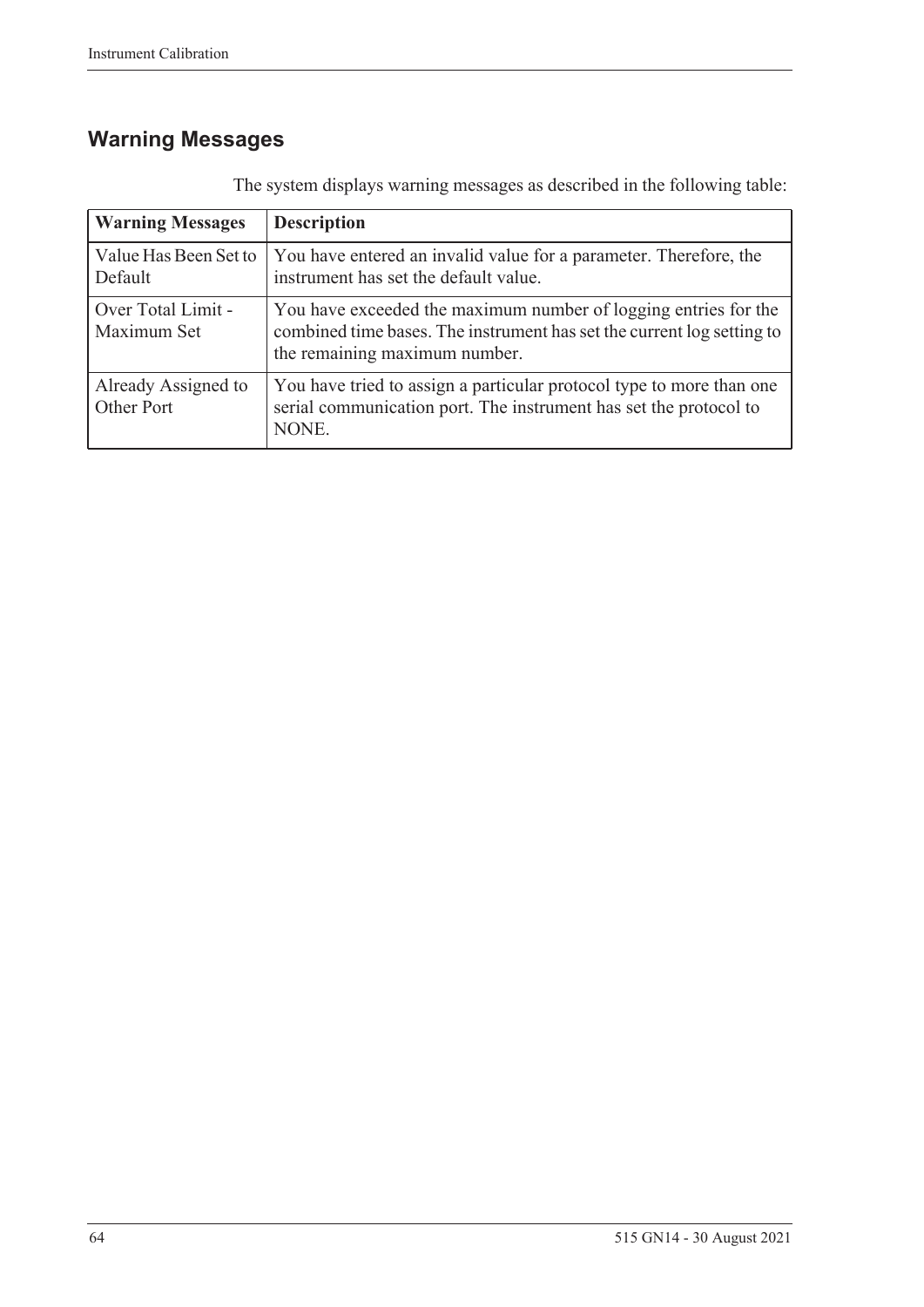# **Chapter 6 Communications**

# **Overview**

<span id="page-74-2"></span>This chapter describes the communications between the instrument and another communicating device such as a computer or a printer. You should have relevant information about the devices to which the instrument will be connected. Some connection examples are included in this manual, however, the operation and connection of other devices is outside the scope of this manual.

## **Hardware Interconnection**

<span id="page-74-3"></span>The instrument has two communication ports:

- **•** COM-1 RS-232 port on the rear panel (DB9 female connector)
- **•** COM-2 RS-485 port on the rear panel (optional) or Ethernet (optional)

The appropriate interface and protocols are selected during calibration.

#### <span id="page-74-1"></span>**COM-1 RS-232 Port**

The COM-1 RS-232 port provides communication between the instrument and one other device such as a host computer or a printer.

**Note:** A printer must have a serial port to be able to be directly connected to the flow computer. It is not possible to communicate directly with a printer via a parallel port.

Computers use either a DB9 or a DB25 connector, and the connections to each type are shown in [Figure 19.](#page-74-0)



<span id="page-74-0"></span>*Figure 19 RS-232 Cable Connections to a Computer*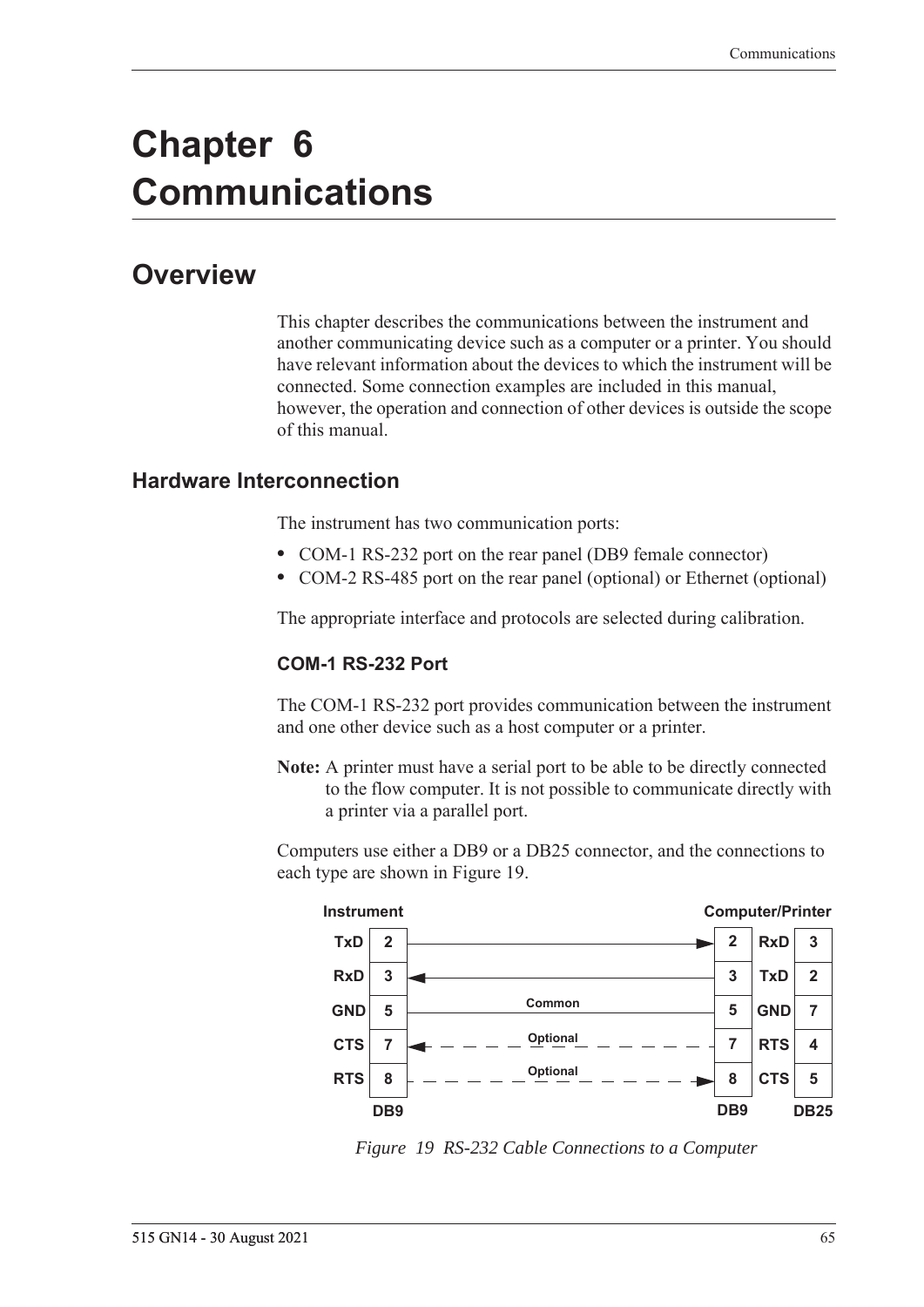**Note:** The instrument requires a cable with straight-through connections. Do not use a null modem cable for RS-232 connection to a computer.

#### <span id="page-75-1"></span>**COM-2 RS-485 Port Option**

The COM-2 RS-485 port enables communication with multiple devices. Each device has a unique address so that the "master" device can communicate with specific "slave" devices.

On RS-485 links, an external terminating resistor must be connected at the furthest end of the cable. When multiple instruments are connected, they should be "daisy chained" in a multidrop configuration as shown in Figure [20](#page-75-0). Up to 32 units can be connected to the interface at a maximum distance of 1200 metres.



<span id="page-75-2"></span>*Figure 20 RS-485 Connections*

#### <span id="page-75-0"></span>**COM-2 Ethernet Port Option**

An Ethernet module is an available option, in place of the RS-485 port, if Modbus TCP/IP connection is required. In the programming communication settings, COM-2 should be set to RTU (Modbus), 19200 Baud rate, even parity and 1 stop bit.

For further advice and example of Ethernet port usage and setup, refer to **[Ethernet Port & Setup](#page-99-0)** on page 90 in the Appendix.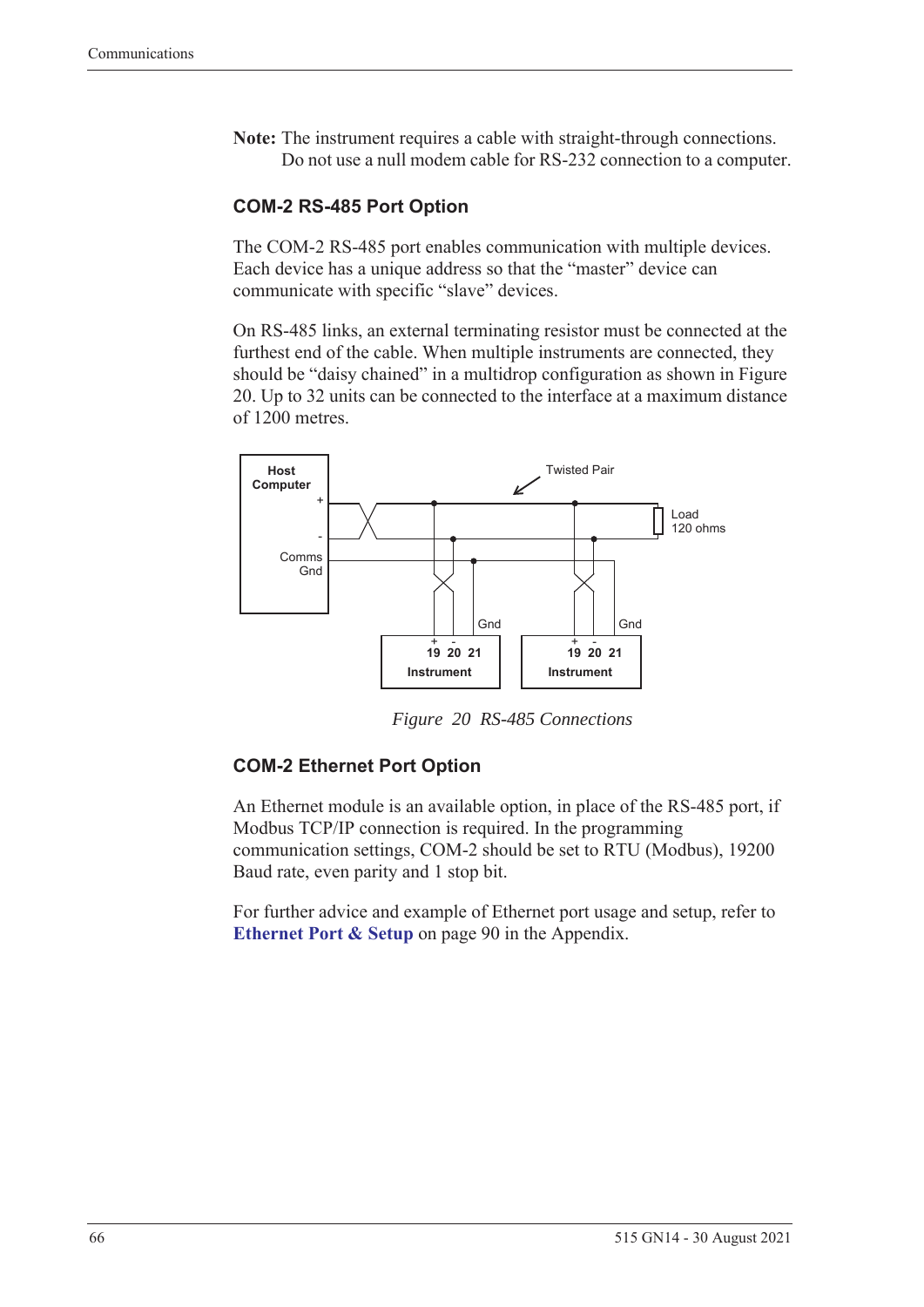# **Protocols**

<span id="page-76-1"></span>The communications protocols can be assigned to the communication ports on the instrument as follows:

- **• ASCII** Simple ASCII
- **• RTU** Modbus RTU
- **• PRN** Printer Protocol
- **• NONE** If a port is not being used, set the protocol to NONE.
- **Note:** The Printer Protocol is only available if the option with Real Time Clock is installed. Also a protocol cannot be assigned to more than one port at a time as described in **[Communications](#page-63-0)** on page 54.
- **• ASCII** In this ASCII protocol each command and response is a string of ASCII characters. This proprietary protocol is developed by Contrec to allow for simple information interchange. The main advantages of this mode are that it allows extended time intervals to occur between characters without causing a timeout error and that messages can be sent and monitored easily with a simple ASCII terminal.
- **• Modbus RTU** Modbus RTU is an industry-standard protocol which allows the instrument to be easily connected to computers running supervisory software systems. The main advantage of this mode is that its greater character density allows better data throughput than ASCII mode, however each message must be transmitted in a continuous stream.
- <span id="page-76-0"></span>**• Printer** - In the Printer protocol there is a selection of printer types. Please refer to the **[Printer Protocol](#page-88-0)** on page 79 for full details.

# **Simple ASCII Protocol**

This simple ASCII protocol requires that all requests are initiated with a colon (:) and terminated with a carriage return  $\binom{C_R}{R}$ . The message termination can include a linefeed before the carriage-return  $(\mathsf{L}_\mathsf{F}^\mathsf{C}_{\mathsf{R}})$ , but it is the carriage-return that acts as the message termination.

<span id="page-76-2"></span>All responses by the instrument are terminated with a linefeed and a carriage-return  $(L_F^C_R)$ .

# **Requests Format**

The format of a request to the instrument is as follows:

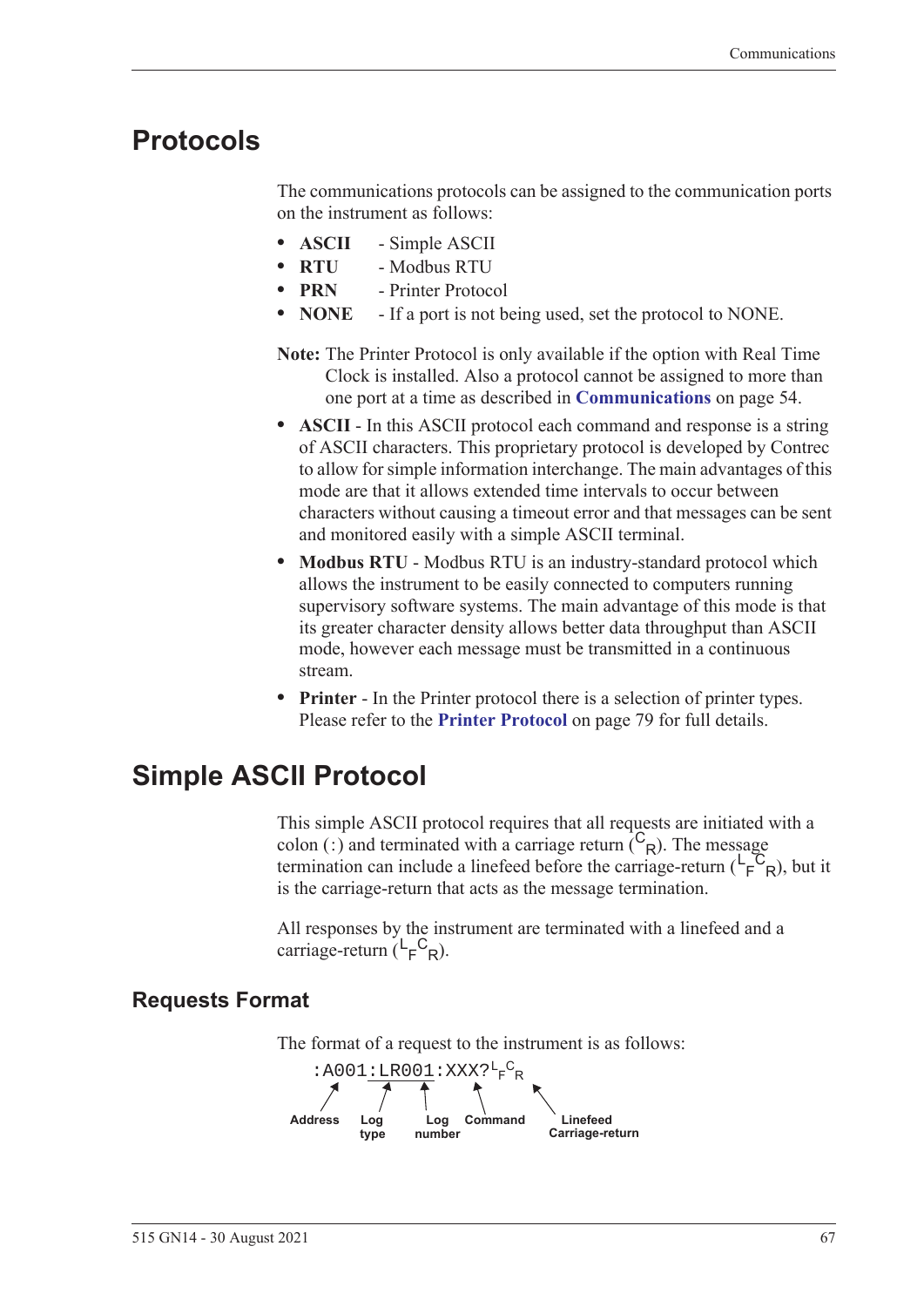Each request must include the address and command portions. The underlined section is an optional part of the request string.

#### <span id="page-77-0"></span>**Address**

In multipoint communications, each instrument must have a unique address and it is essential in the request for identifying a particular instrument. However, it may be set to 000, for special broadcast commands.

For single-instrument communications, the address can also be set to 000 in the request.

Refer to **[Communications](#page-63-0)** on page 54 for setting the instrument address.

**Note:** The instrument always responds with its address in the header regardless of the type of request.

#### **Log Type and Number**

The log type and number enables a communicating device to retrieve data from the instrument. The data can be from timebased and/or event-based logs. Data can also be from the current process variables with the either accumulated or non-accumulated (resettable) totals.

All logged records of the process variables contain the accumulated totals.

The log request is optional. If the log request is not included, or the log number is set to 000, the instrument returns the current process variables. If the log request is included, the log number defines the specific log entry by counting backwards. The most recent log entry for a timebase is 001.

The "last edit" log records the process variables at the time of the last exit from the calibration edit mode. There is only one "last edit" log, therefore, if a number is included in the request, the instrument ignores the number and returns the data at the time of the last edit. Likewise, there is only one set of current process variables with "non-accumulated totals", therefore it also ignores any log number included in the request.

The types of logs applicable to this instrument are as follows:

| Log Type                                         |
|--------------------------------------------------|
| LH - hourly log                                  |
| LD - daily log                                   |
| LW - weekly log                                  |
| LM - monthly log                                 |
| $LY$ - yearly log                                |
| LE - last edit log                               |
| LN - current totals displayed as Non-accumulated |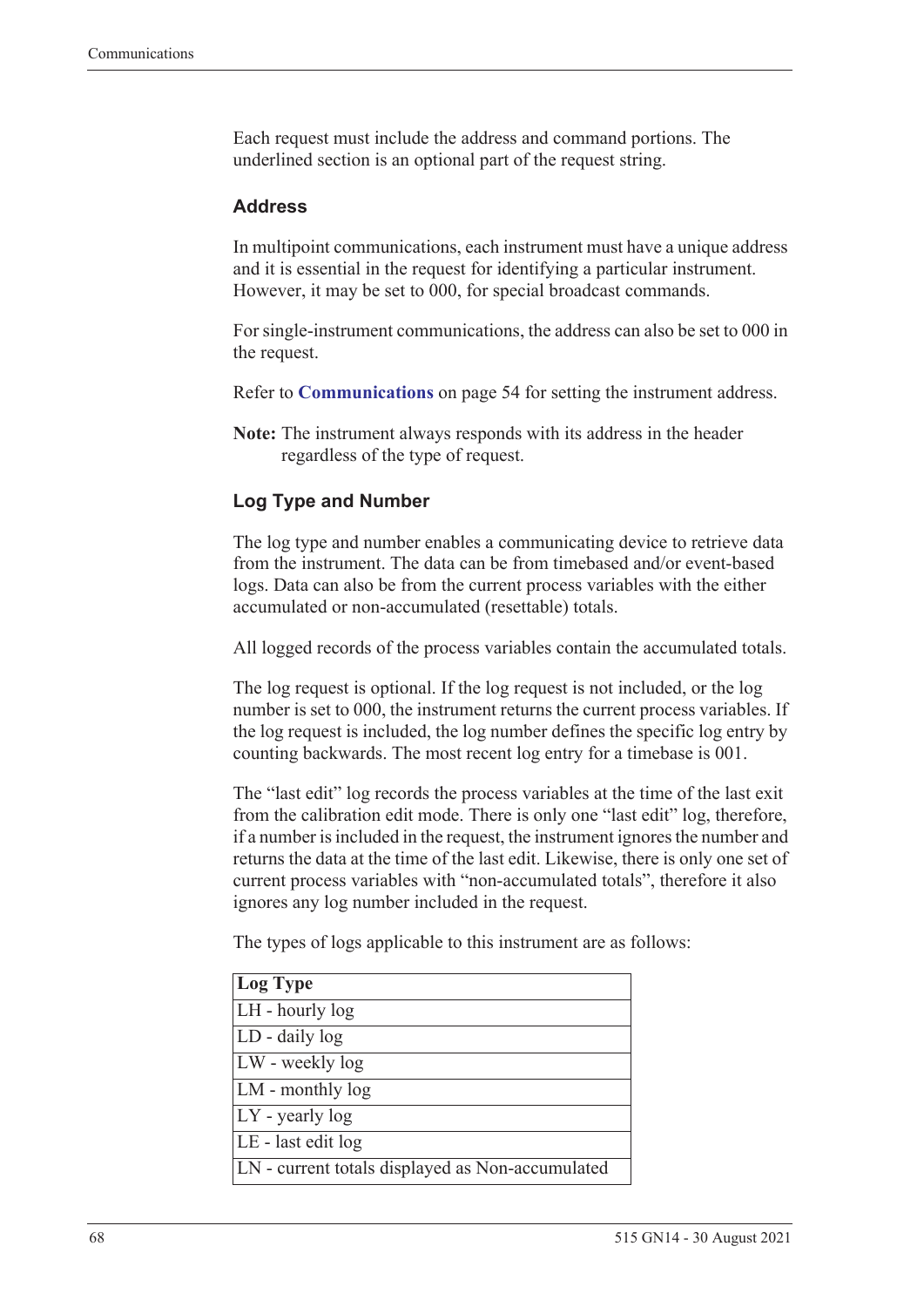The number of the log entry is the same as shown on the front panel of the instrument. For example, a request for LH003 would return the data for the log entry two hours prior to the most recent hourly log entry. If the current time is between 9:00 am and 10:00 am, the most recent hourly log LH001 was recorded at 9:00. Therefore, LH002 is for 8:00 and LH003 is for 7:00. After 10:00 am in this example, LH003 becomes the 8:00 log.

#### **Instrument Responses**

<span id="page-78-1"></span>The instrument response time to any enquiry is not more than 300 ms. The responses from the instrument are in the following format:

```
HEADER<sup>L</sup>F<sup>C</sup>R
DATA<sup>L</sup>F<sup>C</sup>R
DATA<sup>L</sup>F<sup>C</sup>R
.
.
.
DATA<sup>L</sup>F<sup>C</sup>R
L_F^CR
```
The components of the response message are as follows:

#### **Header**

The format of the response header from the instrument is as follows:



<span id="page-78-0"></span>The instrument **Exception Status** codes that the instrument returns for the ASCII protocol are the same as those described for the Modbus RTU protocol in **[Instrument Exception Status](#page-86-0)** on page 77.

#### **Data**

The format of the data variables from the instrument is as follows:

|  |  |  | 89123.456             |  |  |  | MW h                                                                                                                                                          |  |  |  |  | E N E R G Y |  |  |
|--|--|--|-----------------------|--|--|--|---------------------------------------------------------------------------------------------------------------------------------------------------------------|--|--|--|--|-------------|--|--|
|  |  |  |                       |  |  |  |                                                                                                                                                               |  |  |  |  |             |  |  |
|  |  |  | Value (aligned right) |  |  |  | $\begin{bmatrix} \frac{8}{9} \\ \frac{8}{9} \end{bmatrix}$ Unit (aligned left) $\begin{bmatrix} \frac{8}{9} \\ \frac{8}{9} \end{bmatrix}$ Item (aligned left) |  |  |  |  |             |  |  |

**Note:** The decimal point in the Value is always at character position 8. Therefore whole numbers are aligned right at the decimal point, with trailing zeroes.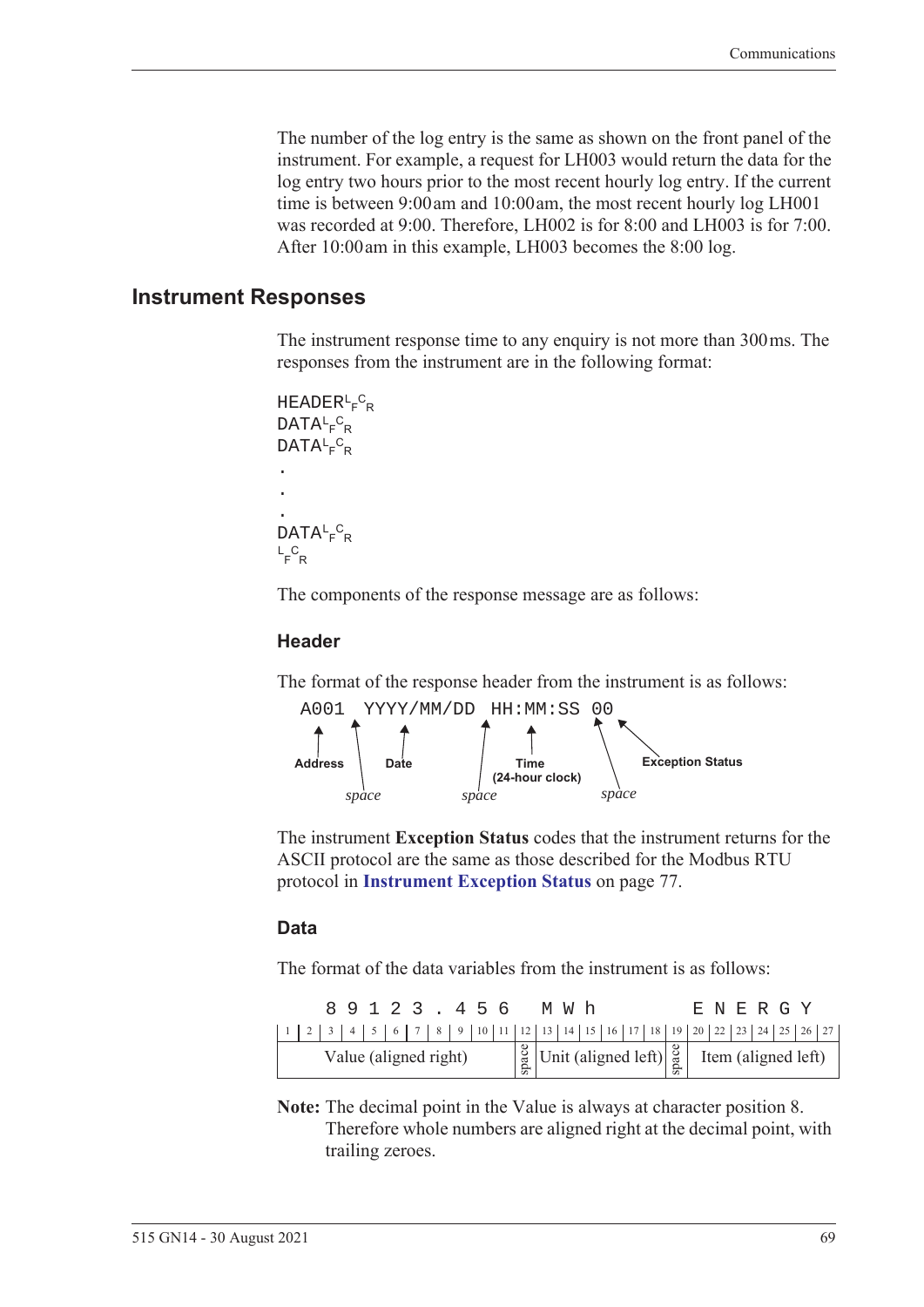#### **Variables Request**

The variables request asks the instrument to return the value of one or more requested variables. All totals are transmitted as accumulated totals.

|                  | <b>Command</b> Description                                                                                                                      |
|------------------|-------------------------------------------------------------------------------------------------------------------------------------------------|
| :RVA?            | Return all variables                                                                                                                            |
| :RVD?            | Return the default Total and Rate                                                                                                               |
| $:RV0?$<br>:RV9? | Return the specific variable. The numbers relate to the<br>position in the variables menu. For example, V0 is Energy,<br>V1 is Power and so on. |

#### **Variables Request and Response Example**

The following request is for the only instrument that is connected to the communication port to return the values of all main menu variables.

:  $A 0 0 1 : R V A ? \frac{c}{r} c_R$ 

The following is an example of a hypothetical instrument response. Refer to [on page 4](#page-13-0) for the list of variables that would be returned for this application.

|             |  |  |  |  |          |  |                  |  |       | $A\ 0\ 0\ 1\quad 2\ 0\ 0\ 2\ / \ 0\ 3\ / \ 1\ 4\quad 1\ 8:2\ 5:0\ 0\quad 0\ 0\ _{F}\ ^{c}{}_{R}$ |  |      |  |               |                                              |                                   |  |
|-------------|--|--|--|--|----------|--|------------------|--|-------|--------------------------------------------------------------------------------------------------|--|------|--|---------------|----------------------------------------------|-----------------------------------|--|
|             |  |  |  |  |          |  | 6.116 MWh        |  |       |                                                                                                  |  |      |  |               | ENERGY 'F <sup>c</sup> r                     |                                   |  |
|             |  |  |  |  |          |  | 16.573 MW        |  |       |                                                                                                  |  |      |  |               | POWER                                        | $L_{F}$ $C_{R}$                   |  |
|             |  |  |  |  |          |  | 1320.530 m 3     |  |       |                                                                                                  |  |      |  |               | VOLUME <sup>L<sub>E</sub>C<sub>R</sub></sup> |                                   |  |
|             |  |  |  |  |          |  |                  |  |       | 58.300 m 3/M                                                                                     |  |      |  |               | $V - F L O W \leftarrow c_R$                 |                                   |  |
|             |  |  |  |  | 7627.117 |  | КG               |  |       |                                                                                                  |  |      |  | MASS          |                                              | $L_F$ $C_R$                       |  |
|             |  |  |  |  | 344.460  |  |                  |  |       | K G / M                                                                                          |  |      |  |               | M – F L O W                                  | $L$ <sub>F</sub> $C$ <sub>R</sub> |  |
|             |  |  |  |  | 230.000  |  |                  |  | DEG C |                                                                                                  |  | TEMP |  |               |                                              | $L_F$ $C_R$                       |  |
|             |  |  |  |  | 1.260    |  | МРА              |  |       |                                                                                                  |  |      |  | PRESS         |                                              | $L_{F}$ $C_{R}$                   |  |
|             |  |  |  |  |          |  | $0.174$ m $3/KG$ |  |       |                                                                                                  |  |      |  | $S P - V O L$ |                                              | $L_{F}$ $C_{R}$                   |  |
|             |  |  |  |  |          |  |                  |  |       | 2886.760 KJ/KG SP-ENT FR                                                                         |  |      |  |               |                                              |                                   |  |
| $L_F$ $C_R$ |  |  |  |  |          |  |                  |  |       |                                                                                                  |  |      |  |               |                                              |                                   |  |

The following message to an instrument, requests the current values for the default rate and total:

: A 0 0 1 : R V D ?  $L_F$   $C_R$ 

The instrument response would be similar to the following:

A001 2002/03/14 18:25:00  $F$   $\circ$ <sub>R</sub>  $126.455 m3$ <sup>F</sup> <sup>C</sup> R  $20.437$  m  $3/M$  $F$   $\circ$ <sub>R</sub> L <sup>F</sup> <sup>C</sup> R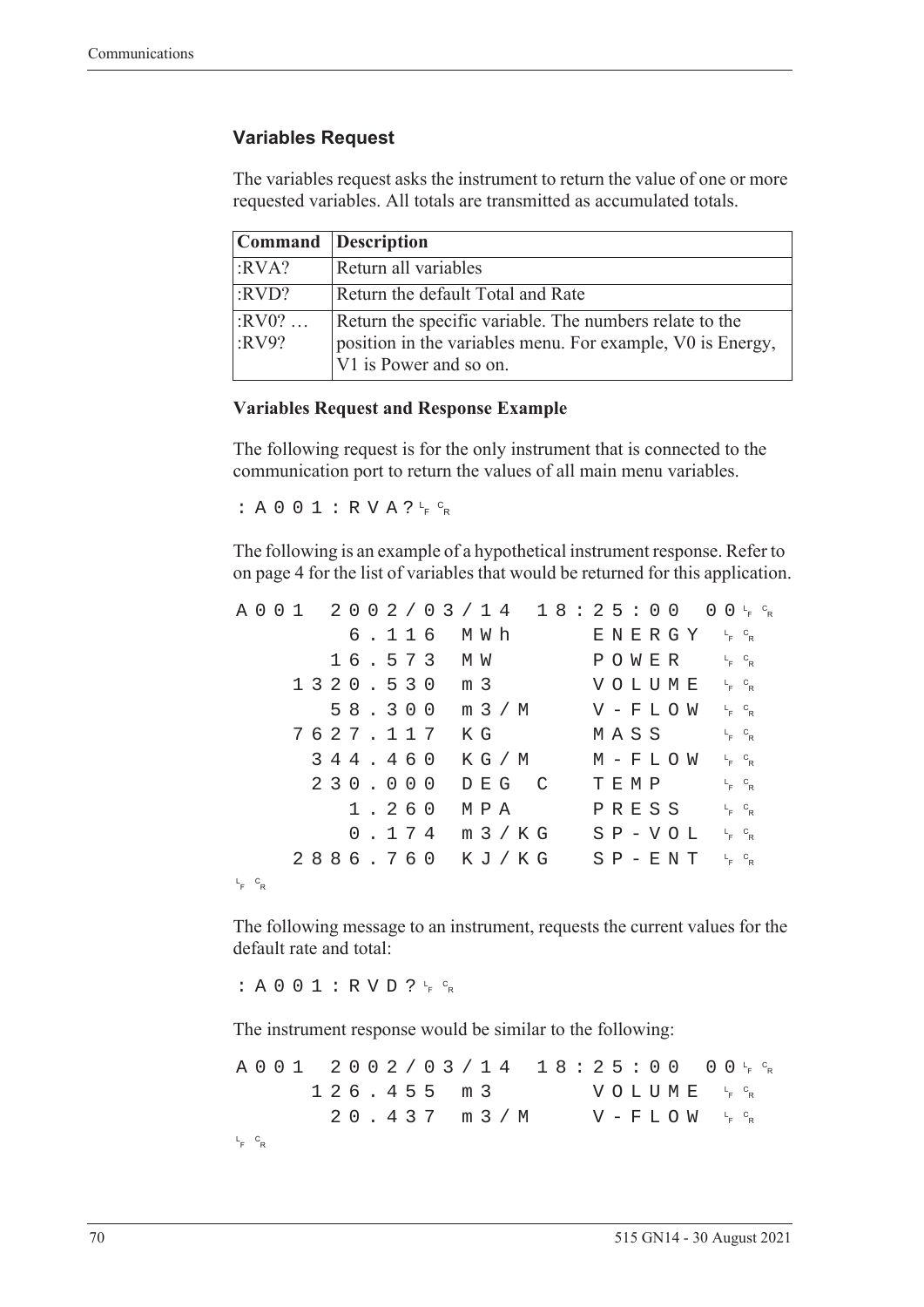#### **Log Request**

The log request asks the instrument how many logs it stores in the particular timebase. These are the values described in **[Time Settings and Data](#page-64-0)  Logging** [on page 55](#page-64-0).

|       | Command Description                                      |
|-------|----------------------------------------------------------|
| :RLH? | Return the number of hourly logs                         |
| :RLD? | Return the number of daily logs                          |
| :RLW? | Return the number of weekly logs                         |
| :RLM? | Return the number of monthly logs                        |
| :RLY? | Return the number of yearly logs                         |
| :RLR? | Return the number of log records (non-timebased logging) |

#### **Log Response Example**

The following message asks the instrument with address 001 to return the number of logs that the instrument stores:

 $: A 0 0 1 : R L R ? \nmid R$ 

The instrument response would be similar to the following:

A001 2002/03/14 18:25:00  $F$   $\circ$ R  $24r$ <sub>F</sub>  $c_R$ L <sup>F</sup> <sup>C</sup> R

#### **Clear Data Request**

The clear data request asks the instrument to clear the data in the selected registers.

| Command Description |                                                 |
|---------------------|-------------------------------------------------|
| :RCN?               | Clear the non-accumulated (resettable) totals   |
| :RCA?               | Clear the accumulated totals                    |
| :RCL?               | Clear the logs except for the "last edited" log |

#### **Clear Data Request Example**

The following message asks the instrument with address 001 to clear the logged data that the instrument stores:

: A 0 0 1 : R C L ?  $L_F$   $c_R$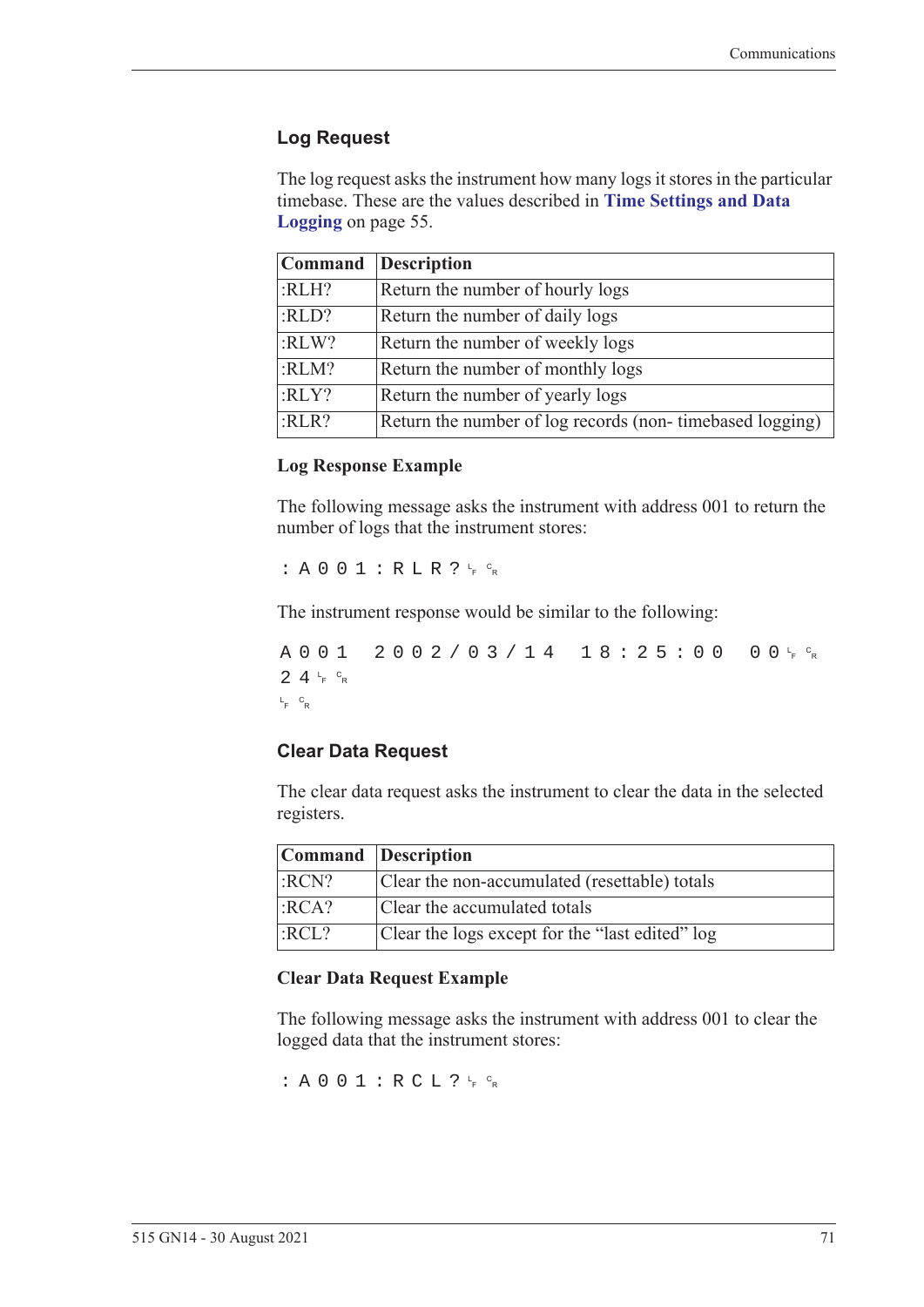The instrument response would be similar to the following:

A001 2002/03/14 18:25:00  $F$   $\circ$ <sub>R</sub> L <sup>F</sup> <sup>C</sup> R

#### **Instrument Information Request**

The Instrument Information request asks the instrument to return the general information about the model and version codes. The instrument exception status is returned as a part of the header as it is with the header for all command responses.

|      | Command Description                                                                                                      |
|------|--------------------------------------------------------------------------------------------------------------------------|
| RIG? | Return the general information about the instrument such as                                                              |
|      | Model number, Application number, Version and Serial                                                                     |
|      | numbers etc. These items are returned as a block in the same<br>format as shown on the display in the "Model Info" menu. |

#### **Instrument Information Response Example**

The following message asks the instrument with address 001 to return the general information about the instrument:

: A 0 0 1 : R I G ?  $L_F$   $C_R$ 

The following is an example of a hypothetical instrument response:

A001 2002/03/14 18:25:00 <sup>F</sup> <sup>C</sup> R  $515$   $MODEL$   $-11-F-F_{R}^{c}$  $S$  C O  $1$  I N P U T F - T P - - <sup>L</sup><sub>F</sub> <sup>C</sup>R  $S$  C O  $1$  V E R S O  $1$  O  $1$  J  $1$  , O  $0$   $1$   $1$   $1$   $6$   $8$ CUSTOM VERS 000001<sup>t</sup>F<sup>c</sup>r  $\texttt{UNIT}$  S/N 123456<sup>L</sup>F <sup>C</sup>R L <sup>F</sup> <sup>C</sup> R 1 2 3 4 5 6 7 8 9 10 11 12 13 14 15 16 17 18 19 20 21 22 23 24 25 26 27 28 29

### **Corrupted or Invalid Requests**

If the instrument receives a corrupted or incomplete request, there is no response. The instrument discards any partial request and waits for the next enquiry.

If the instrument receives a request message in the correct format, but for a non-existent option, it returns only the message header. For example, if the instrument received the following request variables message :A001:RVT? it will return only the header because there is no T option for the 'Variables Request' message.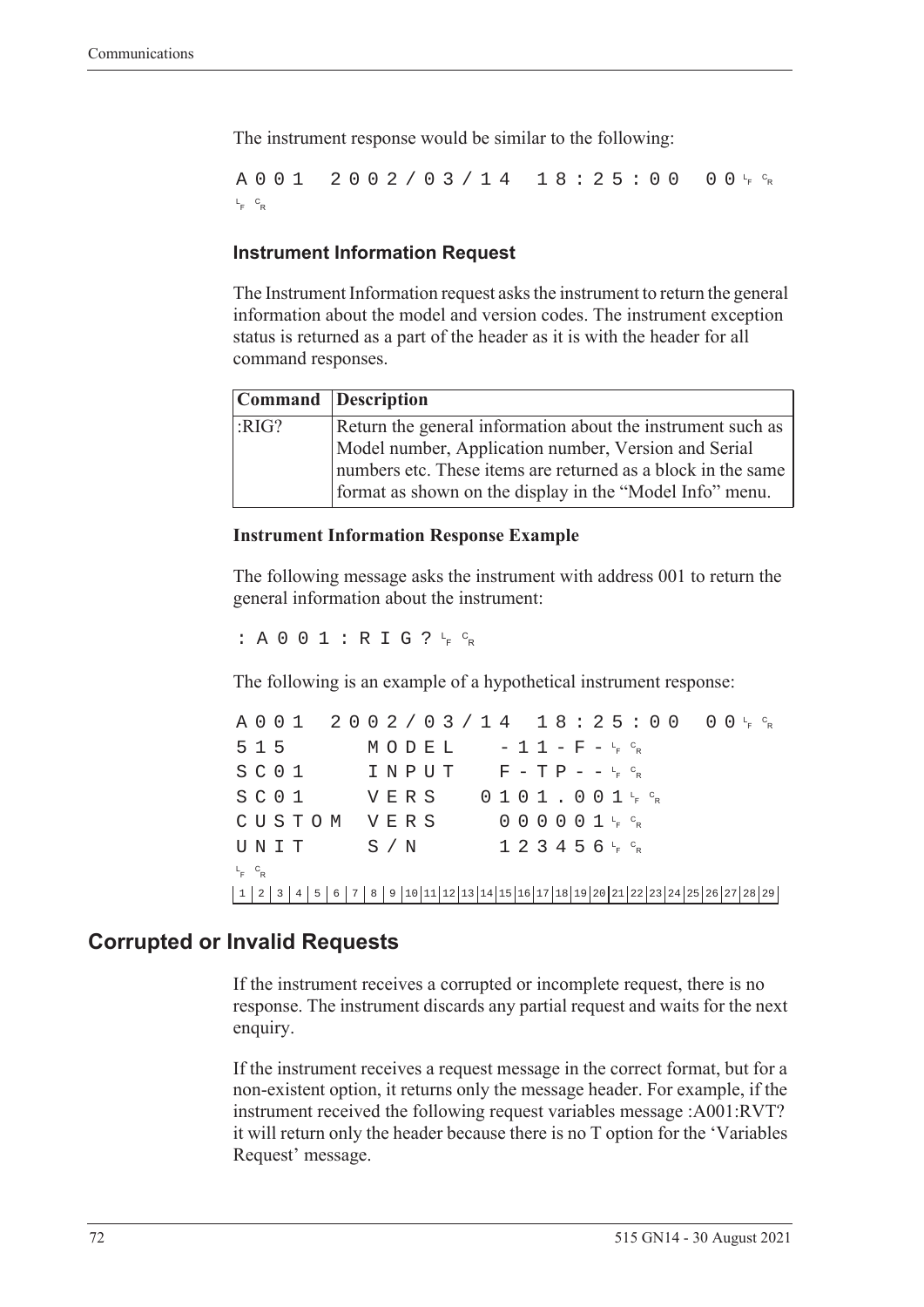# **Modbus RTU Protocol**

<span id="page-82-0"></span>Modbus RTU (remote terminal unit) is an industry standard protocol that allows the instrument to be easily interfaced to other communication devices.

The instrument implements the Modbus protocol as detailed in the *Modicon Modbus Protocol Reference Guide* PI-MBUS-300 Rev J (June 1996).

#### **Message Format**

In RTU mode, messages start with a silent interval of at least 3.5 character times. The first field transmitted is the device address. Following the last transmitted character, a similar interval of at least 3.5 character times marks the end of the message. A new message can begin after this interval. The entire message frame must be transmitted as a continuous stream. A typical message frame is shown below:

| <b>Address</b> | Function | Data    | <b>CRC</b> Check |  |  |  |  |  |
|----------------|----------|---------|------------------|--|--|--|--|--|
| $ 1$ byte      | 1 byte   | n bytes | 2 bytes          |  |  |  |  |  |

Except for broadcast messages, when a master device sends a query to a slave device, it expects a normal response. One of four possible events can occur from the master's query:

- **•** If the slave device receives the query without a communication error, and can handle the query normally, it returns a normal response.
- **•** If the slave does not receive the query due to a communication error, no response is returned. The master program has to process a timeout condition for the query.
- **•** If the slave receives the query, but detects a communications error (parity or CRC), no response is returned. The master program has to process a timeout condition for the query.
- **•** If the slave receives the query without a communication error, but cannot handle it (for example, if the request is to read a nonexistent register), the slave will return an exception response informing the master of the nature of the error.

#### **Instrument Address**

The address of the instrument is programmable in the range from 1 to 247. Some addresses are reserved according to PI-MBUS-300 and have a special meaning:

- 0 = Broadcast, no response required from slave devices
- **•** 248 to 255 Reserved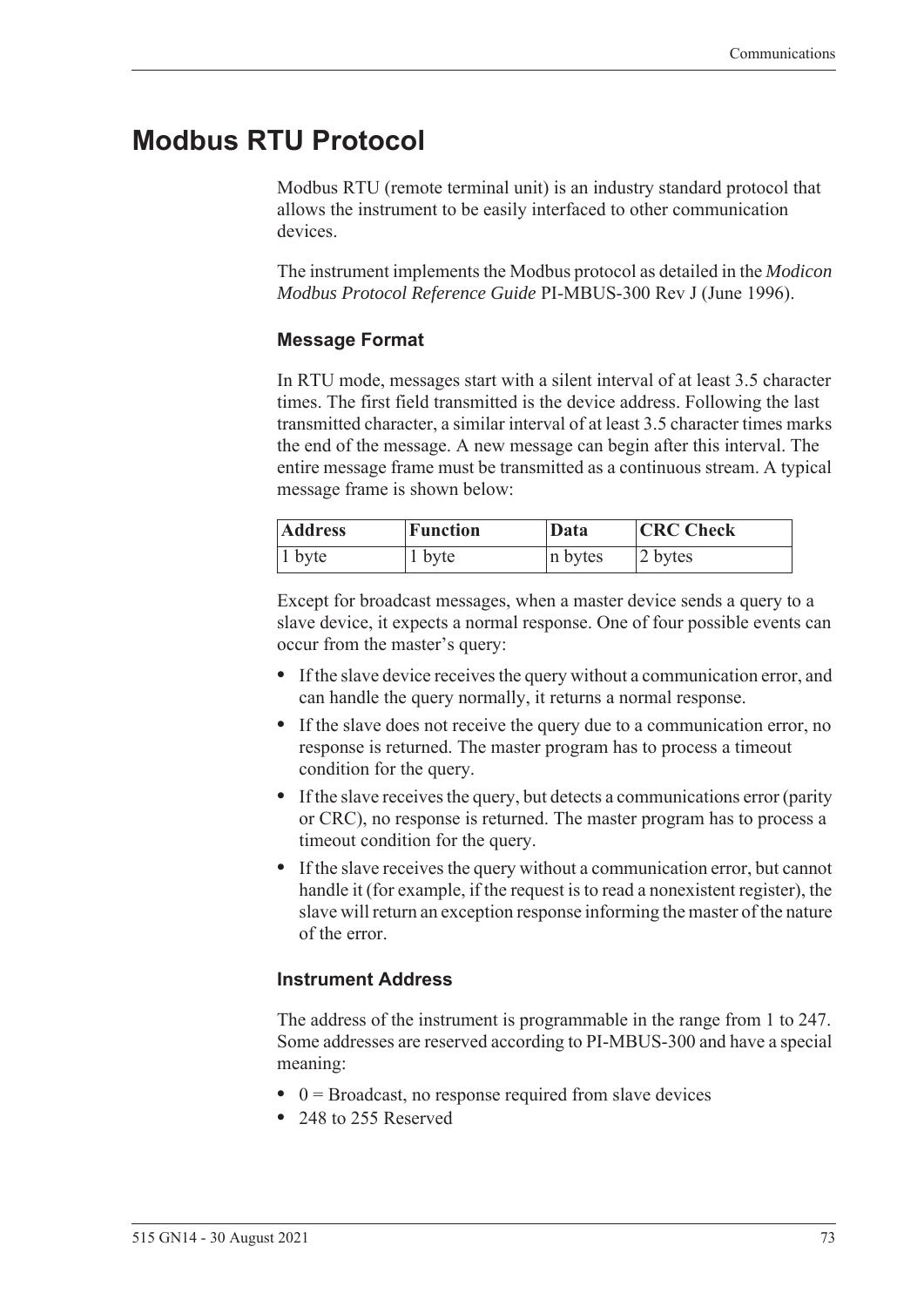## **Function Codes**

| Code            | <b>Name</b>           | <b>Description</b>                                                    |
|-----------------|-----------------------|-----------------------------------------------------------------------|
| 03              | Read data register(s) | Obtain the content of one or more 2-byte<br>data registers.           |
| 06              | Preset data register  | Preset one 2-byte data register.                                      |
| $\overline{07}$ | Read status register  | Obtain the content of 1-byte status register.                         |
| 16              |                       | $ $ Preset data register(s) Preset one or more 2-byte data registers. |

The instrument accepts the following function codes:

#### **Exception Response**

The instrument forms an exception response by adding 80H to the function code and using an exception code as the 1-byte data field in the returned frame. Implemented exception codes are as follows:

| Code | Name                    | <b>Description</b>                                                                                                                                   |
|------|-------------------------|------------------------------------------------------------------------------------------------------------------------------------------------------|
| 01   | <b>Illegal</b> function | The function code is not a legal action for<br>the slave.                                                                                            |
| 02   | Illegal data address    | The data address is not a legal address for<br>the slave.                                                                                            |
| 03   | Illegal data value      | The data value is not a legal value for the<br>slave.                                                                                                |
| 05   | Acknowledge             | The slave has accepted the request and is<br>processing it, but a long duration of time<br>will be required to do so.                                |
| 06   | Slave device busy       | The slave is engaged in processing a long<br>duration program command. The master<br>should re-transmit the message later when<br>the slave is free. |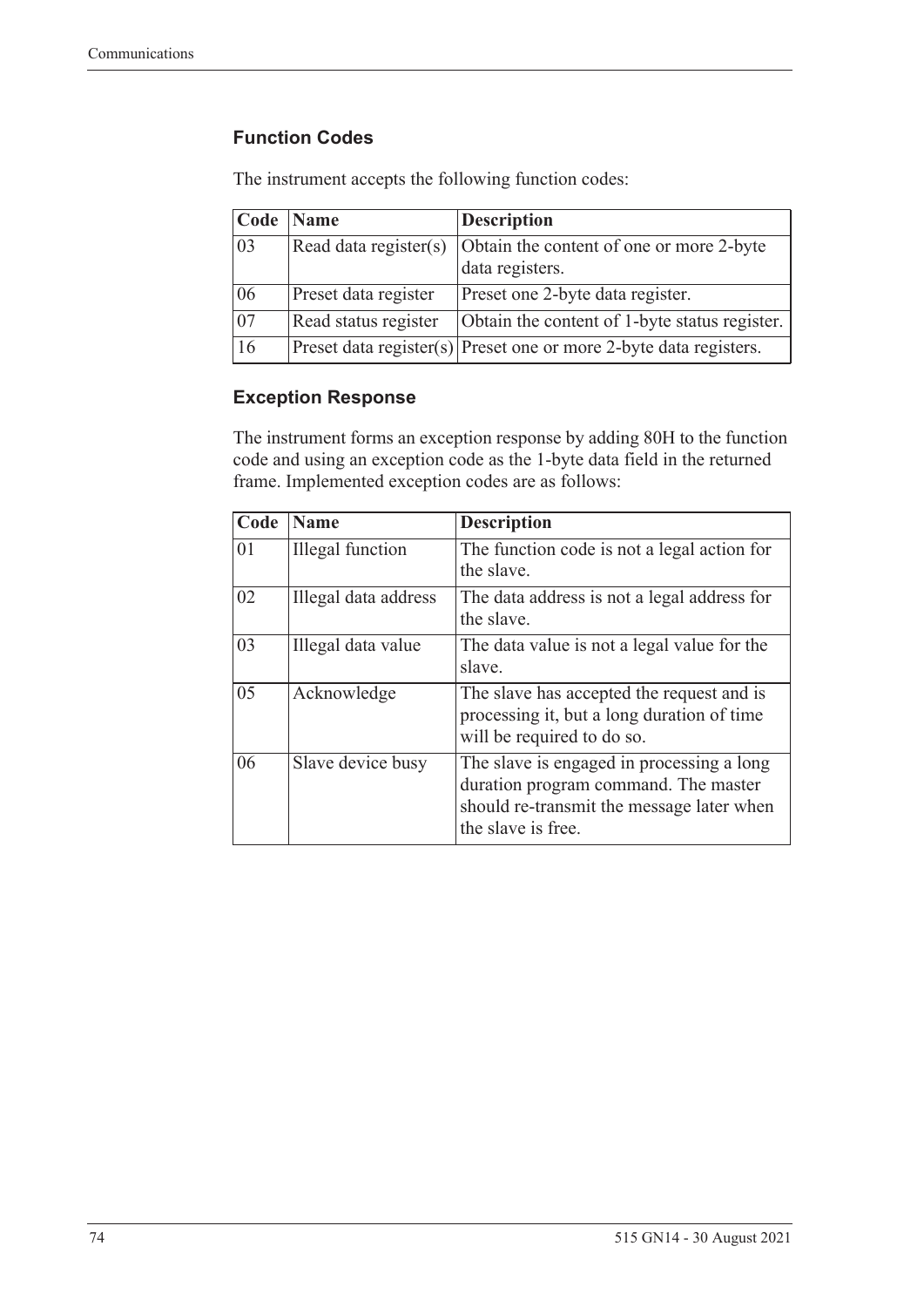# **List of Data Registers**

The following tables describe the addresses and meaning of the data registers in the instrument. The registers are grouped in blocks that relate to a particular function of the instrument. The data values are expressed in the engineering units that were selected for the variables when the instrument settings were configured.

**Note:** Conventional numbering of registers often starts from 1, therefore be aware that "register 1" in this case has "address 0" and so on.

The data registers represent different data types as specified in the tables:

- I Integer, 2 bytes (Holding Register)
- L Long Integer, 4 bytes (2 registers)
- P Programmable Format, 4 bytes (2 registers)

The "Programmable Format" data type for 4-byte (2 registers) data values can be set as either Floating Point or Long Integer via the "Data Type" program item as described in **[Communications](#page-63-0)** on page 54.

The Floating Point variable is represented in IEEE-754 Floating Point 4-byte format and requires two 2-byte data registers:

| <b>IEEE-754</b> | <b>Modicon Registers</b>                       |
|-----------------|------------------------------------------------|
| 1st byte        | low byte (register $X$ )                       |
| 2nd byte        | $\left  \text{high byte (register X)} \right $ |
| 3rd byte        | low byte (register $X+1$ )                     |
| 4th byte        | high byte (register $X+1$ )                    |

This means that two data registers must be read or written to obtain, or preset, one data value.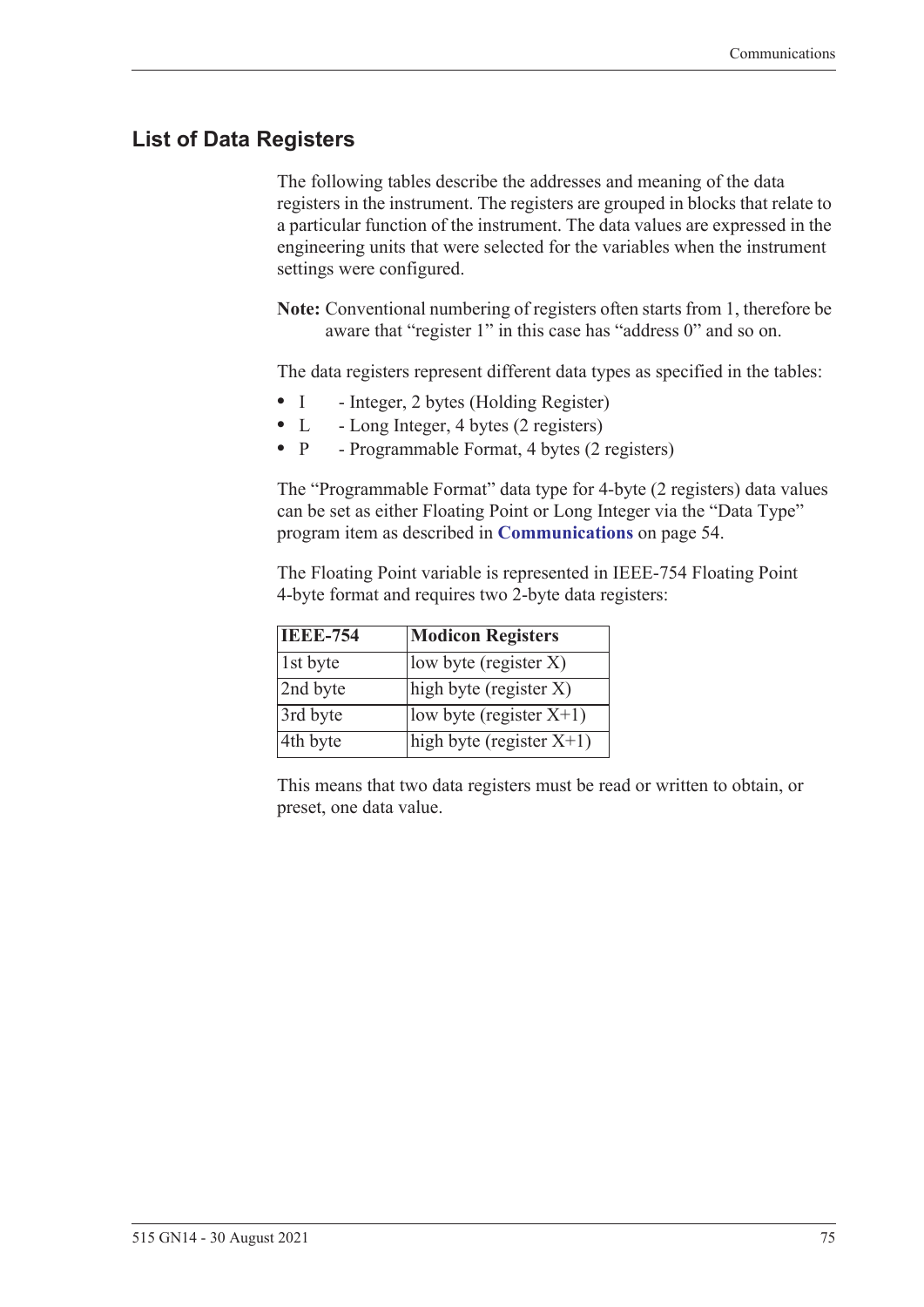## **Current and Logged Process Data**

This block of registers is available for the retrieval of current or logged process data with its matching time and date information.

Use the log type and log number to retrieve the logged information from the appropriate register. If a particular log number does not exist, or the instrument does not have the optional real-time clock, the time and date stamp and associated variables are set to zero.

| <b>Register</b> | <b>Name</b>                   | <b>Comments</b>                                                                                                                                                                                       | <b>Read Only or</b><br><b>Read/Write</b> | <b>Type</b>             |
|-----------------|-------------------------------|-------------------------------------------------------------------------------------------------------------------------------------------------------------------------------------------------------|------------------------------------------|-------------------------|
| $\mathbf{1}$    | Volume                        |                                                                                                                                                                                                       | R                                        | P                       |
| $\overline{3}$  | <b>Volume Flowrate</b>        |                                                                                                                                                                                                       | R                                        | P                       |
| 5               | <b>Corrected Volume</b>       |                                                                                                                                                                                                       | R                                        | $\overline{P}$          |
| 7               | <b>Corrected Flowrate</b>     |                                                                                                                                                                                                       | R                                        | $\overline{P}$          |
| $\overline{9}$  | Heat                          |                                                                                                                                                                                                       | R                                        | P                       |
| 11              | <b>Heat Flowrate</b>          | Process Variables                                                                                                                                                                                     | $\mathsf{R}$                             | $\overline{P}$          |
| 13              | Mass                          |                                                                                                                                                                                                       | R                                        | P                       |
| 15              | Mass Flowrate                 | By default totals are the Accumulated values. If<br>current Non-accumulated (resettable) totals are                                                                                                   | $\overline{\mathsf{R}}$                  | $\overline{\mathsf{P}}$ |
| $\overline{17}$ | Temperature                   | required, set register 37 to 06. All logged totals                                                                                                                                                    | R                                        | $\overline{\mathsf{P}}$ |
| $\overline{19}$ | Pressure (absolute)           | are the Accumulated values.                                                                                                                                                                           | R.                                       | P                       |
| $\overline{21}$ | Differential Pressure         |                                                                                                                                                                                                       | $\overline{\mathsf{R}}$                  | $\overline{\mathsf{P}}$ |
| $\overline{23}$ | <b>Reynolds Number</b>        |                                                                                                                                                                                                       | R.                                       | P                       |
| $\overline{25}$ | <b>Compressibility Factor</b> |                                                                                                                                                                                                       | $\overline{\mathsf{R}}$                  | $\overline{\mathsf{P}}$ |
| $\overline{27}$ |                               |                                                                                                                                                                                                       | R                                        | $\overline{\mathsf{P}}$ |
| $\overline{29}$ |                               |                                                                                                                                                                                                       | $\overline{R}$                           | P                       |
| $\overline{31}$ | Year                          |                                                                                                                                                                                                       | R/W                                      | L                       |
| $\overline{32}$ | Month                         | <b>Current Date/Time or</b>                                                                                                                                                                           | $\overline{R/W}$                         | L                       |
| $\overline{33}$ | Date                          | Logged Date/Time Stamp                                                                                                                                                                                | $\overline{R/W}$                         | T                       |
| $\overline{34}$ | Hour                          | (see register 38 Log Number).                                                                                                                                                                         | R/W                                      | $\overline{1}$          |
| $\overline{35}$ | Minute                        | Only current Date/Time can be edited                                                                                                                                                                  | $\overline{R/W}$                         | L                       |
| $\overline{36}$ | Second                        |                                                                                                                                                                                                       | $\overline{\mathsf{R}}$                  | L                       |
| 37              | Log Type                      | 00 - hourly or log records<br>01 - daily<br>02 - weekly<br>03 - monthly<br>04 - yearly<br>05 - last edit of calibration<br>06 - current totals are non-accumulated values,<br>register 38 is ignored. | R/W                                      | T                       |
| 38              | Log Number                    | If set to 0, current variables and Date/Time are<br>retrieved                                                                                                                                         | R/W                                      | I                       |
| 39              | <b>Clear Data</b>             | 01 - clear logs<br>02 - clear accumulated totals<br>03 - clear non-accumulated totals                                                                                                                 | $\overline{W}$                           | T                       |
| 40              | Reserved                      |                                                                                                                                                                                                       |                                          |                         |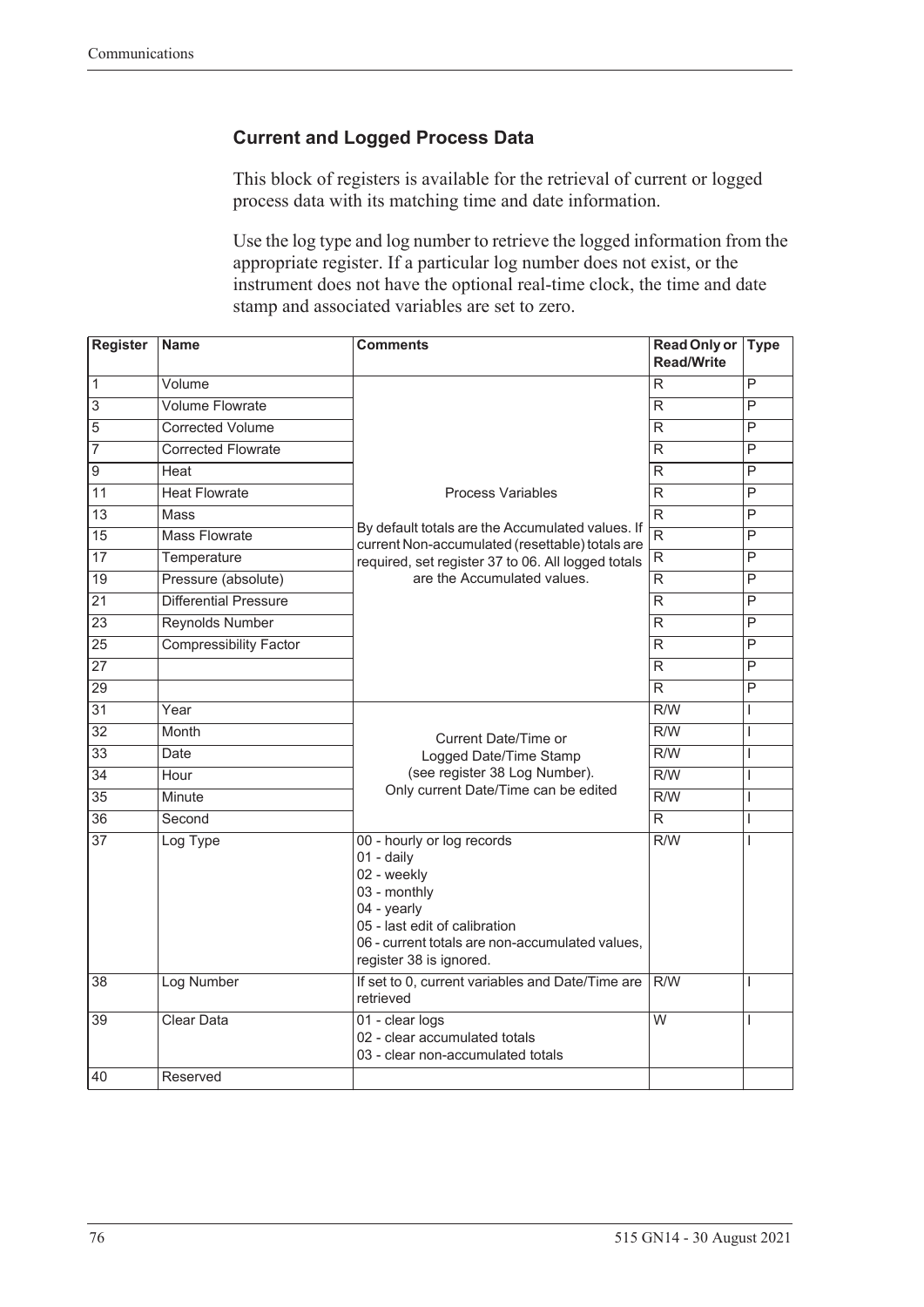## <span id="page-86-1"></span><span id="page-86-0"></span>**Instrument Exception Status**

This register is available to verify the status of the instrument.

| <b>Register</b> | <b>Name</b>   | <b>Comments</b><br><b>Read Only or</b><br><b>Read/Write</b> |   |  |  |  |
|-----------------|---------------|-------------------------------------------------------------|---|--|--|--|
| 41              | Exception     | $00 = no error$                                             | R |  |  |  |
|                 | <b>Status</b> | $01$ = analog input 1 failure                               |   |  |  |  |
|                 |               | $02$ = analog input 2 failure                               |   |  |  |  |
|                 |               | $03$ = analog input 3 failure                               |   |  |  |  |
|                 |               | $04$ = analog input 4 failure                               |   |  |  |  |
|                 |               | 05 = invalid calibration parameter                          |   |  |  |  |
|                 |               | 06 = invalid reference parameter                            |   |  |  |  |
|                 |               | $07$ = invalid property                                     |   |  |  |  |
|                 |               | 08 to 09 reserved                                           |   |  |  |  |
|                 |               | 10 = process parameters out of range                        |   |  |  |  |
|                 |               | $11 =$ input is over limit                                  |   |  |  |  |
|                 |               | $12$ = flow error detected                                  |   |  |  |  |
|                 |               | $20 =$ system failure                                       |   |  |  |  |
|                 |               | $21$ = power supply is low                                  |   |  |  |  |
|                 |               | $22$ = new or failed clock battery                          |   |  |  |  |
|                 |               | 23 to 29 reserved                                           |   |  |  |  |
|                 |               | $30 =$ alarm 1 active                                       |   |  |  |  |
|                 |               | $31$ = alarm 2 active                                       |   |  |  |  |
|                 |               | $32$ = alarm 3 active                                       |   |  |  |  |
|                 |               | $33$ = alarm 4 active                                       |   |  |  |  |

#### **Instrument Control and I/O**

This block of registers is available in some applications to give access to monitor and/or control some of the instrument.

| <b>Register</b> | <b>Name</b>        | <b>Comments</b>                                                                                                                                                                                | <b>Read Only or</b><br><b>Read/Write</b> | <b>Type</b> |
|-----------------|--------------------|------------------------------------------------------------------------------------------------------------------------------------------------------------------------------------------------|------------------------------------------|-------------|
| 42              | Reserved           |                                                                                                                                                                                                |                                          |             |
| 43              | Logic Inputs       | 0 to 15 Binary representation of logic inputs                                                                                                                                                  | R                                        |             |
|                 |                    | $B0 = 0/1$ (LSB)<br>input 1 activated/deactivated<br>$B1 = 0/1$<br>input 2 activated/deactivated<br>$B2 = 0/1$<br>input 3 activated/deactivated<br>$B3 = 0/1$<br>input 4 activated/deactivated |                                          |             |
| 44              |                    | Operation Mode   Representation of operation mode<br>$0 =$ Idle/Local<br>Idle state                                                                                                            | R                                        |             |
| 45              | <b>Relay State</b> | 0 to 15 Binary representation of relay state.<br>$0 =$ open; $1 =$ closed.<br>$B0 =$ relay 1 (LSB)<br>$B1 =$ relay 2<br>$B2 =$ relay 3<br>$B3 =$ relay 4                                       | R                                        |             |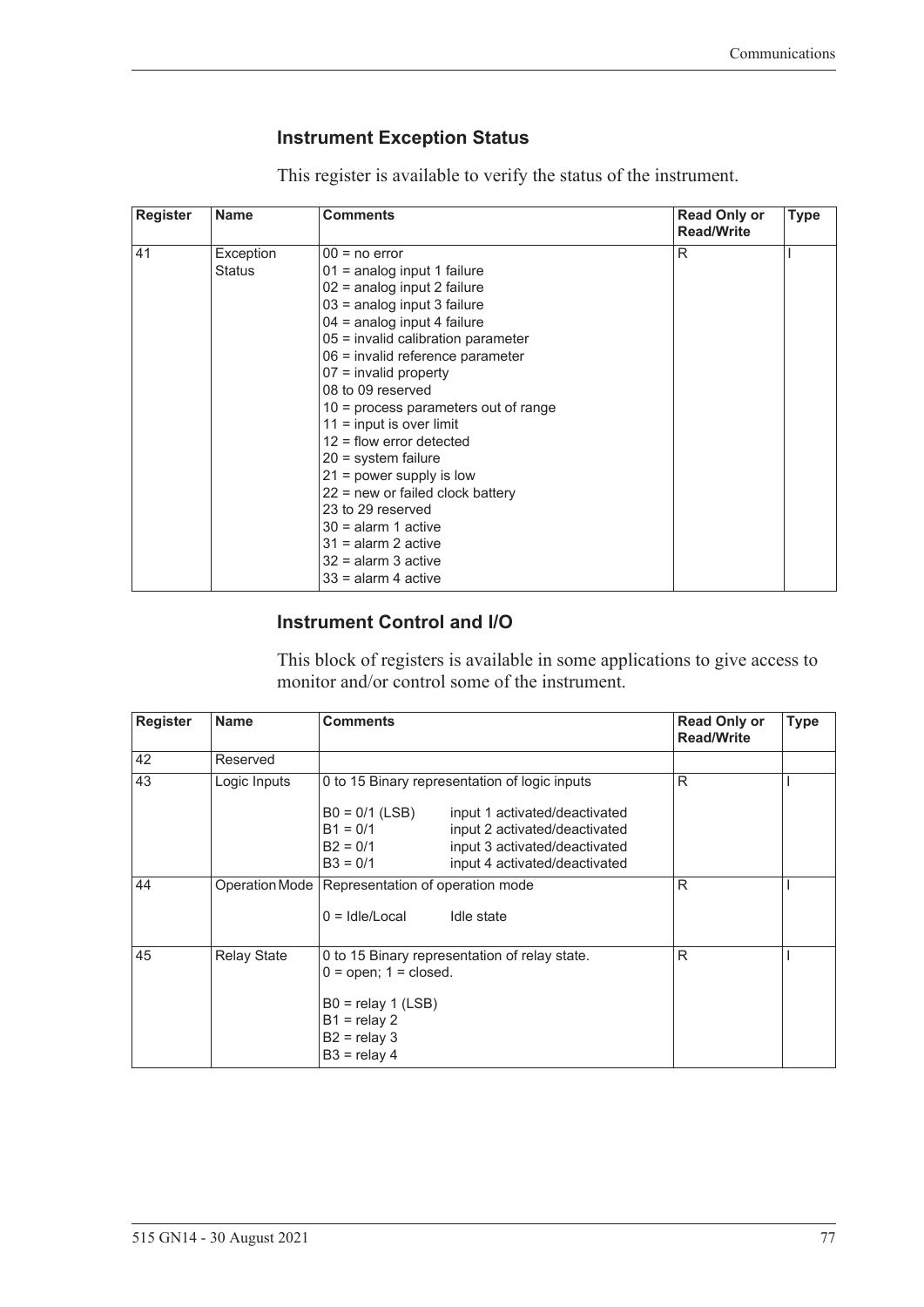| <b>Register</b> | <b>Name</b>              | <b>Comments</b>                                                                                                                                                                                                                           | <b>Read Only or</b><br><b>Read/Write</b> | <b>Type</b> |
|-----------------|--------------------------|-------------------------------------------------------------------------------------------------------------------------------------------------------------------------------------------------------------------------------------------|------------------------------------------|-------------|
| 46              | Relay Control            | 0 to 15 Binary representation of relay control.<br>$0 =$ open; $1 =$ close.<br>$B0 =$ relay 1 (LSB)<br>$B1 =$ relay 2<br>$B2 =$ relay 3<br>$B3 =$ relay 4                                                                                 | R/W                                      |             |
| 47              | Relay Control<br>Source  | 0 to 15 Binary representation of relay control source.<br>$0 =$ Local (controlled by instrument operation) $1 = RTU$<br>(controlled by Modbus register 46).<br>$B0 =$ relay 1 (LSB)<br>$B1 =$ relay 2<br>$B2 =$ relay 3<br>$B3 =$ relay 4 | R/W                                      |             |
| 48              | Reserved                 |                                                                                                                                                                                                                                           | R                                        | L           |
| 51 to 99        | Instrument<br>Parameters | See next table for details.                                                                                                                                                                                                               | R/W                                      | P           |
| 101             | Analog Inp.1             | Raw analog input data.                                                                                                                                                                                                                    | R                                        | P           |
| 103             | Analog Inp.2             | 4-20mA inputs are read in Amperes.<br>0-5V or 1-5V inputs are read in Volts                                                                                                                                                               | R                                        | P           |
| 105             | Analog Inp.3             | RTD inputs are read in degrees Kelvin.                                                                                                                                                                                                    | R                                        | P           |
| 107             | Analog Inp.4             | Unused inputs are configured as 4-20mA.                                                                                                                                                                                                   | R                                        | P           |

### **Instrument Configuration Parameters**

This block of registers is available in applications to give access to some important instrument parameters (i.e. fluid properties etc).

The usage of these parameters can be dependent on other instrument settings. For full description, please refer to the "Modbus Accessible Parameters" in **[Parameters](#page-49-0)** on page 40.

| <b>Register</b> | <b>Name</b>                 | <b>Comments</b> | Read Only or Type<br><b>Read/Write</b> |   |
|-----------------|-----------------------------|-----------------|----------------------------------------|---|
| 51              | <b>Gas Viscosity</b>        |                 | R/W                                    | P |
| 53              | Gas Isentropic Exponent     |                 | R/W                                    | P |
| 55              | Gas Heating Value           |                 | R/W                                    | P |
| 57              | <b>Gas Relative Density</b> |                 | R/W                                    | P |
| 59              | Gas Carbon Dioxide Mole %   |                 | R/W                                    | P |
| 61              | Gas Nitrogen Mole %         |                 | R/W                                    | P |
| 63              | Gas Hydrogen Mole %         |                 | R/W                                    | P |
| 65 to 99        | Reserved                    |                 | R/W                                    | P |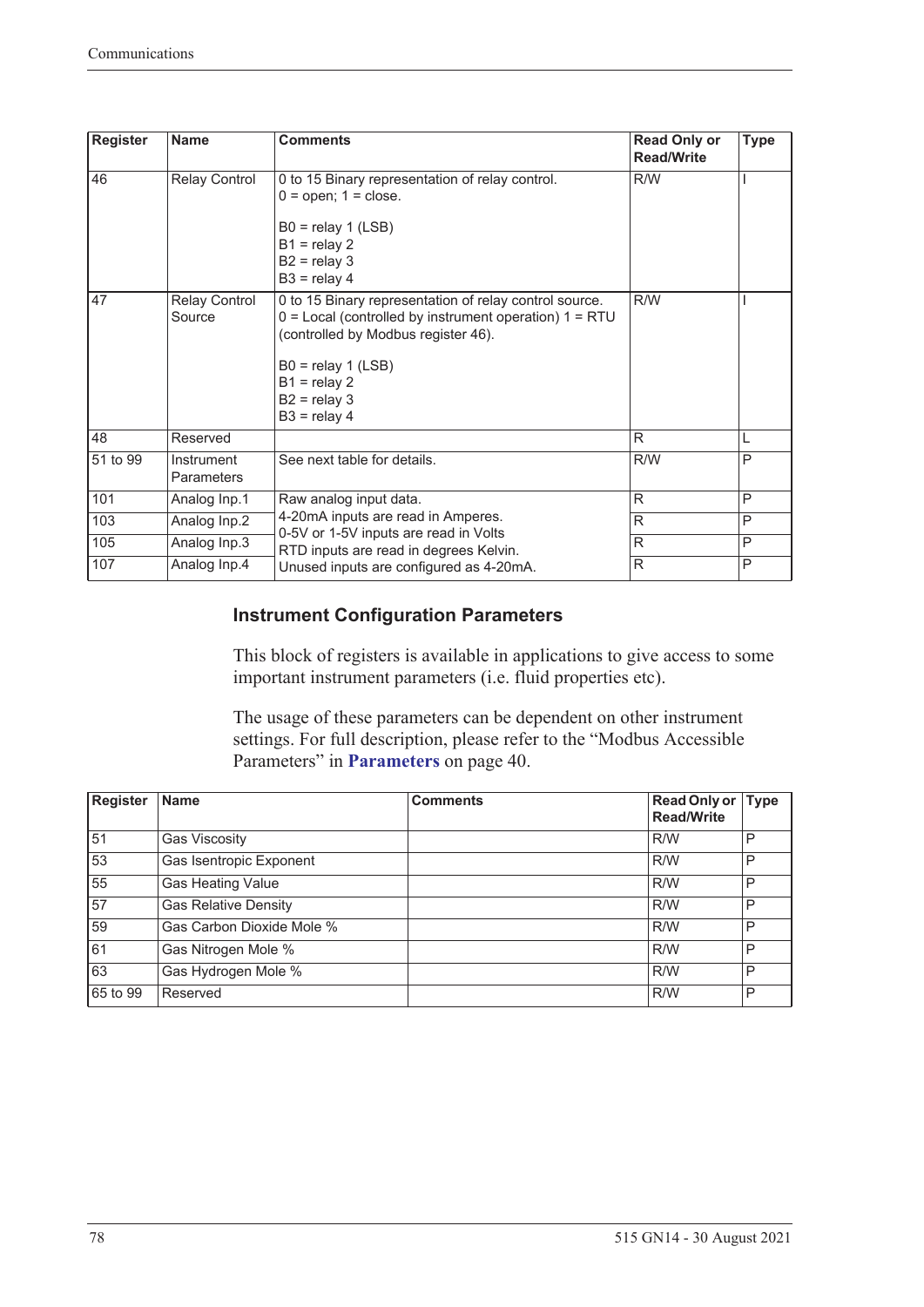# <span id="page-88-0"></span>**Printer Protocol**

<span id="page-88-2"></span>A printer protocol is available in the 500 Series. It provides the ability to print out live data, individual logged data and to do some report-style printing of logged data. The method of printing these and the format of the printouts is described below.

**Note:** Printer output is only available if the Real Time Clock option is fitted.

The selection of Printer Protocol can be made for the Communications Protocol options for the COM-1 RS232 or COM-2 RS485 port. A list of log report types and printer types available at the end of the TM-LOG calibration menu.

### <span id="page-88-3"></span>**Report Types**

The list of report types is as follows:

- REP-01 Hourly Logs Report
- **•** REP-02 Daily Logs Report
- **•** REP-03 Weekly Logs Report
- **•** REP-04 Monthly Logs Report
- **•** REP-05 Yearly Logs Report
- REP-06 Previous Day Hourly Logs (0Hr 23Hr, minimum 48 hourly logs required)

The number of logs printed in each report is determined by the values programmed in the TM-LOG menu.

#### <span id="page-88-4"></span>**Printer Types**

The list of available printers is as follows:

- PRN-01 Generic computer printer
- PRN-02 Generic roll printer (printing first line first)
- **•** PRN-03 Slip Printer TM295
- **•** PRN-04 Label (roll) printer Citizen CMP30L

#### <span id="page-88-1"></span>**Customizing a Printout**

A customized printout can be provided which can have up to 6 header lines and 6 footer lines. It is also possible to include or exclude each main menu item on the printout. If any customizing of the printout is required discuss this with the distributor.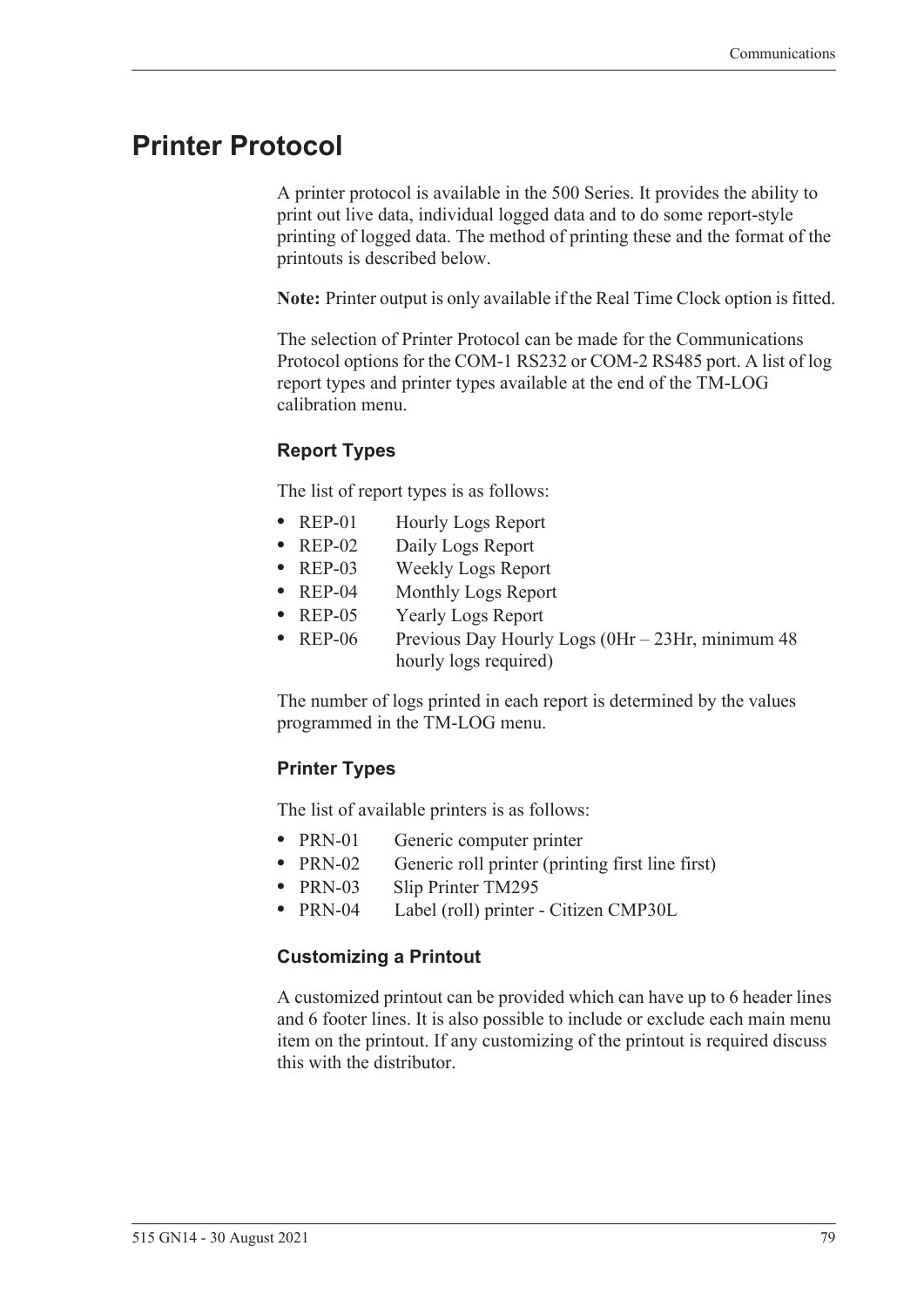# <span id="page-89-1"></span>**Types of Printouts**

#### <span id="page-89-0"></span>**Live Data**

The RESET key, when in main menu, is shared as the PRINT key if the printer protocol has been selected. A printout will be initiated whenever this key is pressed. If printing is not required, do not select printer protocol.

The format of this printout will be:

*Custom Header Lines*

*Current Docket No.* 

*Instrument Serial No. & Tag*

| Current Date & Time & Status                 |                      |                               |                                                                                   |
|----------------------------------------------|----------------------|-------------------------------|-----------------------------------------------------------------------------------|
| Total Variable<br>Total Variable<br>Variable | unit<br>unit<br>unit | value<br>value (acc)<br>value | $\langle$ Resettable total first $\rangle$<br>$\leq$ Accumulated total second $>$ |
| Variable<br>etc.                             | unit                 | value                         |                                                                                   |
| <b>Custom Footer Lines</b>                   |                      |                               | $\leq$ separation line $>$                                                        |

(Note that blank header and footer lines are not printed).

#### **Docket Number**

The docket number that appears on the live data printout indicates the print number. This number is cleared when the Accumulated totals are reset. If the Reset Mode is set for Delayed, where a print can be generated without resetting the non-accumulated totals, an additional number in brackets will be shown that indicates the number of prints since the last reset. i.e.

*DOCKET No. 000256 (000036)*

#### **Instrument Serial Number and Unit Tag**

The instrument serial number and unit tag is the same as the information shown in the Model Info menu. For more details refer to **[Model](#page-40-0)  [Information](#page-40-0)** on page 31.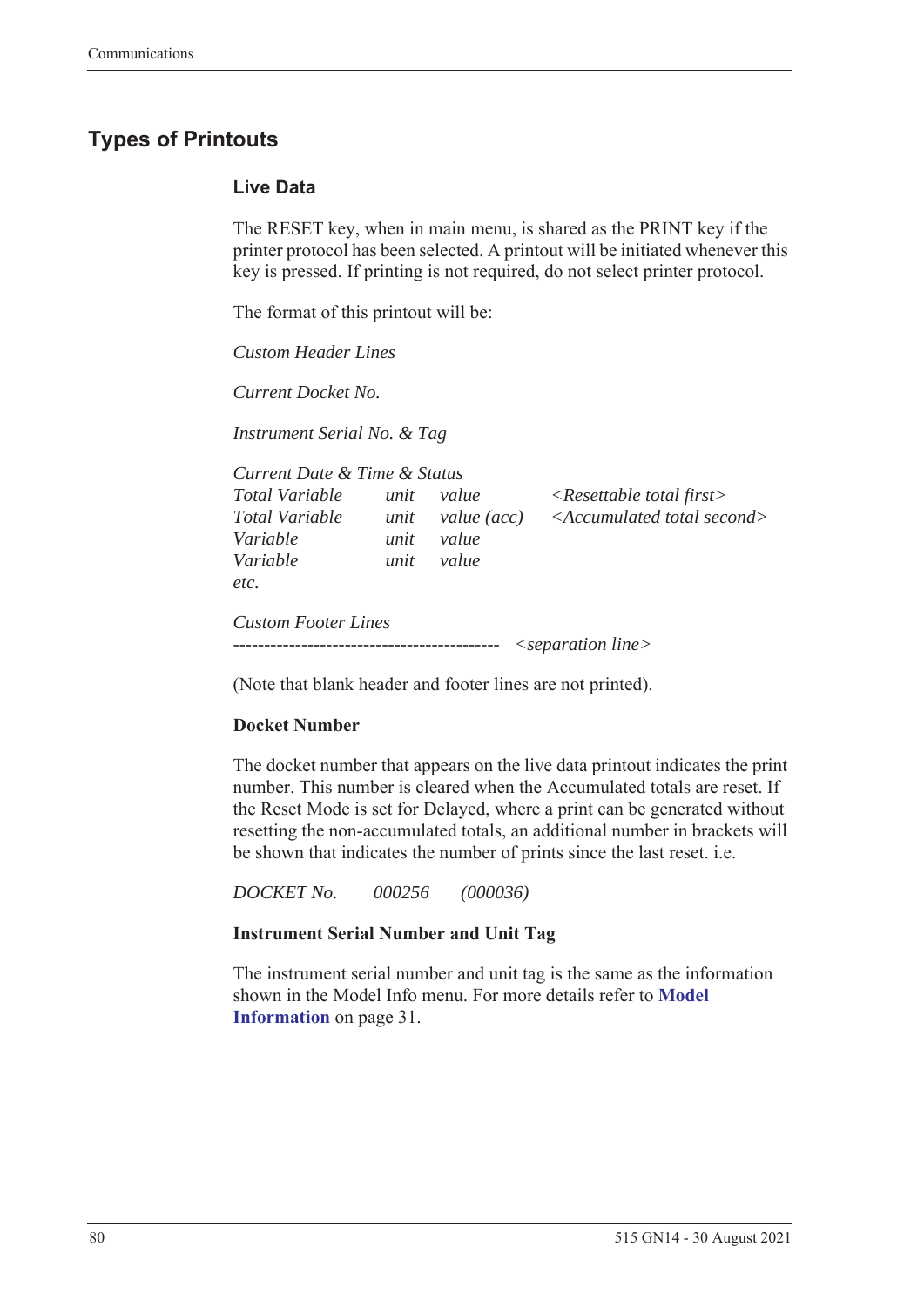#### <span id="page-90-0"></span>**Individual Log Data**

When in the Log Menu and while holding the DISPLAY key to view the data of the log of interest the RESET key can be pressed to initiate a printout of that log entry. The printout will have the time and date stamp corresponding to when the log was taken. After the print has been initiated there will be the opportunity to scroll to view another log entry and print again.

Since in each log entry all totals are stored as the Accumulated value, the printout will not have any resettable totals. The format of the printout with this exception is the same as the LIVE DATA printout:

*Custom Header Lines*

*Instrument Serial No. & Tag*

*Log Date & Time & Status Variable unit value <example: total as Accum only> Variable unit value etc.*

*Custom Footer Lines -------------------------------------------- <separation line>*

#### <span id="page-90-1"></span>**Log Report Printing**

As there is the likelihood that the reports can be of a considerable length it is strongly recommended that only the 80 Column printer with Z fold (tractor feed) paper be used. This is just as much for the memory storage of printer as it is for the reliable paper supply.

There is a HOLD.SET REPORT PRINT prompt under the main menu with the ability to print the pre-selected type of report. Pressing and holding the SET key for two seconds will initiate the printout. Any of the Log Reports will have the following format:

*Custom Header Lines*

*Title of Report*  $\langle$  *internally set, indicates report type>* 

*Current Date & Time Instrument Serial No. & Tag*

*-------------------------------------------- <separation line>*

*Log No. Date & Time & Status Variable unit value <example: total as Accum only> Variable unit value etc.*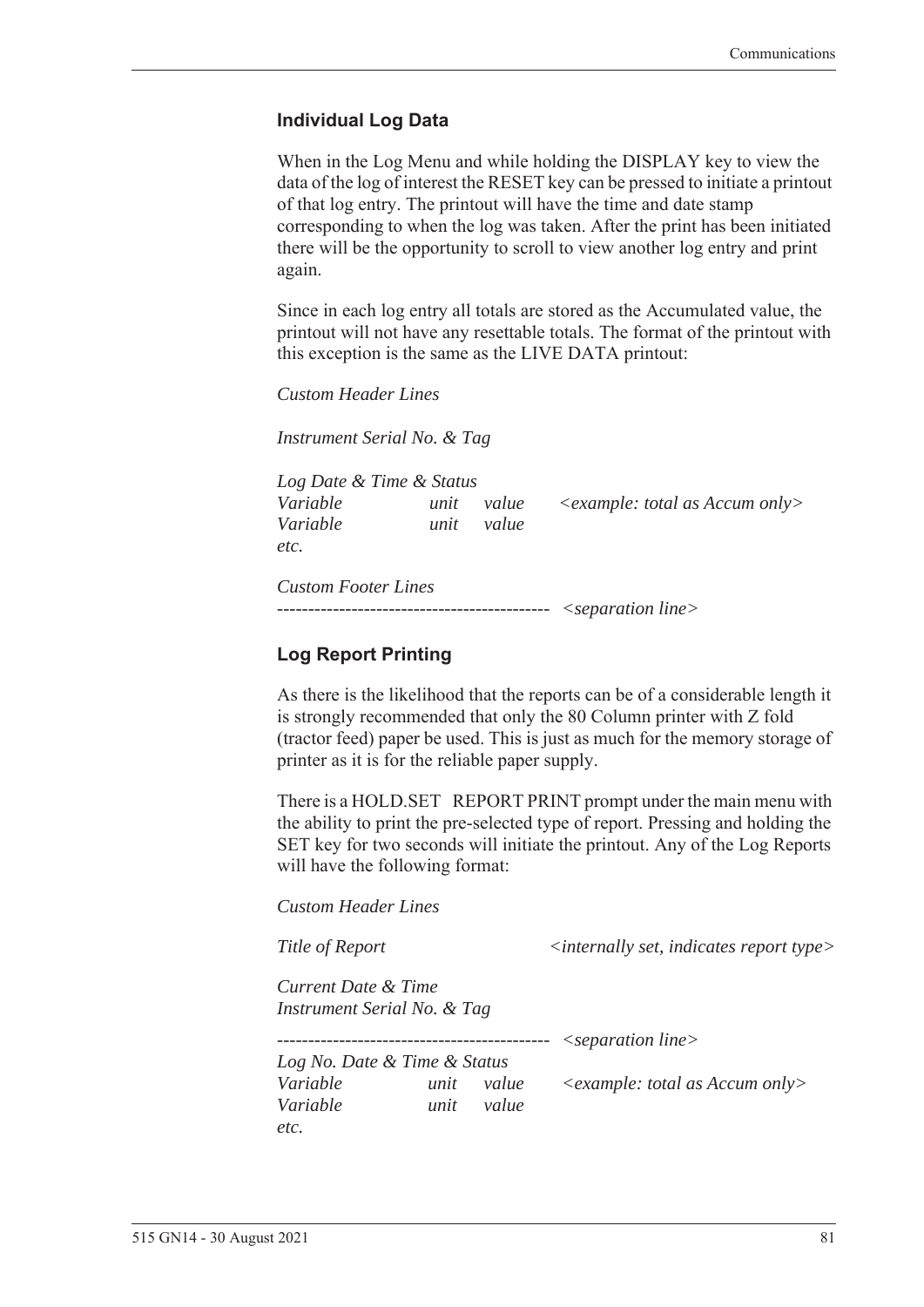|                              |      |          | $\leq$ separation line $>$                       |
|------------------------------|------|----------|--------------------------------------------------|
| Log No. Date & Time & Status |      |          |                                                  |
| Variable                     | unit | value    | $\langle$ example: total as Accum only $\rangle$ |
| Variable                     | unit | value    |                                                  |
| etc.                         |      |          |                                                  |
|                              |      | -------- | $\leq$ separation line $>$                       |
| Log No. Date & Time & Status |      |          |                                                  |
| Variable                     | unit | value    | $\leq$ example: total as Accum only $>$          |
| Variable                     | unit | value    |                                                  |
| etc.                         |      |          |                                                  |
| <b>Custom Footer Lines</b>   |      |          |                                                  |

```
-------------------------------------------- <separation line>
```
Reports will print in the historical order, and for those logs that have no data (e.g. unit was powered off at the time) the print will show "Data not available", i.e.

| Log No. Date & Time & Status |      |           |                                                  |
|------------------------------|------|-----------|--------------------------------------------------|
| Variable                     | unit | value     | $\langle$ example: total as Accum only $\rangle$ |
| Variable                     | unit | value     |                                                  |
| etc.                         |      |           |                                                  |
|                              |      |           | $\leq$ separation line $>$                       |
| Log No. Data Not Available   |      |           |                                                  |
|                              |      | --------- | $\leq$ separation line $>$                       |
| Log No. Date & Time & Status |      |           |                                                  |
| Variable                     | unit | value     | $\leq$ example: total as Accum only $>$          |
| Variable                     | unit | value     |                                                  |
| etc.                         |      |           |                                                  |

If the unit is programmed for 0 logs for a particular time base then the report for that time base will only consist of the header and ID information and a "Data Not Available" message. Likewise for the 0Hr to 23Hr report to print the complete report there must be a minimum of 48 hourly logs programmed otherwise "Data Not Available" will be printed for the missing logs.

*Custom Header Lines*

*Title of Report*

*Current Date & Time Instrument Serial No. & Tag*

*Data Not Available*

*Custom Footer Lines* 

*-------------------------------------------- <separation line>*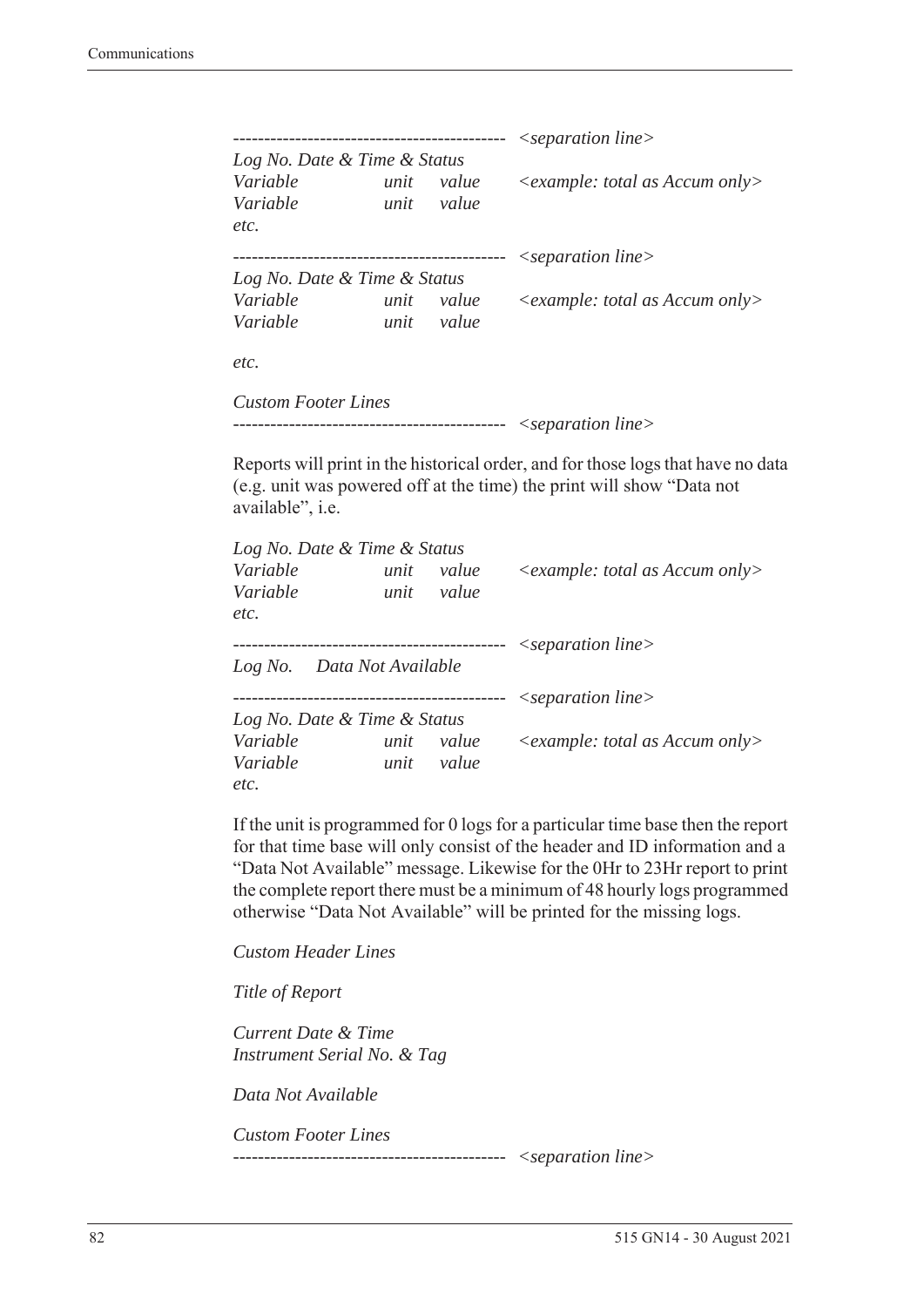## <span id="page-92-0"></span>**Printer Data Control**

Some printers have limited data buffers and are therefore unable to collect all the print data being transmitted. The 500 Series has the capability of software handshaking. The Xon/Xoff characters can be used by any of the printer types to control the flow of data to ensure that data is not lost.

Some printers will also transmit an Xoff character in response to other events such as printer being off-line, print head not engaged or power being removed. The specific behaviour of the printer being used should be noted.

#### <span id="page-92-1"></span>**Error Messages**

There are two printer error messages that can be displayed.

#### **PAPER OUT**

This message is related to the Printer Type PRN-03 TM295 Slip printer. It is standard procedure with this printer to check for paper status before printing. If a print is attempted but there is no paper the PAPER OUT message will be scrolled. The instrument will continue to poll the printer for paper and if paper is detected before a communications timeout expires the print will commence.

#### **COMMS TIMEOUT**

This message is relevant for all printer types and will be activated for the following conditions.

1. If the flow of data is stopped due to software or hardware handshaking and is not allowed to resume before the communications timeout.

2. If Printer Type is PRN-03 Slip printer and a paper status is requested but no response is received within the timeout period.

3. Paper Out has been detected for Printer Type PRN-03 but no paper is inserted within the timeout period.

When a communications timeout error has been activated the message COMMS TIMEOUT will be scrolled once, the request to print will be cleared and the instrument will return to its normal mode.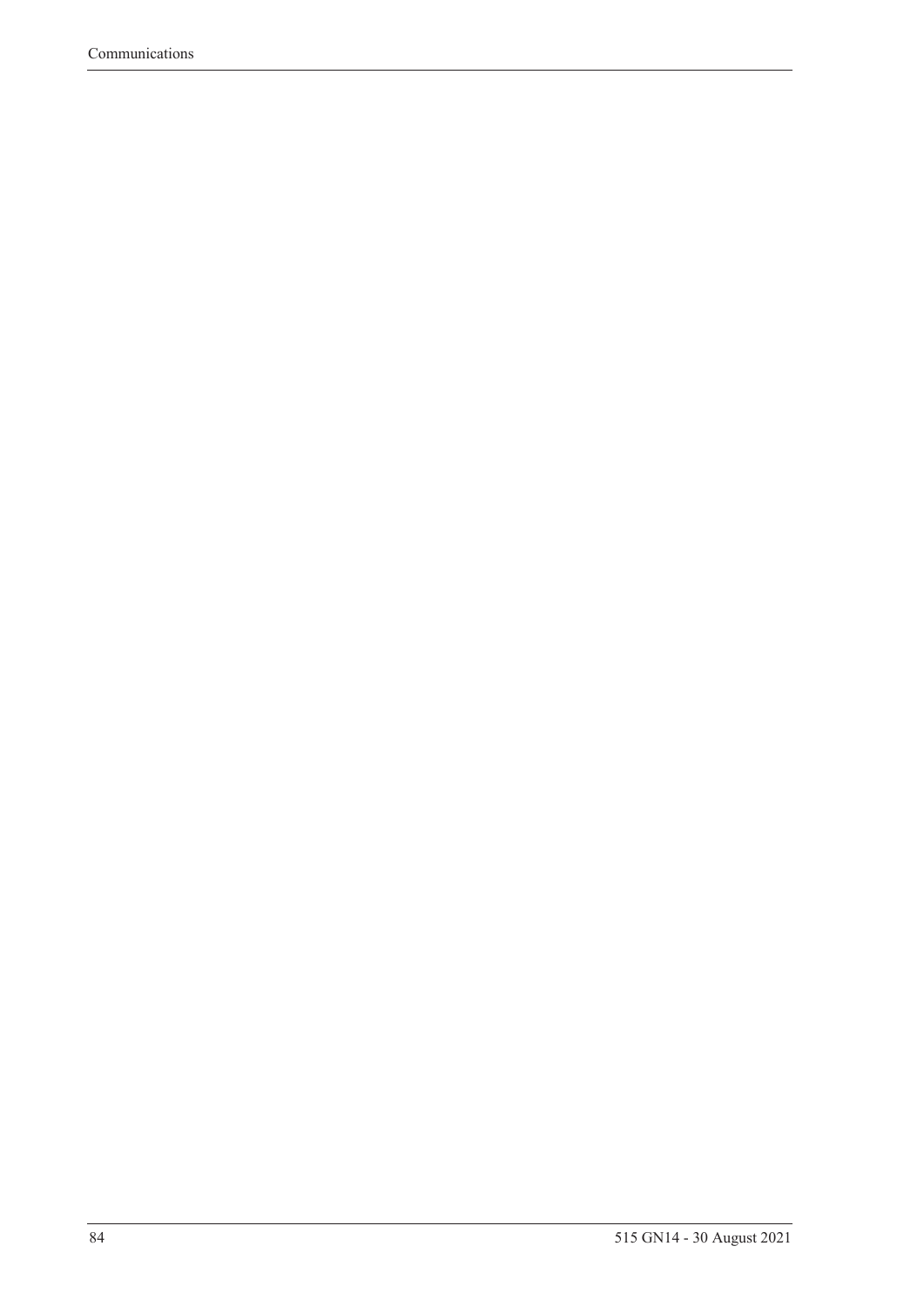# <span id="page-94-1"></span>**Appendix A Glossary**

<span id="page-94-0"></span>

| 500-PM<br><b>Software</b>                 | The 500 Series Program Manager (500-PM software) is a Windows based<br>program that is freely available from the download section of the Contrec<br>website. The program is a comprehensive configuration tool and resource<br>centre that can be used to tailor an instrument to suit specific application<br>needs including program settings, units of measurement, custom tags/text,<br>access levels and more. Custom versions can be saved and configuration<br>reports generated as a PDF. |  |  |  |  |  |  |
|-------------------------------------------|---------------------------------------------------------------------------------------------------------------------------------------------------------------------------------------------------------------------------------------------------------------------------------------------------------------------------------------------------------------------------------------------------------------------------------------------------------------------------------------------------|--|--|--|--|--|--|
| <b>SGERG</b>                              | Standard GERG Virial Equation for field use. It provides simplification of<br>the input data requirements for the GERG virial equation - an alternative<br>means of compressibility factor calculation for Natural Gases and similar<br>mixtures.                                                                                                                                                                                                                                                 |  |  |  |  |  |  |
| <b>ASCII</b>                              | American Standard Code for Information Interchange. For the ASCII<br>protocol, the instrument receives and transmits messages in ASCII, with all<br>command strings to the instrument terminated by a carriage return. Replies<br>from the instrument are terminated with a line-feed and a carriage-return.                                                                                                                                                                                      |  |  |  |  |  |  |
| <b>Absolute</b><br><b>Pressure</b>        | Absolute Pressure = Atmospheric Pressure + Gauge Pressure.<br>It is the combined local atmospheric pressure and the gauge pressure. All<br>calculations are based on absolute values for pressure. Some sensors can<br>directly measure the absolute pressure value while others measure gauge<br>pressure. Pressure can be displayed as absolute or gauge and is indicated<br>with an 'A' or 'G' appended to the pressure units of measure.                                                      |  |  |  |  |  |  |
| Atmospheric<br>& Gauge<br><b>Pressure</b> | Some sensors only measure gauge pressure, in this case the atmospheric<br>pressure must be programmed to determine the absolute value. The<br>atmospheric value is affected by the altitude of the installation. The<br>atmospheric pressure default is 101.325 kPa (14.696 psia) which is the<br>standard value at sea level.                                                                                                                                                                    |  |  |  |  |  |  |
| <b>Modbus RTU</b>                         | The Modbus protocol is a message structure for communications between<br>controllers and devices regardless of the type of network. In RTU (remote<br>terminal unit) mode, each 8-bit byte in a message contains two 4-bit<br>hexadecimal characters. This mode has greater character density than<br>ASCII and allows better data throughput than ASCII for the same baud rate.                                                                                                                  |  |  |  |  |  |  |
| <b>Normal</b><br><b>Conditions</b>        | Normal conditions are defined as:<br>$0^{\circ}$ C (273.15K) and 101.325 kPa<br>32°F (491.67°R) and 14.696 psia.                                                                                                                                                                                                                                                                                                                                                                                  |  |  |  |  |  |  |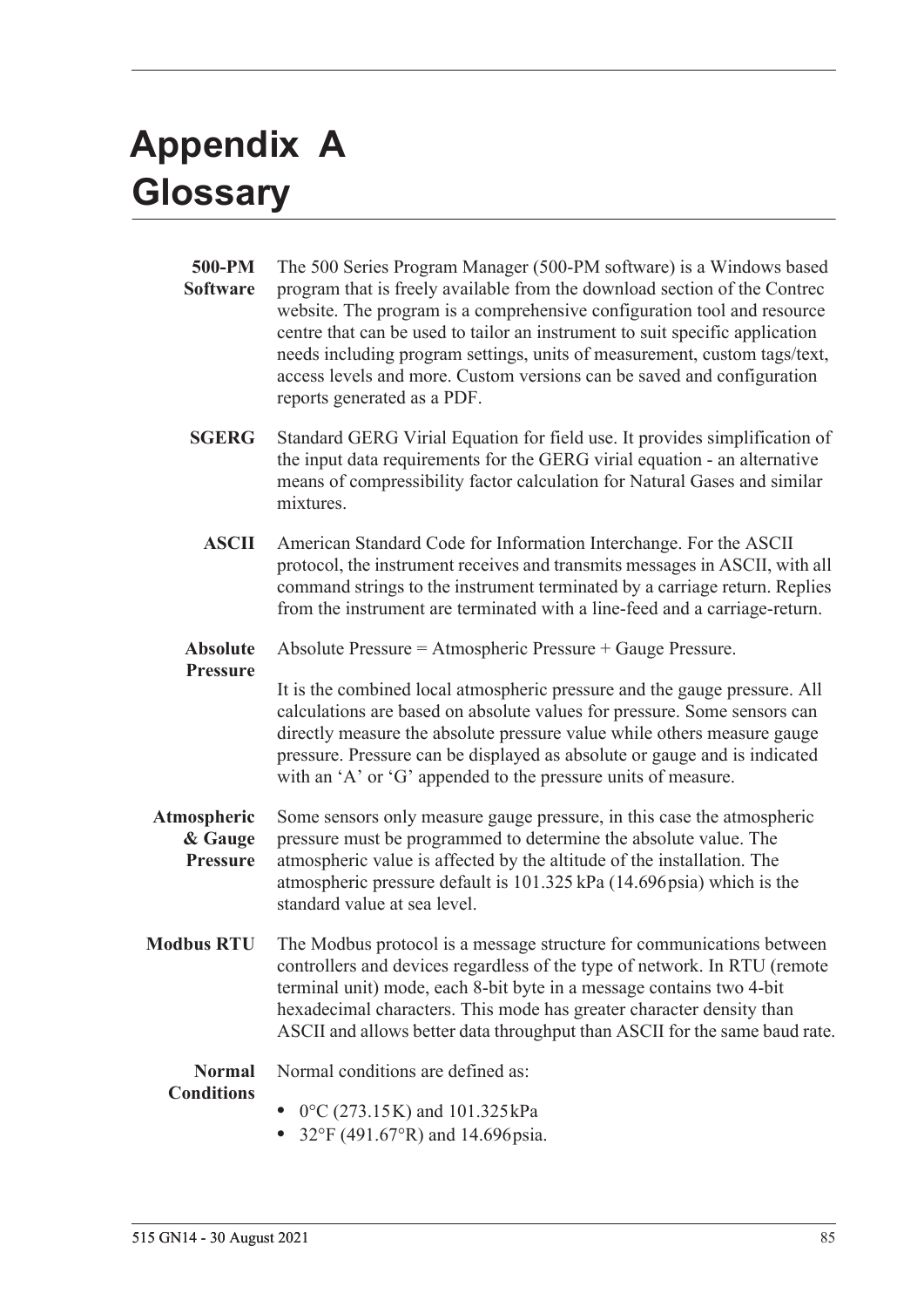|                                        | A flow rate at normal conditions is indicated with an 'N' in the front of the<br>corrected volume units of measure. Compare with Standard conditions.                                          |
|----------------------------------------|------------------------------------------------------------------------------------------------------------------------------------------------------------------------------------------------|
| <b>Normalised</b><br>Input             | A normalised input ranges from 0 to 1.000. For $4\n-20$ mA input, the signal is<br>set to 0 at 4mA and the signal is set to 1.000 at 20mA.                                                     |
| <b>Passive Output</b><br><b>Signal</b> | Requires an external power supply.                                                                                                                                                             |
| <b>RTD</b>                             | Resistance Temperature Device                                                                                                                                                                  |
| <b>Standard</b><br><b>Conditions</b>   | Standard conditions are defined as:<br>• 15°C (288.15K) and 101.325 kPa, or<br>• 59°F (518.67°R) and 14.696 psia.                                                                              |
|                                        | A flow rate at standard conditions is indicated with an 'S' in the front of the<br>corrected volume units of measure. Compare with Normal conditions.                                          |
| Watchdog<br>Timer (WTD)                | The WDT is used to monitor the activity of the micro processor and will<br>force a reboot if the micro processor stops, while power is applied, due to<br>any internal or external influences. |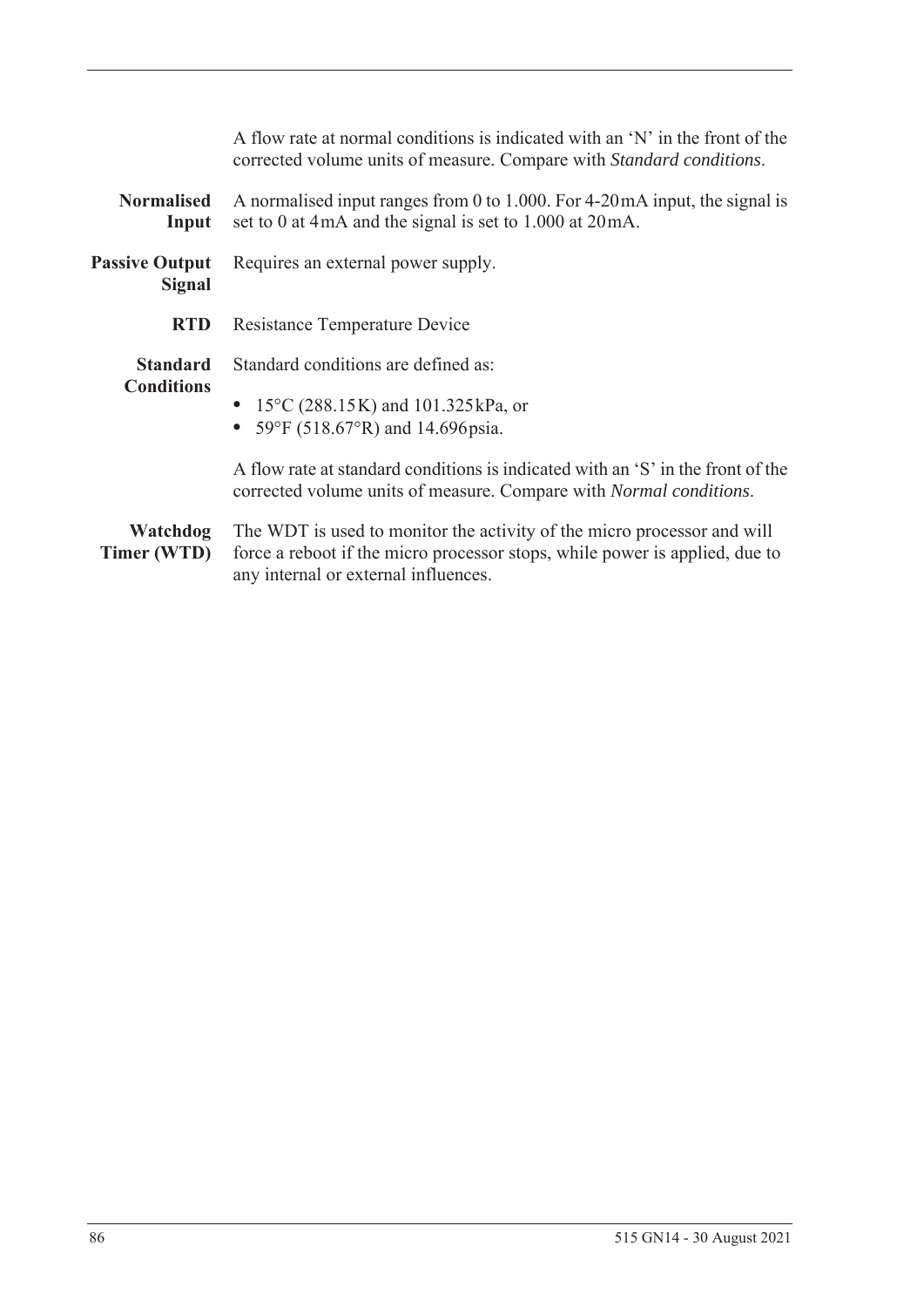# <span id="page-96-1"></span>**Appendix B Model Numbers**

# <span id="page-96-0"></span>**Product Codes**

| <b>Model</b>                                                                                                                                                                          | <b>Supplementary Code</b> |              |                                                                                                                        | <b>Description</b> |                                                                                                                                        |  |                               |                                                                                                                             |
|---------------------------------------------------------------------------------------------------------------------------------------------------------------------------------------|---------------------------|--------------|------------------------------------------------------------------------------------------------------------------------|--------------------|----------------------------------------------------------------------------------------------------------------------------------------|--|-------------------------------|-----------------------------------------------------------------------------------------------------------------------------|
| 515                                                                                                                                                                                   |                           |              |                                                                                                                        |                    |                                                                                                                                        |  | - GN14                        |                                                                                                                             |
|                                                                                                                                                                                       | $\mathbf{1}$              |              |                                                                                                                        |                    |                                                                                                                                        |  |                               | Panel mount enclosure                                                                                                       |
|                                                                                                                                                                                       | $\overline{2}$            |              |                                                                                                                        |                    |                                                                                                                                        |  |                               | Field mount enclosure (NEMA 4X / IP66)                                                                                      |
| <b>Enclosure</b>                                                                                                                                                                      | 3/5                       |              |                                                                                                                        |                    |                                                                                                                                        |  |                               | Explosion proof Ex d (IECEx/ATEX), metric glands<br>(5 specifies heater)                                                    |
|                                                                                                                                                                                       | 4/6                       |              |                                                                                                                        |                    |                                                                                                                                        |  |                               | Explosion proof Ex d (CSA), NPT glands<br>(6 specifies heater)                                                              |
|                                                                                                                                                                                       |                           | 0            |                                                                                                                        |                    |                                                                                                                                        |  |                               | 4 logic inputs, 1 isolated output, 2 relays (only relay type 1 is<br>available), RS232 (DB9) communication port             |
| <b>Output Options</b>                                                                                                                                                                 |                           | $\mathbf{1}$ |                                                                                                                        |                    |                                                                                                                                        |  |                               | 4 logic inputs, 2 isolated outputs, 4 relays, real-time clock data<br>logging, RS232 (DB9) and RS485 communication ports    |
|                                                                                                                                                                                       |                           | 2/3          |                                                                                                                        |                    |                                                                                                                                        |  |                               | 4 logic inputs, 2 isolated outputs, 4 relays, real-time clock data<br>logging, RS232 (DB9) and Ethernet communication ports |
|                                                                                                                                                                                       |                           |              | 1                                                                                                                      |                    |                                                                                                                                        |  |                               | Electromechanical relays only                                                                                               |
| <b>Relay Type</b>                                                                                                                                                                     |                           |              | $\overline{2}$                                                                                                         |                    |                                                                                                                                        |  |                               | 2 electromechanical and 2 solid state relays                                                                                |
|                                                                                                                                                                                       |                           |              | $\overline{3}$                                                                                                         |                    |                                                                                                                                        |  |                               | Solid state relays only                                                                                                     |
| <b>Power Supply</b>                                                                                                                                                                   |                           |              |                                                                                                                        | U                  |                                                                                                                                        |  |                               | Inputs for 12-28VDC and 100-240 VAC, 50-60Hz<br>(Previous Models: $A = 110/120$ VAC, $E = 220/240$ VAC)                     |
|                                                                                                                                                                                       |                           |              |                                                                                                                        | D                  |                                                                                                                                        |  |                               | Input for 12-28VDC power only                                                                                               |
| <b>Display Panel Options</b>                                                                                                                                                          |                           |              |                                                                                                                        |                    | S                                                                                                                                      |  |                               | Standard option (now with backlight & LCD backup)<br>(original Full option: F, with Infra-Red comms, no longer available)   |
| C<br><b>PCB Protection</b>                                                                                                                                                            |                           |              |                                                                                                                        |                    | Conformal coating - required for maximum environmental<br>operating range. Recommended to avoid damage from<br>moisture and corrosion. |  |                               |                                                                                                                             |
| N                                                                                                                                                                                     |                           |              | None - suitable for IEC standard 654-1 Climatic Conditions up<br>to Class B2 (Heated and/or cooled enclosed locations) |                    |                                                                                                                                        |  |                               |                                                                                                                             |
| <b>GN14</b><br><b>Application Pack Number</b>                                                                                                                                         |                           |              |                                                                                                                        |                    | Defines the application software to be loaded into the<br>instrument                                                                   |  |                               |                                                                                                                             |
| For example: Model No. 515.111USC<br>Displayed on the 500 Series as:<br>Note: The first character represents the CPU installed<br>(factory use only). The remaining 6 characters only |                           |              |                                                                                                                        |                    |                                                                                                                                        |  | $2 - 1 - 5 -$<br>MODEL<br>515 |                                                                                                                             |
| represent hardware that affects the operation.                                                                                                                                        |                           |              |                                                                                                                        |                    |                                                                                                                                        |  |                               |                                                                                                                             |

**Note:** Example full product part number is 515.111USC-GN14 (This is the number used for placing orders).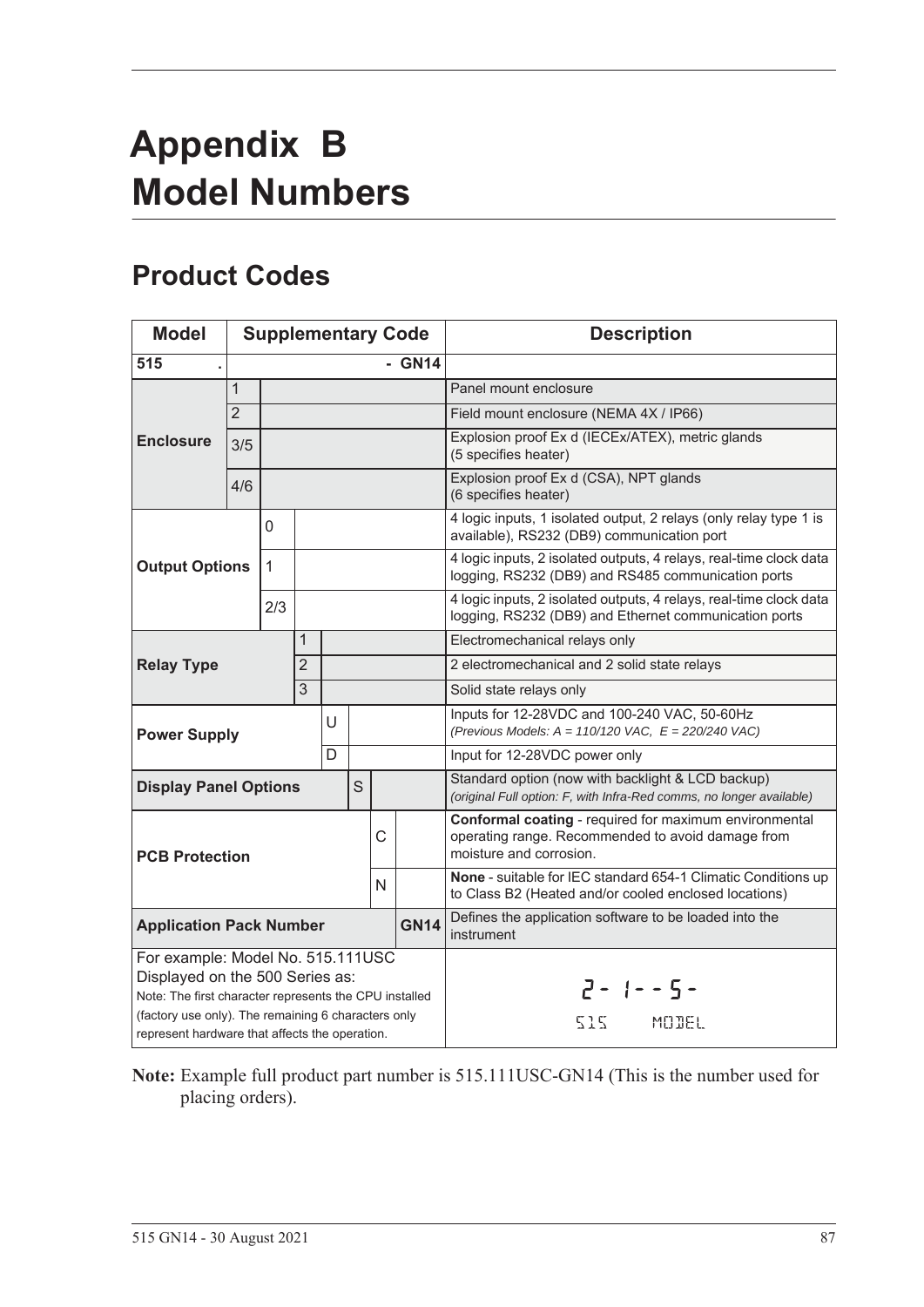# <span id="page-97-1"></span>**Custom Version Codes**

|                                                          | Code |                |        | <b>Description</b>                                                                             |  |
|----------------------------------------------------------|------|----------------|--------|------------------------------------------------------------------------------------------------|--|
|                                                          | 00   |                |        | <b>Factory Default Application</b>                                                             |  |
|                                                          | 01   |                |        | Contrec Systems Pty. Ltd. Melbourne Australia                                                  |  |
|                                                          | 02   |                |        | Contrec Limited. West Yorkshire UK                                                             |  |
| <b>Origin Code</b>                                       | 03   |                |        |                                                                                                |  |
| <b>Identifies</b><br><b>Distributor</b>                  | 04   |                |        | Contrec - USA, LLC. Pelham AL 35124 USA                                                        |  |
|                                                          | 05   |                |        | Flowquip Ltd. Halifax UK                                                                       |  |
|                                                          | 06   |                |        |                                                                                                |  |
|                                                          | etc. |                |        |                                                                                                |  |
|                                                          |      | $\Omega$       |        | English (Default)                                                                              |  |
| $\mathbf{1}$                                             |      |                |        | German                                                                                         |  |
|                                                          |      | $\overline{2}$ |        | Dutch                                                                                          |  |
| <b>User Language</b>                                     | 3    |                | French |                                                                                                |  |
|                                                          |      | $\overline{4}$ |        | Spanish                                                                                        |  |
|                                                          |      | 5              |        |                                                                                                |  |
|                                                          |      | etc.           |        |                                                                                                |  |
| 000<br><b>Distributor's Code</b><br>$\cdots$<br>999      |      |                |        | Distributor's own choice. Possibly a code that identifies the<br>customer and the application. |  |
|                                                          |      |                |        |                                                                                                |  |
|                                                          |      |                |        |                                                                                                |  |
| For example: 02 3 157<br>Displayed on the 500 Series as: |      |                |        | 023157                                                                                         |  |
|                                                          |      |                |        | CUSTOM VERS                                                                                    |  |

# **Application Information Code**

The Application Information code is an aid for users and service personnel to determine the type of inputs that are used in a particular application. The Application Information code is displayed on the instrument as shown below.

<span id="page-97-0"></span>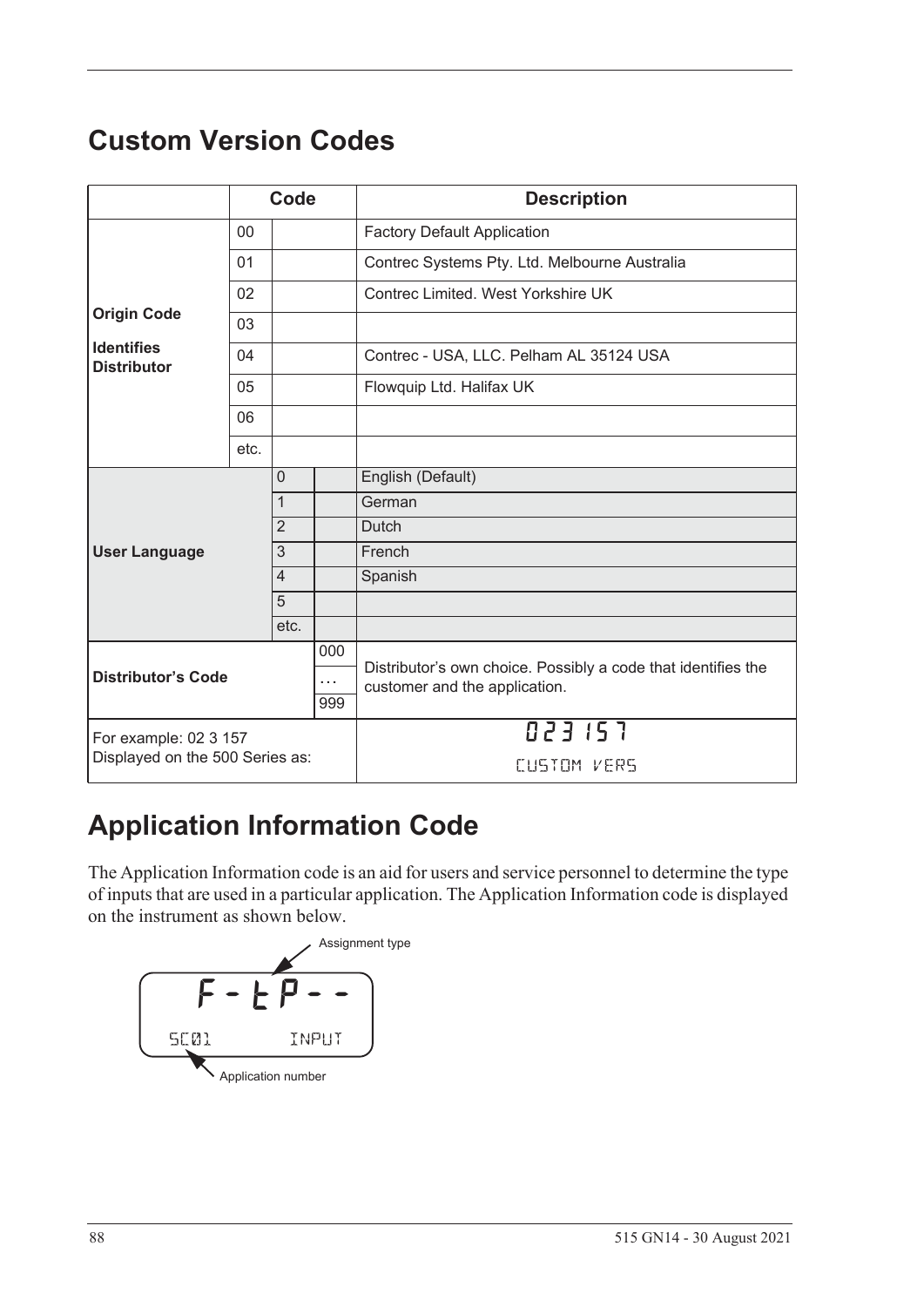The Application number identifies the application as in the following examples:

- **•** SC01 steam flow computer for frequency flow meter
- **•** GN02 natural gas flow computer for analog flow meter

The Input Assignment type indicates the physical input that is assigned to each input on the instrument. The code is made up from six characters as follows:

| FINP1   FINP2   AINP1   AINP2   AINP3   AINP4 |  |  |  |
|-----------------------------------------------|--|--|--|
|                                               |  |  |  |

The codes are as follows:

- - not used in this application
- **A** indicates a generic analog input such as for density or level etc.
- **•** C indicates a user code input
- d indicates a density input
- **•** F indicates a generic flow input such as for volume or mass etc.
- H indicates a high flow input for stacked inputs
- **•** L indicates a low flow input for stacked inputs
- **•** P indicates a pressure input
- **q** indicates a quadrature input
- *k* indicates a temperature input.

For example,  $F - tP - -$  is an instrument with FINP1 (frequency input 1) assigned to a flow input, AINP1 assigned to a temperature input and AINP2 assigned as a pressure input. The other inputs are not used.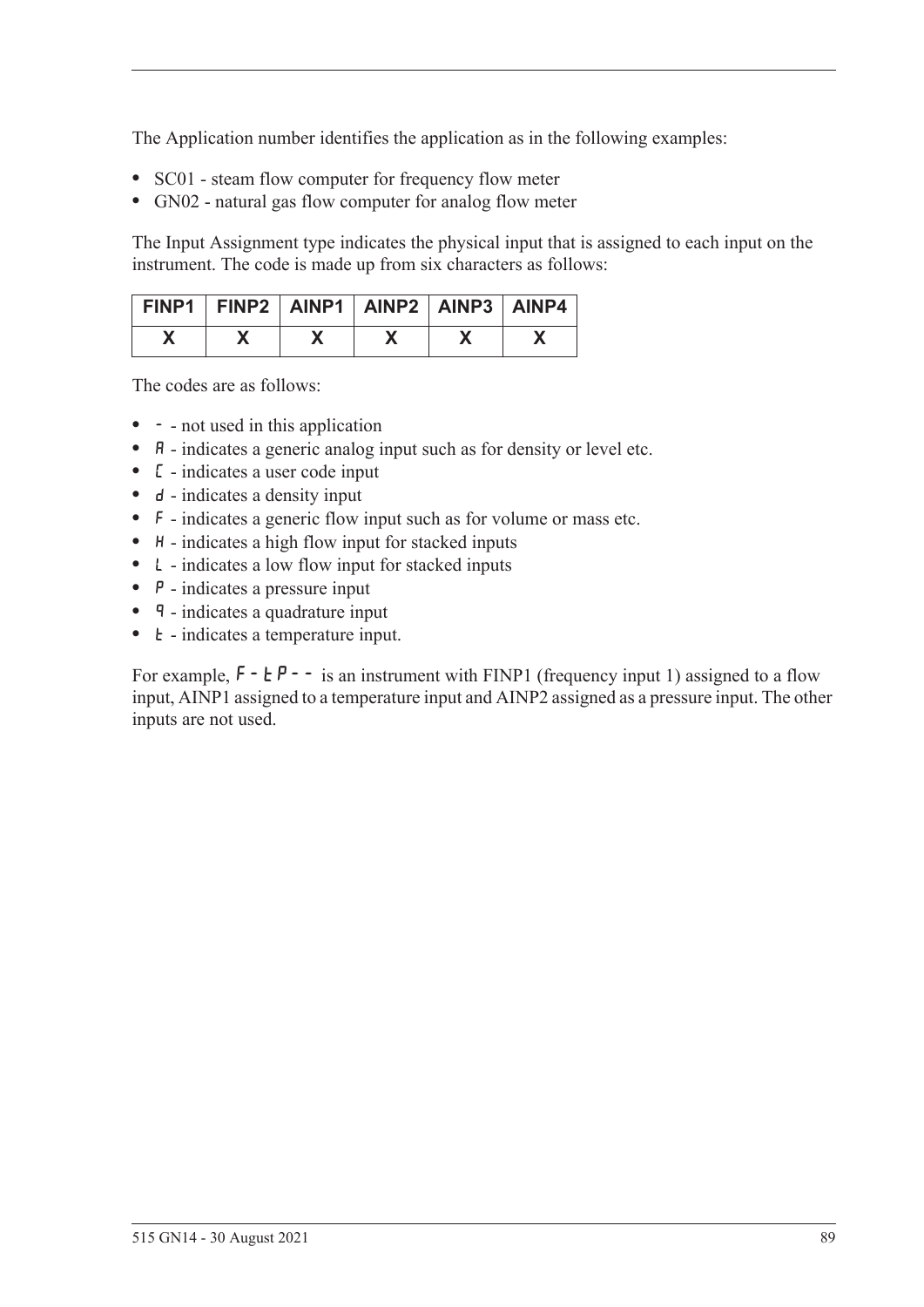# <span id="page-99-0"></span>**Appendix C Ethernet Port & Setup**

# **Ethernet Port**

The optional Ethernet port simplifies the communication network and avoids the need for an external 3rd party Serial to Ethernet converter. It allows communications via an existing Ethernet network. In some installations you will need to speak with your network (IT) administrator in order to correctly set up your network. Applications, such as DataMod (available via Contrec), can communicate over the Ethernet network to perform remote monitoring and Data Logging operations.

Within the instrument's calibration menus the Ethernet port uses the settings for the RS-485 port that need to match a supplied Ethernet unit as follows:

- **•** Protocol: RTU
- **•** Baud Rate: 19200
- **•** Data Bits: 8
- **•** Parity: Even
- **•** Stop Bits: 1

Data mapping follows the same convention applied to Modbus registers.

# **Connecting 515 Ethernet to Networks/Routers**

Ethernet 515s are set as default to DHCP (Dynamic Host Configuration Protocol), which should allow your network/router to automatically find and assign an IP address to the instrument (providing there are addresses available). If your network cannot locate the instrument you may need to run the 'Digi Discovery' tool (Contrec guide available on request) or enter the Ethernet module's MAC address within your router settings. If required, the instrument can also be set to a static IP address, however it is strongly advised that only IT competent persons access and edit site network and 515 Ethernet settings. All Ethernet instruments are supplied with the Ethernet module MAC address printed on the outside of the enclosure and also printed directly onto the Ethernet Module itself (the Option card would need to be removed to view the physical Digi Ethernet module).

Contrec Limited will not be held responsible for any changes made to customer router and network settings. Further guides on how to access the module settings and discovering IP address' can be supplied upon request.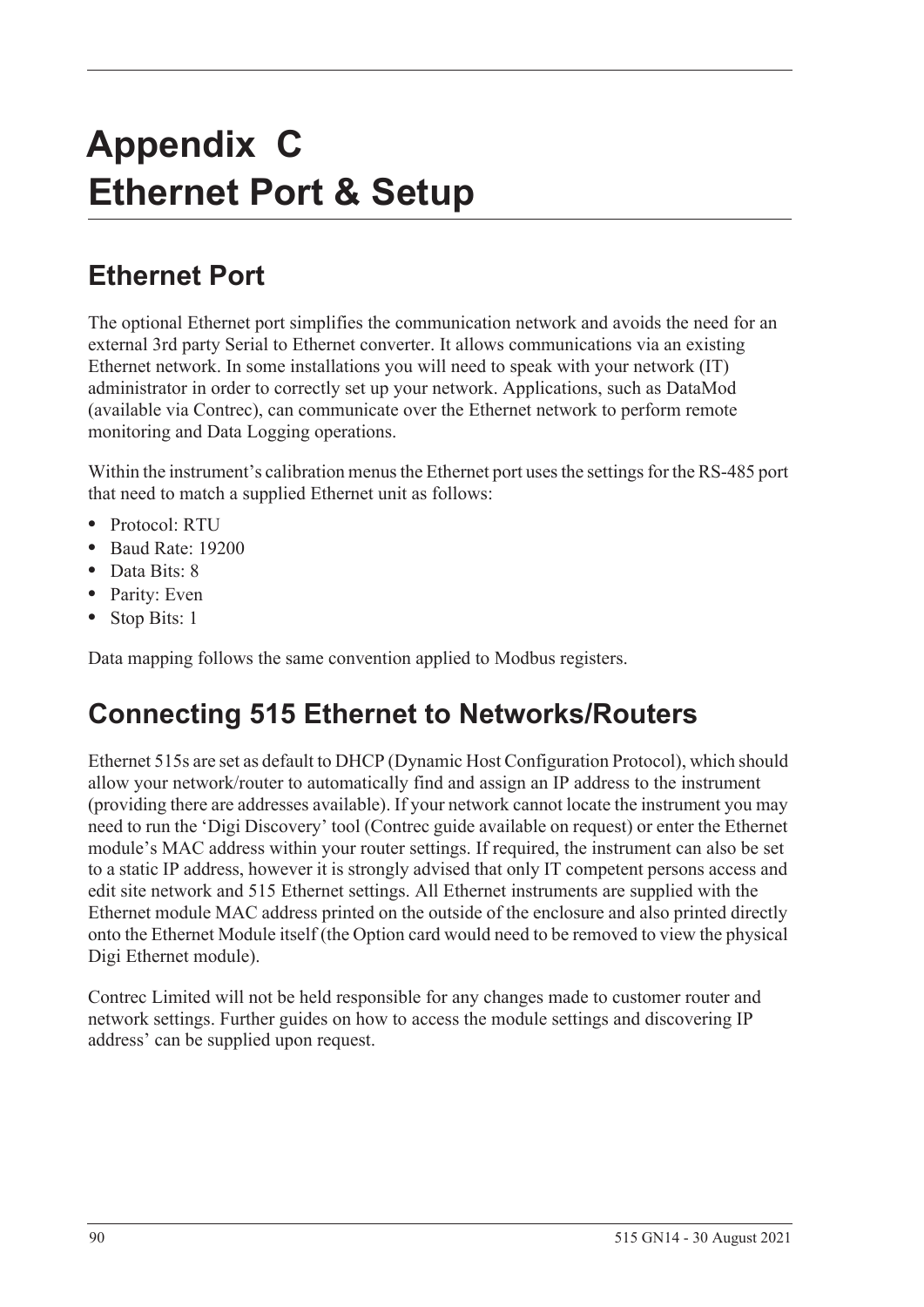# **Connecting DataMod via Ethernet**

Using the IP address that you or the network/router has assigned to the 515 instrument, enter this into the **Host Name / IPv4 Address** tab within DataMod's Modbus Connection Settings as per [Figure 21.](#page-100-0)

Ensure all other settings are correct as per the **Datamod User Guide** and the **515 Ethernet Guide - Establishing a Connection to Datamod**. Both of these documents are available from Contrec on request.

| Transmission Mode-                                            |                      |                     |                      |
|---------------------------------------------------------------|----------------------|---------------------|----------------------|
| C RTU Serial                                                  | <b>C</b> TCP/IP      | C RTU over TCP/IP   |                      |
| -RTU Serial Settings-                                         |                      |                     |                      |
| Serial Port:                                                  |                      | Baud Rate (bps):    |                      |
| COM1                                                          |                      | 19200               | $\blacktriangledown$ |
| -Data Bits-                                                   |                      | -Parity-            |                      |
| C 7 bits C 8 bits                                             |                      | C None              |                      |
|                                                               |                      | $C$ Odd             |                      |
| -Stop Bits-                                                   |                      |                     |                      |
| $C$ 1 bit $C$ 2 bits                                          |                      | $G$ Even            |                      |
|                                                               |                      |                     |                      |
| TCP/IP Settings                                               |                      |                     |                      |
| Host Name / IPv4 Address:                                     |                      |                     | Port:                |
| 192.168.0.7                                                   |                      |                     | 502                  |
|                                                               |                      |                     |                      |
|                                                               |                      |                     | 11                   |
| Receive Timeout (sec): $\begin{vmatrix} 2 \\ 1 \end{vmatrix}$ |                      | Slave Unit Address: |                      |
| Maximum Retries:                                              | $\vert$ <sub>2</sub> |                     |                      |
|                                                               |                      |                     |                      |
|                                                               |                      | <br>$\frac{QK}{2}$  | Cancel               |

<span id="page-100-0"></span>*Figure 21 DataMod - Modbus Connection Settings*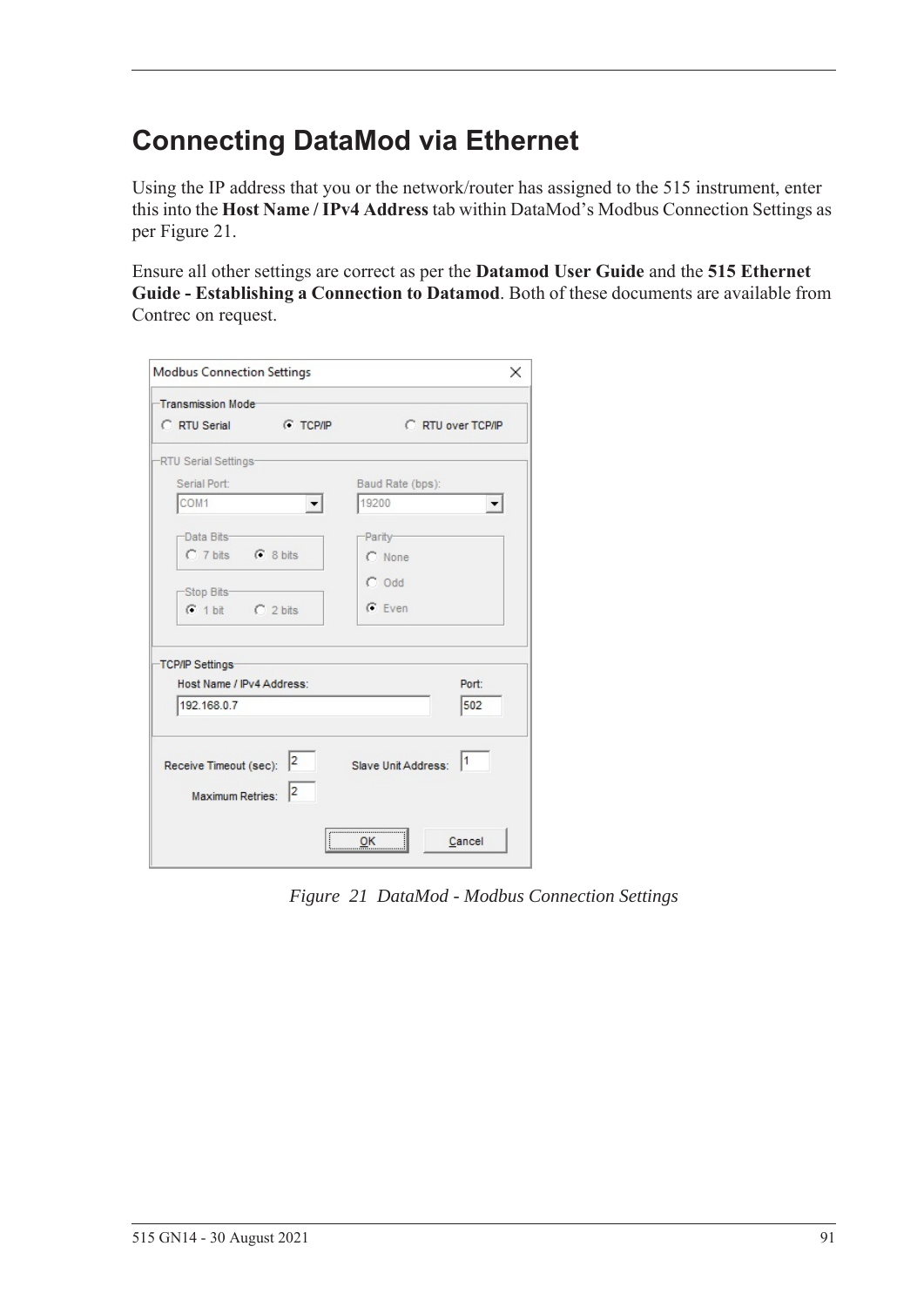# **Appendix D Reference Tables**

# **Properties of Commonly Used Materials**

<span id="page-101-0"></span>

| <b>Material</b>            | <b>Linear Coefficient of Thermal</b><br><b>Expansion in PPM/°C</b> | <b>Linear Coefficient of Thermal</b><br><b>Expansion in PPM/°F</b> |
|----------------------------|--------------------------------------------------------------------|--------------------------------------------------------------------|
| AISI 304 (Stainless Steel) | 17.0                                                               | 30.6                                                               |
| AISI 310 (Stainless Steel) | 14.4                                                               | 25.9                                                               |
| AISI 316 (Stainless Steel) | 16.7                                                               | 30.1                                                               |
| AISI 420 (Stainless Steel) | 10.0                                                               | 18.0                                                               |
| Monel                      | 14.3                                                               | 25.7                                                               |
| Carbon Steel               | 11.2                                                               | 20.2                                                               |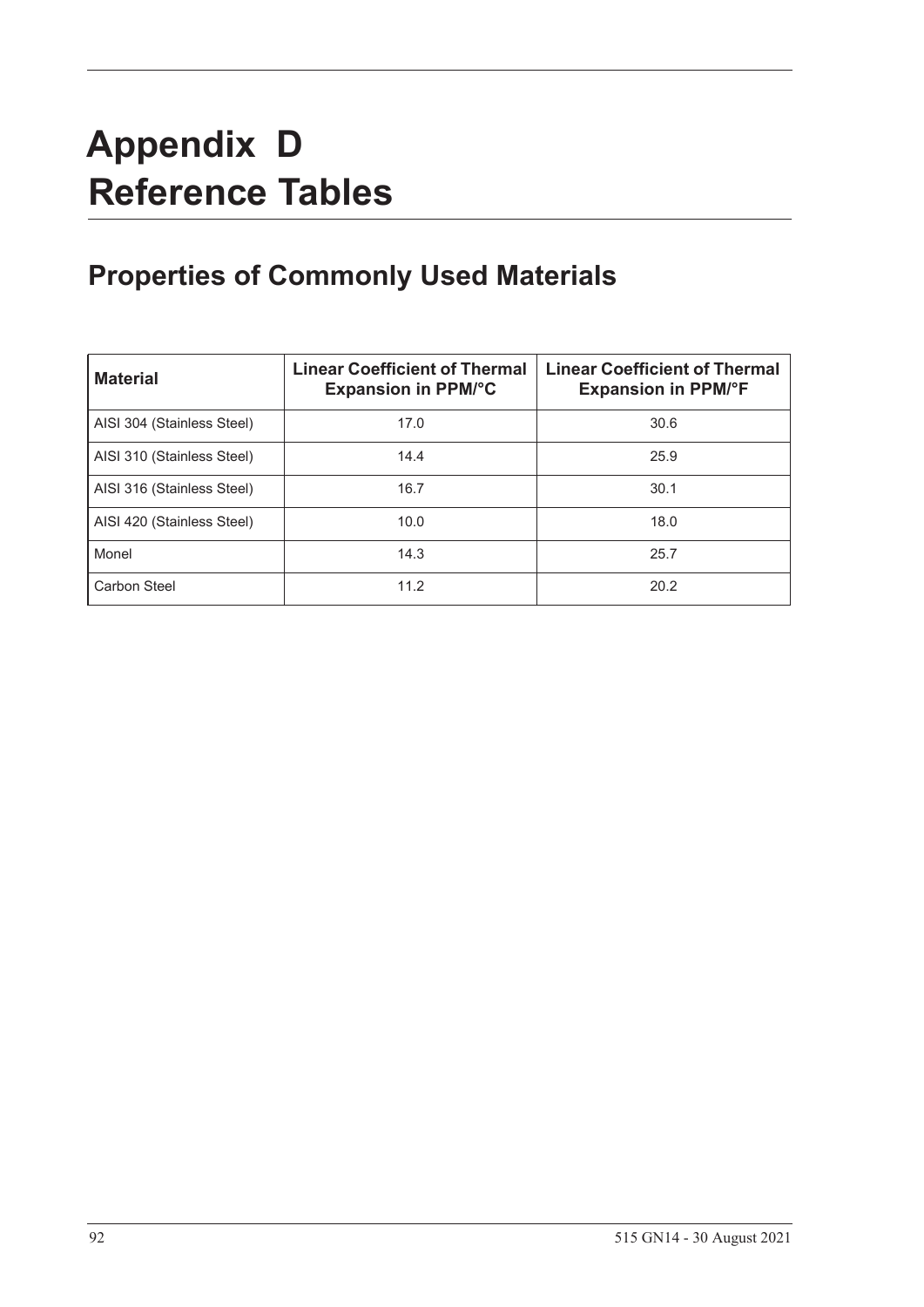# **Index**

**Numerics** 0-5V inpu[t 15](#page-24-0) 4-20mA input [16](#page-25-0) output [18](#page-27-0) 500 Series Program Manage[r 5](#page-14-0) 500-PM software [5,](#page-14-0) [85](#page-94-0)

#### **A**

ACCUM ke[y 26](#page-35-0) address, instrumen[t 68](#page-77-0) alarm connection [20](#page-29-0) equipment failur[e 51](#page-60-0) hysteresi[s 53](#page-62-0) relays [51](#page-60-1) setpoin[t 52](#page-61-0) alarms menu [51](#page-60-2) analog input connection[s 15](#page-24-1) failur[e 62](#page-71-0) scalin[g 3](#page-12-0) application cod[e 88](#page-97-0) approvals [8](#page-17-0) FCC Declaration [8](#page-17-1) ASCII protoco[l 67](#page-76-0)

### **B**

back panel [12](#page-21-0) backup program [37](#page-46-0) Program Manage[r 37](#page-46-1) basic men[u 28](#page-37-0) battery faile[d 63](#page-72-0) lif[e 55](#page-64-1) ne[w 63](#page-72-0) battery replacemen[t 24](#page-33-0) battery typ[e 24](#page-33-1) baud rat[e 54](#page-63-1)

### **C**

CAL switch-protected parameter [33](#page-42-0)

calibration backup, reports [37](#page-46-0) menu [38](#page-47-0) set mode [34](#page-43-0) view mode [34](#page-43-1) cleaning [11](#page-20-0) clock batter[y 55](#page-64-1) date format [56](#page-65-0) real-tim[e 55](#page-64-2) codes application information [88](#page-97-0) customer versio[n 88](#page-97-1) exception [77](#page-86-1) product numbe[r 87](#page-96-0) coefficients, expansion [92](#page-101-0) comm port COM-1 RS-232 [65](#page-74-1) COM-2 RS-485 [66](#page-75-1) communication connection[s 22](#page-31-0) protocols [67](#page-76-1) communication[s 4,](#page-13-1) [65](#page-74-2) menu [54](#page-63-2) connections alar[m 20](#page-29-0) communication [65](#page-74-3) communication[s 22](#page-31-0) electrical [12](#page-21-1) input [15](#page-24-2) mains [23](#page-32-0) output [18](#page-27-1) customer version codes [88](#page-97-1) customizing a printout [79](#page-88-1)

# **D**

daily logging [57](#page-66-0) data log viewing [28,](#page-37-1) [29](#page-38-0)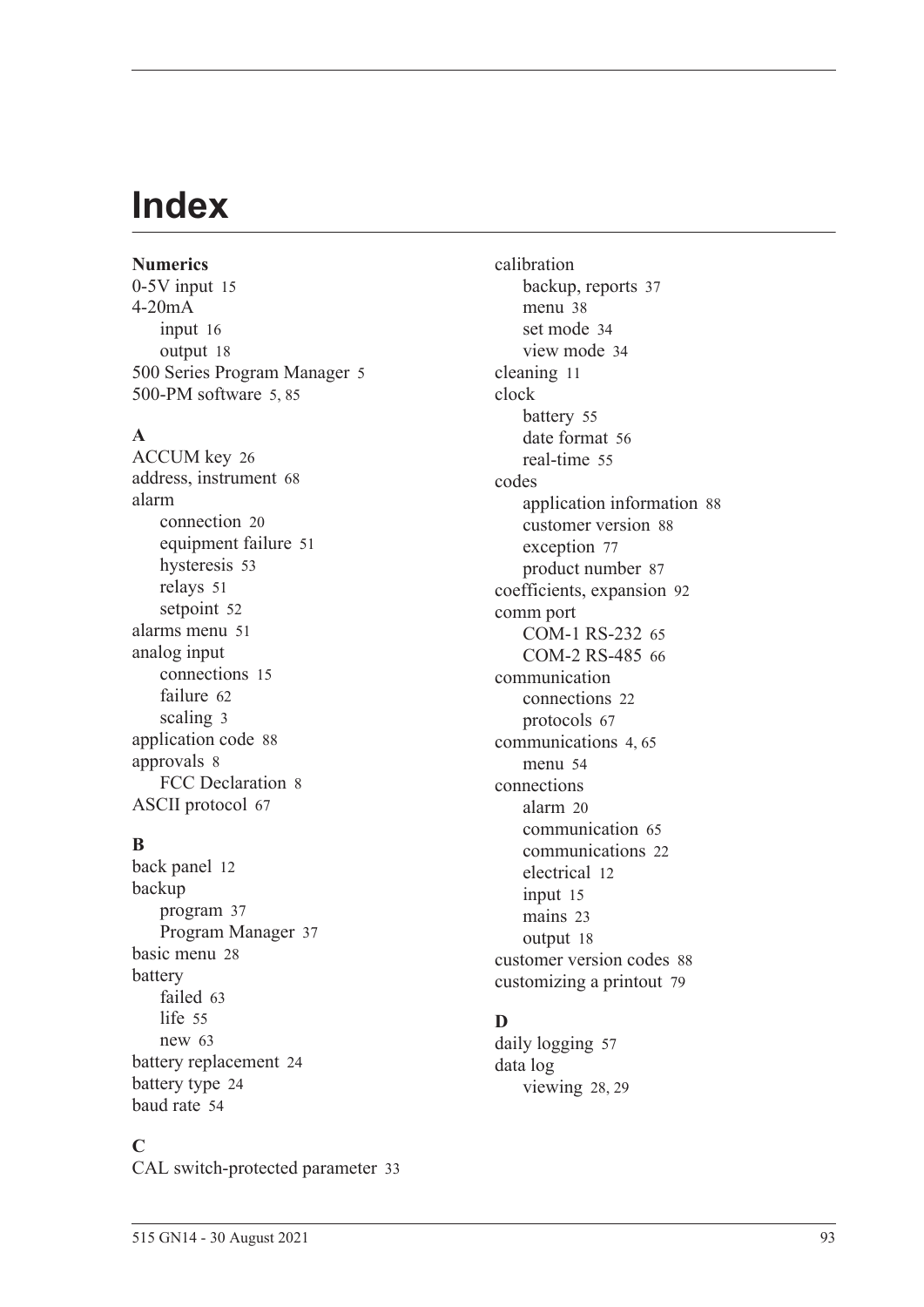data logging daily [57](#page-66-0) hourl[y 56](#page-65-1) monthly [57](#page-66-1) weekl[y 57](#page-66-2) yearly [57](#page-66-3) date format [56](#page-65-0) declaration FCC [8](#page-17-1) decontamination [11](#page-20-0) default on exception [62](#page-71-1) default tota[l 25](#page-34-0) detail men[u 28](#page-37-0) disconnection device [23](#page-32-1) display specifications [9](#page-18-0) timeout mod[e 59](#page-68-0) timeout time [59](#page-68-1) DISPLAY key [26](#page-35-1) display-only parameter [33](#page-42-1)

# **E**

earthin[g 23](#page-32-2) electrical connections [12](#page-21-1) equipment failure alarm [51](#page-60-0) error condition, overrid[e 62](#page-71-2) error message[s 62](#page-71-3) Ethernet COM-2 por[t 23,](#page-32-3) [66](#page-75-2) exception codes [77](#page-86-1) Exception Status [69](#page-78-0) exception, default [62](#page-71-1) expansion coefficient[s 92](#page-101-0)

### **F**

failure of input [62](#page-71-0) features [1](#page-10-0) flash driver port assignmen[t 55](#page-64-3) format, date [56](#page-65-0) front panel keys [26](#page-35-2) LEDs [25](#page-34-1)

### **G**

glossary [85](#page-94-1)

# **H**

hardware connections [65](#page-74-3) hourly logging [56](#page-65-1) hysteresis, alar[m 53](#page-62-0)

# **I**

input 0-5[V 15](#page-24-0) 4-20mA [16](#page-25-0) connections [15](#page-24-2) analog [15](#page-24-1) failure [62](#page-71-0) RTD [16](#page-25-1) sensor failure [62](#page-71-0) types [5](#page-14-1) inputs menu [43](#page-52-0) installation [11](#page-20-1) instrument address [68](#page-77-0) request forma[t 67](#page-76-2) response[s 69](#page-78-1) setting[s 40](#page-49-1) interconnections, communication [65](#page-74-3) interference suppression [21](#page-30-0) ISO 5167-1 [1](#page-10-1) isolated output[s 4](#page-13-2)

# **K**

key ACCUM [26](#page-35-0) DISPLA[Y 26](#page-35-1) RATE [26](#page-35-3) RESE[T 26](#page-35-4) TOTAL [26](#page-35-5) keys, front panel [26](#page-35-2)

# **L**

LEDs, status [25](#page-34-1) logged dat[a 28](#page-37-1) viewin[g 29](#page-38-0) logging daily [57](#page-66-0) hourly [56](#page-65-1) monthly [57](#page-66-1) weekl[y 57](#page-66-2) yearly [57](#page-66-3) logic input connection [17](#page-26-0)

# **M**

main menu basic and detailed [28](#page-37-0) main menu item[s 27](#page-36-0) mains connections [23](#page-32-0) maintenanc[e 11,](#page-20-1) [23](#page-32-4)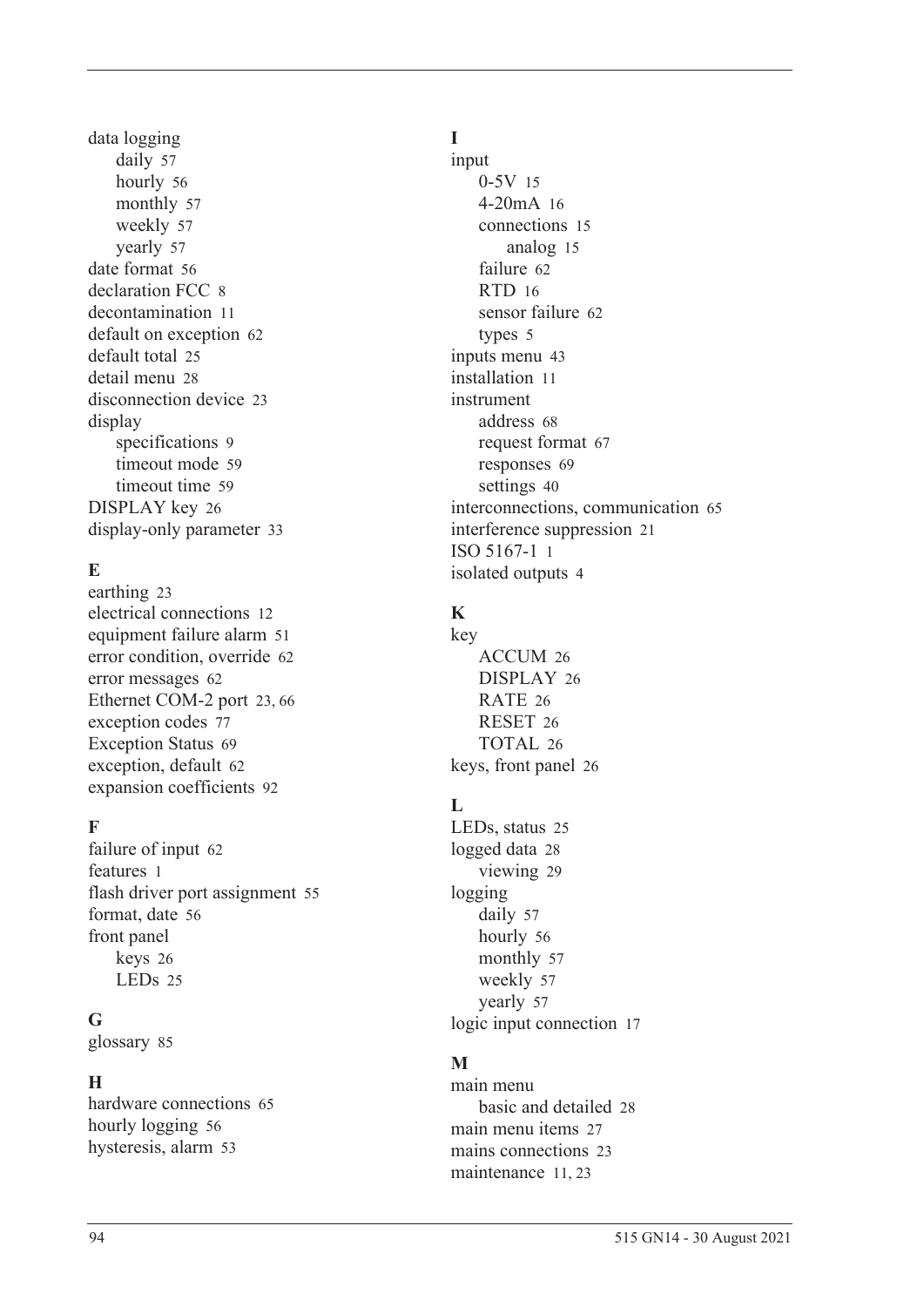menu alarm[s 51](#page-60-2) calibratio[n 38](#page-47-0) comms [54](#page-63-2) input[s 43](#page-52-0) output[s 49](#page-58-0) params [40](#page-49-2) setu[p 58](#page-67-0) test [61](#page-70-0) tm/lo[g 55](#page-64-4) unit[s 40](#page-49-3) messages erro[r 62](#page-71-3) syste[m 62](#page-71-4) warnin[g 64](#page-73-0) Modbus accessible parameters [42](#page-51-0) Modbus data forma[t 55](#page-64-5) Modbus RTU protoco[l 73](#page-82-0) mode display timeou[t 59](#page-68-0) normal operatio[n 25](#page-34-2) set calibration [34](#page-43-0) view calibration [34](#page-43-1) model number[s 87](#page-96-1) monthly logging [57](#page-66-1) mountin[g 11](#page-20-2)

# **N**

normal operatio[n 25](#page-34-2) number mode[l 87](#page-96-1) seria[l 31](#page-40-1)

# **O**

operation, norma[l 25](#page-34-2) output connection[s 18](#page-27-1) 4-20m[A 18](#page-27-0) puls[e 19](#page-28-0) pulse facto[r 51](#page-60-3) outputs men[u 49](#page-58-0) override error condition [62](#page-71-2)

# **P**

panel LED[s 25](#page-34-1) mountin[g 11](#page-20-2) rear [12](#page-21-0)

parameter CAL switch-protected [33](#page-42-0) display-only [33](#page-42-1) not visibl[e 33](#page-42-2) password-protected [33](#page-42-3) programmable [33](#page-42-4) parameters men[u 40](#page-49-2) parity bit [54](#page-63-3) password-protected parameter [33](#page-42-3) peak flowrate[s 28](#page-37-2) port assignment, flash driver [55](#page-64-3) COM-1 RS-232 [22,](#page-31-1) [54](#page-63-4) COM-2 Ethernet [23,](#page-32-3) [66](#page-75-2) COM-2 RS-485 [22,](#page-31-2) [54](#page-63-5) COM-[3 54](#page-63-6) flash driver assignment [55](#page-64-3) power supply interruption [55](#page-64-1) printer data control [83](#page-92-0) error messages [83](#page-92-1) protocol [79](#page-88-2) report types [79](#page-88-3) printer type[s 79](#page-88-4) printout configuration repor[t 37](#page-46-2) printouts individual logs [81](#page-90-0) live data [80](#page-89-0) log report [81](#page-90-1) type[s 80](#page-89-1) product number codes [87](#page-96-0) Program Manager [37](#page-46-1) programmable parameter [33](#page-42-4) protocol ASCI[I 67](#page-76-0) communication [67](#page-76-1) Modbus RT[U 73](#page-82-0) printer [79](#page-88-2) pulse factor, output [51](#page-60-3) pulse output [19](#page-28-0)

# **R**

RATE key [26](#page-35-3) real-time cloc[k 55](#page-64-2) rear panel [12](#page-21-0) relay output[s 5](#page-14-2) relays, alarm [51](#page-60-1)